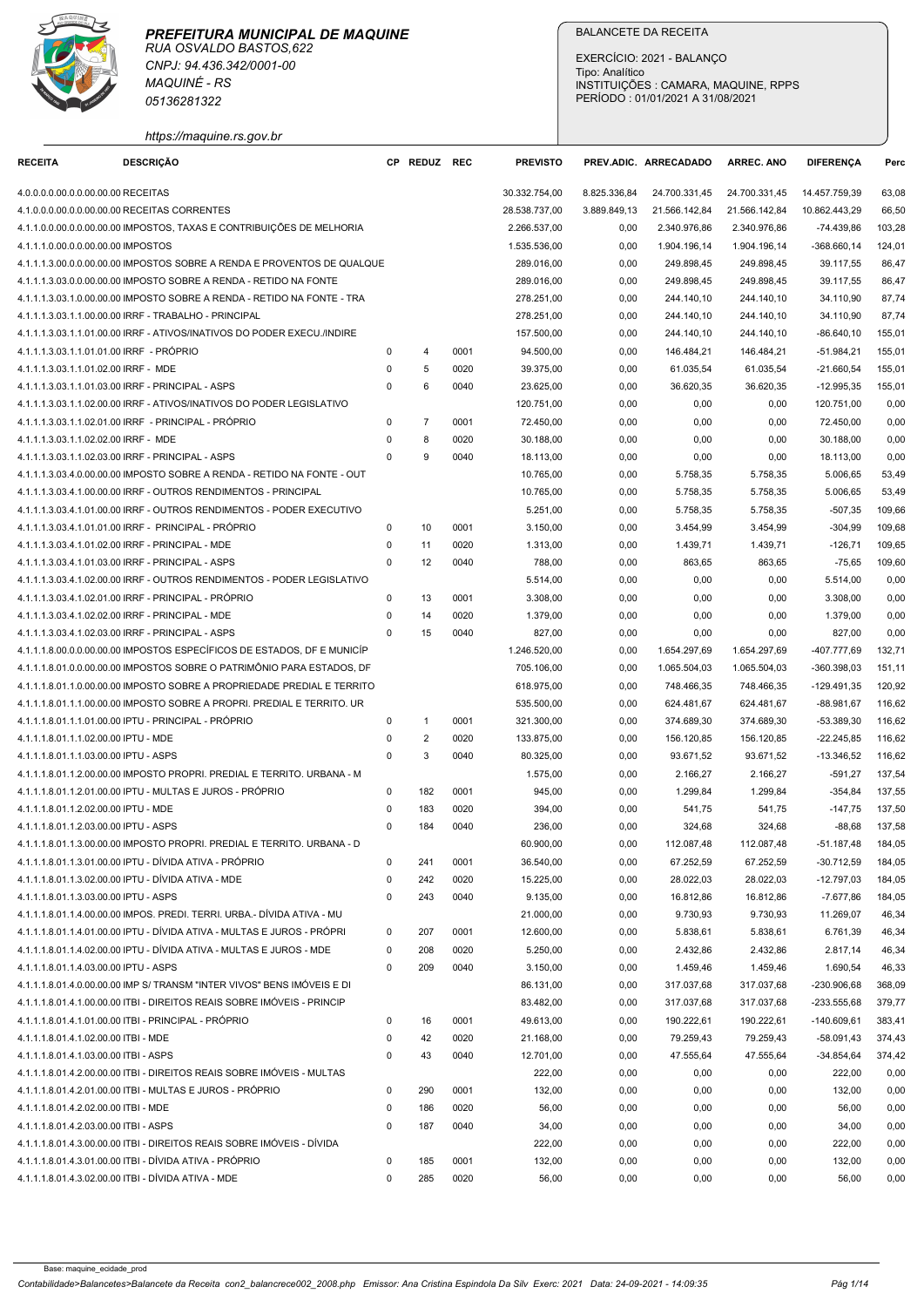

| <b>RECEITA</b>                                      | <b>MAQUINÉ - RS</b><br>05136281322                                                                                                               |                            |              |              |                          | EXERCÍCIO: 2021 - BALANÇO<br>Tipo: Analítico<br>PERÍODO: 01/01/2021 A 31/08/2021 | <b>BALANCETE DA RECEITA</b> | INSTITUIÇÕES : CAMARA, MAQUINE, RPPS |                          |                  |
|-----------------------------------------------------|--------------------------------------------------------------------------------------------------------------------------------------------------|----------------------------|--------------|--------------|--------------------------|----------------------------------------------------------------------------------|-----------------------------|--------------------------------------|--------------------------|------------------|
|                                                     | https://maquine.rs.gov.br                                                                                                                        |                            |              |              |                          | PREV.ADIC. ARRECADADO                                                            |                             |                                      |                          |                  |
|                                                     | <b>DESCRIÇÃO</b>                                                                                                                                 |                            | CP REDUZ REC |              | <b>PREVISTO</b>          |                                                                                  |                             | ARREC. ANO                           | <b>DIFERENCA</b>         | Perc             |
| 4.1.1.1.8.01.4.3.03.00.00 ITBI - ASPS               | 4.1.1.1.8.01.4.4.00.00.00 ITBI - DIREI. REAIS IMÓVEIS- DÍVIDA ATIVA - M                                                                          | $\Omega$                   | 286          | 0040         | 34,00<br>2.205,00        | 0,00<br>0,00                                                                     | 0,00<br>0,00                | 0,00<br>0,00                         | 34,00<br>2.205,00        | 0,00<br>0,00     |
|                                                     | 4.1.1.1.8.01.4.4.01.00.00 ITBI - DÍVIDA ATIVA - MULTAS E JUROS - PRÓPRI                                                                          | $\Omega$                   | 287          | 0001         | 1.323,00                 | 0,00                                                                             | 0,00                        | 0.00                                 | 1.323,00                 | 0,00             |
|                                                     | 4.1.1.1.8.01.4.4.02.00.00 ITBI - DÍVIDA ATIVA - MULTAS E JUROS - MDE                                                                             | $\Omega$                   | 288          | 0020         | 551,00                   | 0,00                                                                             | 0,00                        | 0,00                                 | 551,00                   | 0,00             |
| 4.1.1.1.8.01.4.4.03.00.00 ITBI - ASPS               |                                                                                                                                                  | $\Omega$                   | 289          | 0040         | 331,00                   | 0,00                                                                             | 0,00                        | 0,00                                 | 331,00                   | 0,00             |
|                                                     | 4.1.1.1.8.02.0.0.00.00.00 IMPOSTOS PRODUÇÃO, CIRCULAÇÃO DE MERCADORIAS<br>4.1.1.1.8.02.3.0.00.00.00 IMPOSTO SOBRE SERVIÇOS DE QUALQUER NATUREZA  |                            |              |              | 541.414,00<br>541.414,00 | 0,00<br>0,00                                                                     | 588.793,66<br>588.793,66    | 588.793,66<br>588.793,66             | -47.379,66<br>-47.379,66 | 108,75<br>108,75 |
|                                                     | 4.1.1.1.8.02.3.1.00.00.00 IMPOSTO SOBRE SERVIÇOS DE QUALQUER NATUREZA -                                                                          |                            |              |              | 525.000,00               | 0,00                                                                             | 586.438,14                  | 586.438,14                           | $-61.438,14$             | 111,70           |
| 4.1.1.1.8.02.3.1.01.00.00 ISS - PRINCIPAL - PRÓPRIO |                                                                                                                                                  | $\Omega$                   | 17           | 0001         | 315.000,00               | 0,00                                                                             | 351.863,16                  | 351.863,16                           | $-36.863,16$             | 111,70           |
| 4.1.1.1.8.02.3.1.02.00.00 ISS - MDE                 |                                                                                                                                                  | 0                          | 18           | 0020         | 131.250,00               | 0,00                                                                             | 146.610,22                  | 146.610,22                           | $-15.360,22$             | 111,70           |
| 4.1.1.1.8.02.3.1.03.00.00 ISS - ASPS                |                                                                                                                                                  | $\mathbf 0$                | 19           | 0040         | 78.750,00                | 0,00                                                                             | 87.964,76                   | 87.964,76                            | -9.214,76                | 111,70           |
|                                                     | 4.1.1.1.8.02.3.2.00.00.00 IMPOSTO SOBRE SERVIÇOS DE QUALQUER NATUREZA -<br>4.1.1.1.8.02.3.2.01.00.00 ISS - MULTAS E JUROS - PRÓPRIO              | $\Omega$                   | 188          | 0001         | 663,00<br>397,00         | 0,00<br>0,00                                                                     | 208,01<br>124,83            | 208,01<br>124,83                     | 454,99<br>272,17         | 31,37<br>31,44   |
| 4.1.1.1.8.02.3.2.02.00.00 ISS - MDE                 |                                                                                                                                                  | $\Omega$                   | 189          | 0020         | 166,00                   | 0,00                                                                             | 52,07                       | 52,07                                | 113,93                   | 31,37            |
| 4.1.1.1.8.02.3.2.03.00.00 ISS - ASPS                |                                                                                                                                                  | $\Omega$                   | 190          | 0040         | 100,00                   | 0,00                                                                             | 31,11                       | 31,11                                | 68,89                    | 31,11            |
|                                                     | 4.1.1.1.8.02.3.3.00.00.00 IMPOSTO SOBRE SERVIÇOS DE QUALQUER NATUREZA -                                                                          |                            |              |              | 10.500,00                | 0,00                                                                             | 2.039,00                    | 2.039,00                             | 8.461,00                 | 19,42            |
|                                                     | 4.1.1.1.8.02.3.3.01.00.00 ISS - DÍVIDA ATIVA - PRÓPRIO                                                                                           | 0                          | 244          | 0001         | 6.300,00                 | 0,00                                                                             | 1.223,42                    | 1.223,42                             | 5.076,58                 | 19,42            |
| 4.1.1.1.8.02.3.3.02.00.00 ISS - DÍVIDA ATIVA - MDE  |                                                                                                                                                  | 0                          | 245          | 0020         | 2.625,00                 | 0,00                                                                             | 509,75                      | 509,75                               | 2.115,25                 | 19,42            |
| 4.1.1.1.8.02.3.3.03.00.00 ISS - ASPS                | 4.1.1.1.8.02.3.4.00.00.00 IMPOSTO SERVI. QUAL. NATU. - DÍVIDA ATIVA - M                                                                          | 0                          | 246          | 0040         | 1.575,00<br>5.251,00     | 0,00<br>0,00                                                                     | 305,83<br>108,51            | 305,83<br>108,51                     | 1.269,17<br>5.142,49     | 19,42<br>2,07    |
|                                                     | 4.1.1.1.8.02.3.4.01.00.00 ISS - DÍVIDA ATIVA -MULTAS E JUROS - PRÓPRIO                                                                           | 0                          | 210          | 0001         | 3.150,00                 | 0,00                                                                             | 65,12                       | 65,12                                | 3.084,88                 | 2,07             |
|                                                     | 4.1.1.1.8.02.3.4.02.00.00 ISS - DÍVIDA ATIVA -MULTAS E JUROS - MDE                                                                               | $\Omega$                   | 211          | 0020         | 1.313,00                 | 0,00                                                                             | 27,14                       | 27,14                                | 1.285,86                 | 2,07             |
| 4.1.1.1.8.02.3.4.03.00.00 ISS - ASPS                |                                                                                                                                                  | $\Omega$                   | 212          | 0040         | 788,00                   | 0,00                                                                             | 16,25                       | 16,25                                | 771,75                   | 2,06             |
| 4.1.1.2.0.00.0.0.00.00.00 TAXAS                     |                                                                                                                                                  |                            |              |              | 724.498,00               | 0,00                                                                             | 436.780,72                  | 436.780,72                           | 287.717,28               | 60,29            |
|                                                     | 4.1.1.2.8.00.0.0.00.00.00 TAXAS - ESPECÍFICAS DE ESTADOS, DF E MUNICÍPI<br>4.1.1.2.8.01.0.0.00.00.00 TAXAS DE INSPEÇÃO, CONTROLE E FISCALIZAÇÃO  |                            |              |              | 724.498,00               | 0,00                                                                             | 436.780,72                  | 436.780,72                           | 287.717,28               | 60,29            |
|                                                     | 4.1.1.2.8.01.1.0.00.00.00 TAXA DE FISCALIZAÇÃO DE VIGILÂNCIA SANITÁRIA                                                                           |                            |              |              | 117.881,00<br>1.500,00   | 0,00<br>0,00                                                                     | 20.811,45<br>2.188,68       | 20.811,45<br>2.188,68                | 97.069,55<br>$-688,68$   | 17,65<br>145,91  |
|                                                     | 4.1.1.2.8.01.1.1.00.00.00 TAXA DE FISCALIZAÇÃO DE VIGILÂNCIA SANITÁRIA                                                                           |                            |              |              | 1.000,00                 | 0,00                                                                             | 1.613,31                    | 1.613,31                             | $-613,31$                | 161,33           |
|                                                     | 4.1.1.2.8.01.1.1.01.00.00 TAXAS DE FISCALIZAÇÃO E VIGILANCIA SANITARIA                                                                           | $\mathbf{0}$               | 20           | 4001         | 1.000,00                 | 0,00                                                                             | 1.613,31                    | 1.613,31                             | $-613,31$                | 161,33           |
|                                                     | 4.1.1.2.8.01.1.2.00.00.00 TAXA DE FISCALIZAÇÃO DE VIGILÂNCIA SANITÁRIA                                                                           |                            |              |              | 100,00                   | 0,00                                                                             | 0,00                        | 0,00                                 | 100,00                   | 0,00             |
|                                                     | 4.1.1.2.8.01.1.2.01.00.00 TAXAS DE FISCALIZAÇÃO E VIGILANCIA SANITARIA                                                                           | $\mathbf{0}$               | 295          | 4001         | 100,00                   | 0,00                                                                             | 0,00                        | 0,00                                 | 100,00                   | 0,00             |
|                                                     | 4.1.1.2.8.01.1.3.00.00.00 TAXA DE FISCALIZAÇÃO DE VIGILÂNCIA SANITÁRIA<br>4.1.1.2.8.01.1.3.01.00.00 TAXAS DE FISCALIZAÇÃO E VIGILANCIA SANITARIA | $\mathbf{0}$               | 308          | 4001         | 300,00<br>300,00         | 0,00<br>0,00                                                                     | 466,44<br>466,44            | 466,44<br>466,44                     | $-166,44$<br>$-166,44$   | 155,48<br>155,48 |
|                                                     | 4.1.1.2.8.01.1.4.00.00.00 TAXA DE FISCALIZAÇÃO DE VIGILÂNCIA SANITÁRIA                                                                           |                            |              |              | 100,00                   | 0,00                                                                             | 108,93                      | 108,93                               | $-8,93$                  | 108,93           |
|                                                     | 4.1.1.2.8.01.1.4.01.00.00 TAXAS DE FISCALIZAÇÃO E VIGILANCIA SANITARIA                                                                           | $\mathbf 0$                | 318          | 4001         | 100,00                   | 0,00                                                                             | 108,93                      | 108,93                               | $-8,93$                  | 108,93           |
|                                                     | 4.1.1.2.8.01.9.0.00.00.00 TAXAS DE INSPEÇÃO, CONTROLE E FISCALIZAÇÃO -                                                                           |                            |              |              | 116.381,00               | 0,00                                                                             | 18.622,77                   | 18.622,77                            | 97.758,23                | 16,00            |
|                                                     | 4.1.1.2.8.01.9.1.00.00.00 TAXA INSPEÇÃO, CONTROLE E FISCALIZAÇÃO - OUTR                                                                          |                            |              |              | 27.480,00                | 0,00                                                                             | 10.055,69                   | 10.055,69                            | 17.424,31                | 36,59            |
|                                                     | 4.1.1.2.8.01.9.1.01.00.00 TAXA DE EST. COMERCIAL, INSDUSTRIAL E PRESTAC                                                                          | $\mathbf 0$                | 22           | 0001         | 10.500,00                | 0,00                                                                             | 8.185,26                    | 8.185,26                             | 2.314,74                 | 77,95            |
|                                                     | 4.1.1.2.8.01.9.1.02.00.00 TAXA DE APREENSÃO E DEPOSITO<br>4.1.1.2.8.01.9.1.03.00.00 TAXA DE FUNC ESTAB EM HORARIO ESPECIAL                       | $\mathbf 0$<br>0           | 23<br>24     | 0001<br>0001 | 2.205,00<br>2.205,00     | 0,00<br>0,00                                                                     | 0,00<br>0,00                | 0,00<br>0,00                         | 2.205,00<br>2.205,00     | 0,00<br>0,00     |
|                                                     | 4.1.1.2.8.01.9.1.04.00.00 TAXA DE LICENÇA PARA EXECUÇÃO DE OBRA                                                                                  | 0                          | 25           | 0001         | 2.205,00                 | 0,00                                                                             | 1.870,43                    | 1.870,43                             | 334,57                   | 84,83            |
|                                                     | 4.1.1.2.8.01.9.1.05.00.00 TAXA DE UTILIZAÇÃO DE AREA DE DOMINIO PUBLICO                                                                          | $\mathbf 0$                | 26           | 0001         | 2.205,00                 | 0,00                                                                             | 0,00                        | 0,00                                 | 2.205,00                 | 0,00             |
|                                                     | 4.1.1.2.8.01.9.1.06.00.00 TAXA DE APROVAÇÃO DE PROJETO DE CONST CIVIL                                                                            | $\mathbf 0$                | 27           | 0001         | 2.205,00                 | 0,00                                                                             | 0,00                        | 0,00                                 | 2.205,00                 | 0,00             |
|                                                     | 4.1.1.2.8.01.9.1.07.00.00 TAXA DE ALINHAMENTO E NIVELAMENTO                                                                                      | $\mathbf 0$                | 28           | 0001         | 2.205,00                 | 0,00                                                                             | 0,00                        | 0,00                                 | 2.205,00                 | 0,00             |
| 4.1.1.2.8.01.9.1.08.00.00 TAXA DE ZONEAMENTO        |                                                                                                                                                  | $\mathbf 0$                | 29           | 0001         | 2.205,00                 | 0,00                                                                             | 0,00                        | 0,00                                 | 2.205,00                 | 0,00             |
|                                                     | 4.1.1.2.8.01.9.1.09.00.00 OUTRAS TAXAS PELO EXERCICIO DE POLICIA.<br>4.1.1.2.8.01.9.1.10.00.00 TAXA DE SERVIÇOS CADASTRAIS                       | 0<br>0                     | 30<br>398    | 0001<br>0001 | 1.103,00<br>221,00       | 0,00<br>0,00                                                                     | 0,00<br>0,00                | 0,00<br>0,00                         | 1.103,00<br>221,00       | 0,00<br>0,00     |
|                                                     | 4.1.1.2.8.01.9.1.11.00.00 TAXA DE CONTROLE E FISCALIZAÇÃO AMBIENTAL                                                                              | $\mathbf 0$                | 401          | 0001         | 221,00                   | 0,00                                                                             | 0,00                        | 0,00                                 | 221,00                   | 0,00             |
|                                                     | 4.1.1.2.8.01.9.2.00.00.00 TAXA INSPEÇÃO, CONTROLE E FISCALIZAÇÃO - OUTR                                                                          |                            |              |              | 22.873,00                | 0,00                                                                             | 8,01                        | 8,01                                 | 22.864,99                | 0,04             |
|                                                     | 4.1.1.2.8.01.9.2.01.00.00 TAXA DE EST. COMERCIAL, INSDUSTRIAL E PRESTAC                                                                          |                            |              |              | 21.000,00                | 0,00                                                                             | 8,01                        | 8,01                                 | 20.991,99                | 0,04             |
|                                                     | 4.1.1.2.8.01.9.2.01.01.00 TAXA DE LICENÇA FUNC. DE ESTAB. COMERCIAL                                                                              | $\mathbf 0$                | 335          | 0001         | 21.000,00                | 0,00                                                                             | 8,01                        | 8,01                                 | 20.991,99                | 0,04             |
|                                                     | 4.1.1.2.8.01.9.2.02.00.00 TAXA DE APREENSÃO E DEPOSITO<br>4.1.1.2.8.01.9.2.03.00.00 TAXA DE FUNC ESTAB EM HORARIO COMERCIAL                      | $\mathbf 0$<br>$\mathbf 0$ | 297<br>298   | 0001<br>0001 | 110,00<br>110,00         | 0,00<br>0,00                                                                     | 0,00<br>0,00                | 0,00<br>0,00                         | 110,00<br>110,00         | 0,00<br>0,00     |
|                                                     | 4.1.1.2.8.01.9.2.05.00.00 TAXA DE UTILIZAÇÃO DE AREA DE DOMINIO PUBLICO                                                                          | $\mathbf 0$                | 300          | 0001         | 110,00                   | 0,00                                                                             | 0,00                        | 0,00                                 | 110,00                   | 0,00             |
|                                                     | 4.1.1.2.8.01.9.2.06.00.00 TAXA DE APROVAÇÃO DE PROJETO DE CONST CIVIL                                                                            | $\Omega$                   | 302          | 0001         | 110,00                   | 0,00                                                                             | 0,00                        | 0,00                                 | 110,00                   | 0,00             |
|                                                     | 4.1.1.2.8.01.9.2.07.00.00 TAXA DE ALINHAMENTO E NIVELAMENTO                                                                                      |                            | 304          | 0001         | 110,00                   | 0,00                                                                             | 0,00                        | 0,00                                 | 110,00                   | 0,00             |
|                                                     | 4.1.1.2.8.01.9.2.08.00.00 TAXA DE ZONEAMENTO                                                                                                     | $\Omega$                   | 305          |              |                          |                                                                                  | 0,00                        |                                      |                          |                  |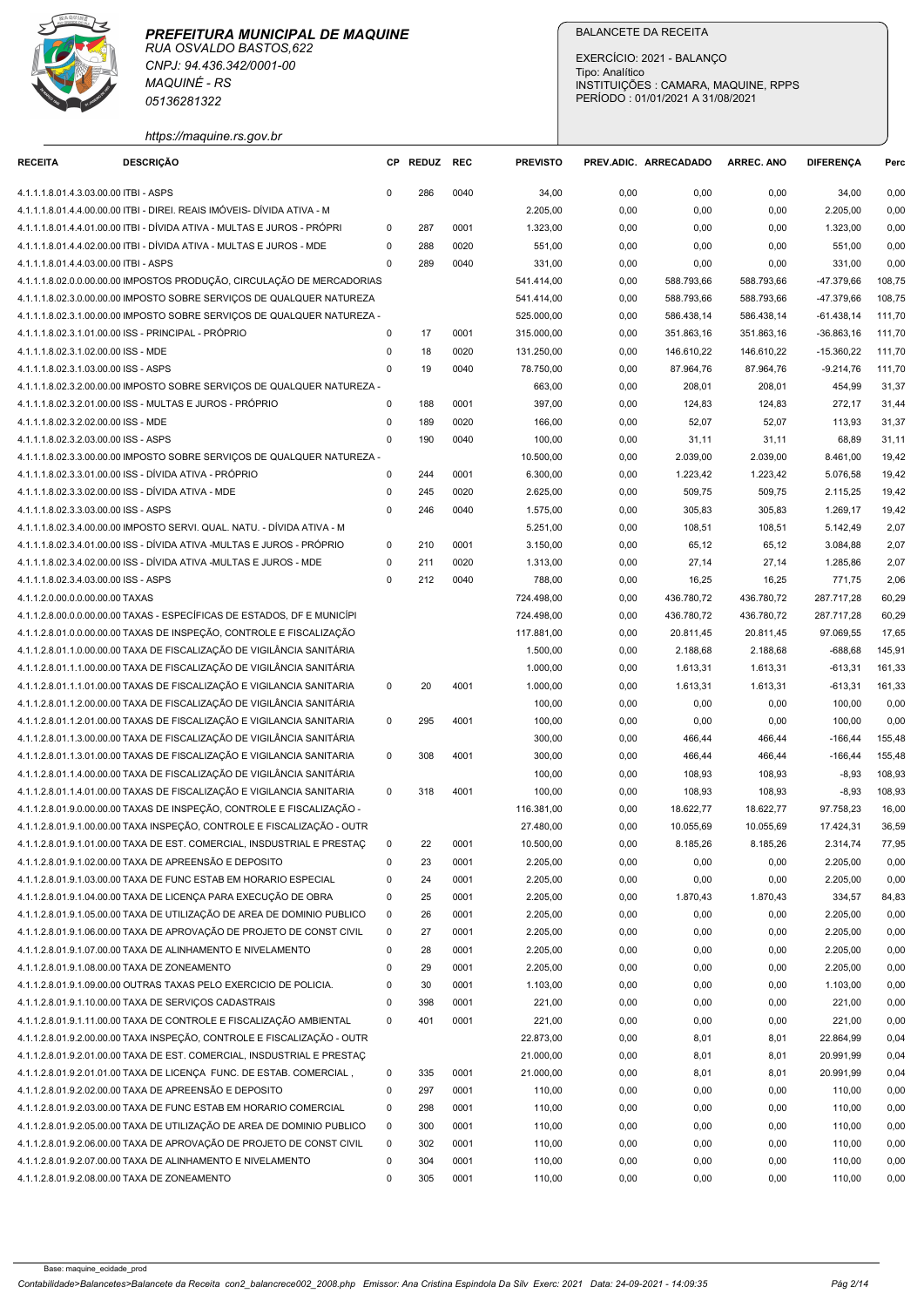

|                                                   | CNPJ: 94.436.342/0001-00<br><b>MAQUINÉ - RS</b><br>05136281322                                                                                     |                            |              |              |                       | <b>BALANCETE DA RECEITA</b><br>EXERCÍCIO: 2021 - BALANCO<br>Tipo: Analítico<br>INSTITUIÇÕES : CAMARA, MAQUINE, RPPS<br>PERÍODO: 01/01/2021 A 31/08/2021 |                   |                   |                           |                |
|---------------------------------------------------|----------------------------------------------------------------------------------------------------------------------------------------------------|----------------------------|--------------|--------------|-----------------------|---------------------------------------------------------------------------------------------------------------------------------------------------------|-------------------|-------------------|---------------------------|----------------|
| <b>RECEITA</b>                                    | https://maquine.rs.gov.br<br><b>DESCRIÇÃO</b>                                                                                                      |                            | CP REDUZ REC |              | <b>PREVISTO</b>       | PREV.ADIC. ARRECADADO                                                                                                                                   |                   | <b>ARREC. ANO</b> | <b>DIFERENCA</b>          | Perc           |
|                                                   | 4.1.1.2.8.01.9.2.09.00.00 OUTRAS TAXAS PELO EXERCICIO DE POLICIA.                                                                                  | 0                          | 340          | 0001         | 1.103,00              | 0,00                                                                                                                                                    | 0,00              | 0,00              | 1.103,00                  | 0,00           |
|                                                   | 4.1.1.2.8.01.9.2.10.00.00 TAXA DE SERVIÇOS CADASTRAIS                                                                                              | $\Omega$                   | 307          | 0001         | 110,00                | 0,00                                                                                                                                                    | 0,00              | 0,00              | 110,00                    | 0,00           |
|                                                   | 4.1.1.2.8.01.9.3.00.00.00 TAXA INSPEÇÃO, CONTROLE E FISCALIZAÇÃO - OUTR                                                                            |                            |              |              | 56.501,00             | 0,00                                                                                                                                                    | 7.631,60          | 7.631,60          | 48.869,40                 | 13,51          |
|                                                   | 4.1.1.2.8.01.9.3.01.00.00 TAXA DE EST. COMERCIAL, INSDUSTRIAL E PRESTAÇ                                                                            |                            |              |              | 21.000,00             | 0,00                                                                                                                                                    | 7.631,60          | 7.631,60          | 13.368,40                 | 36,34          |
|                                                   | 4.1.1.2.8.01.9.3.01.01.00 TAXA DE LICENÇA PARA FUNC DE ESTAB. COMERCIAL                                                                            | $\overline{\mathbf{0}}$    | 309          | 0001         | 21.000,00             | 0,00                                                                                                                                                    | 7.631,60          | 7.631,60          | 13.368,40                 | 36,34          |
|                                                   | 4.1.1.2.8.01.9.3.02.00.00 TAXA DE APREENSÃO E DEPOSITO<br>4.1.1.2.8.01.9.3.03.00.00 TAXA DE FUNC ESTAB EM HORARIO COMERCIAL                        | $\mathbf 0$<br>$\Omega$    | 310<br>311   | 0001<br>0001 | 4.410,00<br>4.410,00  | 0,00<br>0,00                                                                                                                                            | 0,00<br>0,00      | 0,00<br>0,00      | 4.410,00<br>4.410,00      | 0,00<br>0,00   |
|                                                   | 4.1.1.2.8.01.9.3.04.00.00 TAXA DE LICENÇA PARA EXECUÇÃO DE OBRA                                                                                    | 0                          | 312          | 0001         | 4.410,00              | 0,00                                                                                                                                                    | 0,00              | 0,00              | 4.410,00                  | 0,00           |
|                                                   | 4.1.1.2.8.01.9.3.05.00.00 TAXA DE UTILIZAÇÃO DE AREA DE DOMINIO PUBLICO                                                                            | $\overline{\mathbf{0}}$    | 313          | 0001         | 4.410,00              | 0,00                                                                                                                                                    | 0,00              | 0,00              | 4.410,00                  | 0,00           |
|                                                   | 4.1.1.2.8.01.9.3.06.00.00 TAXA DE APROVAÇÃO DE PROJETO DE CONST CIVIL                                                                              | $\overline{\mathbf{0}}$    | 314          | 0001         | 4.410,00              | 0,00                                                                                                                                                    | 0,00              | 0,00              | 4.410,00                  | 0,00           |
|                                                   | 4.1.1.2.8.01.9.3.07.00.00 TAXA DE ALINHAMENTO E NIVELAMENTO                                                                                        | $\mathbf 0$                | 315          | 0001         | 4.410,00              | 0,00                                                                                                                                                    | 0,00              | 0,00              | 4.410,00                  | 0,00           |
| 4.1.1.2.8.01.9.3.08.00.00 TAXA DE ZONEAMENTO      | 4.1.1.2.8.01.9.3.09.00.00 OUTRAS TAXAS PELO EXERCICIO DE POLICIA.                                                                                  | $\mathbf 0$<br>$\mathbf 0$ | 316<br>317   | 0001<br>0001 | 4.410,00<br>4.410,00  | 0,00<br>0,00                                                                                                                                            | 0,00<br>0,00      | 0,00<br>0,00      | 4.410,00<br>4.410,00      | 0,00<br>0,00   |
|                                                   | 4.1.1.2.8.01.9.3.10.00.00 TAXA DE SERVIÇOS CADASTRAIS                                                                                              | $\Omega$                   | 399          | 0001         | 221,00                | 0,00                                                                                                                                                    | 0,00              | 0,00              | 221,00                    | 0,00           |
|                                                   | 4.1.1.2.8.01.9.4.00.00.00 TAXA INSPEÇÃO, CONTROLE E FISCALIZAÇÃO - OUTR                                                                            |                            |              |              | 9.527,00              | 0,00                                                                                                                                                    | 927,47            | 927,47            | 8.599,53                  | 9,74           |
|                                                   | 4.1.1.2.8.01.9.4.01.00.00 TAXA DE EST. COMERCIAL, INSDUSTRIAL E PRESTAÇ                                                                            |                            |              |              | 5.250,00              | 0,00                                                                                                                                                    | 927,47            | 927,47            | 4.322,53                  | 17,67          |
|                                                   | 4.1.1.2.8.01.9.4.01.01.00 TAXA DE LICENÇA P FUNC DE ESTABL COMERCIAL, I                                                                            | $\mathbf 0$                | 319          | 0001         | 5.250,00              | 0,00                                                                                                                                                    | 927,47            | 927,47            | 4.322,53                  | 17,67          |
|                                                   | 4.1.1.2.8.01.9.4.02.00.00 TAXA DE APREENSÃO E DEPOSITO                                                                                             | $\mathbf 0$                | 320          | 0001         | 507,00                | 0,00                                                                                                                                                    | 0,00              | 0,00              | 507,00                    | 0,00           |
|                                                   | 4.1.1.2.8.01.9.4.03.00.00 TAXA DE FUNC ESTAB EM HORARIO COMERCIAL<br>4.1.1.2.8.01.9.4.04.00.00 TAXA DE LICENÇA PARA EXECUÇÃO DE OBRA               | $\mathbf 0$<br>$\mathbf 0$ | 321<br>322   | 0001<br>0001 | 507,00<br>507,00      | 0,00<br>0,00                                                                                                                                            | 0,00<br>0,00      | 0,00<br>0,00      | 507,00<br>507,00          | 0,00<br>0,00   |
|                                                   | 4.1.1.2.8.01.9.4.05.00.00 TAXA DE UTILIZAÇÃO DE AREA DE DOMINIO PUBLICO                                                                            | $\overline{\mathbf{0}}$    | 323          | 0001         | 507,00                | 0,00                                                                                                                                                    | 0,00              | 0,00              | 507,00                    | 0,00           |
|                                                   | 4.1.1.2.8.01.9.4.06.00.00 TAXA DE APROVAÇÃO DE PROJETO DE CONST CIVIL                                                                              | $\overline{\mathbf{0}}$    | 324          | 0001         | 507,00                | 0,00                                                                                                                                                    | 0,00              | 0,00              | 507,00                    | 0,00           |
|                                                   | 4.1.1.2.8.01.9.4.07.00.00 TAXA DE ALINHAMENTO E NIVELAMENTO                                                                                        | $\mathbf 0$                | 325          | 0001         | 507,00                | 0,00                                                                                                                                                    | 0,00              | 0,00              | 507,00                    | 0,00           |
| 4.1.1.2.8.01.9.4.08.00.00 TAXA DE ZONEAMENTO      |                                                                                                                                                    | $\mathbf 0$                | 326          | 0001         | 507,00                | 0,00                                                                                                                                                    | 0,00              | 0,00              | 507,00                    | 0,00           |
|                                                   | 4.1.1.2.8.01.9.4.09.00.00 OUTRAS TAXAS PELO EXERCICIO DE POLICIA<br>4.1.1.2.8.01.9.4.10.00.00 TAXA DE SERVIÇOS CADASTRAIS                          | $\Omega$<br>$\Omega$       | 327<br>400   | 0001<br>0001 | 507,00<br>221,00      | 0,00<br>0,00                                                                                                                                            | 0,00<br>0,00      | 0,00<br>0,00      | 507,00<br>221,00          | 0,00           |
|                                                   | 4.1.1.2.8.02.0.0.00.00.00 TAXAS PELA PRESTAÇÃO DE SERVIÇOS                                                                                         |                            |              |              | 606.617,00            | 0,00                                                                                                                                                    | 415.969,27        | 415.969,27        | 190.647,73                | 0,00<br>68,57  |
|                                                   | 4.1.1.2.8.02.9.0.00.00.00 TAXAS PELA PRESTAÇÃO DE SERVIÇOS                                                                                         |                            |              |              | 606.617,00            | 0,00                                                                                                                                                    | 415.969,27        | 415.969,27        | 190.647,73                | 68,57          |
|                                                   | 4.1.1.2.8.02.9.1.00.00.00 TAXAS PELA PRESTAÇÃO DE SERVIÇOS - OUTRAS                                                                                |                            |              |              | 563.809,00            | 0,00                                                                                                                                                    | 328.546,58        | 328.546,58        | 235.262,42                | 58,27          |
| 4.1.1.2.8.02.9.1.02.00.00 TAXA DE EXPEDIENTE      |                                                                                                                                                    | $\mathbf 0$                | 291          | 0001         | 22.050,00             | 0,00                                                                                                                                                    | 3.645,50          | 3.645,50          | 18.404,50                 | 16,53          |
| 4.1.1.2.8.02.9.1.03.00.00 TAXA DE LIMPEZA PUBLICA |                                                                                                                                                    | $\mathbf 0$                | 33           | 0001         | 525.000,00            | 0,00                                                                                                                                                    | 323.574,93        | 323.574,93        | 201.425,07                | 61,63          |
|                                                   | 4.1.1.2.8.02.9.1.04.00.00 TAXA DE EMISSAO DE CERTIDAO<br>4.1.1.2.8.02.9.1.05.00.00 TAXA DE SERVIÇOS CADASTRAIS                                     | 0<br>$\mathbf 0$           | 34<br>352    | 0001<br>0001 | 16.538,00<br>221,00   | 0,00<br>0,00                                                                                                                                            | 1.326,15<br>0,00  | 1.326,15<br>0,00  | 15.211,85<br>221,00       | 8,02<br>0,00   |
|                                                   | 4.1.1.2.8.02.9.2.00.00.00 TAXAS PELA PRESTAÇÃO DE SERVIÇOS - MULTA E JUR                                                                           |                            |              |              | 3.859,00              | 0,00                                                                                                                                                    | 1.846,63          | 1.846,63          | 2.012,37                  | 47,85          |
| 4.1.1.2.8.02.9.2.02.00.00 TAXA DE EXPEDIENTE      |                                                                                                                                                    | $\mathbf 0$                | 292          | 0001         | 441,00                | 0,00                                                                                                                                                    | 3,00              | 3,00              | 438,00                    | 0,68           |
|                                                   | 4.1.1.2.8.02.9.2.03.00.00 TAXA DE LIMPEZA PUBLICA                                                                                                  | $\mathbf 0$                | 296          | 0001         | 1.103,00              | 0,00                                                                                                                                                    | 1.842,30          | 1.842,30          | $-739,30$                 | 167,03         |
|                                                   | 4.1.1.2.8.02.9.2.04.00.00 TAXA DE EMISSAO DE CERTIDAO                                                                                              | $\mathbf 0$                | 336          | 0001         | 110,00                | 0,00                                                                                                                                                    | 1,33              | 1,33              | 108,67                    | 1,21           |
|                                                   | 4.1.1.2.8.02.9.2.05.00.00 TAXA DE SERVIÇOS CADASTRAIS<br>4.1.1.2.8.02.9.3.00.00.00 TAXAS PELA PRESTAÇÃO DE SERVIÇOS -DV ATV                        | $\mathbf 0$                | 337          | 0001         | 2.205,00<br>17.089,00 | 0,00<br>0,00                                                                                                                                            | 0,00<br>77.276,10 | 0,00<br>77.276,10 | 2.205,00<br>$-60.187, 10$ | 0,00<br>452,20 |
| 4.1.1.2.8.02.9.3.02.00.00 TAXA DE EXPEDIENTE      |                                                                                                                                                    | $\mathbf 0$                | 293          | 0001         | 2.536,00              | 0,00                                                                                                                                                    | 254,08            | 254,08            | 2.281,92                  | 10,02          |
| 4.1.1.2.8.02.9.3.03.00.00 TAXA DE LIMPEZA PUBLICA |                                                                                                                                                    | $\mathbf 0$                | 299          | 0001         | 12.734,00             | 0,00                                                                                                                                                    | 77.022,02         | 77.022,02         | $-64.288,02$              | 604,85         |
|                                                   | 4.1.1.2.8.02.9.3.04.00.00 TAXA DE EMISSAO DE CERTIDAO                                                                                              | $\Omega$                   | 301          | 0001         | 110,00                | 0,00                                                                                                                                                    | 0,00              | 0,00              | 110,00                    | 0,00           |
|                                                   | 4.1.1.2.8.02.9.3.05.00.00 TAXA DE SERVIÇOS CADASTRAIS                                                                                              | $\Omega$                   | 338          | 0001         | 1.709,00              | 0,00                                                                                                                                                    | 0,00              | 0,00              | 1.709,00                  | 0,00           |
| 4.1.1.2.8.02.9.4.02.00.00 TAXA DE EXPEDIENTE      | 4.1.1.2.8.02.9.4.00.00.00 TAXAS PELA PRESTAÇÃO DE SERVIÇOS - M J DV ATV                                                                            | $\mathbf 0$                | 294          | 0001         | 21.860,00<br>5.513,00 | 0,00<br>0,00                                                                                                                                            | 8.299,96<br>15,01 | 8.299,96<br>15,01 | 13.560,04<br>5.497,99     | 37,97<br>0,27  |
|                                                   | 4.1.1.2.8.02.9.4.03.00.00 TAXA DE LIMPEZA PUBLICA                                                                                                  | 0                          | 306          | 0001         | 14.438,00             | 0,00                                                                                                                                                    | 8.284,95          | 8.284,95          | 6.153,05                  | 57,38          |
|                                                   | 4.1.1.2.8.02.9.4.04.00.00 TAXA DE EMISSAO DE CERTIDAO                                                                                              | 0                          | 303          | 0001         | 200,00                | 0,00                                                                                                                                                    | 0,00              | 0,00              | 200,00                    | 0,00           |
|                                                   | 4.1.1.2.8.02.9.4.05.00.00 TAXA DE SERVIÇOS CADASTRAIS                                                                                              | $\Omega$                   | 339          | 0001         | 1.709,00              | 0,00                                                                                                                                                    | 0,00              | 0,00              | 1.709,00                  | 0,00           |
|                                                   | 4.1.1.3.0.00.0.0.00.00.00 CONTRIBUIÇÃO DE MELHORIA                                                                                                 |                            |              |              | 6.503,00              | 0,00                                                                                                                                                    | 0,00              | 0,00              | 6.503,00                  | 0,00           |
|                                                   | 4.1.1.3.8.00.0.0.00.00.00 CONTRIBUIÇÃO DE MELHORIA - ESPECÍFICA E/DF/M                                                                             |                            |              |              | 6.503,00              | 0,00                                                                                                                                                    | 0,00              | 0,00              | 6.503,00                  | 0,00           |
|                                                   | 4.1.1.3.8.01.0.0.00.00.00 CONT MELHOR P/ EXPANSÃO REDE ÁGUA POTÁVEL E E<br>4.1.1.3.8.01.1.0.00.00.00 CONT MELHOR P/ EXPANSÃO REDE ÁGUA POTÁVEL E E |                            |              |              | 1.433,00<br>1.433,00  | 0,00<br>0,00                                                                                                                                            | 0,00<br>0,00      | 0,00<br>0,00      | 1.433,00<br>1.433,00      | 0,00<br>0,00   |
|                                                   | 4.1.1.3.8.01.1.1.00.00.00 CM P/ EXPANSÃO REDE ÁGUA POTÁVEL E ESGOTO SAN 0                                                                          |                            | 35           | 0001         | 1.433,00              | 0,00                                                                                                                                                    | 0,00              | 0,00              | 1.433,00                  | 0,00           |
|                                                   | 4.1.1.3.8.02.0.0.00.00.00 CONT MELHORIA P/ EXPANSÃO REDE ILUMINAÇÃO PÚB                                                                            |                            |              |              | 1.433,00              | 0,00                                                                                                                                                    | 0,00              | 0,00              | 1.433,00                  | 0,00           |
|                                                   | 4.1.1.3.8.02.1.0.00.00.00 CONT MELHORIA P/ EXPANSÃO REDE ILUMINAÇÃO PÚB                                                                            |                            |              |              | 1.433,00              | 0,00                                                                                                                                                    | 0,00              | 0,00              | 1.433,00                  | 0,00           |
|                                                   | 4.1.1.3.8.02.1.1.00.00.00 CM P/ EXPANSÃO REDE ILUMINAÇÃO PÚBLICA NA CID                                                                            | $\overline{\mathbf{0}}$    | 36           | 0001         | 1.433,00              | 0,00                                                                                                                                                    | 0,00              | 0,00              | 1.433,00                  | 0,00           |
|                                                   | 4.1.1.3.8.03.0.0.00.00.00 CONT MELHORIA P/ EXPANSÃO REDE DE ILUMINAÇÃO                                                                             |                            |              |              | 1.433,00              | 0,00                                                                                                                                                    | 0,00              | 0,00              | 1.433,00                  | 0,00           |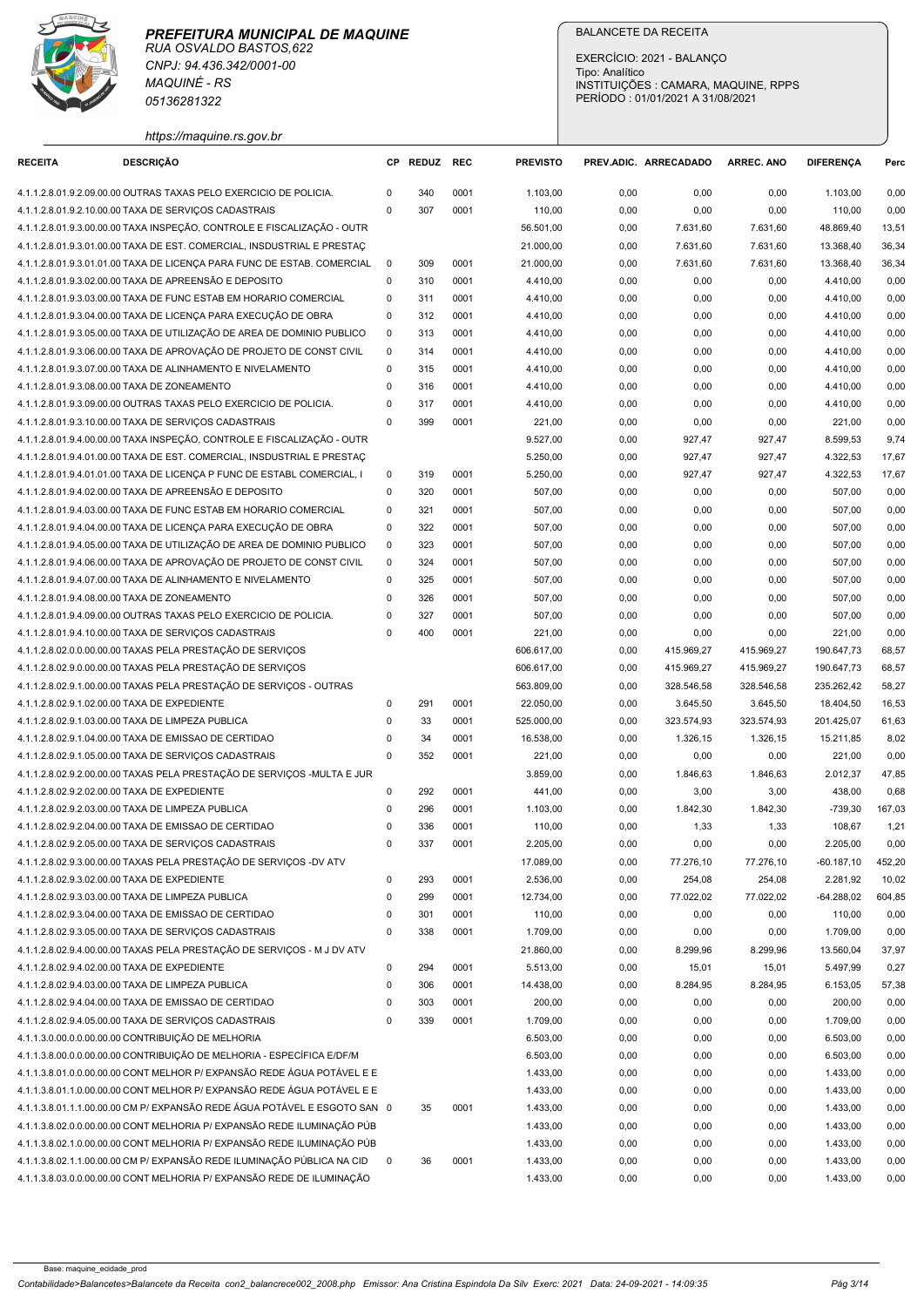

| PERÍODO: 01/01/2021 A 31/08/2021<br>05136281322<br>https://maquine.rs.gov.br<br><b>DESCRIÇÃO</b><br>CP REDUZ REC<br><b>PREVISTO</b><br><b>RECEITA</b><br>PREV.ADIC. ARRECADADO<br>ARREC, ANO<br><b>DIFERENCA</b><br>Perc<br>4.1.1.3.8.03.1.0.00.00.00 CONT MELHORIA P/ EXPANSÃO REDE DE ILUMINAÇÃO<br>1.433,00<br>1.433,00<br>0,00<br>0,00<br>0,00<br>0,00<br>4.1.1.3.8.03.1.1.00.00.00 CM P/ EXPANSÃO REDE DE ILUMINAÇÃO PÚBLICA RUR 0<br>37<br>0001<br>1.433,00<br>0,00<br>0,00<br>0,00<br>1.433,00<br>0,00<br>4.1.1.3.8.04.0.0.00.00.00 CONT MELHORIA P/ PAVIMENTAÇÃO E OBRAS COMPLEM<br>1.322,00<br>1.322,00<br>0,00<br>0,00<br>0,00<br>0,00<br>4.1.1.3.8.04.1.0.00.00.00 CONT MELHORIA P/ PAVIMENTAÇÃO E OBRAS COMPLEM<br>1.322,00<br>0,00<br>0,00<br>1.322,00<br>0,00<br>0,00<br>4.1.1.3.8.04.1.1.00.00.00 CM P/ PAVIMENTAÇÃO E OBRAS COMPLEMENTARES - P 0<br>402<br>0001<br>551,00<br>0,00<br>0,00<br>0,00<br>0,00<br>551,00<br>4.1.1.3.8.04.1.2.00.00.00 CM P/ PAVIMENTAÇÃO E OBRAS COMPLEMENTARES - M 0<br>191<br>0001<br>110,00<br>0,00<br>0,00<br>0,00<br>110,00<br>0,00<br>4.1.1.3.8.04.1.3.00.00.00 CM P/ PAVIMENTAÇÃO E OBRAS COMPLEMENTARES - D 0<br>250<br>0001<br>551,00<br>0,00<br>0,00<br>0,00<br>551,00<br>0,00<br>4.1.1.3.8.04.1.4.00.00.00 CM P/ PAVIMENTAÇÃO E OBRAS COMPLEMENTARES - M 0<br>403<br>0001<br>110,00<br>0,00<br>0,00<br>0,00<br>110,00<br>0,00<br>4.1.1.3.8.99.0.0.00.00.00 OUTRAS CONTRIBUIÇÕES DE MELHORIA<br>882,00<br>0,00<br>0,00<br>0,00<br>882,00<br>0,00<br>4.1.1.3.8.99.1.0.00.00.00 OUTRAS CONTRIBUIÇÕES DE MELHORIA<br>882,00<br>0,00<br>0,00<br>0,00<br>882,00<br>0,00<br>4.1.1.3.8.99.1.1.00.00.00 OUTRAS CONTRI. DE MELHORIA - PRINCIPAL<br>0001<br>882,00<br>0,00<br>0,00<br>882,00<br>0,00<br>$\Omega$<br>39<br>0,00<br>712.057,91<br>4.1.2.0.0.00.0.0.00.00.00 CONTRIBUIÇÕES<br>991.750,00<br>0,00<br>712.057,91<br>279.692,09<br>71,80<br>4.1.2.1.0.00.0.0.00.00.00 CONTRIBUIÇÕES SOCIAIS<br>675.750,00<br>519.831,23<br>519.831,23<br>155.918,77<br>76,93<br>0,00<br>4.1.2.1.8.00.0.0.00.00.00 CONTRIBUIÇÕES SOCIAIS ESPECÍFICAS DE ESTADOS,<br>519.831,23<br>78,14<br>665.250,00<br>0,00<br>519.831,23<br>145.418,77<br>4.1.2.1.8.01.0.0.00.00.00 CONTRIB SERVIDOR CIVIL P/ PLANO DE SEGURIDADE<br>665.250,00<br>519.831,23<br>519.831,23<br>0,00<br>145.418,77<br>78,14<br>519.831,23<br>4.1.2.1.8.01.1.0.00.00.00 CONTRI. PREVIDENCIARIA PARA AMORTIZAÇÃO DO DÊ<br>665.250,00<br>0,00<br>519.831,23<br>145.418,77<br>78,14<br>4.1.2.1.8.01.1.1.00.00.00 CPSSS DO SERVIDOR CIVIL ATIVO - PRINCIPAL<br>0050<br>660.000,00<br>519.831,23<br>519.831,23<br>140.168,77<br>78,76<br>260<br>0,00<br>0<br>5.250,00<br>4.1.2.1.8.01.1.2.00.00.00 AMORTI. DÉFICIT ATUARIAL - MULTAS E JUROS<br>265<br>0050<br>5.250,00<br>0,00<br>0,00<br>0,00<br>0,00<br>0<br>4.1.2.1.9.00.0.0.00.00.00 OUTRAS CONTRIBUIÇÕES SOCIAIS<br>10.500,00<br>0,00<br>10.500,00<br>0,00<br>0,00<br>0,00<br>4.1.2.1.9.99.0.0.00.00.00 DEMAIS CONTRIBUIÇÕES SOCIAIS<br>10.500,00<br>0,00<br>0,00<br>0,00<br>10.500,00<br>0,00<br>4.1.2.1.9.99.1.0.00.00.00 DEMAIS CONTRIBUIÇÕES SOCIAIS<br>10.500,00<br>0,00<br>10.500,00<br>0,00<br>0,00<br>0,00<br>4.1.2.1.9.99.1.1.00.00.00 DEMAIS CONTRIBUIÇÕES SOCIAIS - PRINCIPAL<br>10.500,00<br>0,00<br>0,00<br>10.500,00<br>0,00<br>0,00<br>4.1.2.1.9.99.1.1.01.00.00 COMPENSAÇÃO PREVIDENCIARIA A PREFE. MUNICIPAL 0<br>10.500,00<br>0,00<br>10.500,00<br>0,00<br>261<br>0050<br>0,00<br>0,00<br>4.1.2.2.0.00.0.0.00.00.00 CONTRIBUIÇÕES ECONÔMICAS<br>1.000,00<br>0,00<br>1.000,00<br>0,00<br>0,00<br>0,00<br>4.1.2.2.0.99.0.0.00.00.00 OUTRAS CONTRIBUIÇÕES ECONÔMICAS<br>1.000,00<br>0,00<br>1.000,00<br>0,00<br>0,00<br>0,00<br>4.1.2.2.0.99.1.0.00.00.00 OUTRAS CONTRIBUIÇÕES ECONÔMICAS<br>1.000,00<br>1.000,00<br>0,00<br>0,00<br>0,00<br>0,00<br>4.1.2.2.0.99.1.1.00.00.00 OUTRAS CONTRIBUIÇÕES ECONÔMICAS - PRINCIPAL<br>$\mathbf 0$<br>262<br>0050<br>1.000,00<br>0,00<br>0,00<br>0,00<br>1.000,00<br>0,00<br>4.1.2.4.0.00.0.0.00.00.00 CONTRIBUIÇÃO PARA O CUSTEIO DO SERVIÇO DE ILU<br>315.000,00<br>192.226,68<br>122.773,32<br>61,02<br>0,00<br>192.226,68<br>122.773,32<br>4.1.2.4.0.00.1.0.00.00.00 CONTRIBUIÇÃO PARA O CUSTEIO DO SERVIÇO DE ILU<br>315.000,00<br>0,00<br>192.226,68<br>192.226,68<br>61,02<br>4.1.2.4.0.00.1.1.00.00.00 CONTRIB P/ CUSTEIO SERVIÇO DE ILUMINAÇÃO PÚBL<br>41<br>0001<br>315.000,00<br>192.226,68<br>192.226,68<br>122.773,32<br>61,02<br>$\mathbf 0$<br>0,00<br>4.1.3.0.0.00.0.0.00.00.00 RECEITA PATRIMONIAL<br>1.440.111,00<br>149.928,00<br>253.024,14<br>253.024,14<br>1.337.014,86<br>15,91<br>4.1.3.1.0.00.0.0.00.00.00 EXPLORAÇÃO DO PATRIMÔNIO IMOBILIÁRIO DO ESTAD<br>8.930,00<br>0,00<br>0,00<br>8.930,00<br>0,00<br>0,00<br>4.1.3.1.0.01.0.0.00.00.00 ALUGUÉIS, ARRENDA., FOROS, LAUDÊMIOS, TARIFAS<br>4.520,00<br>0,00<br>4.520,00<br>0,00<br>0,00<br>0,00<br>4.1.3.1.0.01.1.0.00.00.00 ALUGUÉIS E ARRENDAMENTOS<br>4.520,00<br>0,00<br>0,00<br>4.520,00<br>0,00<br>0,00<br>4.1.3.1.0.01.1.1.00.00.00 ALUGUÉIS E ARRENDAMENTOS - PRINCIPAL<br>4.520,00<br>0,00<br>4.520,00<br>0,00<br>0,00<br>0,00<br>4.1.3.1.0.01.1.1.01.00.00 ALUGUEL BALNEÁRIO MUNICIPAL<br>360<br>0001<br>4.410,00<br>0,00<br>0,00<br>0,00<br>4.410,00<br>0,00<br>0<br>4.1.3.1.0.01.1.1.02.00.00 RECEITA ALUGUEL DE ESTANDES FESTA DA POLENTA<br>387<br>0001<br>110,00<br>0,00<br>0,00<br>$\Omega$<br>0,00<br>0,00<br>110,00<br>4.1.3.1.0.99.0.0.00.00.00 OUTRAS RECEITAS IMOBILIÁRIAS<br>4.410,00<br>0,00<br>0,00<br>0,00<br>0,00<br>4.410,00<br>4.1.3.1.0.99.1.0.00.00.00 OUTRAS RECEITAS IMOBILIÁRIAS<br>4.410,00<br>0,00<br>0,00<br>0,00<br>0,00<br>4.410,00<br>4.1.3.1.0.99.1.1.00.00.00 OUTRAS RECEITAS IMOBILIÁRIAS - PRINCIPAL<br>4.410,00<br>0,00<br>0,00<br>4.410,00<br>0,00<br>0001<br>0,00<br>0<br>44<br>4.1.3.2.0.00.0.0.00.00.00 VALORES MOBILIÁRIOS<br>1.431.181,00<br>253.024,14<br>1.328.084,86<br>16,00<br>149.928,00<br>253.024,14<br>4.1.3.2.1.00.0.0.00.00.00 JUROS E CORREÇÕES MONETÁRIAS<br>1.431.181,00<br>149.928,00<br>253.024,14<br>1.328.084,86<br>16,00<br>253.024,14<br>4.1.3.2.1.00.1.0.00.00.00 REMUNERAÇÃO DE DEPÓSITOS BANCÁRIOS<br>141.630,10<br>31.181,00<br>149.928,00<br>39.478,90<br>39.478,90<br>21,80<br>4.1.3.2.1.00.1.1.00.00.00 REMU. DEPÓSITOS BANCÁRIOS - PRINCIPAL<br>31.181,00<br>149.928,00<br>39.478,90<br>39.478,90<br>141.630,10<br>21,80<br>4.1.3.2.1.00.1.1.01.00.00 REMUNERAÇÃO DE DEPÓSITOS DE RECURSOS VINCULAD<br>22.781,00<br>149.928,00<br>21.896,10<br>21.896,10<br>150.812,90<br>12,68<br>4.1.3.2.1.00.1.1.01.02.00 REMU. DEPÓSITOS BANCÁ. RECURSOS VINCU. - FUND 0<br>45<br>0031<br>2.205,00<br>4.770,46<br>4.770,46<br>$-2.565,46$<br>216,35<br>0,00<br>4.1.3.2.1.00.1.1.01.03.00 REMU. DEPÓSI. BANCÁ RECUR. VINCU. FUNDO DE SA<br>4.980,00<br>149.928,00<br>5.618,36<br>149.289,64<br>3,63<br>5.618,36<br>4.1.3.2.1.00.1.1.01.03.01 REC DE REM POVOS INDIGENAS<br>72<br>4500<br>56,00<br>21,55<br>21,55<br>38,48<br>0<br>0,00<br>34,45<br>4500<br>4.1.3.2.1.00.1.1.01.03.02 REC REND SAUDE BUCAL PSF FED<br>73<br>56,00<br>0,00<br>56,00<br>0,00<br>0<br>0,00<br>0,00<br>4503<br>4.1.3.2.1.00.1.1.01.03.03 REC DE REND FARMACIA BASICA FEDERAL<br>75<br>105,00<br>327,51<br>327,51<br>$-222,51$<br>311,91<br>$\mathbf 0$<br>0,00<br>4.1.3.2.1.00.1.1.01.03.04 REC REM MED DISPENSAÇÃO EXCEPCIONAL<br>4503<br>74<br>56,00<br>0,02<br>$\mathbf 0$<br>0,00<br>0,01<br>0,01<br>55,99<br>4.1.3.2.1.00.1.1.01.03.05 REC REND PAB FIXO<br>76<br>4500<br>1.050,00<br>0,00<br>1.050,00<br>0,00<br>$\mathbf 0$<br>0,00<br>0,00<br>4.1.3.2.1.00.1.1.01.03.06 REC REND SIA SUS<br>77<br>4501<br>221,00<br>87,22<br>87,22<br>$\Omega$<br>0,00<br>133,78<br>39,47<br>4.1.3.2.1.00.1.1.01.03.07 REC VIG EPIDEM FEDERAL<br>78<br>4502<br>105,00<br>0,00<br>0,00<br>105,00<br>0,00<br>0,00<br>$\Omega$<br>4.1.3.2.1.00.1.1.01.03.08 REC REND VIG SANITARIA FEDERAL<br>79<br>4502<br>110,00<br>0,00<br>0,00<br>110,00<br>0,00<br>$\Omega$<br>0,00<br>105,00<br>107,31<br>4.1.3.2.1.00.1.1.01.03.09 REC REND PSF ESTADUAL<br>112,68<br>112,68<br>$-7,68$<br>88<br>4090<br>0,00<br>4.1.3.2.1.00.1.1.01.03.10 REC REND INC ATENÇÃO BASICA PIES<br>105,00<br>89<br>0,00<br>80,49<br>80,49<br>24,51<br>76,66<br>$\Omega$<br>4011 | PREFEITURA MUNICIPAL DE MAQUINE<br>RUA OSVALDO BASTOS, 622<br>CNPJ: 94.436.342/0001-00<br><b>MAQUINÉ - RS</b> |  |  | <b>BALANCETE DA RECEITA</b><br>EXERCÍCIO: 2021 - BALANÇO<br>Tipo: Analítico | INSTITUIÇÕES : CAMARA, MAQUINE, RPPS |  |
|------------------------------------------------------------------------------------------------------------------------------------------------------------------------------------------------------------------------------------------------------------------------------------------------------------------------------------------------------------------------------------------------------------------------------------------------------------------------------------------------------------------------------------------------------------------------------------------------------------------------------------------------------------------------------------------------------------------------------------------------------------------------------------------------------------------------------------------------------------------------------------------------------------------------------------------------------------------------------------------------------------------------------------------------------------------------------------------------------------------------------------------------------------------------------------------------------------------------------------------------------------------------------------------------------------------------------------------------------------------------------------------------------------------------------------------------------------------------------------------------------------------------------------------------------------------------------------------------------------------------------------------------------------------------------------------------------------------------------------------------------------------------------------------------------------------------------------------------------------------------------------------------------------------------------------------------------------------------------------------------------------------------------------------------------------------------------------------------------------------------------------------------------------------------------------------------------------------------------------------------------------------------------------------------------------------------------------------------------------------------------------------------------------------------------------------------------------------------------------------------------------------------------------------------------------------------------------------------------------------------------------------------------------------------------------------------------------------------------------------------------------------------------------------------------------------------------------------------------------------------------------------------------------------------------------------------------------------------------------------------------------------------------------------------------------------------------------------------------------------------------------------------------------------------------------------------------------------------------------------------------------------------------------------------------------------------------------------------------------------------------------------------------------------------------------------------------------------------------------------------------------------------------------------------------------------------------------------------------------------------------------------------------------------------------------------------------------------------------------------------------------------------------------------------------------------------------------------------------------------------------------------------------------------------------------------------------------------------------------------------------------------------------------------------------------------------------------------------------------------------------------------------------------------------------------------------------------------------------------------------------------------------------------------------------------------------------------------------------------------------------------------------------------------------------------------------------------------------------------------------------------------------------------------------------------------------------------------------------------------------------------------------------------------------------------------------------------------------------------------------------------------------------------------------------------------------------------------------------------------------------------------------------------------------------------------------------------------------------------------------------------------------------------------------------------------------------------------------------------------------------------------------------------------------------------------------------------------------------------------------------------------------------------------------------------------------------------------------------------------------------------------------------------------------------------------------------------------------------------------------------------------------------------------------------------------------------------------------------------------------------------------------------------------------------------------------------------------------------------------------------------------------------------------------------------------------------------------------------------------------------------------------------------------------------------------------------------------------------------------------------------------------------------------------------------------------------------------------------------------------------------------------------------------------------------------------------------------------------------------------------------------------------------------------------------------------------------------------------------------------------------------------------------------------------------------------------------------------------------------------------------------------------------------------------------------------------------------------------------------------------------------------------------------------------------------------------------------------------------------------------------------------------------------------------------------------------------------------------------------------------------------------------------------------------------------------------------------------------------------------------------------------------------------------------------------------------------------------------------------------------------------------------------------------------------------------------------------------------------------------------------------------------------------------------------------------------------------------------------------------------------------------------------------------------------------------------------------------------------------------------------------------------------------------------------------------------------------------------------------------------------------------------------------------------------------------------------------------------------------------------------------------------------------------------------------------------------------------------------------------------------------------------------------------------------------------------------------------------------------------------------------------------------------------------------------------------------------------------------------------------------------------------------------------------------------------------------------------------------------------------------------------------|---------------------------------------------------------------------------------------------------------------|--|--|-----------------------------------------------------------------------------|--------------------------------------|--|
|                                                                                                                                                                                                                                                                                                                                                                                                                                                                                                                                                                                                                                                                                                                                                                                                                                                                                                                                                                                                                                                                                                                                                                                                                                                                                                                                                                                                                                                                                                                                                                                                                                                                                                                                                                                                                                                                                                                                                                                                                                                                                                                                                                                                                                                                                                                                                                                                                                                                                                                                                                                                                                                                                                                                                                                                                                                                                                                                                                                                                                                                                                                                                                                                                                                                                                                                                                                                                                                                                                                                                                                                                                                                                                                                                                                                                                                                                                                                                                                                                                                                                                                                                                                                                                                                                                                                                                                                                                                                                                                                                                                                                                                                                                                                                                                                                                                                                                                                                                                                                                                                                                                                                                                                                                                                                                                                                                                                                                                                                                                                                                                                                                                                                                                                                                                                                                                                                                                                                                                                                                                                                                                                                                                                                                                                                                                                                                                                                                                                                                                                                                                                                                                                                                                                                                                                                                                                                                                                                                                                                                                                                                                                                                                                                                                                                                                                                                                                                                                                                                                                                                                                                                                                                                                                                                                                                                                                                                                                                                                                                                                                                                                                                                                                                                                                              |                                                                                                               |  |  |                                                                             |                                      |  |
|                                                                                                                                                                                                                                                                                                                                                                                                                                                                                                                                                                                                                                                                                                                                                                                                                                                                                                                                                                                                                                                                                                                                                                                                                                                                                                                                                                                                                                                                                                                                                                                                                                                                                                                                                                                                                                                                                                                                                                                                                                                                                                                                                                                                                                                                                                                                                                                                                                                                                                                                                                                                                                                                                                                                                                                                                                                                                                                                                                                                                                                                                                                                                                                                                                                                                                                                                                                                                                                                                                                                                                                                                                                                                                                                                                                                                                                                                                                                                                                                                                                                                                                                                                                                                                                                                                                                                                                                                                                                                                                                                                                                                                                                                                                                                                                                                                                                                                                                                                                                                                                                                                                                                                                                                                                                                                                                                                                                                                                                                                                                                                                                                                                                                                                                                                                                                                                                                                                                                                                                                                                                                                                                                                                                                                                                                                                                                                                                                                                                                                                                                                                                                                                                                                                                                                                                                                                                                                                                                                                                                                                                                                                                                                                                                                                                                                                                                                                                                                                                                                                                                                                                                                                                                                                                                                                                                                                                                                                                                                                                                                                                                                                                                                                                                                                                              |                                                                                                               |  |  |                                                                             |                                      |  |
|                                                                                                                                                                                                                                                                                                                                                                                                                                                                                                                                                                                                                                                                                                                                                                                                                                                                                                                                                                                                                                                                                                                                                                                                                                                                                                                                                                                                                                                                                                                                                                                                                                                                                                                                                                                                                                                                                                                                                                                                                                                                                                                                                                                                                                                                                                                                                                                                                                                                                                                                                                                                                                                                                                                                                                                                                                                                                                                                                                                                                                                                                                                                                                                                                                                                                                                                                                                                                                                                                                                                                                                                                                                                                                                                                                                                                                                                                                                                                                                                                                                                                                                                                                                                                                                                                                                                                                                                                                                                                                                                                                                                                                                                                                                                                                                                                                                                                                                                                                                                                                                                                                                                                                                                                                                                                                                                                                                                                                                                                                                                                                                                                                                                                                                                                                                                                                                                                                                                                                                                                                                                                                                                                                                                                                                                                                                                                                                                                                                                                                                                                                                                                                                                                                                                                                                                                                                                                                                                                                                                                                                                                                                                                                                                                                                                                                                                                                                                                                                                                                                                                                                                                                                                                                                                                                                                                                                                                                                                                                                                                                                                                                                                                                                                                                                                              |                                                                                                               |  |  |                                                                             |                                      |  |
|                                                                                                                                                                                                                                                                                                                                                                                                                                                                                                                                                                                                                                                                                                                                                                                                                                                                                                                                                                                                                                                                                                                                                                                                                                                                                                                                                                                                                                                                                                                                                                                                                                                                                                                                                                                                                                                                                                                                                                                                                                                                                                                                                                                                                                                                                                                                                                                                                                                                                                                                                                                                                                                                                                                                                                                                                                                                                                                                                                                                                                                                                                                                                                                                                                                                                                                                                                                                                                                                                                                                                                                                                                                                                                                                                                                                                                                                                                                                                                                                                                                                                                                                                                                                                                                                                                                                                                                                                                                                                                                                                                                                                                                                                                                                                                                                                                                                                                                                                                                                                                                                                                                                                                                                                                                                                                                                                                                                                                                                                                                                                                                                                                                                                                                                                                                                                                                                                                                                                                                                                                                                                                                                                                                                                                                                                                                                                                                                                                                                                                                                                                                                                                                                                                                                                                                                                                                                                                                                                                                                                                                                                                                                                                                                                                                                                                                                                                                                                                                                                                                                                                                                                                                                                                                                                                                                                                                                                                                                                                                                                                                                                                                                                                                                                                                                              |                                                                                                               |  |  |                                                                             |                                      |  |
|                                                                                                                                                                                                                                                                                                                                                                                                                                                                                                                                                                                                                                                                                                                                                                                                                                                                                                                                                                                                                                                                                                                                                                                                                                                                                                                                                                                                                                                                                                                                                                                                                                                                                                                                                                                                                                                                                                                                                                                                                                                                                                                                                                                                                                                                                                                                                                                                                                                                                                                                                                                                                                                                                                                                                                                                                                                                                                                                                                                                                                                                                                                                                                                                                                                                                                                                                                                                                                                                                                                                                                                                                                                                                                                                                                                                                                                                                                                                                                                                                                                                                                                                                                                                                                                                                                                                                                                                                                                                                                                                                                                                                                                                                                                                                                                                                                                                                                                                                                                                                                                                                                                                                                                                                                                                                                                                                                                                                                                                                                                                                                                                                                                                                                                                                                                                                                                                                                                                                                                                                                                                                                                                                                                                                                                                                                                                                                                                                                                                                                                                                                                                                                                                                                                                                                                                                                                                                                                                                                                                                                                                                                                                                                                                                                                                                                                                                                                                                                                                                                                                                                                                                                                                                                                                                                                                                                                                                                                                                                                                                                                                                                                                                                                                                                                                              |                                                                                                               |  |  |                                                                             |                                      |  |
|                                                                                                                                                                                                                                                                                                                                                                                                                                                                                                                                                                                                                                                                                                                                                                                                                                                                                                                                                                                                                                                                                                                                                                                                                                                                                                                                                                                                                                                                                                                                                                                                                                                                                                                                                                                                                                                                                                                                                                                                                                                                                                                                                                                                                                                                                                                                                                                                                                                                                                                                                                                                                                                                                                                                                                                                                                                                                                                                                                                                                                                                                                                                                                                                                                                                                                                                                                                                                                                                                                                                                                                                                                                                                                                                                                                                                                                                                                                                                                                                                                                                                                                                                                                                                                                                                                                                                                                                                                                                                                                                                                                                                                                                                                                                                                                                                                                                                                                                                                                                                                                                                                                                                                                                                                                                                                                                                                                                                                                                                                                                                                                                                                                                                                                                                                                                                                                                                                                                                                                                                                                                                                                                                                                                                                                                                                                                                                                                                                                                                                                                                                                                                                                                                                                                                                                                                                                                                                                                                                                                                                                                                                                                                                                                                                                                                                                                                                                                                                                                                                                                                                                                                                                                                                                                                                                                                                                                                                                                                                                                                                                                                                                                                                                                                                                                              |                                                                                                               |  |  |                                                                             |                                      |  |
|                                                                                                                                                                                                                                                                                                                                                                                                                                                                                                                                                                                                                                                                                                                                                                                                                                                                                                                                                                                                                                                                                                                                                                                                                                                                                                                                                                                                                                                                                                                                                                                                                                                                                                                                                                                                                                                                                                                                                                                                                                                                                                                                                                                                                                                                                                                                                                                                                                                                                                                                                                                                                                                                                                                                                                                                                                                                                                                                                                                                                                                                                                                                                                                                                                                                                                                                                                                                                                                                                                                                                                                                                                                                                                                                                                                                                                                                                                                                                                                                                                                                                                                                                                                                                                                                                                                                                                                                                                                                                                                                                                                                                                                                                                                                                                                                                                                                                                                                                                                                                                                                                                                                                                                                                                                                                                                                                                                                                                                                                                                                                                                                                                                                                                                                                                                                                                                                                                                                                                                                                                                                                                                                                                                                                                                                                                                                                                                                                                                                                                                                                                                                                                                                                                                                                                                                                                                                                                                                                                                                                                                                                                                                                                                                                                                                                                                                                                                                                                                                                                                                                                                                                                                                                                                                                                                                                                                                                                                                                                                                                                                                                                                                                                                                                                                                              |                                                                                                               |  |  |                                                                             |                                      |  |
|                                                                                                                                                                                                                                                                                                                                                                                                                                                                                                                                                                                                                                                                                                                                                                                                                                                                                                                                                                                                                                                                                                                                                                                                                                                                                                                                                                                                                                                                                                                                                                                                                                                                                                                                                                                                                                                                                                                                                                                                                                                                                                                                                                                                                                                                                                                                                                                                                                                                                                                                                                                                                                                                                                                                                                                                                                                                                                                                                                                                                                                                                                                                                                                                                                                                                                                                                                                                                                                                                                                                                                                                                                                                                                                                                                                                                                                                                                                                                                                                                                                                                                                                                                                                                                                                                                                                                                                                                                                                                                                                                                                                                                                                                                                                                                                                                                                                                                                                                                                                                                                                                                                                                                                                                                                                                                                                                                                                                                                                                                                                                                                                                                                                                                                                                                                                                                                                                                                                                                                                                                                                                                                                                                                                                                                                                                                                                                                                                                                                                                                                                                                                                                                                                                                                                                                                                                                                                                                                                                                                                                                                                                                                                                                                                                                                                                                                                                                                                                                                                                                                                                                                                                                                                                                                                                                                                                                                                                                                                                                                                                                                                                                                                                                                                                                                              |                                                                                                               |  |  |                                                                             |                                      |  |
|                                                                                                                                                                                                                                                                                                                                                                                                                                                                                                                                                                                                                                                                                                                                                                                                                                                                                                                                                                                                                                                                                                                                                                                                                                                                                                                                                                                                                                                                                                                                                                                                                                                                                                                                                                                                                                                                                                                                                                                                                                                                                                                                                                                                                                                                                                                                                                                                                                                                                                                                                                                                                                                                                                                                                                                                                                                                                                                                                                                                                                                                                                                                                                                                                                                                                                                                                                                                                                                                                                                                                                                                                                                                                                                                                                                                                                                                                                                                                                                                                                                                                                                                                                                                                                                                                                                                                                                                                                                                                                                                                                                                                                                                                                                                                                                                                                                                                                                                                                                                                                                                                                                                                                                                                                                                                                                                                                                                                                                                                                                                                                                                                                                                                                                                                                                                                                                                                                                                                                                                                                                                                                                                                                                                                                                                                                                                                                                                                                                                                                                                                                                                                                                                                                                                                                                                                                                                                                                                                                                                                                                                                                                                                                                                                                                                                                                                                                                                                                                                                                                                                                                                                                                                                                                                                                                                                                                                                                                                                                                                                                                                                                                                                                                                                                                                              |                                                                                                               |  |  |                                                                             |                                      |  |
|                                                                                                                                                                                                                                                                                                                                                                                                                                                                                                                                                                                                                                                                                                                                                                                                                                                                                                                                                                                                                                                                                                                                                                                                                                                                                                                                                                                                                                                                                                                                                                                                                                                                                                                                                                                                                                                                                                                                                                                                                                                                                                                                                                                                                                                                                                                                                                                                                                                                                                                                                                                                                                                                                                                                                                                                                                                                                                                                                                                                                                                                                                                                                                                                                                                                                                                                                                                                                                                                                                                                                                                                                                                                                                                                                                                                                                                                                                                                                                                                                                                                                                                                                                                                                                                                                                                                                                                                                                                                                                                                                                                                                                                                                                                                                                                                                                                                                                                                                                                                                                                                                                                                                                                                                                                                                                                                                                                                                                                                                                                                                                                                                                                                                                                                                                                                                                                                                                                                                                                                                                                                                                                                                                                                                                                                                                                                                                                                                                                                                                                                                                                                                                                                                                                                                                                                                                                                                                                                                                                                                                                                                                                                                                                                                                                                                                                                                                                                                                                                                                                                                                                                                                                                                                                                                                                                                                                                                                                                                                                                                                                                                                                                                                                                                                                                              |                                                                                                               |  |  |                                                                             |                                      |  |
|                                                                                                                                                                                                                                                                                                                                                                                                                                                                                                                                                                                                                                                                                                                                                                                                                                                                                                                                                                                                                                                                                                                                                                                                                                                                                                                                                                                                                                                                                                                                                                                                                                                                                                                                                                                                                                                                                                                                                                                                                                                                                                                                                                                                                                                                                                                                                                                                                                                                                                                                                                                                                                                                                                                                                                                                                                                                                                                                                                                                                                                                                                                                                                                                                                                                                                                                                                                                                                                                                                                                                                                                                                                                                                                                                                                                                                                                                                                                                                                                                                                                                                                                                                                                                                                                                                                                                                                                                                                                                                                                                                                                                                                                                                                                                                                                                                                                                                                                                                                                                                                                                                                                                                                                                                                                                                                                                                                                                                                                                                                                                                                                                                                                                                                                                                                                                                                                                                                                                                                                                                                                                                                                                                                                                                                                                                                                                                                                                                                                                                                                                                                                                                                                                                                                                                                                                                                                                                                                                                                                                                                                                                                                                                                                                                                                                                                                                                                                                                                                                                                                                                                                                                                                                                                                                                                                                                                                                                                                                                                                                                                                                                                                                                                                                                                                              |                                                                                                               |  |  |                                                                             |                                      |  |
|                                                                                                                                                                                                                                                                                                                                                                                                                                                                                                                                                                                                                                                                                                                                                                                                                                                                                                                                                                                                                                                                                                                                                                                                                                                                                                                                                                                                                                                                                                                                                                                                                                                                                                                                                                                                                                                                                                                                                                                                                                                                                                                                                                                                                                                                                                                                                                                                                                                                                                                                                                                                                                                                                                                                                                                                                                                                                                                                                                                                                                                                                                                                                                                                                                                                                                                                                                                                                                                                                                                                                                                                                                                                                                                                                                                                                                                                                                                                                                                                                                                                                                                                                                                                                                                                                                                                                                                                                                                                                                                                                                                                                                                                                                                                                                                                                                                                                                                                                                                                                                                                                                                                                                                                                                                                                                                                                                                                                                                                                                                                                                                                                                                                                                                                                                                                                                                                                                                                                                                                                                                                                                                                                                                                                                                                                                                                                                                                                                                                                                                                                                                                                                                                                                                                                                                                                                                                                                                                                                                                                                                                                                                                                                                                                                                                                                                                                                                                                                                                                                                                                                                                                                                                                                                                                                                                                                                                                                                                                                                                                                                                                                                                                                                                                                                                              |                                                                                                               |  |  |                                                                             |                                      |  |
|                                                                                                                                                                                                                                                                                                                                                                                                                                                                                                                                                                                                                                                                                                                                                                                                                                                                                                                                                                                                                                                                                                                                                                                                                                                                                                                                                                                                                                                                                                                                                                                                                                                                                                                                                                                                                                                                                                                                                                                                                                                                                                                                                                                                                                                                                                                                                                                                                                                                                                                                                                                                                                                                                                                                                                                                                                                                                                                                                                                                                                                                                                                                                                                                                                                                                                                                                                                                                                                                                                                                                                                                                                                                                                                                                                                                                                                                                                                                                                                                                                                                                                                                                                                                                                                                                                                                                                                                                                                                                                                                                                                                                                                                                                                                                                                                                                                                                                                                                                                                                                                                                                                                                                                                                                                                                                                                                                                                                                                                                                                                                                                                                                                                                                                                                                                                                                                                                                                                                                                                                                                                                                                                                                                                                                                                                                                                                                                                                                                                                                                                                                                                                                                                                                                                                                                                                                                                                                                                                                                                                                                                                                                                                                                                                                                                                                                                                                                                                                                                                                                                                                                                                                                                                                                                                                                                                                                                                                                                                                                                                                                                                                                                                                                                                                                                              |                                                                                                               |  |  |                                                                             |                                      |  |
|                                                                                                                                                                                                                                                                                                                                                                                                                                                                                                                                                                                                                                                                                                                                                                                                                                                                                                                                                                                                                                                                                                                                                                                                                                                                                                                                                                                                                                                                                                                                                                                                                                                                                                                                                                                                                                                                                                                                                                                                                                                                                                                                                                                                                                                                                                                                                                                                                                                                                                                                                                                                                                                                                                                                                                                                                                                                                                                                                                                                                                                                                                                                                                                                                                                                                                                                                                                                                                                                                                                                                                                                                                                                                                                                                                                                                                                                                                                                                                                                                                                                                                                                                                                                                                                                                                                                                                                                                                                                                                                                                                                                                                                                                                                                                                                                                                                                                                                                                                                                                                                                                                                                                                                                                                                                                                                                                                                                                                                                                                                                                                                                                                                                                                                                                                                                                                                                                                                                                                                                                                                                                                                                                                                                                                                                                                                                                                                                                                                                                                                                                                                                                                                                                                                                                                                                                                                                                                                                                                                                                                                                                                                                                                                                                                                                                                                                                                                                                                                                                                                                                                                                                                                                                                                                                                                                                                                                                                                                                                                                                                                                                                                                                                                                                                                                              |                                                                                                               |  |  |                                                                             |                                      |  |
|                                                                                                                                                                                                                                                                                                                                                                                                                                                                                                                                                                                                                                                                                                                                                                                                                                                                                                                                                                                                                                                                                                                                                                                                                                                                                                                                                                                                                                                                                                                                                                                                                                                                                                                                                                                                                                                                                                                                                                                                                                                                                                                                                                                                                                                                                                                                                                                                                                                                                                                                                                                                                                                                                                                                                                                                                                                                                                                                                                                                                                                                                                                                                                                                                                                                                                                                                                                                                                                                                                                                                                                                                                                                                                                                                                                                                                                                                                                                                                                                                                                                                                                                                                                                                                                                                                                                                                                                                                                                                                                                                                                                                                                                                                                                                                                                                                                                                                                                                                                                                                                                                                                                                                                                                                                                                                                                                                                                                                                                                                                                                                                                                                                                                                                                                                                                                                                                                                                                                                                                                                                                                                                                                                                                                                                                                                                                                                                                                                                                                                                                                                                                                                                                                                                                                                                                                                                                                                                                                                                                                                                                                                                                                                                                                                                                                                                                                                                                                                                                                                                                                                                                                                                                                                                                                                                                                                                                                                                                                                                                                                                                                                                                                                                                                                                                              |                                                                                                               |  |  |                                                                             |                                      |  |
|                                                                                                                                                                                                                                                                                                                                                                                                                                                                                                                                                                                                                                                                                                                                                                                                                                                                                                                                                                                                                                                                                                                                                                                                                                                                                                                                                                                                                                                                                                                                                                                                                                                                                                                                                                                                                                                                                                                                                                                                                                                                                                                                                                                                                                                                                                                                                                                                                                                                                                                                                                                                                                                                                                                                                                                                                                                                                                                                                                                                                                                                                                                                                                                                                                                                                                                                                                                                                                                                                                                                                                                                                                                                                                                                                                                                                                                                                                                                                                                                                                                                                                                                                                                                                                                                                                                                                                                                                                                                                                                                                                                                                                                                                                                                                                                                                                                                                                                                                                                                                                                                                                                                                                                                                                                                                                                                                                                                                                                                                                                                                                                                                                                                                                                                                                                                                                                                                                                                                                                                                                                                                                                                                                                                                                                                                                                                                                                                                                                                                                                                                                                                                                                                                                                                                                                                                                                                                                                                                                                                                                                                                                                                                                                                                                                                                                                                                                                                                                                                                                                                                                                                                                                                                                                                                                                                                                                                                                                                                                                                                                                                                                                                                                                                                                                                              |                                                                                                               |  |  |                                                                             |                                      |  |
|                                                                                                                                                                                                                                                                                                                                                                                                                                                                                                                                                                                                                                                                                                                                                                                                                                                                                                                                                                                                                                                                                                                                                                                                                                                                                                                                                                                                                                                                                                                                                                                                                                                                                                                                                                                                                                                                                                                                                                                                                                                                                                                                                                                                                                                                                                                                                                                                                                                                                                                                                                                                                                                                                                                                                                                                                                                                                                                                                                                                                                                                                                                                                                                                                                                                                                                                                                                                                                                                                                                                                                                                                                                                                                                                                                                                                                                                                                                                                                                                                                                                                                                                                                                                                                                                                                                                                                                                                                                                                                                                                                                                                                                                                                                                                                                                                                                                                                                                                                                                                                                                                                                                                                                                                                                                                                                                                                                                                                                                                                                                                                                                                                                                                                                                                                                                                                                                                                                                                                                                                                                                                                                                                                                                                                                                                                                                                                                                                                                                                                                                                                                                                                                                                                                                                                                                                                                                                                                                                                                                                                                                                                                                                                                                                                                                                                                                                                                                                                                                                                                                                                                                                                                                                                                                                                                                                                                                                                                                                                                                                                                                                                                                                                                                                                                                              |                                                                                                               |  |  |                                                                             |                                      |  |
|                                                                                                                                                                                                                                                                                                                                                                                                                                                                                                                                                                                                                                                                                                                                                                                                                                                                                                                                                                                                                                                                                                                                                                                                                                                                                                                                                                                                                                                                                                                                                                                                                                                                                                                                                                                                                                                                                                                                                                                                                                                                                                                                                                                                                                                                                                                                                                                                                                                                                                                                                                                                                                                                                                                                                                                                                                                                                                                                                                                                                                                                                                                                                                                                                                                                                                                                                                                                                                                                                                                                                                                                                                                                                                                                                                                                                                                                                                                                                                                                                                                                                                                                                                                                                                                                                                                                                                                                                                                                                                                                                                                                                                                                                                                                                                                                                                                                                                                                                                                                                                                                                                                                                                                                                                                                                                                                                                                                                                                                                                                                                                                                                                                                                                                                                                                                                                                                                                                                                                                                                                                                                                                                                                                                                                                                                                                                                                                                                                                                                                                                                                                                                                                                                                                                                                                                                                                                                                                                                                                                                                                                                                                                                                                                                                                                                                                                                                                                                                                                                                                                                                                                                                                                                                                                                                                                                                                                                                                                                                                                                                                                                                                                                                                                                                                                              |                                                                                                               |  |  |                                                                             |                                      |  |
|                                                                                                                                                                                                                                                                                                                                                                                                                                                                                                                                                                                                                                                                                                                                                                                                                                                                                                                                                                                                                                                                                                                                                                                                                                                                                                                                                                                                                                                                                                                                                                                                                                                                                                                                                                                                                                                                                                                                                                                                                                                                                                                                                                                                                                                                                                                                                                                                                                                                                                                                                                                                                                                                                                                                                                                                                                                                                                                                                                                                                                                                                                                                                                                                                                                                                                                                                                                                                                                                                                                                                                                                                                                                                                                                                                                                                                                                                                                                                                                                                                                                                                                                                                                                                                                                                                                                                                                                                                                                                                                                                                                                                                                                                                                                                                                                                                                                                                                                                                                                                                                                                                                                                                                                                                                                                                                                                                                                                                                                                                                                                                                                                                                                                                                                                                                                                                                                                                                                                                                                                                                                                                                                                                                                                                                                                                                                                                                                                                                                                                                                                                                                                                                                                                                                                                                                                                                                                                                                                                                                                                                                                                                                                                                                                                                                                                                                                                                                                                                                                                                                                                                                                                                                                                                                                                                                                                                                                                                                                                                                                                                                                                                                                                                                                                                                              |                                                                                                               |  |  |                                                                             |                                      |  |
|                                                                                                                                                                                                                                                                                                                                                                                                                                                                                                                                                                                                                                                                                                                                                                                                                                                                                                                                                                                                                                                                                                                                                                                                                                                                                                                                                                                                                                                                                                                                                                                                                                                                                                                                                                                                                                                                                                                                                                                                                                                                                                                                                                                                                                                                                                                                                                                                                                                                                                                                                                                                                                                                                                                                                                                                                                                                                                                                                                                                                                                                                                                                                                                                                                                                                                                                                                                                                                                                                                                                                                                                                                                                                                                                                                                                                                                                                                                                                                                                                                                                                                                                                                                                                                                                                                                                                                                                                                                                                                                                                                                                                                                                                                                                                                                                                                                                                                                                                                                                                                                                                                                                                                                                                                                                                                                                                                                                                                                                                                                                                                                                                                                                                                                                                                                                                                                                                                                                                                                                                                                                                                                                                                                                                                                                                                                                                                                                                                                                                                                                                                                                                                                                                                                                                                                                                                                                                                                                                                                                                                                                                                                                                                                                                                                                                                                                                                                                                                                                                                                                                                                                                                                                                                                                                                                                                                                                                                                                                                                                                                                                                                                                                                                                                                                                              |                                                                                                               |  |  |                                                                             |                                      |  |
|                                                                                                                                                                                                                                                                                                                                                                                                                                                                                                                                                                                                                                                                                                                                                                                                                                                                                                                                                                                                                                                                                                                                                                                                                                                                                                                                                                                                                                                                                                                                                                                                                                                                                                                                                                                                                                                                                                                                                                                                                                                                                                                                                                                                                                                                                                                                                                                                                                                                                                                                                                                                                                                                                                                                                                                                                                                                                                                                                                                                                                                                                                                                                                                                                                                                                                                                                                                                                                                                                                                                                                                                                                                                                                                                                                                                                                                                                                                                                                                                                                                                                                                                                                                                                                                                                                                                                                                                                                                                                                                                                                                                                                                                                                                                                                                                                                                                                                                                                                                                                                                                                                                                                                                                                                                                                                                                                                                                                                                                                                                                                                                                                                                                                                                                                                                                                                                                                                                                                                                                                                                                                                                                                                                                                                                                                                                                                                                                                                                                                                                                                                                                                                                                                                                                                                                                                                                                                                                                                                                                                                                                                                                                                                                                                                                                                                                                                                                                                                                                                                                                                                                                                                                                                                                                                                                                                                                                                                                                                                                                                                                                                                                                                                                                                                                                              |                                                                                                               |  |  |                                                                             |                                      |  |
|                                                                                                                                                                                                                                                                                                                                                                                                                                                                                                                                                                                                                                                                                                                                                                                                                                                                                                                                                                                                                                                                                                                                                                                                                                                                                                                                                                                                                                                                                                                                                                                                                                                                                                                                                                                                                                                                                                                                                                                                                                                                                                                                                                                                                                                                                                                                                                                                                                                                                                                                                                                                                                                                                                                                                                                                                                                                                                                                                                                                                                                                                                                                                                                                                                                                                                                                                                                                                                                                                                                                                                                                                                                                                                                                                                                                                                                                                                                                                                                                                                                                                                                                                                                                                                                                                                                                                                                                                                                                                                                                                                                                                                                                                                                                                                                                                                                                                                                                                                                                                                                                                                                                                                                                                                                                                                                                                                                                                                                                                                                                                                                                                                                                                                                                                                                                                                                                                                                                                                                                                                                                                                                                                                                                                                                                                                                                                                                                                                                                                                                                                                                                                                                                                                                                                                                                                                                                                                                                                                                                                                                                                                                                                                                                                                                                                                                                                                                                                                                                                                                                                                                                                                                                                                                                                                                                                                                                                                                                                                                                                                                                                                                                                                                                                                                                              |                                                                                                               |  |  |                                                                             |                                      |  |
|                                                                                                                                                                                                                                                                                                                                                                                                                                                                                                                                                                                                                                                                                                                                                                                                                                                                                                                                                                                                                                                                                                                                                                                                                                                                                                                                                                                                                                                                                                                                                                                                                                                                                                                                                                                                                                                                                                                                                                                                                                                                                                                                                                                                                                                                                                                                                                                                                                                                                                                                                                                                                                                                                                                                                                                                                                                                                                                                                                                                                                                                                                                                                                                                                                                                                                                                                                                                                                                                                                                                                                                                                                                                                                                                                                                                                                                                                                                                                                                                                                                                                                                                                                                                                                                                                                                                                                                                                                                                                                                                                                                                                                                                                                                                                                                                                                                                                                                                                                                                                                                                                                                                                                                                                                                                                                                                                                                                                                                                                                                                                                                                                                                                                                                                                                                                                                                                                                                                                                                                                                                                                                                                                                                                                                                                                                                                                                                                                                                                                                                                                                                                                                                                                                                                                                                                                                                                                                                                                                                                                                                                                                                                                                                                                                                                                                                                                                                                                                                                                                                                                                                                                                                                                                                                                                                                                                                                                                                                                                                                                                                                                                                                                                                                                                                                              |                                                                                                               |  |  |                                                                             |                                      |  |
|                                                                                                                                                                                                                                                                                                                                                                                                                                                                                                                                                                                                                                                                                                                                                                                                                                                                                                                                                                                                                                                                                                                                                                                                                                                                                                                                                                                                                                                                                                                                                                                                                                                                                                                                                                                                                                                                                                                                                                                                                                                                                                                                                                                                                                                                                                                                                                                                                                                                                                                                                                                                                                                                                                                                                                                                                                                                                                                                                                                                                                                                                                                                                                                                                                                                                                                                                                                                                                                                                                                                                                                                                                                                                                                                                                                                                                                                                                                                                                                                                                                                                                                                                                                                                                                                                                                                                                                                                                                                                                                                                                                                                                                                                                                                                                                                                                                                                                                                                                                                                                                                                                                                                                                                                                                                                                                                                                                                                                                                                                                                                                                                                                                                                                                                                                                                                                                                                                                                                                                                                                                                                                                                                                                                                                                                                                                                                                                                                                                                                                                                                                                                                                                                                                                                                                                                                                                                                                                                                                                                                                                                                                                                                                                                                                                                                                                                                                                                                                                                                                                                                                                                                                                                                                                                                                                                                                                                                                                                                                                                                                                                                                                                                                                                                                                                              |                                                                                                               |  |  |                                                                             |                                      |  |
|                                                                                                                                                                                                                                                                                                                                                                                                                                                                                                                                                                                                                                                                                                                                                                                                                                                                                                                                                                                                                                                                                                                                                                                                                                                                                                                                                                                                                                                                                                                                                                                                                                                                                                                                                                                                                                                                                                                                                                                                                                                                                                                                                                                                                                                                                                                                                                                                                                                                                                                                                                                                                                                                                                                                                                                                                                                                                                                                                                                                                                                                                                                                                                                                                                                                                                                                                                                                                                                                                                                                                                                                                                                                                                                                                                                                                                                                                                                                                                                                                                                                                                                                                                                                                                                                                                                                                                                                                                                                                                                                                                                                                                                                                                                                                                                                                                                                                                                                                                                                                                                                                                                                                                                                                                                                                                                                                                                                                                                                                                                                                                                                                                                                                                                                                                                                                                                                                                                                                                                                                                                                                                                                                                                                                                                                                                                                                                                                                                                                                                                                                                                                                                                                                                                                                                                                                                                                                                                                                                                                                                                                                                                                                                                                                                                                                                                                                                                                                                                                                                                                                                                                                                                                                                                                                                                                                                                                                                                                                                                                                                                                                                                                                                                                                                                                              |                                                                                                               |  |  |                                                                             |                                      |  |
|                                                                                                                                                                                                                                                                                                                                                                                                                                                                                                                                                                                                                                                                                                                                                                                                                                                                                                                                                                                                                                                                                                                                                                                                                                                                                                                                                                                                                                                                                                                                                                                                                                                                                                                                                                                                                                                                                                                                                                                                                                                                                                                                                                                                                                                                                                                                                                                                                                                                                                                                                                                                                                                                                                                                                                                                                                                                                                                                                                                                                                                                                                                                                                                                                                                                                                                                                                                                                                                                                                                                                                                                                                                                                                                                                                                                                                                                                                                                                                                                                                                                                                                                                                                                                                                                                                                                                                                                                                                                                                                                                                                                                                                                                                                                                                                                                                                                                                                                                                                                                                                                                                                                                                                                                                                                                                                                                                                                                                                                                                                                                                                                                                                                                                                                                                                                                                                                                                                                                                                                                                                                                                                                                                                                                                                                                                                                                                                                                                                                                                                                                                                                                                                                                                                                                                                                                                                                                                                                                                                                                                                                                                                                                                                                                                                                                                                                                                                                                                                                                                                                                                                                                                                                                                                                                                                                                                                                                                                                                                                                                                                                                                                                                                                                                                                                              |                                                                                                               |  |  |                                                                             |                                      |  |
|                                                                                                                                                                                                                                                                                                                                                                                                                                                                                                                                                                                                                                                                                                                                                                                                                                                                                                                                                                                                                                                                                                                                                                                                                                                                                                                                                                                                                                                                                                                                                                                                                                                                                                                                                                                                                                                                                                                                                                                                                                                                                                                                                                                                                                                                                                                                                                                                                                                                                                                                                                                                                                                                                                                                                                                                                                                                                                                                                                                                                                                                                                                                                                                                                                                                                                                                                                                                                                                                                                                                                                                                                                                                                                                                                                                                                                                                                                                                                                                                                                                                                                                                                                                                                                                                                                                                                                                                                                                                                                                                                                                                                                                                                                                                                                                                                                                                                                                                                                                                                                                                                                                                                                                                                                                                                                                                                                                                                                                                                                                                                                                                                                                                                                                                                                                                                                                                                                                                                                                                                                                                                                                                                                                                                                                                                                                                                                                                                                                                                                                                                                                                                                                                                                                                                                                                                                                                                                                                                                                                                                                                                                                                                                                                                                                                                                                                                                                                                                                                                                                                                                                                                                                                                                                                                                                                                                                                                                                                                                                                                                                                                                                                                                                                                                                                              |                                                                                                               |  |  |                                                                             |                                      |  |
|                                                                                                                                                                                                                                                                                                                                                                                                                                                                                                                                                                                                                                                                                                                                                                                                                                                                                                                                                                                                                                                                                                                                                                                                                                                                                                                                                                                                                                                                                                                                                                                                                                                                                                                                                                                                                                                                                                                                                                                                                                                                                                                                                                                                                                                                                                                                                                                                                                                                                                                                                                                                                                                                                                                                                                                                                                                                                                                                                                                                                                                                                                                                                                                                                                                                                                                                                                                                                                                                                                                                                                                                                                                                                                                                                                                                                                                                                                                                                                                                                                                                                                                                                                                                                                                                                                                                                                                                                                                                                                                                                                                                                                                                                                                                                                                                                                                                                                                                                                                                                                                                                                                                                                                                                                                                                                                                                                                                                                                                                                                                                                                                                                                                                                                                                                                                                                                                                                                                                                                                                                                                                                                                                                                                                                                                                                                                                                                                                                                                                                                                                                                                                                                                                                                                                                                                                                                                                                                                                                                                                                                                                                                                                                                                                                                                                                                                                                                                                                                                                                                                                                                                                                                                                                                                                                                                                                                                                                                                                                                                                                                                                                                                                                                                                                                                              |                                                                                                               |  |  |                                                                             |                                      |  |
|                                                                                                                                                                                                                                                                                                                                                                                                                                                                                                                                                                                                                                                                                                                                                                                                                                                                                                                                                                                                                                                                                                                                                                                                                                                                                                                                                                                                                                                                                                                                                                                                                                                                                                                                                                                                                                                                                                                                                                                                                                                                                                                                                                                                                                                                                                                                                                                                                                                                                                                                                                                                                                                                                                                                                                                                                                                                                                                                                                                                                                                                                                                                                                                                                                                                                                                                                                                                                                                                                                                                                                                                                                                                                                                                                                                                                                                                                                                                                                                                                                                                                                                                                                                                                                                                                                                                                                                                                                                                                                                                                                                                                                                                                                                                                                                                                                                                                                                                                                                                                                                                                                                                                                                                                                                                                                                                                                                                                                                                                                                                                                                                                                                                                                                                                                                                                                                                                                                                                                                                                                                                                                                                                                                                                                                                                                                                                                                                                                                                                                                                                                                                                                                                                                                                                                                                                                                                                                                                                                                                                                                                                                                                                                                                                                                                                                                                                                                                                                                                                                                                                                                                                                                                                                                                                                                                                                                                                                                                                                                                                                                                                                                                                                                                                                                                              |                                                                                                               |  |  |                                                                             |                                      |  |
|                                                                                                                                                                                                                                                                                                                                                                                                                                                                                                                                                                                                                                                                                                                                                                                                                                                                                                                                                                                                                                                                                                                                                                                                                                                                                                                                                                                                                                                                                                                                                                                                                                                                                                                                                                                                                                                                                                                                                                                                                                                                                                                                                                                                                                                                                                                                                                                                                                                                                                                                                                                                                                                                                                                                                                                                                                                                                                                                                                                                                                                                                                                                                                                                                                                                                                                                                                                                                                                                                                                                                                                                                                                                                                                                                                                                                                                                                                                                                                                                                                                                                                                                                                                                                                                                                                                                                                                                                                                                                                                                                                                                                                                                                                                                                                                                                                                                                                                                                                                                                                                                                                                                                                                                                                                                                                                                                                                                                                                                                                                                                                                                                                                                                                                                                                                                                                                                                                                                                                                                                                                                                                                                                                                                                                                                                                                                                                                                                                                                                                                                                                                                                                                                                                                                                                                                                                                                                                                                                                                                                                                                                                                                                                                                                                                                                                                                                                                                                                                                                                                                                                                                                                                                                                                                                                                                                                                                                                                                                                                                                                                                                                                                                                                                                                                                              |                                                                                                               |  |  |                                                                             |                                      |  |
|                                                                                                                                                                                                                                                                                                                                                                                                                                                                                                                                                                                                                                                                                                                                                                                                                                                                                                                                                                                                                                                                                                                                                                                                                                                                                                                                                                                                                                                                                                                                                                                                                                                                                                                                                                                                                                                                                                                                                                                                                                                                                                                                                                                                                                                                                                                                                                                                                                                                                                                                                                                                                                                                                                                                                                                                                                                                                                                                                                                                                                                                                                                                                                                                                                                                                                                                                                                                                                                                                                                                                                                                                                                                                                                                                                                                                                                                                                                                                                                                                                                                                                                                                                                                                                                                                                                                                                                                                                                                                                                                                                                                                                                                                                                                                                                                                                                                                                                                                                                                                                                                                                                                                                                                                                                                                                                                                                                                                                                                                                                                                                                                                                                                                                                                                                                                                                                                                                                                                                                                                                                                                                                                                                                                                                                                                                                                                                                                                                                                                                                                                                                                                                                                                                                                                                                                                                                                                                                                                                                                                                                                                                                                                                                                                                                                                                                                                                                                                                                                                                                                                                                                                                                                                                                                                                                                                                                                                                                                                                                                                                                                                                                                                                                                                                                                              |                                                                                                               |  |  |                                                                             |                                      |  |
|                                                                                                                                                                                                                                                                                                                                                                                                                                                                                                                                                                                                                                                                                                                                                                                                                                                                                                                                                                                                                                                                                                                                                                                                                                                                                                                                                                                                                                                                                                                                                                                                                                                                                                                                                                                                                                                                                                                                                                                                                                                                                                                                                                                                                                                                                                                                                                                                                                                                                                                                                                                                                                                                                                                                                                                                                                                                                                                                                                                                                                                                                                                                                                                                                                                                                                                                                                                                                                                                                                                                                                                                                                                                                                                                                                                                                                                                                                                                                                                                                                                                                                                                                                                                                                                                                                                                                                                                                                                                                                                                                                                                                                                                                                                                                                                                                                                                                                                                                                                                                                                                                                                                                                                                                                                                                                                                                                                                                                                                                                                                                                                                                                                                                                                                                                                                                                                                                                                                                                                                                                                                                                                                                                                                                                                                                                                                                                                                                                                                                                                                                                                                                                                                                                                                                                                                                                                                                                                                                                                                                                                                                                                                                                                                                                                                                                                                                                                                                                                                                                                                                                                                                                                                                                                                                                                                                                                                                                                                                                                                                                                                                                                                                                                                                                                                              |                                                                                                               |  |  |                                                                             |                                      |  |
|                                                                                                                                                                                                                                                                                                                                                                                                                                                                                                                                                                                                                                                                                                                                                                                                                                                                                                                                                                                                                                                                                                                                                                                                                                                                                                                                                                                                                                                                                                                                                                                                                                                                                                                                                                                                                                                                                                                                                                                                                                                                                                                                                                                                                                                                                                                                                                                                                                                                                                                                                                                                                                                                                                                                                                                                                                                                                                                                                                                                                                                                                                                                                                                                                                                                                                                                                                                                                                                                                                                                                                                                                                                                                                                                                                                                                                                                                                                                                                                                                                                                                                                                                                                                                                                                                                                                                                                                                                                                                                                                                                                                                                                                                                                                                                                                                                                                                                                                                                                                                                                                                                                                                                                                                                                                                                                                                                                                                                                                                                                                                                                                                                                                                                                                                                                                                                                                                                                                                                                                                                                                                                                                                                                                                                                                                                                                                                                                                                                                                                                                                                                                                                                                                                                                                                                                                                                                                                                                                                                                                                                                                                                                                                                                                                                                                                                                                                                                                                                                                                                                                                                                                                                                                                                                                                                                                                                                                                                                                                                                                                                                                                                                                                                                                                                                              |                                                                                                               |  |  |                                                                             |                                      |  |
|                                                                                                                                                                                                                                                                                                                                                                                                                                                                                                                                                                                                                                                                                                                                                                                                                                                                                                                                                                                                                                                                                                                                                                                                                                                                                                                                                                                                                                                                                                                                                                                                                                                                                                                                                                                                                                                                                                                                                                                                                                                                                                                                                                                                                                                                                                                                                                                                                                                                                                                                                                                                                                                                                                                                                                                                                                                                                                                                                                                                                                                                                                                                                                                                                                                                                                                                                                                                                                                                                                                                                                                                                                                                                                                                                                                                                                                                                                                                                                                                                                                                                                                                                                                                                                                                                                                                                                                                                                                                                                                                                                                                                                                                                                                                                                                                                                                                                                                                                                                                                                                                                                                                                                                                                                                                                                                                                                                                                                                                                                                                                                                                                                                                                                                                                                                                                                                                                                                                                                                                                                                                                                                                                                                                                                                                                                                                                                                                                                                                                                                                                                                                                                                                                                                                                                                                                                                                                                                                                                                                                                                                                                                                                                                                                                                                                                                                                                                                                                                                                                                                                                                                                                                                                                                                                                                                                                                                                                                                                                                                                                                                                                                                                                                                                                                                              |                                                                                                               |  |  |                                                                             |                                      |  |
|                                                                                                                                                                                                                                                                                                                                                                                                                                                                                                                                                                                                                                                                                                                                                                                                                                                                                                                                                                                                                                                                                                                                                                                                                                                                                                                                                                                                                                                                                                                                                                                                                                                                                                                                                                                                                                                                                                                                                                                                                                                                                                                                                                                                                                                                                                                                                                                                                                                                                                                                                                                                                                                                                                                                                                                                                                                                                                                                                                                                                                                                                                                                                                                                                                                                                                                                                                                                                                                                                                                                                                                                                                                                                                                                                                                                                                                                                                                                                                                                                                                                                                                                                                                                                                                                                                                                                                                                                                                                                                                                                                                                                                                                                                                                                                                                                                                                                                                                                                                                                                                                                                                                                                                                                                                                                                                                                                                                                                                                                                                                                                                                                                                                                                                                                                                                                                                                                                                                                                                                                                                                                                                                                                                                                                                                                                                                                                                                                                                                                                                                                                                                                                                                                                                                                                                                                                                                                                                                                                                                                                                                                                                                                                                                                                                                                                                                                                                                                                                                                                                                                                                                                                                                                                                                                                                                                                                                                                                                                                                                                                                                                                                                                                                                                                                                              |                                                                                                               |  |  |                                                                             |                                      |  |
|                                                                                                                                                                                                                                                                                                                                                                                                                                                                                                                                                                                                                                                                                                                                                                                                                                                                                                                                                                                                                                                                                                                                                                                                                                                                                                                                                                                                                                                                                                                                                                                                                                                                                                                                                                                                                                                                                                                                                                                                                                                                                                                                                                                                                                                                                                                                                                                                                                                                                                                                                                                                                                                                                                                                                                                                                                                                                                                                                                                                                                                                                                                                                                                                                                                                                                                                                                                                                                                                                                                                                                                                                                                                                                                                                                                                                                                                                                                                                                                                                                                                                                                                                                                                                                                                                                                                                                                                                                                                                                                                                                                                                                                                                                                                                                                                                                                                                                                                                                                                                                                                                                                                                                                                                                                                                                                                                                                                                                                                                                                                                                                                                                                                                                                                                                                                                                                                                                                                                                                                                                                                                                                                                                                                                                                                                                                                                                                                                                                                                                                                                                                                                                                                                                                                                                                                                                                                                                                                                                                                                                                                                                                                                                                                                                                                                                                                                                                                                                                                                                                                                                                                                                                                                                                                                                                                                                                                                                                                                                                                                                                                                                                                                                                                                                                                              |                                                                                                               |  |  |                                                                             |                                      |  |
|                                                                                                                                                                                                                                                                                                                                                                                                                                                                                                                                                                                                                                                                                                                                                                                                                                                                                                                                                                                                                                                                                                                                                                                                                                                                                                                                                                                                                                                                                                                                                                                                                                                                                                                                                                                                                                                                                                                                                                                                                                                                                                                                                                                                                                                                                                                                                                                                                                                                                                                                                                                                                                                                                                                                                                                                                                                                                                                                                                                                                                                                                                                                                                                                                                                                                                                                                                                                                                                                                                                                                                                                                                                                                                                                                                                                                                                                                                                                                                                                                                                                                                                                                                                                                                                                                                                                                                                                                                                                                                                                                                                                                                                                                                                                                                                                                                                                                                                                                                                                                                                                                                                                                                                                                                                                                                                                                                                                                                                                                                                                                                                                                                                                                                                                                                                                                                                                                                                                                                                                                                                                                                                                                                                                                                                                                                                                                                                                                                                                                                                                                                                                                                                                                                                                                                                                                                                                                                                                                                                                                                                                                                                                                                                                                                                                                                                                                                                                                                                                                                                                                                                                                                                                                                                                                                                                                                                                                                                                                                                                                                                                                                                                                                                                                                                                              |                                                                                                               |  |  |                                                                             |                                      |  |
|                                                                                                                                                                                                                                                                                                                                                                                                                                                                                                                                                                                                                                                                                                                                                                                                                                                                                                                                                                                                                                                                                                                                                                                                                                                                                                                                                                                                                                                                                                                                                                                                                                                                                                                                                                                                                                                                                                                                                                                                                                                                                                                                                                                                                                                                                                                                                                                                                                                                                                                                                                                                                                                                                                                                                                                                                                                                                                                                                                                                                                                                                                                                                                                                                                                                                                                                                                                                                                                                                                                                                                                                                                                                                                                                                                                                                                                                                                                                                                                                                                                                                                                                                                                                                                                                                                                                                                                                                                                                                                                                                                                                                                                                                                                                                                                                                                                                                                                                                                                                                                                                                                                                                                                                                                                                                                                                                                                                                                                                                                                                                                                                                                                                                                                                                                                                                                                                                                                                                                                                                                                                                                                                                                                                                                                                                                                                                                                                                                                                                                                                                                                                                                                                                                                                                                                                                                                                                                                                                                                                                                                                                                                                                                                                                                                                                                                                                                                                                                                                                                                                                                                                                                                                                                                                                                                                                                                                                                                                                                                                                                                                                                                                                                                                                                                                              |                                                                                                               |  |  |                                                                             |                                      |  |
|                                                                                                                                                                                                                                                                                                                                                                                                                                                                                                                                                                                                                                                                                                                                                                                                                                                                                                                                                                                                                                                                                                                                                                                                                                                                                                                                                                                                                                                                                                                                                                                                                                                                                                                                                                                                                                                                                                                                                                                                                                                                                                                                                                                                                                                                                                                                                                                                                                                                                                                                                                                                                                                                                                                                                                                                                                                                                                                                                                                                                                                                                                                                                                                                                                                                                                                                                                                                                                                                                                                                                                                                                                                                                                                                                                                                                                                                                                                                                                                                                                                                                                                                                                                                                                                                                                                                                                                                                                                                                                                                                                                                                                                                                                                                                                                                                                                                                                                                                                                                                                                                                                                                                                                                                                                                                                                                                                                                                                                                                                                                                                                                                                                                                                                                                                                                                                                                                                                                                                                                                                                                                                                                                                                                                                                                                                                                                                                                                                                                                                                                                                                                                                                                                                                                                                                                                                                                                                                                                                                                                                                                                                                                                                                                                                                                                                                                                                                                                                                                                                                                                                                                                                                                                                                                                                                                                                                                                                                                                                                                                                                                                                                                                                                                                                                                              |                                                                                                               |  |  |                                                                             |                                      |  |
|                                                                                                                                                                                                                                                                                                                                                                                                                                                                                                                                                                                                                                                                                                                                                                                                                                                                                                                                                                                                                                                                                                                                                                                                                                                                                                                                                                                                                                                                                                                                                                                                                                                                                                                                                                                                                                                                                                                                                                                                                                                                                                                                                                                                                                                                                                                                                                                                                                                                                                                                                                                                                                                                                                                                                                                                                                                                                                                                                                                                                                                                                                                                                                                                                                                                                                                                                                                                                                                                                                                                                                                                                                                                                                                                                                                                                                                                                                                                                                                                                                                                                                                                                                                                                                                                                                                                                                                                                                                                                                                                                                                                                                                                                                                                                                                                                                                                                                                                                                                                                                                                                                                                                                                                                                                                                                                                                                                                                                                                                                                                                                                                                                                                                                                                                                                                                                                                                                                                                                                                                                                                                                                                                                                                                                                                                                                                                                                                                                                                                                                                                                                                                                                                                                                                                                                                                                                                                                                                                                                                                                                                                                                                                                                                                                                                                                                                                                                                                                                                                                                                                                                                                                                                                                                                                                                                                                                                                                                                                                                                                                                                                                                                                                                                                                                                              |                                                                                                               |  |  |                                                                             |                                      |  |
|                                                                                                                                                                                                                                                                                                                                                                                                                                                                                                                                                                                                                                                                                                                                                                                                                                                                                                                                                                                                                                                                                                                                                                                                                                                                                                                                                                                                                                                                                                                                                                                                                                                                                                                                                                                                                                                                                                                                                                                                                                                                                                                                                                                                                                                                                                                                                                                                                                                                                                                                                                                                                                                                                                                                                                                                                                                                                                                                                                                                                                                                                                                                                                                                                                                                                                                                                                                                                                                                                                                                                                                                                                                                                                                                                                                                                                                                                                                                                                                                                                                                                                                                                                                                                                                                                                                                                                                                                                                                                                                                                                                                                                                                                                                                                                                                                                                                                                                                                                                                                                                                                                                                                                                                                                                                                                                                                                                                                                                                                                                                                                                                                                                                                                                                                                                                                                                                                                                                                                                                                                                                                                                                                                                                                                                                                                                                                                                                                                                                                                                                                                                                                                                                                                                                                                                                                                                                                                                                                                                                                                                                                                                                                                                                                                                                                                                                                                                                                                                                                                                                                                                                                                                                                                                                                                                                                                                                                                                                                                                                                                                                                                                                                                                                                                                                              |                                                                                                               |  |  |                                                                             |                                      |  |
|                                                                                                                                                                                                                                                                                                                                                                                                                                                                                                                                                                                                                                                                                                                                                                                                                                                                                                                                                                                                                                                                                                                                                                                                                                                                                                                                                                                                                                                                                                                                                                                                                                                                                                                                                                                                                                                                                                                                                                                                                                                                                                                                                                                                                                                                                                                                                                                                                                                                                                                                                                                                                                                                                                                                                                                                                                                                                                                                                                                                                                                                                                                                                                                                                                                                                                                                                                                                                                                                                                                                                                                                                                                                                                                                                                                                                                                                                                                                                                                                                                                                                                                                                                                                                                                                                                                                                                                                                                                                                                                                                                                                                                                                                                                                                                                                                                                                                                                                                                                                                                                                                                                                                                                                                                                                                                                                                                                                                                                                                                                                                                                                                                                                                                                                                                                                                                                                                                                                                                                                                                                                                                                                                                                                                                                                                                                                                                                                                                                                                                                                                                                                                                                                                                                                                                                                                                                                                                                                                                                                                                                                                                                                                                                                                                                                                                                                                                                                                                                                                                                                                                                                                                                                                                                                                                                                                                                                                                                                                                                                                                                                                                                                                                                                                                                                              |                                                                                                               |  |  |                                                                             |                                      |  |
|                                                                                                                                                                                                                                                                                                                                                                                                                                                                                                                                                                                                                                                                                                                                                                                                                                                                                                                                                                                                                                                                                                                                                                                                                                                                                                                                                                                                                                                                                                                                                                                                                                                                                                                                                                                                                                                                                                                                                                                                                                                                                                                                                                                                                                                                                                                                                                                                                                                                                                                                                                                                                                                                                                                                                                                                                                                                                                                                                                                                                                                                                                                                                                                                                                                                                                                                                                                                                                                                                                                                                                                                                                                                                                                                                                                                                                                                                                                                                                                                                                                                                                                                                                                                                                                                                                                                                                                                                                                                                                                                                                                                                                                                                                                                                                                                                                                                                                                                                                                                                                                                                                                                                                                                                                                                                                                                                                                                                                                                                                                                                                                                                                                                                                                                                                                                                                                                                                                                                                                                                                                                                                                                                                                                                                                                                                                                                                                                                                                                                                                                                                                                                                                                                                                                                                                                                                                                                                                                                                                                                                                                                                                                                                                                                                                                                                                                                                                                                                                                                                                                                                                                                                                                                                                                                                                                                                                                                                                                                                                                                                                                                                                                                                                                                                                                              |                                                                                                               |  |  |                                                                             |                                      |  |
|                                                                                                                                                                                                                                                                                                                                                                                                                                                                                                                                                                                                                                                                                                                                                                                                                                                                                                                                                                                                                                                                                                                                                                                                                                                                                                                                                                                                                                                                                                                                                                                                                                                                                                                                                                                                                                                                                                                                                                                                                                                                                                                                                                                                                                                                                                                                                                                                                                                                                                                                                                                                                                                                                                                                                                                                                                                                                                                                                                                                                                                                                                                                                                                                                                                                                                                                                                                                                                                                                                                                                                                                                                                                                                                                                                                                                                                                                                                                                                                                                                                                                                                                                                                                                                                                                                                                                                                                                                                                                                                                                                                                                                                                                                                                                                                                                                                                                                                                                                                                                                                                                                                                                                                                                                                                                                                                                                                                                                                                                                                                                                                                                                                                                                                                                                                                                                                                                                                                                                                                                                                                                                                                                                                                                                                                                                                                                                                                                                                                                                                                                                                                                                                                                                                                                                                                                                                                                                                                                                                                                                                                                                                                                                                                                                                                                                                                                                                                                                                                                                                                                                                                                                                                                                                                                                                                                                                                                                                                                                                                                                                                                                                                                                                                                                                                              |                                                                                                               |  |  |                                                                             |                                      |  |
|                                                                                                                                                                                                                                                                                                                                                                                                                                                                                                                                                                                                                                                                                                                                                                                                                                                                                                                                                                                                                                                                                                                                                                                                                                                                                                                                                                                                                                                                                                                                                                                                                                                                                                                                                                                                                                                                                                                                                                                                                                                                                                                                                                                                                                                                                                                                                                                                                                                                                                                                                                                                                                                                                                                                                                                                                                                                                                                                                                                                                                                                                                                                                                                                                                                                                                                                                                                                                                                                                                                                                                                                                                                                                                                                                                                                                                                                                                                                                                                                                                                                                                                                                                                                                                                                                                                                                                                                                                                                                                                                                                                                                                                                                                                                                                                                                                                                                                                                                                                                                                                                                                                                                                                                                                                                                                                                                                                                                                                                                                                                                                                                                                                                                                                                                                                                                                                                                                                                                                                                                                                                                                                                                                                                                                                                                                                                                                                                                                                                                                                                                                                                                                                                                                                                                                                                                                                                                                                                                                                                                                                                                                                                                                                                                                                                                                                                                                                                                                                                                                                                                                                                                                                                                                                                                                                                                                                                                                                                                                                                                                                                                                                                                                                                                                                                              |                                                                                                               |  |  |                                                                             |                                      |  |
|                                                                                                                                                                                                                                                                                                                                                                                                                                                                                                                                                                                                                                                                                                                                                                                                                                                                                                                                                                                                                                                                                                                                                                                                                                                                                                                                                                                                                                                                                                                                                                                                                                                                                                                                                                                                                                                                                                                                                                                                                                                                                                                                                                                                                                                                                                                                                                                                                                                                                                                                                                                                                                                                                                                                                                                                                                                                                                                                                                                                                                                                                                                                                                                                                                                                                                                                                                                                                                                                                                                                                                                                                                                                                                                                                                                                                                                                                                                                                                                                                                                                                                                                                                                                                                                                                                                                                                                                                                                                                                                                                                                                                                                                                                                                                                                                                                                                                                                                                                                                                                                                                                                                                                                                                                                                                                                                                                                                                                                                                                                                                                                                                                                                                                                                                                                                                                                                                                                                                                                                                                                                                                                                                                                                                                                                                                                                                                                                                                                                                                                                                                                                                                                                                                                                                                                                                                                                                                                                                                                                                                                                                                                                                                                                                                                                                                                                                                                                                                                                                                                                                                                                                                                                                                                                                                                                                                                                                                                                                                                                                                                                                                                                                                                                                                                                              |                                                                                                               |  |  |                                                                             |                                      |  |
|                                                                                                                                                                                                                                                                                                                                                                                                                                                                                                                                                                                                                                                                                                                                                                                                                                                                                                                                                                                                                                                                                                                                                                                                                                                                                                                                                                                                                                                                                                                                                                                                                                                                                                                                                                                                                                                                                                                                                                                                                                                                                                                                                                                                                                                                                                                                                                                                                                                                                                                                                                                                                                                                                                                                                                                                                                                                                                                                                                                                                                                                                                                                                                                                                                                                                                                                                                                                                                                                                                                                                                                                                                                                                                                                                                                                                                                                                                                                                                                                                                                                                                                                                                                                                                                                                                                                                                                                                                                                                                                                                                                                                                                                                                                                                                                                                                                                                                                                                                                                                                                                                                                                                                                                                                                                                                                                                                                                                                                                                                                                                                                                                                                                                                                                                                                                                                                                                                                                                                                                                                                                                                                                                                                                                                                                                                                                                                                                                                                                                                                                                                                                                                                                                                                                                                                                                                                                                                                                                                                                                                                                                                                                                                                                                                                                                                                                                                                                                                                                                                                                                                                                                                                                                                                                                                                                                                                                                                                                                                                                                                                                                                                                                                                                                                                                              |                                                                                                               |  |  |                                                                             |                                      |  |
|                                                                                                                                                                                                                                                                                                                                                                                                                                                                                                                                                                                                                                                                                                                                                                                                                                                                                                                                                                                                                                                                                                                                                                                                                                                                                                                                                                                                                                                                                                                                                                                                                                                                                                                                                                                                                                                                                                                                                                                                                                                                                                                                                                                                                                                                                                                                                                                                                                                                                                                                                                                                                                                                                                                                                                                                                                                                                                                                                                                                                                                                                                                                                                                                                                                                                                                                                                                                                                                                                                                                                                                                                                                                                                                                                                                                                                                                                                                                                                                                                                                                                                                                                                                                                                                                                                                                                                                                                                                                                                                                                                                                                                                                                                                                                                                                                                                                                                                                                                                                                                                                                                                                                                                                                                                                                                                                                                                                                                                                                                                                                                                                                                                                                                                                                                                                                                                                                                                                                                                                                                                                                                                                                                                                                                                                                                                                                                                                                                                                                                                                                                                                                                                                                                                                                                                                                                                                                                                                                                                                                                                                                                                                                                                                                                                                                                                                                                                                                                                                                                                                                                                                                                                                                                                                                                                                                                                                                                                                                                                                                                                                                                                                                                                                                                                                              |                                                                                                               |  |  |                                                                             |                                      |  |
|                                                                                                                                                                                                                                                                                                                                                                                                                                                                                                                                                                                                                                                                                                                                                                                                                                                                                                                                                                                                                                                                                                                                                                                                                                                                                                                                                                                                                                                                                                                                                                                                                                                                                                                                                                                                                                                                                                                                                                                                                                                                                                                                                                                                                                                                                                                                                                                                                                                                                                                                                                                                                                                                                                                                                                                                                                                                                                                                                                                                                                                                                                                                                                                                                                                                                                                                                                                                                                                                                                                                                                                                                                                                                                                                                                                                                                                                                                                                                                                                                                                                                                                                                                                                                                                                                                                                                                                                                                                                                                                                                                                                                                                                                                                                                                                                                                                                                                                                                                                                                                                                                                                                                                                                                                                                                                                                                                                                                                                                                                                                                                                                                                                                                                                                                                                                                                                                                                                                                                                                                                                                                                                                                                                                                                                                                                                                                                                                                                                                                                                                                                                                                                                                                                                                                                                                                                                                                                                                                                                                                                                                                                                                                                                                                                                                                                                                                                                                                                                                                                                                                                                                                                                                                                                                                                                                                                                                                                                                                                                                                                                                                                                                                                                                                                                                              |                                                                                                               |  |  |                                                                             |                                      |  |
|                                                                                                                                                                                                                                                                                                                                                                                                                                                                                                                                                                                                                                                                                                                                                                                                                                                                                                                                                                                                                                                                                                                                                                                                                                                                                                                                                                                                                                                                                                                                                                                                                                                                                                                                                                                                                                                                                                                                                                                                                                                                                                                                                                                                                                                                                                                                                                                                                                                                                                                                                                                                                                                                                                                                                                                                                                                                                                                                                                                                                                                                                                                                                                                                                                                                                                                                                                                                                                                                                                                                                                                                                                                                                                                                                                                                                                                                                                                                                                                                                                                                                                                                                                                                                                                                                                                                                                                                                                                                                                                                                                                                                                                                                                                                                                                                                                                                                                                                                                                                                                                                                                                                                                                                                                                                                                                                                                                                                                                                                                                                                                                                                                                                                                                                                                                                                                                                                                                                                                                                                                                                                                                                                                                                                                                                                                                                                                                                                                                                                                                                                                                                                                                                                                                                                                                                                                                                                                                                                                                                                                                                                                                                                                                                                                                                                                                                                                                                                                                                                                                                                                                                                                                                                                                                                                                                                                                                                                                                                                                                                                                                                                                                                                                                                                                                              |                                                                                                               |  |  |                                                                             |                                      |  |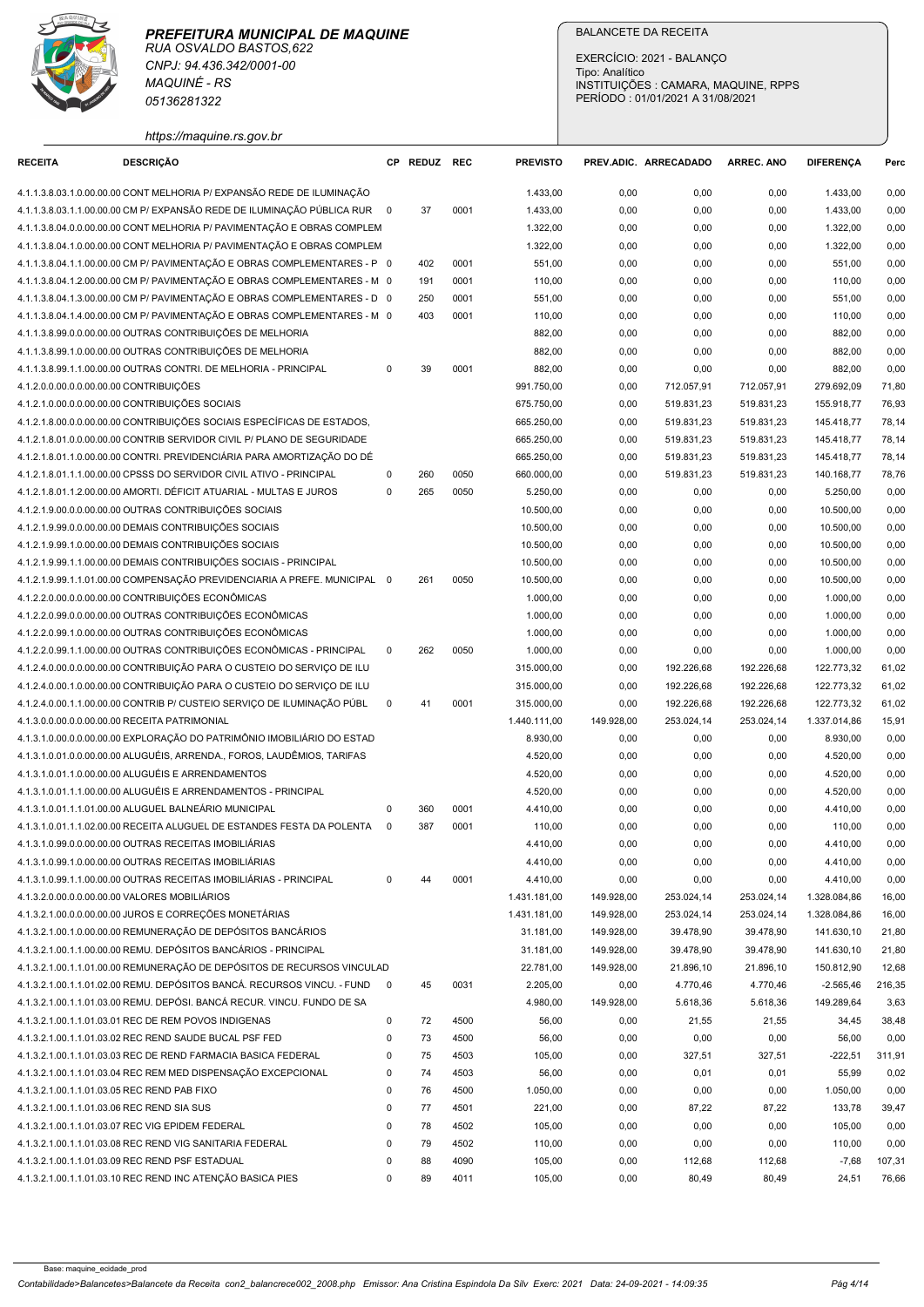

| <b>RECEITA</b><br>4.1.3.2.1.00.1.1.01.03.11 REC REND PSF FEDERAL<br>4.1.3.2.1.00.1.1.01.03.12 REC REND PACS FEDERAL<br>4.1.3.2.1.00.1.1.01.03.13 REC REND PMAQ<br>4.1.3.2.1.00.1.1.01.07.01 REC REM DO BOLSA FAMILIA<br>4.1.3.2.1.00.1.1.01.07.02 REC DE REM BL PSB<br>4.1.3.2.1.00.1.1.01.07.03 REC REM IGD SUAS<br>4.1.3.2.1.00.1.1.01.07.04 REC REM OASF<br>4.1.3.2.1.00.1.1.01.07.05 REC REM OASF QUILOMBOLA<br>4.1.3.2.1.00.1.1.01.07.06 REC REM COVID AÇÕES FNAS<br>4.1.3.2.1.00.1.1.01.08.01 REC REM PNAE<br>4.1.3.2.1.00.1.1.01.08.02 REC REM PNAC CRECHE | https://maquine.rs.gov.br<br><b>DESCRIÇÃO</b><br>4.1.3.2.1.00.1.1.01.03.15 REC REND PSF INDIGENA ESTADUAL<br>4.1.3.2.1.00.1.1.01.03.17 REC REND CUSTEIO FARM QUALIFAR SUS<br>4.1.3.2.1.00.1.1.01.03.18 REC REND PSF SAUDE NA ESCOLA<br>4.1.3.2.1.00.1.1.01.03.19 REC REND REEQ UBS - CONSTRUÇÃO<br>4.1.3.2.1.00.1.1.01.03.20 REC REND INCENTIVO ACS ESTADUAL<br>4.1.3.2.1.00.1.1.01.03.22 REC REND TX ALVARA SANITARIO<br>4.1.3.2.1.00.1.1.01.03.24 REC REND PSF QUILOMBOLA ESTADUAL<br>4.1.3.2.1.00.1.1.01.03.26 REC REND OFICINAS TERAPEUTICAS PPV CRACK<br>4.1.3.2.1.00.1.1.01.03.27 REC REND FARM BASICA ESTADUAL<br>4.1.3.2.1.00.1.1.01.03.31 REC REND INC PAB 36000174248201800<br>4.1.3.2.1.00.1.1.01.03.33 REC REND EDUCAÇAO E FORMAÇÃO EM SAUDE<br>4.1.3.2.1.00.1.1.01.03.37 REC REMD EMENDAS PARLAMENTARES<br>4.1.3.2.1.00.1.1.01.04.00 REMU. DEPÓSITOS BANCÁ. DE RECURSOS VINCU. MDE<br>4.1.3.2.1.00.1.1.01.05.00 REMU. DEPÓSITOS BANCÁ. RECURSOS VINCU. ASPS<br>4.1.3.2.1.00.1.1.01.06.00 REMU. DEPÓSITOS BANCÁ. RECURSOS VINCULADOS CI 0<br>4.1.3.2.1.00.1.1.01.07.00 REMU. DEPÓSITOS BANCÁ. DE RECURSOS VINCU. FN | $\Omega$<br>$\mathbf 0$<br>$^{\circ}$<br>$\mathbf 0$<br>$\mathbf 0$<br>$^{\circ}$<br>$^{\circ}$<br>$\mathbf 0$<br>$\mathbf 0$<br>$\mathbf 0$<br>$\mathbf 0$<br>$\mathbf 0$<br>$\mathbf 0$<br>$\Omega$<br>$^{\circ}$<br>- 0<br>$^{\circ}$ | CP REDUZ REC<br>90<br>91<br>99<br>101<br>103<br>104<br>105<br>106<br>108<br>110<br>279<br>355<br>386<br>408<br>1538<br>46<br>47 | 4500<br>4500<br>4500<br>4090<br>4503<br>4500<br>4505<br>4090<br>4001<br>4090<br>4011<br>4050<br>4500<br>4504 | <b>PREVISTO</b><br>1.103,00<br>105,00<br>210,00<br>315,00<br>105,00<br>56,00<br>50,00<br>110,00<br>100,00<br>105,00<br>315,00 | PREV.ADIC. ARRECADADO<br>0,00<br>0,00<br>0,00<br>0,00<br>0,00<br>0,00<br>0,00<br>0,00<br>0,00<br>0,00 | 531,43<br>338,97<br>693,59<br>961,49<br>53,34<br>0,00<br>123,92<br>47,49 | <b>ARREC. ANO</b><br>531,43<br>338,97<br>693,59<br>961,49<br>53,34<br>0,00<br>123,92 | <b>DIFERENCA</b><br>571,57<br>$-233,97$<br>-483,59<br>-646,49<br>51,66<br>56,00 | Perc<br>48,18<br>322,83<br>330,28<br>305,23<br>50,80<br>0,00 |
|-------------------------------------------------------------------------------------------------------------------------------------------------------------------------------------------------------------------------------------------------------------------------------------------------------------------------------------------------------------------------------------------------------------------------------------------------------------------------------------------------------------------------------------------------------------------|---------------------------------------------------------------------------------------------------------------------------------------------------------------------------------------------------------------------------------------------------------------------------------------------------------------------------------------------------------------------------------------------------------------------------------------------------------------------------------------------------------------------------------------------------------------------------------------------------------------------------------------------------------------------------------------------------------------------------------------------------------------------------------------------------------------------------------------------------------------------------------------------------------------------------------------------------------------------------------------------------------------------------------------------------------------------------------------------------------------------------------|------------------------------------------------------------------------------------------------------------------------------------------------------------------------------------------------------------------------------------------|---------------------------------------------------------------------------------------------------------------------------------|--------------------------------------------------------------------------------------------------------------|-------------------------------------------------------------------------------------------------------------------------------|-------------------------------------------------------------------------------------------------------|--------------------------------------------------------------------------|--------------------------------------------------------------------------------------|---------------------------------------------------------------------------------|--------------------------------------------------------------|
|                                                                                                                                                                                                                                                                                                                                                                                                                                                                                                                                                                   |                                                                                                                                                                                                                                                                                                                                                                                                                                                                                                                                                                                                                                                                                                                                                                                                                                                                                                                                                                                                                                                                                                                                 |                                                                                                                                                                                                                                          |                                                                                                                                 |                                                                                                              |                                                                                                                               |                                                                                                       |                                                                          |                                                                                      |                                                                                 |                                                              |
|                                                                                                                                                                                                                                                                                                                                                                                                                                                                                                                                                                   |                                                                                                                                                                                                                                                                                                                                                                                                                                                                                                                                                                                                                                                                                                                                                                                                                                                                                                                                                                                                                                                                                                                                 |                                                                                                                                                                                                                                          |                                                                                                                                 |                                                                                                              |                                                                                                                               |                                                                                                       |                                                                          |                                                                                      |                                                                                 |                                                              |
|                                                                                                                                                                                                                                                                                                                                                                                                                                                                                                                                                                   |                                                                                                                                                                                                                                                                                                                                                                                                                                                                                                                                                                                                                                                                                                                                                                                                                                                                                                                                                                                                                                                                                                                                 |                                                                                                                                                                                                                                          |                                                                                                                                 |                                                                                                              |                                                                                                                               |                                                                                                       |                                                                          |                                                                                      |                                                                                 |                                                              |
|                                                                                                                                                                                                                                                                                                                                                                                                                                                                                                                                                                   |                                                                                                                                                                                                                                                                                                                                                                                                                                                                                                                                                                                                                                                                                                                                                                                                                                                                                                                                                                                                                                                                                                                                 |                                                                                                                                                                                                                                          |                                                                                                                                 |                                                                                                              |                                                                                                                               |                                                                                                       |                                                                          |                                                                                      |                                                                                 |                                                              |
|                                                                                                                                                                                                                                                                                                                                                                                                                                                                                                                                                                   |                                                                                                                                                                                                                                                                                                                                                                                                                                                                                                                                                                                                                                                                                                                                                                                                                                                                                                                                                                                                                                                                                                                                 |                                                                                                                                                                                                                                          |                                                                                                                                 |                                                                                                              |                                                                                                                               |                                                                                                       |                                                                          |                                                                                      |                                                                                 |                                                              |
|                                                                                                                                                                                                                                                                                                                                                                                                                                                                                                                                                                   |                                                                                                                                                                                                                                                                                                                                                                                                                                                                                                                                                                                                                                                                                                                                                                                                                                                                                                                                                                                                                                                                                                                                 |                                                                                                                                                                                                                                          |                                                                                                                                 |                                                                                                              |                                                                                                                               |                                                                                                       |                                                                          |                                                                                      |                                                                                 |                                                              |
|                                                                                                                                                                                                                                                                                                                                                                                                                                                                                                                                                                   |                                                                                                                                                                                                                                                                                                                                                                                                                                                                                                                                                                                                                                                                                                                                                                                                                                                                                                                                                                                                                                                                                                                                 |                                                                                                                                                                                                                                          |                                                                                                                                 |                                                                                                              |                                                                                                                               |                                                                                                       |                                                                          |                                                                                      | $-73,92$                                                                        | 247,84                                                       |
|                                                                                                                                                                                                                                                                                                                                                                                                                                                                                                                                                                   |                                                                                                                                                                                                                                                                                                                                                                                                                                                                                                                                                                                                                                                                                                                                                                                                                                                                                                                                                                                                                                                                                                                                 |                                                                                                                                                                                                                                          |                                                                                                                                 |                                                                                                              |                                                                                                                               |                                                                                                       |                                                                          | 47,49                                                                                | 62,51                                                                           | 43,17                                                        |
|                                                                                                                                                                                                                                                                                                                                                                                                                                                                                                                                                                   |                                                                                                                                                                                                                                                                                                                                                                                                                                                                                                                                                                                                                                                                                                                                                                                                                                                                                                                                                                                                                                                                                                                                 |                                                                                                                                                                                                                                          |                                                                                                                                 |                                                                                                              |                                                                                                                               |                                                                                                       | 16,59                                                                    | 16,59                                                                                | 83,41                                                                           | 16,59                                                        |
|                                                                                                                                                                                                                                                                                                                                                                                                                                                                                                                                                                   |                                                                                                                                                                                                                                                                                                                                                                                                                                                                                                                                                                                                                                                                                                                                                                                                                                                                                                                                                                                                                                                                                                                                 |                                                                                                                                                                                                                                          |                                                                                                                                 |                                                                                                              |                                                                                                                               | 0,00                                                                                                  | 32,38<br>85,07                                                           | 32,38<br>85,07                                                                       | 72,62<br>229,93                                                                 | 30,84<br>27,01                                               |
|                                                                                                                                                                                                                                                                                                                                                                                                                                                                                                                                                                   |                                                                                                                                                                                                                                                                                                                                                                                                                                                                                                                                                                                                                                                                                                                                                                                                                                                                                                                                                                                                                                                                                                                                 |                                                                                                                                                                                                                                          |                                                                                                                                 |                                                                                                              | 166,00                                                                                                                        | 0,00                                                                                                  | 17,24                                                                    | 17,24                                                                                | 148,76                                                                          | 10,39                                                        |
|                                                                                                                                                                                                                                                                                                                                                                                                                                                                                                                                                                   |                                                                                                                                                                                                                                                                                                                                                                                                                                                                                                                                                                                                                                                                                                                                                                                                                                                                                                                                                                                                                                                                                                                                 |                                                                                                                                                                                                                                          |                                                                                                                                 |                                                                                                              | 166,00                                                                                                                        | 0,00                                                                                                  | 0,00                                                                     | 0,00                                                                                 | 166,00                                                                          | 0,00                                                         |
|                                                                                                                                                                                                                                                                                                                                                                                                                                                                                                                                                                   |                                                                                                                                                                                                                                                                                                                                                                                                                                                                                                                                                                                                                                                                                                                                                                                                                                                                                                                                                                                                                                                                                                                                 |                                                                                                                                                                                                                                          |                                                                                                                                 |                                                                                                              | 105,00                                                                                                                        | 0,00                                                                                                  | 0,00                                                                     | 0,00                                                                                 | 105,00                                                                          | 0,00                                                         |
|                                                                                                                                                                                                                                                                                                                                                                                                                                                                                                                                                                   |                                                                                                                                                                                                                                                                                                                                                                                                                                                                                                                                                                                                                                                                                                                                                                                                                                                                                                                                                                                                                                                                                                                                 |                                                                                                                                                                                                                                          |                                                                                                                                 | 4505                                                                                                         | 0,00                                                                                                                          | 149.928,00                                                                                            | 2.087,39                                                                 | 2.087,39                                                                             | 147.840,61                                                                      | 1,39                                                         |
|                                                                                                                                                                                                                                                                                                                                                                                                                                                                                                                                                                   |                                                                                                                                                                                                                                                                                                                                                                                                                                                                                                                                                                                                                                                                                                                                                                                                                                                                                                                                                                                                                                                                                                                                 |                                                                                                                                                                                                                                          |                                                                                                                                 | 0020                                                                                                         | 105,00                                                                                                                        | 0,00                                                                                                  | 135,59                                                                   | 135,59                                                                               | -30,59                                                                          | 129,13                                                       |
|                                                                                                                                                                                                                                                                                                                                                                                                                                                                                                                                                                   |                                                                                                                                                                                                                                                                                                                                                                                                                                                                                                                                                                                                                                                                                                                                                                                                                                                                                                                                                                                                                                                                                                                                 |                                                                                                                                                                                                                                          | 48                                                                                                                              | 0040<br>1039                                                                                                 | 1.103,00<br>105,00                                                                                                            | 0,00<br>0,00                                                                                          | 653,14<br>56,73                                                          | 653,14<br>56,73                                                                      | 449,86<br>48,27                                                                 | 59,21<br>54,03                                               |
|                                                                                                                                                                                                                                                                                                                                                                                                                                                                                                                                                                   |                                                                                                                                                                                                                                                                                                                                                                                                                                                                                                                                                                                                                                                                                                                                                                                                                                                                                                                                                                                                                                                                                                                                 |                                                                                                                                                                                                                                          |                                                                                                                                 |                                                                                                              | 1.104,00                                                                                                                      | 0,00                                                                                                  | 1.137,02                                                                 | 1.137,02                                                                             | $-33,02$                                                                        | 102,99                                                       |
|                                                                                                                                                                                                                                                                                                                                                                                                                                                                                                                                                                   |                                                                                                                                                                                                                                                                                                                                                                                                                                                                                                                                                                                                                                                                                                                                                                                                                                                                                                                                                                                                                                                                                                                                 | $\mathbf 0$                                                                                                                                                                                                                              | 122                                                                                                                             | 1040                                                                                                         | 105,00                                                                                                                        | 0,00                                                                                                  | 253,95                                                                   | 253,95                                                                               | $-148,95$                                                                       | 241,86                                                       |
|                                                                                                                                                                                                                                                                                                                                                                                                                                                                                                                                                                   |                                                                                                                                                                                                                                                                                                                                                                                                                                                                                                                                                                                                                                                                                                                                                                                                                                                                                                                                                                                                                                                                                                                                 | $\mathbf 0$                                                                                                                                                                                                                              | 123                                                                                                                             | 1005                                                                                                         | 315,00                                                                                                                        | 0,00                                                                                                  | 620,96                                                                   | 620,96                                                                               | -305,96                                                                         | 197,13                                                       |
|                                                                                                                                                                                                                                                                                                                                                                                                                                                                                                                                                                   |                                                                                                                                                                                                                                                                                                                                                                                                                                                                                                                                                                                                                                                                                                                                                                                                                                                                                                                                                                                                                                                                                                                                 | 0                                                                                                                                                                                                                                        | 124                                                                                                                             | 1070                                                                                                         | 525,00                                                                                                                        | 0,00                                                                                                  | 104,36                                                                   | 104,36                                                                               | 420,64                                                                          | 19,88                                                        |
|                                                                                                                                                                                                                                                                                                                                                                                                                                                                                                                                                                   |                                                                                                                                                                                                                                                                                                                                                                                                                                                                                                                                                                                                                                                                                                                                                                                                                                                                                                                                                                                                                                                                                                                                 | $\Omega$<br>$\Omega$                                                                                                                                                                                                                     | 158<br>159                                                                                                                      | 1026<br>1068                                                                                                 | 53,00                                                                                                                         | 0,00                                                                                                  | 136,68                                                                   | 136,68                                                                               | -83,68                                                                          | 257,89                                                       |
|                                                                                                                                                                                                                                                                                                                                                                                                                                                                                                                                                                   |                                                                                                                                                                                                                                                                                                                                                                                                                                                                                                                                                                                                                                                                                                                                                                                                                                                                                                                                                                                                                                                                                                                                 | $^{\circ}$                                                                                                                                                                                                                               | 1466                                                                                                                            | 1103                                                                                                         | 53,00<br>53,00                                                                                                                | 0,00<br>0,00                                                                                          | 0,00<br>21,07                                                            | 0,00<br>21,07                                                                        | 53,00<br>31,93                                                                  | 0,00<br>39,75                                                |
|                                                                                                                                                                                                                                                                                                                                                                                                                                                                                                                                                                   | 4.1.3.2.1.00.1.1.01.08.00 REMU. DEPÓSITOS BANCÁ. DE RECURSOS VINCU. FND                                                                                                                                                                                                                                                                                                                                                                                                                                                                                                                                                                                                                                                                                                                                                                                                                                                                                                                                                                                                                                                         |                                                                                                                                                                                                                                          |                                                                                                                                 |                                                                                                              | 3.311,00                                                                                                                      | 0,00                                                                                                  | 3.785,19                                                                 | 3.785,19                                                                             | -474,19                                                                         | 114,32                                                       |
|                                                                                                                                                                                                                                                                                                                                                                                                                                                                                                                                                                   |                                                                                                                                                                                                                                                                                                                                                                                                                                                                                                                                                                                                                                                                                                                                                                                                                                                                                                                                                                                                                                                                                                                                 | $\mathbf 0$                                                                                                                                                                                                                              | 141                                                                                                                             | 1008                                                                                                         | 315,00                                                                                                                        | 0,00                                                                                                  | 466,47                                                                   | 466,47                                                                               | $-151,47$                                                                       | 148,09                                                       |
|                                                                                                                                                                                                                                                                                                                                                                                                                                                                                                                                                                   |                                                                                                                                                                                                                                                                                                                                                                                                                                                                                                                                                                                                                                                                                                                                                                                                                                                                                                                                                                                                                                                                                                                                 | 0                                                                                                                                                                                                                                        | 142                                                                                                                             | 1010                                                                                                         | 53,00                                                                                                                         | 0,00                                                                                                  | 0,00                                                                     | 0,00                                                                                 | 53,00                                                                           | 0,00                                                         |
|                                                                                                                                                                                                                                                                                                                                                                                                                                                                                                                                                                   | 4.1.3.2.1.00.1.1.01.08.03 REC REM PNAQ QUILOMBOLA                                                                                                                                                                                                                                                                                                                                                                                                                                                                                                                                                                                                                                                                                                                                                                                                                                                                                                                                                                                                                                                                               | $\mathbf 0$                                                                                                                                                                                                                              | 143                                                                                                                             | 1011                                                                                                         | 53,00                                                                                                                         | 0,00                                                                                                  | 0,00                                                                     | 0,00                                                                                 | 53,00                                                                           | 0,00                                                         |
|                                                                                                                                                                                                                                                                                                                                                                                                                                                                                                                                                                   | 4.1.3.2.1.00.1.1.01.08.04 REC REM TRANSP ESCOLAR ESTADUAL<br>4.1.3.2.1.00.1.1.01.08.05 REC REM SALARIO EDUCAÇÃO FEDERAL                                                                                                                                                                                                                                                                                                                                                                                                                                                                                                                                                                                                                                                                                                                                                                                                                                                                                                                                                                                                         | $\mathbf 0$<br>0                                                                                                                                                                                                                         | 144<br>145                                                                                                                      | 1023<br>1006                                                                                                 | 1.050,00<br>1.103,00                                                                                                          | 0,00<br>0,00                                                                                          | 1.890,96<br>575,24                                                       | 1.890,96<br>575,24                                                                   | $-840,96$<br>527,76                                                             | 180,09<br>52,15                                              |
|                                                                                                                                                                                                                                                                                                                                                                                                                                                                                                                                                                   | 4.1.3.2.1.00.1.1.01.08.06 REC REM TRANSP ESCOLAR FEDERAL                                                                                                                                                                                                                                                                                                                                                                                                                                                                                                                                                                                                                                                                                                                                                                                                                                                                                                                                                                                                                                                                        | 0                                                                                                                                                                                                                                        | 146                                                                                                                             | 1009                                                                                                         | 315,00                                                                                                                        | 0,00                                                                                                  | 794,13                                                                   | 794,13                                                                               | -479,13                                                                         | 252,10                                                       |
| 4.1.3.2.1.00.1.1.01.08.07 REC REM PDDE                                                                                                                                                                                                                                                                                                                                                                                                                                                                                                                            |                                                                                                                                                                                                                                                                                                                                                                                                                                                                                                                                                                                                                                                                                                                                                                                                                                                                                                                                                                                                                                                                                                                                 | $\Omega$                                                                                                                                                                                                                                 | 147                                                                                                                             | 1007                                                                                                         | 105,00                                                                                                                        | 0,00                                                                                                  | 11,22                                                                    | 11,22                                                                                | 93,78                                                                           | 10,69                                                        |
| 4.1.3.2.1.00.1.1.01.08.09 REC REM APOIO A CRECHES                                                                                                                                                                                                                                                                                                                                                                                                                                                                                                                 |                                                                                                                                                                                                                                                                                                                                                                                                                                                                                                                                                                                                                                                                                                                                                                                                                                                                                                                                                                                                                                                                                                                                 | $^{\circ}$                                                                                                                                                                                                                               | 149                                                                                                                             | 1073                                                                                                         | 53,00                                                                                                                         | 0,00                                                                                                  | 9,63                                                                     | 9,63                                                                                 | 43,37                                                                           | 18,17                                                        |
| 4.1.3.2.1.00.1.1.01.08.10 REC REM BRASIL CARINHOSO                                                                                                                                                                                                                                                                                                                                                                                                                                                                                                                |                                                                                                                                                                                                                                                                                                                                                                                                                                                                                                                                                                                                                                                                                                                                                                                                                                                                                                                                                                                                                                                                                                                                 | $\mathbf 0$                                                                                                                                                                                                                              | 150                                                                                                                             | 1080                                                                                                         | 53,00                                                                                                                         | 0,00                                                                                                  | 10,80                                                                    | 10,80                                                                                | 42,20                                                                           | 20,38                                                        |
|                                                                                                                                                                                                                                                                                                                                                                                                                                                                                                                                                                   | 4.1.3.2.1.00.1.1.01.08.11 REC REM PNAPE PRE ESCOLA                                                                                                                                                                                                                                                                                                                                                                                                                                                                                                                                                                                                                                                                                                                                                                                                                                                                                                                                                                                                                                                                              | $\mathbf 0$                                                                                                                                                                                                                              | 151                                                                                                                             | 1060                                                                                                         | 53,00                                                                                                                         | 0,00                                                                                                  | 0,00                                                                     | 0,00                                                                                 | 53,00                                                                           | 0,00                                                         |
| 4.1.3.2.1.00.1.1.01.08.12 REC REM PNAE AEE<br>4.1.3.2.1.00.1.1.01.08.13 REC REM AUXILIO TEMPORAL                                                                                                                                                                                                                                                                                                                                                                                                                                                                  |                                                                                                                                                                                                                                                                                                                                                                                                                                                                                                                                                                                                                                                                                                                                                                                                                                                                                                                                                                                                                                                                                                                                 | $\mathbf 0$<br>$\Omega$                                                                                                                                                                                                                  | 152<br>166                                                                                                                      | 1083<br>1054                                                                                                 | 53,00<br>0,00                                                                                                                 | 0,00<br>0,00                                                                                          | 0,00<br>0,27                                                             | 0,00<br>0,27                                                                         | 53,00<br>$-0,27$                                                                | 0,00<br>0,00                                                 |
|                                                                                                                                                                                                                                                                                                                                                                                                                                                                                                                                                                   | 4.1.3.2.1.00.1.1.01.08.15 REC REM INC FINANC MP815/2017                                                                                                                                                                                                                                                                                                                                                                                                                                                                                                                                                                                                                                                                                                                                                                                                                                                                                                                                                                                                                                                                         | $\Omega$                                                                                                                                                                                                                                 | 378                                                                                                                             | 0020                                                                                                         | 105,00                                                                                                                        | 0,00                                                                                                  | 0,00                                                                     | 0,00                                                                                 | 105,00                                                                          | 0,00                                                         |
|                                                                                                                                                                                                                                                                                                                                                                                                                                                                                                                                                                   | 4.1.3.2.1.00.1.1.01.08.16 REC REMD FNDE PAR ESCOLAR                                                                                                                                                                                                                                                                                                                                                                                                                                                                                                                                                                                                                                                                                                                                                                                                                                                                                                                                                                                                                                                                             | $\mathbf 0$                                                                                                                                                                                                                              | 1525                                                                                                                            | 1088                                                                                                         | 0,00                                                                                                                          | 0,00                                                                                                  | 26,47                                                                    | 26,47                                                                                | $-26,47$                                                                        | 0,00                                                         |
|                                                                                                                                                                                                                                                                                                                                                                                                                                                                                                                                                                   | 4.1.3.2.1.00.1.1.01.99.00 REMU. OUTROS DEPÓSITOS BANCÁ. RECURSOS VINCU                                                                                                                                                                                                                                                                                                                                                                                                                                                                                                                                                                                                                                                                                                                                                                                                                                                                                                                                                                                                                                                          |                                                                                                                                                                                                                                          |                                                                                                                                 |                                                                                                              | 9.868,00                                                                                                                      | 0,00                                                                                                  | 5.739,61                                                                 | 5.739,61                                                                             | 4.128,39                                                                        | 58,16                                                        |
|                                                                                                                                                                                                                                                                                                                                                                                                                                                                                                                                                                   | 4.1.3.2.1.00.1.1.01.99.01 REC REM CFM PROD MINERAL                                                                                                                                                                                                                                                                                                                                                                                                                                                                                                                                                                                                                                                                                                                                                                                                                                                                                                                                                                                                                                                                              | $\Omega$                                                                                                                                                                                                                                 | 163                                                                                                                             | 1001                                                                                                         | 551,00                                                                                                                        | 0,00                                                                                                  | 374,66                                                                   | 374,66                                                                               | 176,34                                                                          | 68,00                                                        |
| 4.1.3.2.1.00.1.1.01.99.02 REC REM FUNASA                                                                                                                                                                                                                                                                                                                                                                                                                                                                                                                          |                                                                                                                                                                                                                                                                                                                                                                                                                                                                                                                                                                                                                                                                                                                                                                                                                                                                                                                                                                                                                                                                                                                                 | $\Omega$<br>$\Omega$                                                                                                                                                                                                                     | 164                                                                                                                             | 1066                                                                                                         | 5.513,00                                                                                                                      | 0,00                                                                                                  | 2.244,10                                                                 | 2.244,10                                                                             | 3.268,90                                                                        | 40,71                                                        |
|                                                                                                                                                                                                                                                                                                                                                                                                                                                                                                                                                                   | 4.1.3.2.1.00.1.1.01.99.03 REC REM PATRULHA AGRICOLA<br>4.1.3.2.1.00.1.1.01.99.04 REC REM FUNDO MEIO AMBIENTE                                                                                                                                                                                                                                                                                                                                                                                                                                                                                                                                                                                                                                                                                                                                                                                                                                                                                                                                                                                                                    | $\mathbf 0$                                                                                                                                                                                                                              | 165<br>356                                                                                                                      | 1047<br>1074                                                                                                 | 166,00<br>551,00                                                                                                              | 0,00<br>0,00                                                                                          | 78,09<br>753,18                                                          | 78,09<br>753,18                                                                      | 87,91<br>$-202,18$                                                              | 47,04<br>136,69                                              |
|                                                                                                                                                                                                                                                                                                                                                                                                                                                                                                                                                                   | 4.1.3.2.1.00.1.1.01.99.06 REC REM CONS POPULAR CICLOVIA                                                                                                                                                                                                                                                                                                                                                                                                                                                                                                                                                                                                                                                                                                                                                                                                                                                                                                                                                                                                                                                                         | $\mathbf 0$                                                                                                                                                                                                                              | 364                                                                                                                             | 1084                                                                                                         | 166,00                                                                                                                        | 0,00                                                                                                  | 44,71                                                                    | 44,71                                                                                | 121,29                                                                          | 26,93                                                        |
|                                                                                                                                                                                                                                                                                                                                                                                                                                                                                                                                                                   | 4.1.3.2.1.00.1.1.01.99.07 REC REM PROJETO VITALIZAÇÃO CICLOVIA                                                                                                                                                                                                                                                                                                                                                                                                                                                                                                                                                                                                                                                                                                                                                                                                                                                                                                                                                                                                                                                                  | $\mathbf 0$                                                                                                                                                                                                                              | 365                                                                                                                             | 1084                                                                                                         | 551,00                                                                                                                        | 0,00                                                                                                  | 434,36                                                                   | 434,36                                                                               | 116,64                                                                          | 78,83                                                        |
|                                                                                                                                                                                                                                                                                                                                                                                                                                                                                                                                                                   | 4.1.3.2.1.00.1.1.01.99.09 REC REM PROVISAO 13 SALARIO                                                                                                                                                                                                                                                                                                                                                                                                                                                                                                                                                                                                                                                                                                                                                                                                                                                                                                                                                                                                                                                                           | $\mathbf 0$                                                                                                                                                                                                                              | 394                                                                                                                             | 1099                                                                                                         | 2.100,00                                                                                                                      | 0,00                                                                                                  | 0,10                                                                     | 0, 10                                                                                | 2.099,90                                                                        | 0,00                                                         |
|                                                                                                                                                                                                                                                                                                                                                                                                                                                                                                                                                                   | 4.1.3.2.1.00.1.1.01.99.10 REC REND PONTE RIO MAQUINE                                                                                                                                                                                                                                                                                                                                                                                                                                                                                                                                                                                                                                                                                                                                                                                                                                                                                                                                                                                                                                                                            | 0                                                                                                                                                                                                                                        | 406                                                                                                                             | 1087                                                                                                         | 110,00                                                                                                                        | 0,00                                                                                                  | 0,00                                                                     | 0,00                                                                                 | 110,00                                                                          | 0,00                                                         |
| 4.1.3.2.1.00.1.1.01.99.12 REC REND ASEF<br>4.1.3.2.1.00.1.1.01.99.13 REC REND FMDC                                                                                                                                                                                                                                                                                                                                                                                                                                                                                |                                                                                                                                                                                                                                                                                                                                                                                                                                                                                                                                                                                                                                                                                                                                                                                                                                                                                                                                                                                                                                                                                                                                 | 0<br>$\Omega$                                                                                                                                                                                                                            | 1433<br>1471                                                                                                                    | 1045<br>1076                                                                                                 | 50,00<br>110,00                                                                                                               | 0,00<br>0,00                                                                                          | 0,84<br>0,00                                                             | 0,84<br>0,00                                                                         | 49,16<br>110,00                                                                 | 1,68<br>0,00                                                 |
| 4.1.3.2.1.00.1.1.01.99.14 REC REND LEI ALDIR BLANC                                                                                                                                                                                                                                                                                                                                                                                                                                                                                                                |                                                                                                                                                                                                                                                                                                                                                                                                                                                                                                                                                                                                                                                                                                                                                                                                                                                                                                                                                                                                                                                                                                                                 | $\mathbf 0$                                                                                                                                                                                                                              | 1476                                                                                                                            | 0940                                                                                                         | 0,00                                                                                                                          | 0,00                                                                                                  | 0,34                                                                     | 0,34                                                                                 | $-0,34$                                                                         | 0,00                                                         |
| 4.1.3.2.1.00.1.1.01.99.16 REC REM PERF POCOS                                                                                                                                                                                                                                                                                                                                                                                                                                                                                                                      |                                                                                                                                                                                                                                                                                                                                                                                                                                                                                                                                                                                                                                                                                                                                                                                                                                                                                                                                                                                                                                                                                                                                 | $^{\circ}$                                                                                                                                                                                                                               | 1505                                                                                                                            | 1089                                                                                                         | 0,00                                                                                                                          | 0,00                                                                                                  | 594,71                                                                   | 594,71                                                                               | $-594,71$                                                                       | 0,00                                                         |
|                                                                                                                                                                                                                                                                                                                                                                                                                                                                                                                                                                   | 4.1.3.2.1.00.1.1.01.99.17 REC REM DESN EC QUILOMBOLAS                                                                                                                                                                                                                                                                                                                                                                                                                                                                                                                                                                                                                                                                                                                                                                                                                                                                                                                                                                                                                                                                           | $\Omega$                                                                                                                                                                                                                                 | 1506                                                                                                                            | 1091                                                                                                         | 0,00                                                                                                                          | 0,00                                                                                                  | 531,06                                                                   | 531,06                                                                               | -531,06                                                                         | 0,00                                                         |
|                                                                                                                                                                                                                                                                                                                                                                                                                                                                                                                                                                   | 4.1.3.2.1.00.1.1.01.99.18 REC REMD SOLIDARIEDADE MAQUINE                                                                                                                                                                                                                                                                                                                                                                                                                                                                                                                                                                                                                                                                                                                                                                                                                                                                                                                                                                                                                                                                        | $^{\circ}$                                                                                                                                                                                                                               | 1529                                                                                                                            | 0900                                                                                                         | 0,00                                                                                                                          | 0,00                                                                                                  | 0,80                                                                     | 0,80                                                                                 | $-0,80$                                                                         | 0,00                                                         |
| 4.1.3.2.1.00.1.1.01.99.19 REC REM PAV 484                                                                                                                                                                                                                                                                                                                                                                                                                                                                                                                         | 4.1.3.2.1.00.1.1.02.00.00 REMU. DEPÓSITOS DE RECURSOS NÃO VINCULADOS -                                                                                                                                                                                                                                                                                                                                                                                                                                                                                                                                                                                                                                                                                                                                                                                                                                                                                                                                                                                                                                                          | $^{\circ}$                                                                                                                                                                                                                               | 1539                                                                                                                            | 1104                                                                                                         | 0,00<br>8.400,00                                                                                                              | 0,00<br>0,00                                                                                          | 682,66<br>17.582,80                                                      | 682,66<br>17.582,80                                                                  | $-682,66$<br>$-9.182,80$ 209,32                                                 | 0,00                                                         |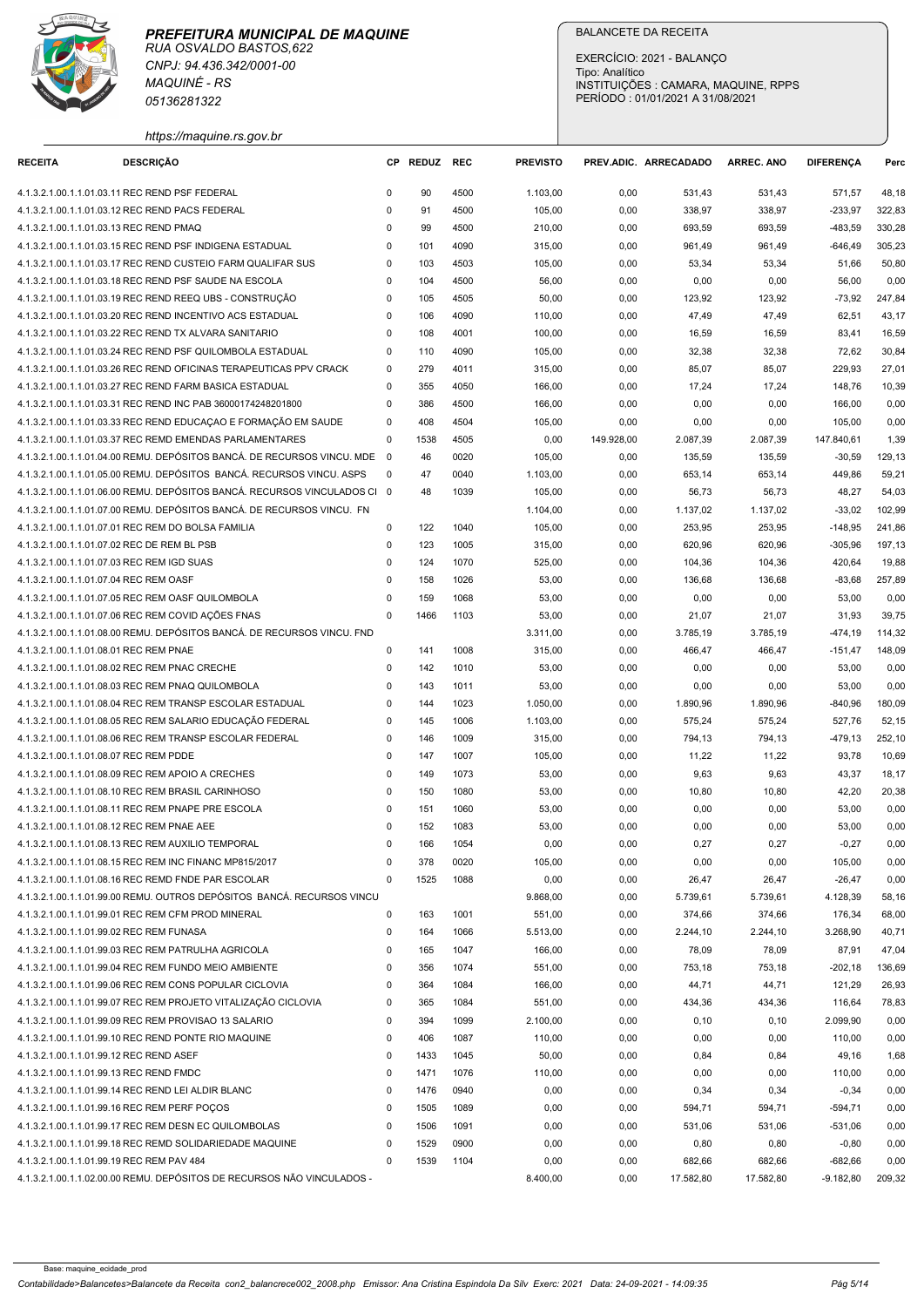| https://maguine.rs.gov.bi |  |  |
|---------------------------|--|--|

|                                               | RUA OSVALDO BASTOS, 622<br>CNPJ: 94.436.342/0001-00                                                                                              |                                        |              |              |                              |                                  |                          |                                      |                               |                |
|-----------------------------------------------|--------------------------------------------------------------------------------------------------------------------------------------------------|----------------------------------------|--------------|--------------|------------------------------|----------------------------------|--------------------------|--------------------------------------|-------------------------------|----------------|
|                                               |                                                                                                                                                  |                                        |              |              |                              | EXERCÍCIO: 2021 - BALANÇO        |                          |                                      |                               |                |
|                                               | <b>MAQUINÉ - RS</b>                                                                                                                              |                                        |              |              |                              | Tipo: Analítico                  |                          | INSTITUIÇÕES : CAMARA, MAQUINE, RPPS |                               |                |
|                                               | 05136281322                                                                                                                                      |                                        |              |              |                              | PERÍODO: 01/01/2021 A 31/08/2021 |                          |                                      |                               |                |
|                                               | https://maquine.rs.gov.br                                                                                                                        |                                        |              |              |                              |                                  |                          |                                      |                               |                |
| <b>RECEITA</b>                                | <b>DESCRIÇÃO</b>                                                                                                                                 |                                        | CP REDUZ REC |              | <b>PREVISTO</b>              | PREV.ADIC. ARRECADADO            |                          | <b>ARREC. ANO</b>                    | <b>DIFERENCA</b>              | Perc           |
|                                               | 4.1.3.2.1.00.1.1.02.01.00 REMU. DEPÓSI. RECUR. NÃO VINCU.- DEPÓSI. POUP                                                                          | $\Omega$                               | 354          | 0001         | 8.400,00                     | 0,00                             | 17.582,80                | 17.582,80                            | $-9.182,80$                   | 209,32         |
|                                               | 4.1.3.2.1.00.4.0.00.00.00 REMUNERAÇÃO DOS RECURSOS DO RPPS                                                                                       | 0                                      | 264          | 0050         | 1.400.000,00<br>1.400.000,00 | 0,00                             | 213.545,24               | 213.545,24                           | 1.186.454,76                  | 15,25          |
| 4.1.6.0.0.00.0.0.00.00.00 RECEITA DE SERVIÇOS | 4.1.3.2.1.00.4.1.00.00.00 REMU. DOS RECURSOS DO RPPS - PRINCIPAL                                                                                 |                                        |              |              | 569.824,00                   | 0,00<br>0,00                     | 213.545,24<br>445.979,99 | 213.545,24<br>445.979,99             | 1.186.454,76<br>123.844,01    | 15,25<br>78,27 |
|                                               | 4.1.6.1.0.00.0.0.00.00.00 SERVIÇOS ADMINISTRATIVOS E COMERCIAIS GERAIS                                                                           |                                        |              |              | 569.273,00                   | 0,00                             | 445.979,99               | 445.979,99                           | 123.293,01                    | 78,34          |
|                                               | 4.1.6.1.0.01.0.0.00.00.00 SERVIÇOS ADMINISTRATIVOS E COMERCIAIS GERAIS                                                                           |                                        |              |              | 567.173,00                   | 0,00                             | 445.979,99               | 445.979,99                           | 121.193,01                    | 78,63          |
|                                               | 4.1.6.1.0.01.1.0.00.00.00 SERVIÇOS ADMINISTRATIVOS E COMERCIAIS GERAIS<br>4.1.6.1.0.01.1.1.00.00.00 SERVIÇOS ADMINISTRATIVOS E COMERCIAIS GERAIS |                                        |              |              | 567.173,00<br>488.118,00     | 0,00<br>0,00                     | 445.979,99<br>346.847,44 | 445.979,99<br>346.847,44             | 121.193,01<br>141.270,56      | 78,63<br>71,06 |
|                                               | 4.1.6.1.0.01.1.1.01.00.00 EMOLUMENTOS E CUSTAS PROCESSUAIS ADM.                                                                                  | $\Omega$                               | 31           | 0001         | 1.433,00                     | 0,00                             | 399,03                   | 399,03                               | 1.033,97                      | 27,85          |
|                                               | 4.1.6.1.0.01.1.1.02.00.00 SERVIÇOS DE VENDA DE EDITAIS                                                                                           | 0                                      | 51           | 0001         | 2.205,00                     | 0,00                             | 0,00                     | 0,00                                 | 2.205,00                      | 0,00           |
|                                               | 4.1.6.1.0.01.1.1.03.00.00 SERVIÇOS DE FOTOCOPIA E/OU COPIAS HELIOGRAFIC                                                                          | - 0                                    | 52           | 0001         | 105,00                       | 0,00                             | 362,00                   | 362,00                               | $-257,00$                     | 344,76         |
|                                               | 4.1.6.1.0.01.1.1.04.00.00 OUTROS SERVIÇOS ADMINISTRATIVOS<br>4.1.6.1.0.01.1.1.05.00.00 SERVIÇOS DE FORNECIMENTO DE AGUA                          | 0<br>0                                 | 53<br>54     | 0001<br>0001 | 1.103,00<br>364.442,00       | 0,00<br>0,00                     | 0,00<br>256.838,40       | 0,00<br>256.838,40                   | 1.103,00<br>107.603,60        | 0,00<br>70,47  |
|                                               | 4.1.6.1.0.01.1.1.06.00.00 SERVIÇO DE PREPARAÇÃO DA TERRA -PROP PARTICUL 0                                                                        |                                        | 55           | 1047         | 31.500,00                    | 0,00                             | 53.987,33                | 53.987,33                            | -22.487,33                    | 171,39         |
| 4.1.6.1.0.01.1.1.07.00.00 SERVIÇOS DE MAQUINA |                                                                                                                                                  | 0                                      | 56           | 0001         | 9.923,00                     | 0,00                             | 3.417,11                 | 3.417,11                             | 6.505,89                      | 34,44          |
|                                               | 4.1.6.1.0.01.1.1.08.00.00 SERV RELATIVOS A EVENTOS EDUCACIONAIS                                                                                  | $\Omega$                               | 57           | 0001         | 1.103,00                     | 0,00                             | 0,00                     | 0,00                                 | 1.103,00                      | 0,00           |
|                                               | 4.1.6.1.0.01.1.1.09.00.00 SERV PROG PATRULHA AGRICOLA<br>4.1.6.1.0.01.1.1.10.00.00 SERIÇO DE SECAGEM DE GRAOS                                    | 0<br>$\mathbf 0$                       | 58<br>59     | 1047<br>0001 | 22.050,00<br>1.103,00        | 0,00<br>0,00                     | 0,00<br>0,00             | 0,00<br>0,00                         | 22.050,00<br>1.103,00         | 0,00<br>0,00   |
|                                               | 4.1.6.1.0.01.1.1.11.00.00 SERV DE RETRO - PATRULHA AGRICOLA                                                                                      | $\mathbf 0$                            | 60           | 1047         | 1.050,00                     | 0,00                             | 0,00                     | 0,00                                 | 1.050,00                      | 0,00           |
|                                               | 4.1.6.1.0.01.1.1.12.00.00 TAXA DE LICENÇA AMBIENTAL -PORTE MINIMO ENQ                                                                            | $\mathbf 0$                            | 61           | 1074         | 1.575,00                     | 0,00                             | 0,00                     | 0,00                                 | 1.575,00                      | 0,00           |
|                                               | 4.1.6.1.0.01.1.1.13.00.00 TAXA DE LIC AMB -PORTE PEQ. ENQ<br>4.1.6.1.0.01.1.1.14.00.00 TAXA DE LIC AMB -PORTE MEDIO .ENQ                         | $\mathbf 0$<br>0                       | 62<br>63     | 1074<br>1074 | 1.654,00<br>1.654,00         | 0,00<br>0,00                     | 0,00<br>0,00             | 0,00<br>0,00                         | 1.654,00<br>1.654,00          | 0,00<br>0,00   |
|                                               | 4.1.6.1.0.01.1.1.15.00.00 TAXA DE LIC AMB.-PORTE GRANDE ENQ                                                                                      | $\mathbf 0$                            | 64           | 1074         | 1.654,00                     | 0,00                             | 0,00                     | 0,00                                 | 1.654,00                      | 0,00           |
|                                               | 4.1.6.1.0.01.1.1.16.00.00 TAXA DE DECLARAÇÃO GERAL                                                                                               | $\mathbf 0$                            | 65           | 1074         | 22.050,00                    | 0,00                             | 14.668,89                | 14.668,89                            | 7.381,11                      | 66,53          |
|                                               | 4.1.6.1.0.01.1.1.17.00.00 TAXA DE AUTORIZAÇÃO GERAL                                                                                              | $\mathbf 0$                            | 66           | 1074         | 662,00                       | 0,00                             | 0,00                     | 0,00                                 | 662,00                        | 0,00           |
|                                               | 4.1.6.1.0.01.1.1.18.00.00 TAXA DE MANIFESTO TRANSP DE RESIDUOS<br>4.1.6.1.0.01.1.1.19.00.00 TAXA DE VISTORIA SUPLEMENTAR                         | $\mathbf 0$<br>$\mathbf 0$             | 67<br>68     | 1074<br>1074 | 662,00<br>662,00             | 0,00<br>0,00                     | 0,00<br>0,00             | 0,00<br>0,00                         | 662,00<br>662,00              | 0,00<br>0,00   |
|                                               | 4.1.6.1.0.01.1.1.20.00.00 TAXA DE EMISSÃO DE PARECER TECNICO                                                                                     | $\mathbf 0$                            | 69           | 1074         | 662,00                       | 0,00                             | 0,00                     | 0,00                                 | 662,00                        | 0,00           |
|                                               | 4.1.6.1.0.01.1.1.21.00.00 TAXA DE REAVALIAÇÃO DE PROJETOS ARQUIVAD                                                                               | $\mathbf 0$                            | 70           | 1074         | 551,00                       | 0,00                             | 0,00                     | 0,00                                 | 551,00                        | 0,00           |
|                                               | 4.1.6.1.0.01.1.1.22.00.00 TAC-TERMO DE AJUSTAMENTO DE CONDUTA                                                                                    | $\mathbf 0$                            | 71           | 1074         | 662,00                       | 0,00                             | 0,00                     | 0,00                                 | 662,00                        | 0,00           |
|                                               | 4.1.6.1.0.01.1.1.23.00.00 REC DE REGISTRO DE MARCA E GADO<br>4.1.6.1.0.01.1.1.24.00.00 REC PROG MUN DE VACINAÇÃO BRUCELOSE BOVINA                | $\mathbf 0$<br>$\overline{\mathbf{0}}$ | 80<br>81     | 0001<br>0001 | 221,00<br>5.513,00           | 0,00<br>0,00                     | 84,63<br>0,00            | 84,63<br>0,00                        | 136,37<br>5.513,00            | 38,29<br>0,00  |
|                                               | 4.1.6.1.0.01.1.1.25.00.00 SERVIÇO DE SECAGEM DE GRAOS                                                                                            | $\mathbf 0$                            | 82           | 1047         | 10.500,00                    | 0,00                             | 4.230,00                 | 4.230,00                             | 6.270,00                      | 40,29          |
|                                               | 4.1.6.1.0.01.1.1.26.00.00 TAXA DE LICEN. AMBIENTAL -PORTE GRANDE                                                                                 | $\mathbf 0$                            | 83           | 1074         | 221,00                       | 0,00                             | 0,00                     | 0,00                                 | 221,00                        | 0,00           |
|                                               | 4.1.6.1.0.01.1.1.27.00.00 TAXA DE DECLARAÇÃO GERAL                                                                                               | $\mathbf 0$                            | 84           | 1074         | 221,00                       | 0,00                             | 0,00                     | 0,00                                 | 221,00                        | 0,00           |
|                                               | 4.1.6.1.0.01.1.1.28.00.00 TAXA DE AUTORIZAÇÃO GERAL<br>4.1.6.1.0.01.1.1.29.00.00 TAXA DE MANIFESTO DE TRANSP DE RESIDUOS                         | $\mathbf 0$<br>$\mathbf 0$             | 85<br>86     | 1074<br>1074 | 221,00<br>221,00             | 0,00<br>0,00                     | 0,00<br>0,00             | 0,00<br>0,00                         | 221,00<br>221,00              | 0,00<br>0,00   |
|                                               | 4.1.6.1.0.01.1.1.30.00.00 TAXA DE VISTORIA SUPLEMENTAR                                                                                           | $\mathbf 0$                            | 87           | 1074         | 110,00                       | 0,00                             | 0,00                     | 0,00                                 | 110,00                        | 0,00           |
|                                               | 4.1.6.1.0.01.1.1.31.00.00 TAXA DE EMISSÃO DE PARECER TECNICO                                                                                     | $\mathbf 0$                            | 92           | 1074         | 221,00                       | 0,00                             | 0,00                     | 0,00                                 | 221,00                        | 0,00           |
|                                               | 4.1.6.1.0.01.1.1.32.00.00 TAXA DE REAVALIAÇÃO DE PROJ.ARQUIVADOS<br>4.1.6.1.0.01.1.1.33.00.00 TAXA DE COLETA DE LIXO ESP. ENT. E DETRI           | $\mathbf 0$<br>$\mathbf 0$             | 93<br>94     | 1074<br>0001 | 110,00<br>1.000,00           | 0,00<br>0,00                     | 0,00<br>635,11           | 0,00<br>635,11                       | 110,00<br>364,89              | 0,00<br>63,51  |
|                                               | 4.1.6.1.0.01.1.1.34.00.00 TAC-TERMO DE AJUSTE DE CONDUTA                                                                                         | $\mathbf 0$                            | 95           | 1074         | 221,00                       | 0,00                             | 0,00                     | 0,00                                 | 221,00                        | 0,00           |
|                                               | 4.1.6.1.0.01.1.1.35.00.00 TAXA DE LIC.AMBIENTAL -PORTE PEQ.                                                                                      | $\mathbf 0$                            | 96           | 1074         | 221,00                       | 0,00                             | 0,00                     | 0,00                                 | 221,00                        | 0,00           |
|                                               | 4.1.6.1.0.01.1.1.36.00.00 TAXA DE LIC AMBIENTAL - PORTE MINIMO                                                                                   | $\mathbf 0$                            | 97           | 1074         | 221,00                       | 0,00                             | 0,00                     | 0,00                                 | 221,00                        | 0,00           |
|                                               | 4.1.6.1.0.01.1.1.37.00.00 TAXA DE LIC AMBIENTAL -PORTE MEDIO<br>4.1.6.1.0.01.1.1.38.00.00 SERV PROG PATRULHA AGRICOLA                            | $\mathbf 0$<br>$\mathbf 0$             | 98<br>347    | 1074<br>0001 | 221,00<br>210,00             | 0,00<br>0,00                     | 0,00<br>12.224,94        | 0,00<br>12.224,94                    | 221,00<br>-12.014,94 5.821,40 | 0,00           |
|                                               | 4.1.6.1.0.01.1.2.00.00.00 SERVIÇOS ADMIN. E COMER. GERAIS - MULTAS E JU                                                                          |                                        |              |              | 3.395,00                     | 0,00                             | 3.127,95                 | 3.127,95                             | 267,05                        | 92,13          |
|                                               | 4.1.6.1.0.01.1.2.01.00.00 MULTA E JURO EMOLUMENTOS E CUSTAS PROCESSUAIS0                                                                         |                                        | 1448         | 0001         | 575,00                       | 0,00                             | 0,66                     | 0,66                                 | 574,34                        | 0,11           |
|                                               | 4.1.6.1.0.01.1.2.03.00.00 MULTA E JURO REC PATRULHA AGRICOLA                                                                                     | 0                                      | 276          | 1047         | 105,00                       | 0,00                             | 14,24                    | 14,24                                | 90,76                         | 13,56          |
|                                               | 4.1.6.1.0.01.1.2.05.00.00 SERVIÇOS DE FORNECIMENTO DE AGUA<br>4.1.6.1.0.01.1.2.07.00.00 M J SERVIÇOS DE MAQUINA                                  | $\mathbf 0$<br>$\mathbf 0$             | 344<br>1445  | 0001<br>0001 | 2.205,00<br>100,00           | 0,00<br>0,00                     | 3.113,05<br>0,00         | 3.113,05<br>0,00                     | $-908,05$<br>100,00           | 141,18<br>0,00 |
|                                               | 4.1.6.1.0.01.1.2.09.00.00 SERV PROG PATRULHA AGRICOLA                                                                                            | $\mathbf 0$                            | 348          | 0001         | 110,00                       | 0,00                             | 0,00                     | 0,00                                 | 110,00                        | 0,00           |
|                                               | 4.1.6.1.0.01.1.2.16.00.00 MULTA DE JUROS TAXA DE DECLARAÇÃO GERAL                                                                                | $\mathbf 0$                            | 1436         | 0001         | 100,00                       | 0,00                             | 0,00                     | 0,00                                 | 100,00                        | 0,00           |
|                                               | 4.1.6.1.0.01.1.2.24.00.00 M J REC PROG MUN DE VACINAÇÃO BRUCELOSE BOVIN 0                                                                        |                                        | 1439         | 0001         | 100,00                       | 0,00                             | 0,00                     | 0,00                                 | 100,00                        | 0,00           |
|                                               | 4.1.6.1.0.01.1.2.33.00.00 M JTAXA DE COLETA DE LIXO ESP. ENT. E DETRI<br>4.1.6.1.0.01.1.3.00.00.00 SERVIÇOS ADMIN. E COMER. GERAIS - DÍVIDA ATIV | $\Omega$                               | 1442         | 0001         | 100,00<br>42.710,00          | 0,00<br>0,00                     | 0,00<br>80.926,49        | 0,00<br>80.926,49                    | 100,00<br>-38.216,49          | 0,00<br>189,48 |
|                                               | 4.1.6.1.0.01.1.3.01.00.00 DV ATV EMOLUMENTOS E CUSTAS PROCESSUAIS ADM. 0                                                                         |                                        | 1449         | 0001         | 100,00                       |                                  | 22,24                    |                                      | 77,76                         | 22,24          |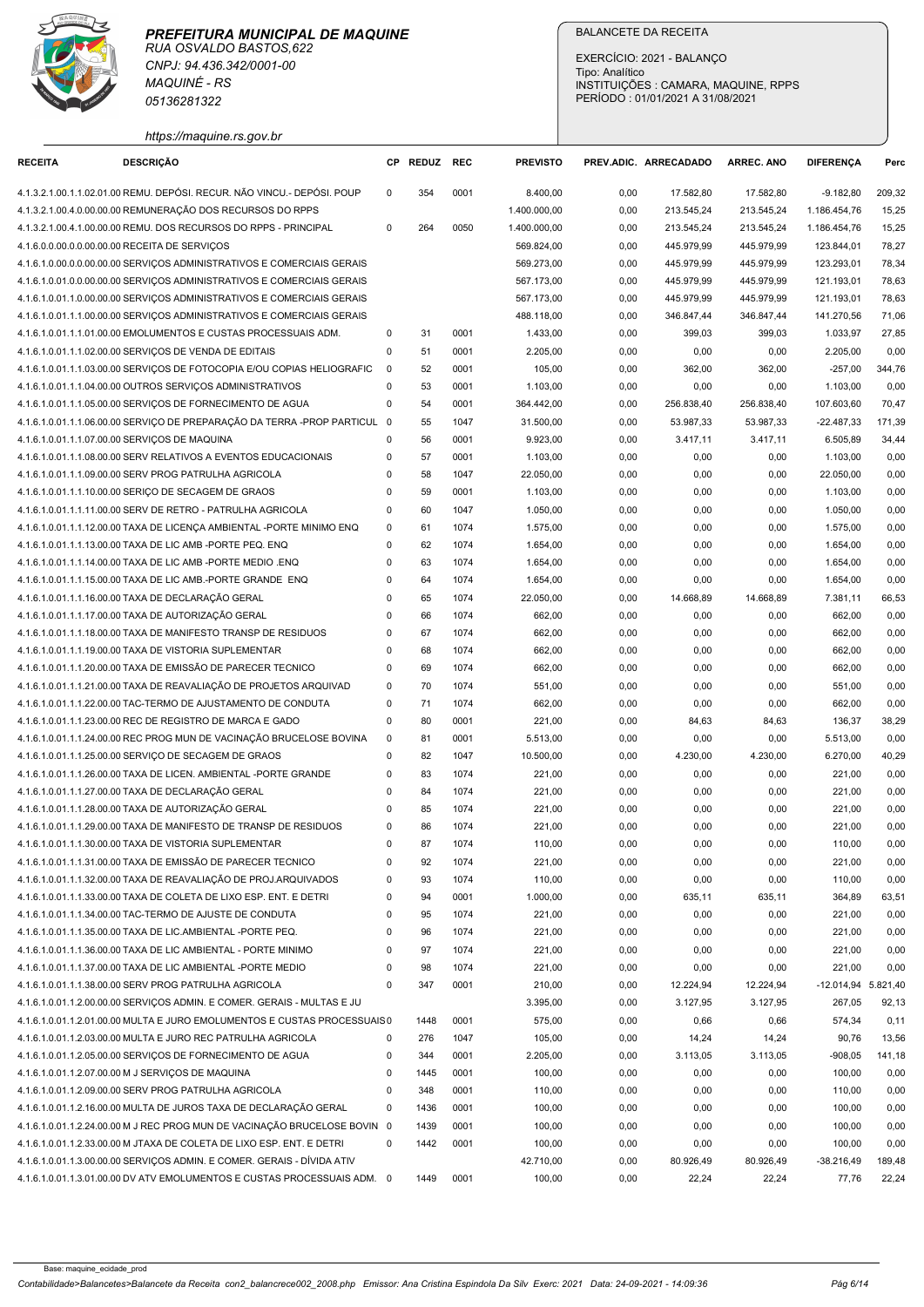

| https://maquine.rs.gov.br<br><b>DESCRIÇÃO</b><br>CP REDUZ REC<br><b>PREVISTO</b><br>PREV.ADIC. ARRECADADO<br><b>ARREC. ANO</b><br><b>DIFERENCA</b><br><b>RECEITA</b><br>Perc<br>4.1.6.1.0.01.1.3.02.00.00 PATRULHA AGRICOLA - REC DIV ATIVA<br>252<br>1047<br>105,00<br>243,15<br>243,15<br>231,57<br>0,00<br>$-138,15$<br>$\Omega$<br>4.1.6.1.0.01.1.3.05.00.00 SERVIÇOS DE FORNECIMENTO DE AGUA<br>345<br>0001<br>42.000,00<br>76.034,80<br>76.034,80<br>$\Omega$<br>0,00<br>-34.034,80<br>181,04<br>4.1.6.1.0.01.1.3.07.00.00 SERVIÇOS DE MAQUINA<br>$\Omega$<br>1446<br>0001<br>100,00<br>0,00<br>131,76<br>131,76<br>$-31,76$<br>131,76<br>0001<br>105,00<br>4.368,13<br>4.368,13<br>4.1.6.1.0.01.1.3.09.00.00 SERV PROG PATRULHA AGRICOLA<br>$\mathbf 0$<br>349<br>0,00<br>-4.263,13 4.160,12<br>4.1.6.1.0.01.1.3.12.00.00 DV ATV TAXA DE LICENÇA AMBIENTAL -PORTE MINIM<br>$\overline{\mathbf{0}}$<br>1508<br>1074<br>0,00<br>0,00<br>43,00<br>43,00<br>$-43,00$<br>0,00<br>4.1.6.1.0.01.1.3.16.00.00 DIV ATIVA TAXA DE DECLARAÇÃO GERAL<br>$\mathbf 0$<br>1437<br>0001<br>100,00<br>66,74<br>66,74<br>66,74<br>0,00<br>33,26<br>4.1.6.1.0.01.1.3.24.00.00 DV AT REC PROG MUN DE VACINAÇÃO BRUCELOSE BOV 0<br>1440<br>0001<br>100,00<br>0,00<br>0,00<br>0,00<br>0,00<br>100,00<br>4.1.6.1.0.01.1.3.33.00.00 DV ATV TAXA DE COLETA DE LIXO ESP. ENT. E DET<br>0001<br>100,00<br>16,67<br>16,67<br>16,67<br>$\mathbf 0$<br>1443<br>0,00<br>83,33<br>4.1.6.1.0.01.1.4.00.00.00 SERVIÇOS ADMIN. COMER. GERAIS- DÍVIDA ATIVA -<br>32.950,00<br>0,00<br>15.078,11<br>15.078,11<br>17.871,89<br>45,76<br>258<br>1047<br>105,00<br>4.1.6.1.0.01.1.4.01.00.00 M E J DE MORA DIVIDA ATIVA EMOLUMENTOS E CUST<br>$\overline{0}$<br>0,00<br>0,00<br>0,00<br>105,00<br>0,00<br>$\mathbf 0$<br>271<br>0001<br>315,00<br>0,00<br>0,00<br>0,00<br>4.1.6.1.0.01.1.4.02.00.00 M J DIVIDA ATIVA FORNEC AGUA<br>0,00<br>315,00<br>525,00<br>4.1.6.1.0.01.1.4.03.00.00 M J DIVIDA ATIVA COLETA DE LIXO<br>272<br>0001<br>0,00<br>0,00<br>0,00<br>525,00<br>0,00<br>0<br>0001<br>31.500,00<br>15.016,24<br>16.483,76<br>47,67<br>4.1.6.1.0.01.1.4.05.00.00 SERVIÇOS DE FORNECIMENTO DE AGUA<br>$\mathbf 0$<br>346<br>0,00<br>15.016,24<br>0001<br>0,00<br>4.1.6.1.0.01.1.4.07.00.00 SERVIÇOS DE MAQUINA<br>$\Omega$<br>1447<br>100,00<br>0,00<br>0,00<br>0,00<br>100,00<br>4.1.6.1.0.01.1.4.09.00.00 SERV PROG PATRULHA AGRICOLA<br>0001<br>105,00<br>61,87<br>58,92<br>$\Omega$<br>350<br>0,00<br>61,87<br>43,13<br>0,00<br>4.1.6.1.0.01.1.4.16.00.00 MULTA E JUROS DV ATIVA TAXA DE DECLARAÇÃO GER 0<br>1438<br>0001<br>100,00<br>0,00<br>0,00<br>100,00<br>0,00<br>4.1.6.1.0.01.1.4.24.00.00 MJ DV REC PROG MUN DE VACINAÇÃO BRUCELOSE BOV 0<br>0001<br>0,00<br>0,00<br>1441<br>100,00<br>0,00<br>100,00<br>0,00<br>4.1.6.1.0.01.1.4.33.00.00 MJ DV AT TAXA DE COLETA DE LIXO ESP. ENT. E D<br>1444<br>0001<br>100,00<br>0,00<br>0,00<br>100,00<br>0,00<br>$\Omega$<br>0,00<br>4.1.6.1.0.02.0.0.00.00.00 INSCRIÇÃO EM CONCURSOS E PROCESSOS SELETIVOS<br>0,00<br>2.100,00<br>0,00<br>0,00<br>2.100,00<br>0,00<br>4.1.6.1.0.02.1.0.00.00.00 INSCRIÇÃO EM CONCURSOS E PROCESSOS SELETIVOS<br>2.100,00<br>0,00<br>0,00<br>2.100,00<br>0,00<br>0,00<br>4.1.6.1.0.02.1.1.00.00.00 INSCRIÇÃO EM CONCURSOS - PRINCIPAL<br>50<br>0001<br>0,00<br>0,00<br>0<br>2.100,00<br>0,00<br>0,00<br>2.100,00<br>4.1.6.2.0.00.0.0.00.00.00 SERVICOS E ATIVIDADES REFERENTES À NAVEGAÇÃO<br>0,00<br>551,00<br>0,00<br>0,00<br>551,00<br>0,00<br>0,00<br>4.1.6.2.0.02.0.0.00.00.00 SERVIÇOS DE TRANSPORTE<br>551,00<br>0,00<br>0,00<br>0,00<br>551,00<br>0,00<br>4.1.6.2.0.02.1.0.00.00.00 SERVIÇOS DE TRANSPORTE<br>551,00<br>0,00<br>551,00<br>0,00<br>0,00<br>551,00<br>4.1.6.2.0.02.1.1.00.00.00 SERVIÇOS DE TRANSPORTE - PRINCIPAL<br>0,00<br>0,00<br>0,00<br>551,00<br>0,00<br>4.1.6.2.0.02.1.1.01.00.00 OUTROS SERVIÇOS DE TRANSPORTE<br>1047<br>551,00<br>$\mathbf 0$<br>49<br>0,00<br>0,00<br>0,00<br>551,00<br>0,00<br>4.1.7.0.0.00.0.0.00.00.00 TRANSFERÊNCIAS CORRENTES<br>23.000.066,00<br>3.739.921,13<br>17.762.983,00<br>17.762.983,00<br>8.977.004,13<br>66,43<br>4.1.7.1.0.00.0.0.00.00.00 TRANSFERÊNCIAS DA UNIÃO E DE SUAS ENTIDADES<br>8.803.873,71<br>11.879.291,00<br>686.007,38<br>8.803.873,71<br>3.761.424,67<br>70,06<br>4.1.7.1.8.00.0.0.00.00.00 TRANSFERÊNCIAS DA UNIÃO - ESPECÍFICA E/DF/M<br>11.879.291,00<br>686.007,38<br>8.803.873,71<br>8.803.873,71<br>3.761.424,67<br>70,06<br>4.1.7.1.8.01.0.0.00.00.00 PARTICIPAÇÃO NA RECEITA DA UNIÃO<br>9.776.750,00<br>160.337,38<br>7.211.983,01<br>7.211.983,01<br>2.725.104,37<br>72,58<br>160.337,38<br>4.1.7.1.8.01.2.0.00.00.00 COTA-PARTE DO FPM - COTA MENSAL<br>6.808.507,95<br>6.808.507,95<br>2.351.829,43<br>74,33<br>9.000.000,00<br>4.1.7.1.8.01.2.1.00.00.00 COTA-PARTE DO FPM - COTA MENSAL - PRINCIPAL<br>9.000.000,00<br>160.337,38<br>6.808.507,95<br>6.808.507,95<br>2.351.829,43<br>74,33<br>0001<br>4.1.7.1.8.01.2.1.01.00.00 COTA-PARTE DO FPM - COTA MENSAL - PRINCIPAL -<br>111<br>5.400.000,00<br>160.337,38<br>4.085.105,13<br>4.085.105,13<br>1.475.232,25<br>73,47<br>$\mathbf 0$<br>4.1.7.1.8.01.2.1.02.00.00 COTA-PARTE DO FPM - COTA MENSAL - PRINCIPAL -<br>112<br>0020<br>450.000,00<br>340.425,42<br>340.425,42<br>109.574,58<br>75,65<br>$\overline{\mathbf{0}}$<br>0,00<br>1.021.275,98<br>1.021.275,98<br>328.724,02<br>4.1.7.1.8.01.2.1.03.00.00 COTA-PARTE DO FPM - COTA MENSAL - PRINCIPAL -<br>$\mathbf 0$<br>113<br>0040<br>1.350.000,00<br>0,00<br>75,65<br>4.1.7.1.8.01.2.1.04.00.00 COTA-PARTE DO FPM - COTA MENSAL - PRINCIPAL -<br>0031<br>1.361.701,42<br>1.361.701,42<br>438.298,58<br>$\overline{\mathbf{0}}$<br>114<br>1.800.000,00<br>0,00<br>75,65<br>4.1.7.1.8.01.3.0.00.00.00 COTA-PARTE DO FPM - 1% COTA ENTREGUE NO MËS D<br>385.875,00<br>0,00<br>0,00<br>0,00<br>385.875,00<br>0,00<br>4.1.7.1.8.01.3.1.00.00.00 COTA-PARTE DO FPM - 1% COTA ENTREGUE EM DEZEM<br>385.875,00<br>0,00<br>385.875,00<br>0,00<br>0,00<br>0,00<br>4.1.7.1.8.01.3.1.01.00.00 COTA-PARTE DO FPM - 1% COTA DEZEMBRO - PRINCI<br>395<br>0001<br>231.525,00<br>0,00<br>231.525,00<br>0,00<br>- 0<br>0,00<br>0,00<br>0020<br>4.1.7.1.8.01.3.1.02.00.00 COTA-PARTE DO FPM - 1% COTA DEZEMBRO - PRINCI<br>396<br>96.469,00<br>0,00<br>96.469,00<br>0,00<br>$\overline{\mathbf{0}}$<br>0,00<br>0,00<br>4.1.7.1.8.01.3.1.03.00.00 COTA-PARTE DO FPM - 1% COTA DEZEMBRO - PRINCI<br>397<br>0040<br>0,00<br>0,00<br>57.881,00<br>0,00<br>$^{\circ}$<br>57.881,00<br>0,00<br>103,55<br>4.1.7.1.8.01.4.0.00.00.00 COTA-PARTE DO FPM - 1% COTA ENTREGUE NO MËS D<br>385.875,00<br>0,00<br>399.571,60<br>399.571,60<br>$-13.696,60$<br>4.1.7.1.8.01.4.1.00.00.00 COTA-PARTE DO FPM - 1% COTA ENTREGUE EM JULHO<br>385.875,00<br>399.571,60<br>399.571,60<br>-13.696,60<br>103,55<br>0,00<br>389<br>0001<br>231.525,00<br>103,55<br>4.1.7.1.8.01.4.1.01.00.00 COTA-PARTE DO FPM - 1% COTA JULHO - PRINCIPAL<br>$\mathbf 0$<br>0,00<br>239.742,96<br>239.742,96<br>-8.217,96<br>4.1.7.1.8.01.4.1.02.00.00 COTA-PARTE DO FPM - 1% COTA JULHO - PRINCIPAL<br>390<br>0020<br>96.469,00<br>99.892,90<br>99.892,90<br>$-3.423,90$<br>103,55<br>$\mathbf 0$<br>0,00<br>391<br>4.1.7.1.8.01.4.1.03.00.00 COTA-PARTE DO FPM - 1% COTA JULHO - PRINCIPAL<br>$\overline{\mathbf{0}}$<br>0040<br>57.881,00<br>0,00<br>59.935,74<br>59.935,74<br>-2.054,74<br>103,55<br>4.1.7.1.8.01.5.0.00.00.00 COTA-PARTE DO IMPOSTO SOBRE A PROPRIEDADE TER<br>5.000,00<br>0,00<br>3.903,46<br>3.903,46<br>1.096,54<br>78,07<br>5.000,00<br>4.1.7.1.8.01.5.1.00.00.00 COTA-PARTE DO ITR - PRINCIPAL<br>0,00<br>3.903,46<br>3.903,46<br>1.096,54<br>78,07<br>4.1.7.1.8.01.5.1.01.00.00 COTA-PARTE DO ITR - PRINCIPAL - PRÓPRIO<br>0001<br>2.342,23<br>2.342,23<br>78,07<br>115<br>3.000,00<br>0,00<br>657,77<br>0<br>4.1.7.1.8.01.5.1.02.00.00 COTA-PARTE DO ITR - PRINCIPAL - MDE<br>0020<br>250,00<br>195,20<br>195,20<br>54,80<br>78,08<br>$\mathbf 0$<br>116<br>0,00<br>0040<br>750,00<br>585,42<br>4.1.7.1.8.01.5.1.03.00.00 COTA-PARTE DO ITR - PRINCIPAL - ASPS<br>$\mathbf 0$<br>117<br>0,00<br>585,42<br>164,58<br>78,06<br>4.1.7.1.8.01.5.1.04.00.00 COTA-PARTE DO ITR - PRINCIPAL - FUNDEB<br>$\Omega$<br>0031<br>1.000,00<br>780,61<br>78,06<br>118<br>0,00<br>780,61<br>219,39<br>4.1.7.1.8.02.0.0.00.00.00 TRANSF DA COMPENSAÇÃO FINANC PELA EXPLORAÇÃO<br>155.505,00<br>0,00<br>143.725,95<br>143.725,95<br>11.779,05<br>92,43 | 4.1.7.1.8.02.2.0.00.00.00 COTA-PARTE COMPEN. FINANCEIRA DE RECURSOS MIN<br>21.000,00<br>24.549,91<br>24.549,91<br>0,00<br>$-3.549,91$<br>116,90<br>119<br>1001<br>21.000,00<br>0,00<br>24.549,91<br>24.549,91<br>$-3.549,91$<br>116,90<br>2.205,00<br>2.205,00<br>0,00<br>0,00<br>0,00<br>0,00<br>4.1.7.1.8.02.3.1.00.00.00 COTA-PARTE ROYALTIES - PETRÓLEO - LEI 7.990/8<br>120<br>0001<br>2.205,00<br>0,00<br>0,00<br>2.205,00<br>0,00<br>$^{\circ}$<br>0,00 | PREFEITURA MUNICIPAL DE MAQUINE<br>RUA OSVALDO BASTOS, 622<br>CNPJ: 94.436.342/0001-00<br><b>MAQUINÉ - RS</b><br>05136281322 |  |  | <b>BALANCETE DA RECEITA</b><br>Tipo: Analítico | EXERCÍCIO: 2021 - BALANCO<br>PERÍODO: 01/01/2021 A 31/08/2021 | INSTITUIÇÕES : CAMARA, MAQUINE, RPPS |  |
|---------------------------------------------------------------------------------------------------------------------------------------------------------------------------------------------------------------------------------------------------------------------------------------------------------------------------------------------------------------------------------------------------------------------------------------------------------------------------------------------------------------------------------------------------------------------------------------------------------------------------------------------------------------------------------------------------------------------------------------------------------------------------------------------------------------------------------------------------------------------------------------------------------------------------------------------------------------------------------------------------------------------------------------------------------------------------------------------------------------------------------------------------------------------------------------------------------------------------------------------------------------------------------------------------------------------------------------------------------------------------------------------------------------------------------------------------------------------------------------------------------------------------------------------------------------------------------------------------------------------------------------------------------------------------------------------------------------------------------------------------------------------------------------------------------------------------------------------------------------------------------------------------------------------------------------------------------------------------------------------------------------------------------------------------------------------------------------------------------------------------------------------------------------------------------------------------------------------------------------------------------------------------------------------------------------------------------------------------------------------------------------------------------------------------------------------------------------------------------------------------------------------------------------------------------------------------------------------------------------------------------------------------------------------------------------------------------------------------------------------------------------------------------------------------------------------------------------------------------------------------------------------------------------------------------------------------------------------------------------------------------------------------------------------------------------------------------------------------------------------------------------------------------------------------------------------------------------------------------------------------------------------------------------------------------------------------------------------------------------------------------------------------------------------------------------------------------------------------------------------------------------------------------------------------------------------------------------------------------------------------------------------------------------------------------------------------------------------------------------------------------------------------------------------------------------------------------------------------------------------------------------------------------------------------------------------------------------------------------------------------------------------------------------------------------------------------------------------------------------------------------------------------------------------------------------------------------------------------------------------------------------------------------------------------------------------------------------------------------------------------------------------------------------------------------------------------------------------------------------------------------------------------------------------------------------------------------------------------------------------------------------------------------------------------------------------------------------------------------------------------------------------------------------------------------------------------------------------------------------------------------------------------------------------------------------------------------------------------------------------------------------------------------------------------------------------------------------------------------------------------------------------------------------------------------------------------------------------------------------------------------------------------------------------------------------------------------------------------------------------------------------------------------------------------------------------------------------------------------------------------------------------------------------------------------------------------------------------------------------------------------------------------------------------------------------------------------------------------------------------------------------------------------------------------------------------------------------------------------------------------------------------------------------------------------------------------------------------------------------------------------------------------------------------------------------------------------------------------------------------------------------------------------------------------------------------------------------------------------------------------------------------------------------------------------------------------------------------------------------------------------------------------------------------------------------------------------------------------------------------------------------------------------------------------------------------------------------------------------------------------------------------------------------------------------------------------------------------------------------------------------------------------------------------------------------------------------------------------------------------------------------------------------------------------------------------------------------------------------------------------------------------------------------------------------------------------------------------------------------------------------------------------------------------------------------------------------------------------------------------------------------------------------------------------------------------------------------------------------------------------------------------------------------------------------------------------------------------------------------------------------------------------------------------------------------------------------------------------------------------------------------------------------------------------------------------------------------------------------------------------------------------------------------------------------------------------------------------------------------------------------------------------------------------------------------------------------------------------------------------------------------------------------------------------------------------------------------------------------------------------------------------------------------------------------------------------------------------------------------------------------------------------------------------------------------------------------------------------------------------------------------------------------------------------------------------------------------------------------------|----------------------------------------------------------------------------------------------------------------------------------------------------------------------------------------------------------------------------------------------------------------------------------------------------------------------------------------------------------------------------------------------------------------------------------------------------------------|------------------------------------------------------------------------------------------------------------------------------|--|--|------------------------------------------------|---------------------------------------------------------------|--------------------------------------|--|
|                                                                                                                                                                                                                                                                                                                                                                                                                                                                                                                                                                                                                                                                                                                                                                                                                                                                                                                                                                                                                                                                                                                                                                                                                                                                                                                                                                                                                                                                                                                                                                                                                                                                                                                                                                                                                                                                                                                                                                                                                                                                                                                                                                                                                                                                                                                                                                                                                                                                                                                                                                                                                                                                                                                                                                                                                                                                                                                                                                                                                                                                                                                                                                                                                                                                                                                                                                                                                                                                                                                                                                                                                                                                                                                                                                                                                                                                                                                                                                                                                                                                                                                                                                                                                                                                                                                                                                                                                                                                                                                                                                                                                                                                                                                                                                                                                                                                                                                                                                                                                                                                                                                                                                                                                                                                                                                                                                                                                                                                                                                                                                                                                                                                                                                                                                                                                                                                                                                                                                                                                                                                                                                                                                                                                                                                                                                                                                                                                                                                                                                                                                                                                                                                                                                                                                                                                                                                                                                                                                                                                                                                                                                                                                                                                                                                                                                                                                                                                                                                                                                                                                                                                                                                                                                                                                                                                                                                                                                                                                                                                                                                                                                                                                                                                                                                                                                                                                                                                                                                                       |                                                                                                                                                                                                                                                                                                                                                                                                                                                                |                                                                                                                              |  |  |                                                |                                                               |                                      |  |
|                                                                                                                                                                                                                                                                                                                                                                                                                                                                                                                                                                                                                                                                                                                                                                                                                                                                                                                                                                                                                                                                                                                                                                                                                                                                                                                                                                                                                                                                                                                                                                                                                                                                                                                                                                                                                                                                                                                                                                                                                                                                                                                                                                                                                                                                                                                                                                                                                                                                                                                                                                                                                                                                                                                                                                                                                                                                                                                                                                                                                                                                                                                                                                                                                                                                                                                                                                                                                                                                                                                                                                                                                                                                                                                                                                                                                                                                                                                                                                                                                                                                                                                                                                                                                                                                                                                                                                                                                                                                                                                                                                                                                                                                                                                                                                                                                                                                                                                                                                                                                                                                                                                                                                                                                                                                                                                                                                                                                                                                                                                                                                                                                                                                                                                                                                                                                                                                                                                                                                                                                                                                                                                                                                                                                                                                                                                                                                                                                                                                                                                                                                                                                                                                                                                                                                                                                                                                                                                                                                                                                                                                                                                                                                                                                                                                                                                                                                                                                                                                                                                                                                                                                                                                                                                                                                                                                                                                                                                                                                                                                                                                                                                                                                                                                                                                                                                                                                                                                                                                                       |                                                                                                                                                                                                                                                                                                                                                                                                                                                                |                                                                                                                              |  |  |                                                |                                                               |                                      |  |
|                                                                                                                                                                                                                                                                                                                                                                                                                                                                                                                                                                                                                                                                                                                                                                                                                                                                                                                                                                                                                                                                                                                                                                                                                                                                                                                                                                                                                                                                                                                                                                                                                                                                                                                                                                                                                                                                                                                                                                                                                                                                                                                                                                                                                                                                                                                                                                                                                                                                                                                                                                                                                                                                                                                                                                                                                                                                                                                                                                                                                                                                                                                                                                                                                                                                                                                                                                                                                                                                                                                                                                                                                                                                                                                                                                                                                                                                                                                                                                                                                                                                                                                                                                                                                                                                                                                                                                                                                                                                                                                                                                                                                                                                                                                                                                                                                                                                                                                                                                                                                                                                                                                                                                                                                                                                                                                                                                                                                                                                                                                                                                                                                                                                                                                                                                                                                                                                                                                                                                                                                                                                                                                                                                                                                                                                                                                                                                                                                                                                                                                                                                                                                                                                                                                                                                                                                                                                                                                                                                                                                                                                                                                                                                                                                                                                                                                                                                                                                                                                                                                                                                                                                                                                                                                                                                                                                                                                                                                                                                                                                                                                                                                                                                                                                                                                                                                                                                                                                                                                                       |                                                                                                                                                                                                                                                                                                                                                                                                                                                                |                                                                                                                              |  |  |                                                |                                                               |                                      |  |
|                                                                                                                                                                                                                                                                                                                                                                                                                                                                                                                                                                                                                                                                                                                                                                                                                                                                                                                                                                                                                                                                                                                                                                                                                                                                                                                                                                                                                                                                                                                                                                                                                                                                                                                                                                                                                                                                                                                                                                                                                                                                                                                                                                                                                                                                                                                                                                                                                                                                                                                                                                                                                                                                                                                                                                                                                                                                                                                                                                                                                                                                                                                                                                                                                                                                                                                                                                                                                                                                                                                                                                                                                                                                                                                                                                                                                                                                                                                                                                                                                                                                                                                                                                                                                                                                                                                                                                                                                                                                                                                                                                                                                                                                                                                                                                                                                                                                                                                                                                                                                                                                                                                                                                                                                                                                                                                                                                                                                                                                                                                                                                                                                                                                                                                                                                                                                                                                                                                                                                                                                                                                                                                                                                                                                                                                                                                                                                                                                                                                                                                                                                                                                                                                                                                                                                                                                                                                                                                                                                                                                                                                                                                                                                                                                                                                                                                                                                                                                                                                                                                                                                                                                                                                                                                                                                                                                                                                                                                                                                                                                                                                                                                                                                                                                                                                                                                                                                                                                                                                                       |                                                                                                                                                                                                                                                                                                                                                                                                                                                                |                                                                                                                              |  |  |                                                |                                                               |                                      |  |
|                                                                                                                                                                                                                                                                                                                                                                                                                                                                                                                                                                                                                                                                                                                                                                                                                                                                                                                                                                                                                                                                                                                                                                                                                                                                                                                                                                                                                                                                                                                                                                                                                                                                                                                                                                                                                                                                                                                                                                                                                                                                                                                                                                                                                                                                                                                                                                                                                                                                                                                                                                                                                                                                                                                                                                                                                                                                                                                                                                                                                                                                                                                                                                                                                                                                                                                                                                                                                                                                                                                                                                                                                                                                                                                                                                                                                                                                                                                                                                                                                                                                                                                                                                                                                                                                                                                                                                                                                                                                                                                                                                                                                                                                                                                                                                                                                                                                                                                                                                                                                                                                                                                                                                                                                                                                                                                                                                                                                                                                                                                                                                                                                                                                                                                                                                                                                                                                                                                                                                                                                                                                                                                                                                                                                                                                                                                                                                                                                                                                                                                                                                                                                                                                                                                                                                                                                                                                                                                                                                                                                                                                                                                                                                                                                                                                                                                                                                                                                                                                                                                                                                                                                                                                                                                                                                                                                                                                                                                                                                                                                                                                                                                                                                                                                                                                                                                                                                                                                                                                                       |                                                                                                                                                                                                                                                                                                                                                                                                                                                                |                                                                                                                              |  |  |                                                |                                                               |                                      |  |
|                                                                                                                                                                                                                                                                                                                                                                                                                                                                                                                                                                                                                                                                                                                                                                                                                                                                                                                                                                                                                                                                                                                                                                                                                                                                                                                                                                                                                                                                                                                                                                                                                                                                                                                                                                                                                                                                                                                                                                                                                                                                                                                                                                                                                                                                                                                                                                                                                                                                                                                                                                                                                                                                                                                                                                                                                                                                                                                                                                                                                                                                                                                                                                                                                                                                                                                                                                                                                                                                                                                                                                                                                                                                                                                                                                                                                                                                                                                                                                                                                                                                                                                                                                                                                                                                                                                                                                                                                                                                                                                                                                                                                                                                                                                                                                                                                                                                                                                                                                                                                                                                                                                                                                                                                                                                                                                                                                                                                                                                                                                                                                                                                                                                                                                                                                                                                                                                                                                                                                                                                                                                                                                                                                                                                                                                                                                                                                                                                                                                                                                                                                                                                                                                                                                                                                                                                                                                                                                                                                                                                                                                                                                                                                                                                                                                                                                                                                                                                                                                                                                                                                                                                                                                                                                                                                                                                                                                                                                                                                                                                                                                                                                                                                                                                                                                                                                                                                                                                                                                                       |                                                                                                                                                                                                                                                                                                                                                                                                                                                                |                                                                                                                              |  |  |                                                |                                                               |                                      |  |
|                                                                                                                                                                                                                                                                                                                                                                                                                                                                                                                                                                                                                                                                                                                                                                                                                                                                                                                                                                                                                                                                                                                                                                                                                                                                                                                                                                                                                                                                                                                                                                                                                                                                                                                                                                                                                                                                                                                                                                                                                                                                                                                                                                                                                                                                                                                                                                                                                                                                                                                                                                                                                                                                                                                                                                                                                                                                                                                                                                                                                                                                                                                                                                                                                                                                                                                                                                                                                                                                                                                                                                                                                                                                                                                                                                                                                                                                                                                                                                                                                                                                                                                                                                                                                                                                                                                                                                                                                                                                                                                                                                                                                                                                                                                                                                                                                                                                                                                                                                                                                                                                                                                                                                                                                                                                                                                                                                                                                                                                                                                                                                                                                                                                                                                                                                                                                                                                                                                                                                                                                                                                                                                                                                                                                                                                                                                                                                                                                                                                                                                                                                                                                                                                                                                                                                                                                                                                                                                                                                                                                                                                                                                                                                                                                                                                                                                                                                                                                                                                                                                                                                                                                                                                                                                                                                                                                                                                                                                                                                                                                                                                                                                                                                                                                                                                                                                                                                                                                                                                                       |                                                                                                                                                                                                                                                                                                                                                                                                                                                                |                                                                                                                              |  |  |                                                |                                                               |                                      |  |
|                                                                                                                                                                                                                                                                                                                                                                                                                                                                                                                                                                                                                                                                                                                                                                                                                                                                                                                                                                                                                                                                                                                                                                                                                                                                                                                                                                                                                                                                                                                                                                                                                                                                                                                                                                                                                                                                                                                                                                                                                                                                                                                                                                                                                                                                                                                                                                                                                                                                                                                                                                                                                                                                                                                                                                                                                                                                                                                                                                                                                                                                                                                                                                                                                                                                                                                                                                                                                                                                                                                                                                                                                                                                                                                                                                                                                                                                                                                                                                                                                                                                                                                                                                                                                                                                                                                                                                                                                                                                                                                                                                                                                                                                                                                                                                                                                                                                                                                                                                                                                                                                                                                                                                                                                                                                                                                                                                                                                                                                                                                                                                                                                                                                                                                                                                                                                                                                                                                                                                                                                                                                                                                                                                                                                                                                                                                                                                                                                                                                                                                                                                                                                                                                                                                                                                                                                                                                                                                                                                                                                                                                                                                                                                                                                                                                                                                                                                                                                                                                                                                                                                                                                                                                                                                                                                                                                                                                                                                                                                                                                                                                                                                                                                                                                                                                                                                                                                                                                                                                                       |                                                                                                                                                                                                                                                                                                                                                                                                                                                                |                                                                                                                              |  |  |                                                |                                                               |                                      |  |
|                                                                                                                                                                                                                                                                                                                                                                                                                                                                                                                                                                                                                                                                                                                                                                                                                                                                                                                                                                                                                                                                                                                                                                                                                                                                                                                                                                                                                                                                                                                                                                                                                                                                                                                                                                                                                                                                                                                                                                                                                                                                                                                                                                                                                                                                                                                                                                                                                                                                                                                                                                                                                                                                                                                                                                                                                                                                                                                                                                                                                                                                                                                                                                                                                                                                                                                                                                                                                                                                                                                                                                                                                                                                                                                                                                                                                                                                                                                                                                                                                                                                                                                                                                                                                                                                                                                                                                                                                                                                                                                                                                                                                                                                                                                                                                                                                                                                                                                                                                                                                                                                                                                                                                                                                                                                                                                                                                                                                                                                                                                                                                                                                                                                                                                                                                                                                                                                                                                                                                                                                                                                                                                                                                                                                                                                                                                                                                                                                                                                                                                                                                                                                                                                                                                                                                                                                                                                                                                                                                                                                                                                                                                                                                                                                                                                                                                                                                                                                                                                                                                                                                                                                                                                                                                                                                                                                                                                                                                                                                                                                                                                                                                                                                                                                                                                                                                                                                                                                                                                                       |                                                                                                                                                                                                                                                                                                                                                                                                                                                                |                                                                                                                              |  |  |                                                |                                                               |                                      |  |
|                                                                                                                                                                                                                                                                                                                                                                                                                                                                                                                                                                                                                                                                                                                                                                                                                                                                                                                                                                                                                                                                                                                                                                                                                                                                                                                                                                                                                                                                                                                                                                                                                                                                                                                                                                                                                                                                                                                                                                                                                                                                                                                                                                                                                                                                                                                                                                                                                                                                                                                                                                                                                                                                                                                                                                                                                                                                                                                                                                                                                                                                                                                                                                                                                                                                                                                                                                                                                                                                                                                                                                                                                                                                                                                                                                                                                                                                                                                                                                                                                                                                                                                                                                                                                                                                                                                                                                                                                                                                                                                                                                                                                                                                                                                                                                                                                                                                                                                                                                                                                                                                                                                                                                                                                                                                                                                                                                                                                                                                                                                                                                                                                                                                                                                                                                                                                                                                                                                                                                                                                                                                                                                                                                                                                                                                                                                                                                                                                                                                                                                                                                                                                                                                                                                                                                                                                                                                                                                                                                                                                                                                                                                                                                                                                                                                                                                                                                                                                                                                                                                                                                                                                                                                                                                                                                                                                                                                                                                                                                                                                                                                                                                                                                                                                                                                                                                                                                                                                                                                                       |                                                                                                                                                                                                                                                                                                                                                                                                                                                                |                                                                                                                              |  |  |                                                |                                                               |                                      |  |
|                                                                                                                                                                                                                                                                                                                                                                                                                                                                                                                                                                                                                                                                                                                                                                                                                                                                                                                                                                                                                                                                                                                                                                                                                                                                                                                                                                                                                                                                                                                                                                                                                                                                                                                                                                                                                                                                                                                                                                                                                                                                                                                                                                                                                                                                                                                                                                                                                                                                                                                                                                                                                                                                                                                                                                                                                                                                                                                                                                                                                                                                                                                                                                                                                                                                                                                                                                                                                                                                                                                                                                                                                                                                                                                                                                                                                                                                                                                                                                                                                                                                                                                                                                                                                                                                                                                                                                                                                                                                                                                                                                                                                                                                                                                                                                                                                                                                                                                                                                                                                                                                                                                                                                                                                                                                                                                                                                                                                                                                                                                                                                                                                                                                                                                                                                                                                                                                                                                                                                                                                                                                                                                                                                                                                                                                                                                                                                                                                                                                                                                                                                                                                                                                                                                                                                                                                                                                                                                                                                                                                                                                                                                                                                                                                                                                                                                                                                                                                                                                                                                                                                                                                                                                                                                                                                                                                                                                                                                                                                                                                                                                                                                                                                                                                                                                                                                                                                                                                                                                                       |                                                                                                                                                                                                                                                                                                                                                                                                                                                                |                                                                                                                              |  |  |                                                |                                                               |                                      |  |
|                                                                                                                                                                                                                                                                                                                                                                                                                                                                                                                                                                                                                                                                                                                                                                                                                                                                                                                                                                                                                                                                                                                                                                                                                                                                                                                                                                                                                                                                                                                                                                                                                                                                                                                                                                                                                                                                                                                                                                                                                                                                                                                                                                                                                                                                                                                                                                                                                                                                                                                                                                                                                                                                                                                                                                                                                                                                                                                                                                                                                                                                                                                                                                                                                                                                                                                                                                                                                                                                                                                                                                                                                                                                                                                                                                                                                                                                                                                                                                                                                                                                                                                                                                                                                                                                                                                                                                                                                                                                                                                                                                                                                                                                                                                                                                                                                                                                                                                                                                                                                                                                                                                                                                                                                                                                                                                                                                                                                                                                                                                                                                                                                                                                                                                                                                                                                                                                                                                                                                                                                                                                                                                                                                                                                                                                                                                                                                                                                                                                                                                                                                                                                                                                                                                                                                                                                                                                                                                                                                                                                                                                                                                                                                                                                                                                                                                                                                                                                                                                                                                                                                                                                                                                                                                                                                                                                                                                                                                                                                                                                                                                                                                                                                                                                                                                                                                                                                                                                                                                                       |                                                                                                                                                                                                                                                                                                                                                                                                                                                                |                                                                                                                              |  |  |                                                |                                                               |                                      |  |
|                                                                                                                                                                                                                                                                                                                                                                                                                                                                                                                                                                                                                                                                                                                                                                                                                                                                                                                                                                                                                                                                                                                                                                                                                                                                                                                                                                                                                                                                                                                                                                                                                                                                                                                                                                                                                                                                                                                                                                                                                                                                                                                                                                                                                                                                                                                                                                                                                                                                                                                                                                                                                                                                                                                                                                                                                                                                                                                                                                                                                                                                                                                                                                                                                                                                                                                                                                                                                                                                                                                                                                                                                                                                                                                                                                                                                                                                                                                                                                                                                                                                                                                                                                                                                                                                                                                                                                                                                                                                                                                                                                                                                                                                                                                                                                                                                                                                                                                                                                                                                                                                                                                                                                                                                                                                                                                                                                                                                                                                                                                                                                                                                                                                                                                                                                                                                                                                                                                                                                                                                                                                                                                                                                                                                                                                                                                                                                                                                                                                                                                                                                                                                                                                                                                                                                                                                                                                                                                                                                                                                                                                                                                                                                                                                                                                                                                                                                                                                                                                                                                                                                                                                                                                                                                                                                                                                                                                                                                                                                                                                                                                                                                                                                                                                                                                                                                                                                                                                                                                                       |                                                                                                                                                                                                                                                                                                                                                                                                                                                                |                                                                                                                              |  |  |                                                |                                                               |                                      |  |
|                                                                                                                                                                                                                                                                                                                                                                                                                                                                                                                                                                                                                                                                                                                                                                                                                                                                                                                                                                                                                                                                                                                                                                                                                                                                                                                                                                                                                                                                                                                                                                                                                                                                                                                                                                                                                                                                                                                                                                                                                                                                                                                                                                                                                                                                                                                                                                                                                                                                                                                                                                                                                                                                                                                                                                                                                                                                                                                                                                                                                                                                                                                                                                                                                                                                                                                                                                                                                                                                                                                                                                                                                                                                                                                                                                                                                                                                                                                                                                                                                                                                                                                                                                                                                                                                                                                                                                                                                                                                                                                                                                                                                                                                                                                                                                                                                                                                                                                                                                                                                                                                                                                                                                                                                                                                                                                                                                                                                                                                                                                                                                                                                                                                                                                                                                                                                                                                                                                                                                                                                                                                                                                                                                                                                                                                                                                                                                                                                                                                                                                                                                                                                                                                                                                                                                                                                                                                                                                                                                                                                                                                                                                                                                                                                                                                                                                                                                                                                                                                                                                                                                                                                                                                                                                                                                                                                                                                                                                                                                                                                                                                                                                                                                                                                                                                                                                                                                                                                                                                                       |                                                                                                                                                                                                                                                                                                                                                                                                                                                                |                                                                                                                              |  |  |                                                |                                                               |                                      |  |
|                                                                                                                                                                                                                                                                                                                                                                                                                                                                                                                                                                                                                                                                                                                                                                                                                                                                                                                                                                                                                                                                                                                                                                                                                                                                                                                                                                                                                                                                                                                                                                                                                                                                                                                                                                                                                                                                                                                                                                                                                                                                                                                                                                                                                                                                                                                                                                                                                                                                                                                                                                                                                                                                                                                                                                                                                                                                                                                                                                                                                                                                                                                                                                                                                                                                                                                                                                                                                                                                                                                                                                                                                                                                                                                                                                                                                                                                                                                                                                                                                                                                                                                                                                                                                                                                                                                                                                                                                                                                                                                                                                                                                                                                                                                                                                                                                                                                                                                                                                                                                                                                                                                                                                                                                                                                                                                                                                                                                                                                                                                                                                                                                                                                                                                                                                                                                                                                                                                                                                                                                                                                                                                                                                                                                                                                                                                                                                                                                                                                                                                                                                                                                                                                                                                                                                                                                                                                                                                                                                                                                                                                                                                                                                                                                                                                                                                                                                                                                                                                                                                                                                                                                                                                                                                                                                                                                                                                                                                                                                                                                                                                                                                                                                                                                                                                                                                                                                                                                                                                                       |                                                                                                                                                                                                                                                                                                                                                                                                                                                                |                                                                                                                              |  |  |                                                |                                                               |                                      |  |
|                                                                                                                                                                                                                                                                                                                                                                                                                                                                                                                                                                                                                                                                                                                                                                                                                                                                                                                                                                                                                                                                                                                                                                                                                                                                                                                                                                                                                                                                                                                                                                                                                                                                                                                                                                                                                                                                                                                                                                                                                                                                                                                                                                                                                                                                                                                                                                                                                                                                                                                                                                                                                                                                                                                                                                                                                                                                                                                                                                                                                                                                                                                                                                                                                                                                                                                                                                                                                                                                                                                                                                                                                                                                                                                                                                                                                                                                                                                                                                                                                                                                                                                                                                                                                                                                                                                                                                                                                                                                                                                                                                                                                                                                                                                                                                                                                                                                                                                                                                                                                                                                                                                                                                                                                                                                                                                                                                                                                                                                                                                                                                                                                                                                                                                                                                                                                                                                                                                                                                                                                                                                                                                                                                                                                                                                                                                                                                                                                                                                                                                                                                                                                                                                                                                                                                                                                                                                                                                                                                                                                                                                                                                                                                                                                                                                                                                                                                                                                                                                                                                                                                                                                                                                                                                                                                                                                                                                                                                                                                                                                                                                                                                                                                                                                                                                                                                                                                                                                                                                                       |                                                                                                                                                                                                                                                                                                                                                                                                                                                                |                                                                                                                              |  |  |                                                |                                                               |                                      |  |
|                                                                                                                                                                                                                                                                                                                                                                                                                                                                                                                                                                                                                                                                                                                                                                                                                                                                                                                                                                                                                                                                                                                                                                                                                                                                                                                                                                                                                                                                                                                                                                                                                                                                                                                                                                                                                                                                                                                                                                                                                                                                                                                                                                                                                                                                                                                                                                                                                                                                                                                                                                                                                                                                                                                                                                                                                                                                                                                                                                                                                                                                                                                                                                                                                                                                                                                                                                                                                                                                                                                                                                                                                                                                                                                                                                                                                                                                                                                                                                                                                                                                                                                                                                                                                                                                                                                                                                                                                                                                                                                                                                                                                                                                                                                                                                                                                                                                                                                                                                                                                                                                                                                                                                                                                                                                                                                                                                                                                                                                                                                                                                                                                                                                                                                                                                                                                                                                                                                                                                                                                                                                                                                                                                                                                                                                                                                                                                                                                                                                                                                                                                                                                                                                                                                                                                                                                                                                                                                                                                                                                                                                                                                                                                                                                                                                                                                                                                                                                                                                                                                                                                                                                                                                                                                                                                                                                                                                                                                                                                                                                                                                                                                                                                                                                                                                                                                                                                                                                                                                                       |                                                                                                                                                                                                                                                                                                                                                                                                                                                                |                                                                                                                              |  |  |                                                |                                                               |                                      |  |
|                                                                                                                                                                                                                                                                                                                                                                                                                                                                                                                                                                                                                                                                                                                                                                                                                                                                                                                                                                                                                                                                                                                                                                                                                                                                                                                                                                                                                                                                                                                                                                                                                                                                                                                                                                                                                                                                                                                                                                                                                                                                                                                                                                                                                                                                                                                                                                                                                                                                                                                                                                                                                                                                                                                                                                                                                                                                                                                                                                                                                                                                                                                                                                                                                                                                                                                                                                                                                                                                                                                                                                                                                                                                                                                                                                                                                                                                                                                                                                                                                                                                                                                                                                                                                                                                                                                                                                                                                                                                                                                                                                                                                                                                                                                                                                                                                                                                                                                                                                                                                                                                                                                                                                                                                                                                                                                                                                                                                                                                                                                                                                                                                                                                                                                                                                                                                                                                                                                                                                                                                                                                                                                                                                                                                                                                                                                                                                                                                                                                                                                                                                                                                                                                                                                                                                                                                                                                                                                                                                                                                                                                                                                                                                                                                                                                                                                                                                                                                                                                                                                                                                                                                                                                                                                                                                                                                                                                                                                                                                                                                                                                                                                                                                                                                                                                                                                                                                                                                                                                                       |                                                                                                                                                                                                                                                                                                                                                                                                                                                                |                                                                                                                              |  |  |                                                |                                                               |                                      |  |
|                                                                                                                                                                                                                                                                                                                                                                                                                                                                                                                                                                                                                                                                                                                                                                                                                                                                                                                                                                                                                                                                                                                                                                                                                                                                                                                                                                                                                                                                                                                                                                                                                                                                                                                                                                                                                                                                                                                                                                                                                                                                                                                                                                                                                                                                                                                                                                                                                                                                                                                                                                                                                                                                                                                                                                                                                                                                                                                                                                                                                                                                                                                                                                                                                                                                                                                                                                                                                                                                                                                                                                                                                                                                                                                                                                                                                                                                                                                                                                                                                                                                                                                                                                                                                                                                                                                                                                                                                                                                                                                                                                                                                                                                                                                                                                                                                                                                                                                                                                                                                                                                                                                                                                                                                                                                                                                                                                                                                                                                                                                                                                                                                                                                                                                                                                                                                                                                                                                                                                                                                                                                                                                                                                                                                                                                                                                                                                                                                                                                                                                                                                                                                                                                                                                                                                                                                                                                                                                                                                                                                                                                                                                                                                                                                                                                                                                                                                                                                                                                                                                                                                                                                                                                                                                                                                                                                                                                                                                                                                                                                                                                                                                                                                                                                                                                                                                                                                                                                                                                                       |                                                                                                                                                                                                                                                                                                                                                                                                                                                                |                                                                                                                              |  |  |                                                |                                                               |                                      |  |
|                                                                                                                                                                                                                                                                                                                                                                                                                                                                                                                                                                                                                                                                                                                                                                                                                                                                                                                                                                                                                                                                                                                                                                                                                                                                                                                                                                                                                                                                                                                                                                                                                                                                                                                                                                                                                                                                                                                                                                                                                                                                                                                                                                                                                                                                                                                                                                                                                                                                                                                                                                                                                                                                                                                                                                                                                                                                                                                                                                                                                                                                                                                                                                                                                                                                                                                                                                                                                                                                                                                                                                                                                                                                                                                                                                                                                                                                                                                                                                                                                                                                                                                                                                                                                                                                                                                                                                                                                                                                                                                                                                                                                                                                                                                                                                                                                                                                                                                                                                                                                                                                                                                                                                                                                                                                                                                                                                                                                                                                                                                                                                                                                                                                                                                                                                                                                                                                                                                                                                                                                                                                                                                                                                                                                                                                                                                                                                                                                                                                                                                                                                                                                                                                                                                                                                                                                                                                                                                                                                                                                                                                                                                                                                                                                                                                                                                                                                                                                                                                                                                                                                                                                                                                                                                                                                                                                                                                                                                                                                                                                                                                                                                                                                                                                                                                                                                                                                                                                                                                                       |                                                                                                                                                                                                                                                                                                                                                                                                                                                                |                                                                                                                              |  |  |                                                |                                                               |                                      |  |
|                                                                                                                                                                                                                                                                                                                                                                                                                                                                                                                                                                                                                                                                                                                                                                                                                                                                                                                                                                                                                                                                                                                                                                                                                                                                                                                                                                                                                                                                                                                                                                                                                                                                                                                                                                                                                                                                                                                                                                                                                                                                                                                                                                                                                                                                                                                                                                                                                                                                                                                                                                                                                                                                                                                                                                                                                                                                                                                                                                                                                                                                                                                                                                                                                                                                                                                                                                                                                                                                                                                                                                                                                                                                                                                                                                                                                                                                                                                                                                                                                                                                                                                                                                                                                                                                                                                                                                                                                                                                                                                                                                                                                                                                                                                                                                                                                                                                                                                                                                                                                                                                                                                                                                                                                                                                                                                                                                                                                                                                                                                                                                                                                                                                                                                                                                                                                                                                                                                                                                                                                                                                                                                                                                                                                                                                                                                                                                                                                                                                                                                                                                                                                                                                                                                                                                                                                                                                                                                                                                                                                                                                                                                                                                                                                                                                                                                                                                                                                                                                                                                                                                                                                                                                                                                                                                                                                                                                                                                                                                                                                                                                                                                                                                                                                                                                                                                                                                                                                                                                                       |                                                                                                                                                                                                                                                                                                                                                                                                                                                                |                                                                                                                              |  |  |                                                |                                                               |                                      |  |
|                                                                                                                                                                                                                                                                                                                                                                                                                                                                                                                                                                                                                                                                                                                                                                                                                                                                                                                                                                                                                                                                                                                                                                                                                                                                                                                                                                                                                                                                                                                                                                                                                                                                                                                                                                                                                                                                                                                                                                                                                                                                                                                                                                                                                                                                                                                                                                                                                                                                                                                                                                                                                                                                                                                                                                                                                                                                                                                                                                                                                                                                                                                                                                                                                                                                                                                                                                                                                                                                                                                                                                                                                                                                                                                                                                                                                                                                                                                                                                                                                                                                                                                                                                                                                                                                                                                                                                                                                                                                                                                                                                                                                                                                                                                                                                                                                                                                                                                                                                                                                                                                                                                                                                                                                                                                                                                                                                                                                                                                                                                                                                                                                                                                                                                                                                                                                                                                                                                                                                                                                                                                                                                                                                                                                                                                                                                                                                                                                                                                                                                                                                                                                                                                                                                                                                                                                                                                                                                                                                                                                                                                                                                                                                                                                                                                                                                                                                                                                                                                                                                                                                                                                                                                                                                                                                                                                                                                                                                                                                                                                                                                                                                                                                                                                                                                                                                                                                                                                                                                                       |                                                                                                                                                                                                                                                                                                                                                                                                                                                                |                                                                                                                              |  |  |                                                |                                                               |                                      |  |
|                                                                                                                                                                                                                                                                                                                                                                                                                                                                                                                                                                                                                                                                                                                                                                                                                                                                                                                                                                                                                                                                                                                                                                                                                                                                                                                                                                                                                                                                                                                                                                                                                                                                                                                                                                                                                                                                                                                                                                                                                                                                                                                                                                                                                                                                                                                                                                                                                                                                                                                                                                                                                                                                                                                                                                                                                                                                                                                                                                                                                                                                                                                                                                                                                                                                                                                                                                                                                                                                                                                                                                                                                                                                                                                                                                                                                                                                                                                                                                                                                                                                                                                                                                                                                                                                                                                                                                                                                                                                                                                                                                                                                                                                                                                                                                                                                                                                                                                                                                                                                                                                                                                                                                                                                                                                                                                                                                                                                                                                                                                                                                                                                                                                                                                                                                                                                                                                                                                                                                                                                                                                                                                                                                                                                                                                                                                                                                                                                                                                                                                                                                                                                                                                                                                                                                                                                                                                                                                                                                                                                                                                                                                                                                                                                                                                                                                                                                                                                                                                                                                                                                                                                                                                                                                                                                                                                                                                                                                                                                                                                                                                                                                                                                                                                                                                                                                                                                                                                                                                                       |                                                                                                                                                                                                                                                                                                                                                                                                                                                                |                                                                                                                              |  |  |                                                |                                                               |                                      |  |
|                                                                                                                                                                                                                                                                                                                                                                                                                                                                                                                                                                                                                                                                                                                                                                                                                                                                                                                                                                                                                                                                                                                                                                                                                                                                                                                                                                                                                                                                                                                                                                                                                                                                                                                                                                                                                                                                                                                                                                                                                                                                                                                                                                                                                                                                                                                                                                                                                                                                                                                                                                                                                                                                                                                                                                                                                                                                                                                                                                                                                                                                                                                                                                                                                                                                                                                                                                                                                                                                                                                                                                                                                                                                                                                                                                                                                                                                                                                                                                                                                                                                                                                                                                                                                                                                                                                                                                                                                                                                                                                                                                                                                                                                                                                                                                                                                                                                                                                                                                                                                                                                                                                                                                                                                                                                                                                                                                                                                                                                                                                                                                                                                                                                                                                                                                                                                                                                                                                                                                                                                                                                                                                                                                                                                                                                                                                                                                                                                                                                                                                                                                                                                                                                                                                                                                                                                                                                                                                                                                                                                                                                                                                                                                                                                                                                                                                                                                                                                                                                                                                                                                                                                                                                                                                                                                                                                                                                                                                                                                                                                                                                                                                                                                                                                                                                                                                                                                                                                                                                                       |                                                                                                                                                                                                                                                                                                                                                                                                                                                                |                                                                                                                              |  |  |                                                |                                                               |                                      |  |
|                                                                                                                                                                                                                                                                                                                                                                                                                                                                                                                                                                                                                                                                                                                                                                                                                                                                                                                                                                                                                                                                                                                                                                                                                                                                                                                                                                                                                                                                                                                                                                                                                                                                                                                                                                                                                                                                                                                                                                                                                                                                                                                                                                                                                                                                                                                                                                                                                                                                                                                                                                                                                                                                                                                                                                                                                                                                                                                                                                                                                                                                                                                                                                                                                                                                                                                                                                                                                                                                                                                                                                                                                                                                                                                                                                                                                                                                                                                                                                                                                                                                                                                                                                                                                                                                                                                                                                                                                                                                                                                                                                                                                                                                                                                                                                                                                                                                                                                                                                                                                                                                                                                                                                                                                                                                                                                                                                                                                                                                                                                                                                                                                                                                                                                                                                                                                                                                                                                                                                                                                                                                                                                                                                                                                                                                                                                                                                                                                                                                                                                                                                                                                                                                                                                                                                                                                                                                                                                                                                                                                                                                                                                                                                                                                                                                                                                                                                                                                                                                                                                                                                                                                                                                                                                                                                                                                                                                                                                                                                                                                                                                                                                                                                                                                                                                                                                                                                                                                                                                                       |                                                                                                                                                                                                                                                                                                                                                                                                                                                                |                                                                                                                              |  |  |                                                |                                                               |                                      |  |
|                                                                                                                                                                                                                                                                                                                                                                                                                                                                                                                                                                                                                                                                                                                                                                                                                                                                                                                                                                                                                                                                                                                                                                                                                                                                                                                                                                                                                                                                                                                                                                                                                                                                                                                                                                                                                                                                                                                                                                                                                                                                                                                                                                                                                                                                                                                                                                                                                                                                                                                                                                                                                                                                                                                                                                                                                                                                                                                                                                                                                                                                                                                                                                                                                                                                                                                                                                                                                                                                                                                                                                                                                                                                                                                                                                                                                                                                                                                                                                                                                                                                                                                                                                                                                                                                                                                                                                                                                                                                                                                                                                                                                                                                                                                                                                                                                                                                                                                                                                                                                                                                                                                                                                                                                                                                                                                                                                                                                                                                                                                                                                                                                                                                                                                                                                                                                                                                                                                                                                                                                                                                                                                                                                                                                                                                                                                                                                                                                                                                                                                                                                                                                                                                                                                                                                                                                                                                                                                                                                                                                                                                                                                                                                                                                                                                                                                                                                                                                                                                                                                                                                                                                                                                                                                                                                                                                                                                                                                                                                                                                                                                                                                                                                                                                                                                                                                                                                                                                                                                                       |                                                                                                                                                                                                                                                                                                                                                                                                                                                                |                                                                                                                              |  |  |                                                |                                                               |                                      |  |
|                                                                                                                                                                                                                                                                                                                                                                                                                                                                                                                                                                                                                                                                                                                                                                                                                                                                                                                                                                                                                                                                                                                                                                                                                                                                                                                                                                                                                                                                                                                                                                                                                                                                                                                                                                                                                                                                                                                                                                                                                                                                                                                                                                                                                                                                                                                                                                                                                                                                                                                                                                                                                                                                                                                                                                                                                                                                                                                                                                                                                                                                                                                                                                                                                                                                                                                                                                                                                                                                                                                                                                                                                                                                                                                                                                                                                                                                                                                                                                                                                                                                                                                                                                                                                                                                                                                                                                                                                                                                                                                                                                                                                                                                                                                                                                                                                                                                                                                                                                                                                                                                                                                                                                                                                                                                                                                                                                                                                                                                                                                                                                                                                                                                                                                                                                                                                                                                                                                                                                                                                                                                                                                                                                                                                                                                                                                                                                                                                                                                                                                                                                                                                                                                                                                                                                                                                                                                                                                                                                                                                                                                                                                                                                                                                                                                                                                                                                                                                                                                                                                                                                                                                                                                                                                                                                                                                                                                                                                                                                                                                                                                                                                                                                                                                                                                                                                                                                                                                                                                                       |                                                                                                                                                                                                                                                                                                                                                                                                                                                                |                                                                                                                              |  |  |                                                |                                                               |                                      |  |
|                                                                                                                                                                                                                                                                                                                                                                                                                                                                                                                                                                                                                                                                                                                                                                                                                                                                                                                                                                                                                                                                                                                                                                                                                                                                                                                                                                                                                                                                                                                                                                                                                                                                                                                                                                                                                                                                                                                                                                                                                                                                                                                                                                                                                                                                                                                                                                                                                                                                                                                                                                                                                                                                                                                                                                                                                                                                                                                                                                                                                                                                                                                                                                                                                                                                                                                                                                                                                                                                                                                                                                                                                                                                                                                                                                                                                                                                                                                                                                                                                                                                                                                                                                                                                                                                                                                                                                                                                                                                                                                                                                                                                                                                                                                                                                                                                                                                                                                                                                                                                                                                                                                                                                                                                                                                                                                                                                                                                                                                                                                                                                                                                                                                                                                                                                                                                                                                                                                                                                                                                                                                                                                                                                                                                                                                                                                                                                                                                                                                                                                                                                                                                                                                                                                                                                                                                                                                                                                                                                                                                                                                                                                                                                                                                                                                                                                                                                                                                                                                                                                                                                                                                                                                                                                                                                                                                                                                                                                                                                                                                                                                                                                                                                                                                                                                                                                                                                                                                                                                                       |                                                                                                                                                                                                                                                                                                                                                                                                                                                                |                                                                                                                              |  |  |                                                |                                                               |                                      |  |
|                                                                                                                                                                                                                                                                                                                                                                                                                                                                                                                                                                                                                                                                                                                                                                                                                                                                                                                                                                                                                                                                                                                                                                                                                                                                                                                                                                                                                                                                                                                                                                                                                                                                                                                                                                                                                                                                                                                                                                                                                                                                                                                                                                                                                                                                                                                                                                                                                                                                                                                                                                                                                                                                                                                                                                                                                                                                                                                                                                                                                                                                                                                                                                                                                                                                                                                                                                                                                                                                                                                                                                                                                                                                                                                                                                                                                                                                                                                                                                                                                                                                                                                                                                                                                                                                                                                                                                                                                                                                                                                                                                                                                                                                                                                                                                                                                                                                                                                                                                                                                                                                                                                                                                                                                                                                                                                                                                                                                                                                                                                                                                                                                                                                                                                                                                                                                                                                                                                                                                                                                                                                                                                                                                                                                                                                                                                                                                                                                                                                                                                                                                                                                                                                                                                                                                                                                                                                                                                                                                                                                                                                                                                                                                                                                                                                                                                                                                                                                                                                                                                                                                                                                                                                                                                                                                                                                                                                                                                                                                                                                                                                                                                                                                                                                                                                                                                                                                                                                                                                                       |                                                                                                                                                                                                                                                                                                                                                                                                                                                                |                                                                                                                              |  |  |                                                |                                                               |                                      |  |
|                                                                                                                                                                                                                                                                                                                                                                                                                                                                                                                                                                                                                                                                                                                                                                                                                                                                                                                                                                                                                                                                                                                                                                                                                                                                                                                                                                                                                                                                                                                                                                                                                                                                                                                                                                                                                                                                                                                                                                                                                                                                                                                                                                                                                                                                                                                                                                                                                                                                                                                                                                                                                                                                                                                                                                                                                                                                                                                                                                                                                                                                                                                                                                                                                                                                                                                                                                                                                                                                                                                                                                                                                                                                                                                                                                                                                                                                                                                                                                                                                                                                                                                                                                                                                                                                                                                                                                                                                                                                                                                                                                                                                                                                                                                                                                                                                                                                                                                                                                                                                                                                                                                                                                                                                                                                                                                                                                                                                                                                                                                                                                                                                                                                                                                                                                                                                                                                                                                                                                                                                                                                                                                                                                                                                                                                                                                                                                                                                                                                                                                                                                                                                                                                                                                                                                                                                                                                                                                                                                                                                                                                                                                                                                                                                                                                                                                                                                                                                                                                                                                                                                                                                                                                                                                                                                                                                                                                                                                                                                                                                                                                                                                                                                                                                                                                                                                                                                                                                                                                                       |                                                                                                                                                                                                                                                                                                                                                                                                                                                                |                                                                                                                              |  |  |                                                |                                                               |                                      |  |
|                                                                                                                                                                                                                                                                                                                                                                                                                                                                                                                                                                                                                                                                                                                                                                                                                                                                                                                                                                                                                                                                                                                                                                                                                                                                                                                                                                                                                                                                                                                                                                                                                                                                                                                                                                                                                                                                                                                                                                                                                                                                                                                                                                                                                                                                                                                                                                                                                                                                                                                                                                                                                                                                                                                                                                                                                                                                                                                                                                                                                                                                                                                                                                                                                                                                                                                                                                                                                                                                                                                                                                                                                                                                                                                                                                                                                                                                                                                                                                                                                                                                                                                                                                                                                                                                                                                                                                                                                                                                                                                                                                                                                                                                                                                                                                                                                                                                                                                                                                                                                                                                                                                                                                                                                                                                                                                                                                                                                                                                                                                                                                                                                                                                                                                                                                                                                                                                                                                                                                                                                                                                                                                                                                                                                                                                                                                                                                                                                                                                                                                                                                                                                                                                                                                                                                                                                                                                                                                                                                                                                                                                                                                                                                                                                                                                                                                                                                                                                                                                                                                                                                                                                                                                                                                                                                                                                                                                                                                                                                                                                                                                                                                                                                                                                                                                                                                                                                                                                                                                                       |                                                                                                                                                                                                                                                                                                                                                                                                                                                                |                                                                                                                              |  |  |                                                |                                                               |                                      |  |
|                                                                                                                                                                                                                                                                                                                                                                                                                                                                                                                                                                                                                                                                                                                                                                                                                                                                                                                                                                                                                                                                                                                                                                                                                                                                                                                                                                                                                                                                                                                                                                                                                                                                                                                                                                                                                                                                                                                                                                                                                                                                                                                                                                                                                                                                                                                                                                                                                                                                                                                                                                                                                                                                                                                                                                                                                                                                                                                                                                                                                                                                                                                                                                                                                                                                                                                                                                                                                                                                                                                                                                                                                                                                                                                                                                                                                                                                                                                                                                                                                                                                                                                                                                                                                                                                                                                                                                                                                                                                                                                                                                                                                                                                                                                                                                                                                                                                                                                                                                                                                                                                                                                                                                                                                                                                                                                                                                                                                                                                                                                                                                                                                                                                                                                                                                                                                                                                                                                                                                                                                                                                                                                                                                                                                                                                                                                                                                                                                                                                                                                                                                                                                                                                                                                                                                                                                                                                                                                                                                                                                                                                                                                                                                                                                                                                                                                                                                                                                                                                                                                                                                                                                                                                                                                                                                                                                                                                                                                                                                                                                                                                                                                                                                                                                                                                                                                                                                                                                                                                                       |                                                                                                                                                                                                                                                                                                                                                                                                                                                                |                                                                                                                              |  |  |                                                |                                                               |                                      |  |
|                                                                                                                                                                                                                                                                                                                                                                                                                                                                                                                                                                                                                                                                                                                                                                                                                                                                                                                                                                                                                                                                                                                                                                                                                                                                                                                                                                                                                                                                                                                                                                                                                                                                                                                                                                                                                                                                                                                                                                                                                                                                                                                                                                                                                                                                                                                                                                                                                                                                                                                                                                                                                                                                                                                                                                                                                                                                                                                                                                                                                                                                                                                                                                                                                                                                                                                                                                                                                                                                                                                                                                                                                                                                                                                                                                                                                                                                                                                                                                                                                                                                                                                                                                                                                                                                                                                                                                                                                                                                                                                                                                                                                                                                                                                                                                                                                                                                                                                                                                                                                                                                                                                                                                                                                                                                                                                                                                                                                                                                                                                                                                                                                                                                                                                                                                                                                                                                                                                                                                                                                                                                                                                                                                                                                                                                                                                                                                                                                                                                                                                                                                                                                                                                                                                                                                                                                                                                                                                                                                                                                                                                                                                                                                                                                                                                                                                                                                                                                                                                                                                                                                                                                                                                                                                                                                                                                                                                                                                                                                                                                                                                                                                                                                                                                                                                                                                                                                                                                                                                                       |                                                                                                                                                                                                                                                                                                                                                                                                                                                                |                                                                                                                              |  |  |                                                |                                                               |                                      |  |
|                                                                                                                                                                                                                                                                                                                                                                                                                                                                                                                                                                                                                                                                                                                                                                                                                                                                                                                                                                                                                                                                                                                                                                                                                                                                                                                                                                                                                                                                                                                                                                                                                                                                                                                                                                                                                                                                                                                                                                                                                                                                                                                                                                                                                                                                                                                                                                                                                                                                                                                                                                                                                                                                                                                                                                                                                                                                                                                                                                                                                                                                                                                                                                                                                                                                                                                                                                                                                                                                                                                                                                                                                                                                                                                                                                                                                                                                                                                                                                                                                                                                                                                                                                                                                                                                                                                                                                                                                                                                                                                                                                                                                                                                                                                                                                                                                                                                                                                                                                                                                                                                                                                                                                                                                                                                                                                                                                                                                                                                                                                                                                                                                                                                                                                                                                                                                                                                                                                                                                                                                                                                                                                                                                                                                                                                                                                                                                                                                                                                                                                                                                                                                                                                                                                                                                                                                                                                                                                                                                                                                                                                                                                                                                                                                                                                                                                                                                                                                                                                                                                                                                                                                                                                                                                                                                                                                                                                                                                                                                                                                                                                                                                                                                                                                                                                                                                                                                                                                                                                                       |                                                                                                                                                                                                                                                                                                                                                                                                                                                                |                                                                                                                              |  |  |                                                |                                                               |                                      |  |
|                                                                                                                                                                                                                                                                                                                                                                                                                                                                                                                                                                                                                                                                                                                                                                                                                                                                                                                                                                                                                                                                                                                                                                                                                                                                                                                                                                                                                                                                                                                                                                                                                                                                                                                                                                                                                                                                                                                                                                                                                                                                                                                                                                                                                                                                                                                                                                                                                                                                                                                                                                                                                                                                                                                                                                                                                                                                                                                                                                                                                                                                                                                                                                                                                                                                                                                                                                                                                                                                                                                                                                                                                                                                                                                                                                                                                                                                                                                                                                                                                                                                                                                                                                                                                                                                                                                                                                                                                                                                                                                                                                                                                                                                                                                                                                                                                                                                                                                                                                                                                                                                                                                                                                                                                                                                                                                                                                                                                                                                                                                                                                                                                                                                                                                                                                                                                                                                                                                                                                                                                                                                                                                                                                                                                                                                                                                                                                                                                                                                                                                                                                                                                                                                                                                                                                                                                                                                                                                                                                                                                                                                                                                                                                                                                                                                                                                                                                                                                                                                                                                                                                                                                                                                                                                                                                                                                                                                                                                                                                                                                                                                                                                                                                                                                                                                                                                                                                                                                                                                                       |                                                                                                                                                                                                                                                                                                                                                                                                                                                                |                                                                                                                              |  |  |                                                |                                                               |                                      |  |
|                                                                                                                                                                                                                                                                                                                                                                                                                                                                                                                                                                                                                                                                                                                                                                                                                                                                                                                                                                                                                                                                                                                                                                                                                                                                                                                                                                                                                                                                                                                                                                                                                                                                                                                                                                                                                                                                                                                                                                                                                                                                                                                                                                                                                                                                                                                                                                                                                                                                                                                                                                                                                                                                                                                                                                                                                                                                                                                                                                                                                                                                                                                                                                                                                                                                                                                                                                                                                                                                                                                                                                                                                                                                                                                                                                                                                                                                                                                                                                                                                                                                                                                                                                                                                                                                                                                                                                                                                                                                                                                                                                                                                                                                                                                                                                                                                                                                                                                                                                                                                                                                                                                                                                                                                                                                                                                                                                                                                                                                                                                                                                                                                                                                                                                                                                                                                                                                                                                                                                                                                                                                                                                                                                                                                                                                                                                                                                                                                                                                                                                                                                                                                                                                                                                                                                                                                                                                                                                                                                                                                                                                                                                                                                                                                                                                                                                                                                                                                                                                                                                                                                                                                                                                                                                                                                                                                                                                                                                                                                                                                                                                                                                                                                                                                                                                                                                                                                                                                                                                                       |                                                                                                                                                                                                                                                                                                                                                                                                                                                                |                                                                                                                              |  |  |                                                |                                                               |                                      |  |
|                                                                                                                                                                                                                                                                                                                                                                                                                                                                                                                                                                                                                                                                                                                                                                                                                                                                                                                                                                                                                                                                                                                                                                                                                                                                                                                                                                                                                                                                                                                                                                                                                                                                                                                                                                                                                                                                                                                                                                                                                                                                                                                                                                                                                                                                                                                                                                                                                                                                                                                                                                                                                                                                                                                                                                                                                                                                                                                                                                                                                                                                                                                                                                                                                                                                                                                                                                                                                                                                                                                                                                                                                                                                                                                                                                                                                                                                                                                                                                                                                                                                                                                                                                                                                                                                                                                                                                                                                                                                                                                                                                                                                                                                                                                                                                                                                                                                                                                                                                                                                                                                                                                                                                                                                                                                                                                                                                                                                                                                                                                                                                                                                                                                                                                                                                                                                                                                                                                                                                                                                                                                                                                                                                                                                                                                                                                                                                                                                                                                                                                                                                                                                                                                                                                                                                                                                                                                                                                                                                                                                                                                                                                                                                                                                                                                                                                                                                                                                                                                                                                                                                                                                                                                                                                                                                                                                                                                                                                                                                                                                                                                                                                                                                                                                                                                                                                                                                                                                                                                                       |                                                                                                                                                                                                                                                                                                                                                                                                                                                                |                                                                                                                              |  |  |                                                |                                                               |                                      |  |
|                                                                                                                                                                                                                                                                                                                                                                                                                                                                                                                                                                                                                                                                                                                                                                                                                                                                                                                                                                                                                                                                                                                                                                                                                                                                                                                                                                                                                                                                                                                                                                                                                                                                                                                                                                                                                                                                                                                                                                                                                                                                                                                                                                                                                                                                                                                                                                                                                                                                                                                                                                                                                                                                                                                                                                                                                                                                                                                                                                                                                                                                                                                                                                                                                                                                                                                                                                                                                                                                                                                                                                                                                                                                                                                                                                                                                                                                                                                                                                                                                                                                                                                                                                                                                                                                                                                                                                                                                                                                                                                                                                                                                                                                                                                                                                                                                                                                                                                                                                                                                                                                                                                                                                                                                                                                                                                                                                                                                                                                                                                                                                                                                                                                                                                                                                                                                                                                                                                                                                                                                                                                                                                                                                                                                                                                                                                                                                                                                                                                                                                                                                                                                                                                                                                                                                                                                                                                                                                                                                                                                                                                                                                                                                                                                                                                                                                                                                                                                                                                                                                                                                                                                                                                                                                                                                                                                                                                                                                                                                                                                                                                                                                                                                                                                                                                                                                                                                                                                                                                                       |                                                                                                                                                                                                                                                                                                                                                                                                                                                                |                                                                                                                              |  |  |                                                |                                                               |                                      |  |
|                                                                                                                                                                                                                                                                                                                                                                                                                                                                                                                                                                                                                                                                                                                                                                                                                                                                                                                                                                                                                                                                                                                                                                                                                                                                                                                                                                                                                                                                                                                                                                                                                                                                                                                                                                                                                                                                                                                                                                                                                                                                                                                                                                                                                                                                                                                                                                                                                                                                                                                                                                                                                                                                                                                                                                                                                                                                                                                                                                                                                                                                                                                                                                                                                                                                                                                                                                                                                                                                                                                                                                                                                                                                                                                                                                                                                                                                                                                                                                                                                                                                                                                                                                                                                                                                                                                                                                                                                                                                                                                                                                                                                                                                                                                                                                                                                                                                                                                                                                                                                                                                                                                                                                                                                                                                                                                                                                                                                                                                                                                                                                                                                                                                                                                                                                                                                                                                                                                                                                                                                                                                                                                                                                                                                                                                                                                                                                                                                                                                                                                                                                                                                                                                                                                                                                                                                                                                                                                                                                                                                                                                                                                                                                                                                                                                                                                                                                                                                                                                                                                                                                                                                                                                                                                                                                                                                                                                                                                                                                                                                                                                                                                                                                                                                                                                                                                                                                                                                                                                                       |                                                                                                                                                                                                                                                                                                                                                                                                                                                                |                                                                                                                              |  |  |                                                |                                                               |                                      |  |
|                                                                                                                                                                                                                                                                                                                                                                                                                                                                                                                                                                                                                                                                                                                                                                                                                                                                                                                                                                                                                                                                                                                                                                                                                                                                                                                                                                                                                                                                                                                                                                                                                                                                                                                                                                                                                                                                                                                                                                                                                                                                                                                                                                                                                                                                                                                                                                                                                                                                                                                                                                                                                                                                                                                                                                                                                                                                                                                                                                                                                                                                                                                                                                                                                                                                                                                                                                                                                                                                                                                                                                                                                                                                                                                                                                                                                                                                                                                                                                                                                                                                                                                                                                                                                                                                                                                                                                                                                                                                                                                                                                                                                                                                                                                                                                                                                                                                                                                                                                                                                                                                                                                                                                                                                                                                                                                                                                                                                                                                                                                                                                                                                                                                                                                                                                                                                                                                                                                                                                                                                                                                                                                                                                                                                                                                                                                                                                                                                                                                                                                                                                                                                                                                                                                                                                                                                                                                                                                                                                                                                                                                                                                                                                                                                                                                                                                                                                                                                                                                                                                                                                                                                                                                                                                                                                                                                                                                                                                                                                                                                                                                                                                                                                                                                                                                                                                                                                                                                                                                                       |                                                                                                                                                                                                                                                                                                                                                                                                                                                                |                                                                                                                              |  |  |                                                |                                                               |                                      |  |
|                                                                                                                                                                                                                                                                                                                                                                                                                                                                                                                                                                                                                                                                                                                                                                                                                                                                                                                                                                                                                                                                                                                                                                                                                                                                                                                                                                                                                                                                                                                                                                                                                                                                                                                                                                                                                                                                                                                                                                                                                                                                                                                                                                                                                                                                                                                                                                                                                                                                                                                                                                                                                                                                                                                                                                                                                                                                                                                                                                                                                                                                                                                                                                                                                                                                                                                                                                                                                                                                                                                                                                                                                                                                                                                                                                                                                                                                                                                                                                                                                                                                                                                                                                                                                                                                                                                                                                                                                                                                                                                                                                                                                                                                                                                                                                                                                                                                                                                                                                                                                                                                                                                                                                                                                                                                                                                                                                                                                                                                                                                                                                                                                                                                                                                                                                                                                                                                                                                                                                                                                                                                                                                                                                                                                                                                                                                                                                                                                                                                                                                                                                                                                                                                                                                                                                                                                                                                                                                                                                                                                                                                                                                                                                                                                                                                                                                                                                                                                                                                                                                                                                                                                                                                                                                                                                                                                                                                                                                                                                                                                                                                                                                                                                                                                                                                                                                                                                                                                                                                                       |                                                                                                                                                                                                                                                                                                                                                                                                                                                                |                                                                                                                              |  |  |                                                |                                                               |                                      |  |
|                                                                                                                                                                                                                                                                                                                                                                                                                                                                                                                                                                                                                                                                                                                                                                                                                                                                                                                                                                                                                                                                                                                                                                                                                                                                                                                                                                                                                                                                                                                                                                                                                                                                                                                                                                                                                                                                                                                                                                                                                                                                                                                                                                                                                                                                                                                                                                                                                                                                                                                                                                                                                                                                                                                                                                                                                                                                                                                                                                                                                                                                                                                                                                                                                                                                                                                                                                                                                                                                                                                                                                                                                                                                                                                                                                                                                                                                                                                                                                                                                                                                                                                                                                                                                                                                                                                                                                                                                                                                                                                                                                                                                                                                                                                                                                                                                                                                                                                                                                                                                                                                                                                                                                                                                                                                                                                                                                                                                                                                                                                                                                                                                                                                                                                                                                                                                                                                                                                                                                                                                                                                                                                                                                                                                                                                                                                                                                                                                                                                                                                                                                                                                                                                                                                                                                                                                                                                                                                                                                                                                                                                                                                                                                                                                                                                                                                                                                                                                                                                                                                                                                                                                                                                                                                                                                                                                                                                                                                                                                                                                                                                                                                                                                                                                                                                                                                                                                                                                                                                                       |                                                                                                                                                                                                                                                                                                                                                                                                                                                                |                                                                                                                              |  |  |                                                |                                                               |                                      |  |
|                                                                                                                                                                                                                                                                                                                                                                                                                                                                                                                                                                                                                                                                                                                                                                                                                                                                                                                                                                                                                                                                                                                                                                                                                                                                                                                                                                                                                                                                                                                                                                                                                                                                                                                                                                                                                                                                                                                                                                                                                                                                                                                                                                                                                                                                                                                                                                                                                                                                                                                                                                                                                                                                                                                                                                                                                                                                                                                                                                                                                                                                                                                                                                                                                                                                                                                                                                                                                                                                                                                                                                                                                                                                                                                                                                                                                                                                                                                                                                                                                                                                                                                                                                                                                                                                                                                                                                                                                                                                                                                                                                                                                                                                                                                                                                                                                                                                                                                                                                                                                                                                                                                                                                                                                                                                                                                                                                                                                                                                                                                                                                                                                                                                                                                                                                                                                                                                                                                                                                                                                                                                                                                                                                                                                                                                                                                                                                                                                                                                                                                                                                                                                                                                                                                                                                                                                                                                                                                                                                                                                                                                                                                                                                                                                                                                                                                                                                                                                                                                                                                                                                                                                                                                                                                                                                                                                                                                                                                                                                                                                                                                                                                                                                                                                                                                                                                                                                                                                                                                                       |                                                                                                                                                                                                                                                                                                                                                                                                                                                                |                                                                                                                              |  |  |                                                |                                                               |                                      |  |
|                                                                                                                                                                                                                                                                                                                                                                                                                                                                                                                                                                                                                                                                                                                                                                                                                                                                                                                                                                                                                                                                                                                                                                                                                                                                                                                                                                                                                                                                                                                                                                                                                                                                                                                                                                                                                                                                                                                                                                                                                                                                                                                                                                                                                                                                                                                                                                                                                                                                                                                                                                                                                                                                                                                                                                                                                                                                                                                                                                                                                                                                                                                                                                                                                                                                                                                                                                                                                                                                                                                                                                                                                                                                                                                                                                                                                                                                                                                                                                                                                                                                                                                                                                                                                                                                                                                                                                                                                                                                                                                                                                                                                                                                                                                                                                                                                                                                                                                                                                                                                                                                                                                                                                                                                                                                                                                                                                                                                                                                                                                                                                                                                                                                                                                                                                                                                                                                                                                                                                                                                                                                                                                                                                                                                                                                                                                                                                                                                                                                                                                                                                                                                                                                                                                                                                                                                                                                                                                                                                                                                                                                                                                                                                                                                                                                                                                                                                                                                                                                                                                                                                                                                                                                                                                                                                                                                                                                                                                                                                                                                                                                                                                                                                                                                                                                                                                                                                                                                                                                                       |                                                                                                                                                                                                                                                                                                                                                                                                                                                                |                                                                                                                              |  |  |                                                |                                                               |                                      |  |
|                                                                                                                                                                                                                                                                                                                                                                                                                                                                                                                                                                                                                                                                                                                                                                                                                                                                                                                                                                                                                                                                                                                                                                                                                                                                                                                                                                                                                                                                                                                                                                                                                                                                                                                                                                                                                                                                                                                                                                                                                                                                                                                                                                                                                                                                                                                                                                                                                                                                                                                                                                                                                                                                                                                                                                                                                                                                                                                                                                                                                                                                                                                                                                                                                                                                                                                                                                                                                                                                                                                                                                                                                                                                                                                                                                                                                                                                                                                                                                                                                                                                                                                                                                                                                                                                                                                                                                                                                                                                                                                                                                                                                                                                                                                                                                                                                                                                                                                                                                                                                                                                                                                                                                                                                                                                                                                                                                                                                                                                                                                                                                                                                                                                                                                                                                                                                                                                                                                                                                                                                                                                                                                                                                                                                                                                                                                                                                                                                                                                                                                                                                                                                                                                                                                                                                                                                                                                                                                                                                                                                                                                                                                                                                                                                                                                                                                                                                                                                                                                                                                                                                                                                                                                                                                                                                                                                                                                                                                                                                                                                                                                                                                                                                                                                                                                                                                                                                                                                                                                                       |                                                                                                                                                                                                                                                                                                                                                                                                                                                                |                                                                                                                              |  |  |                                                |                                                               |                                      |  |
| 4.1.7.1.8.02.2.1.00.00.00 COTA-PARTE COMPENSAÇÃO FINANC REC MINERAL - C 0                                                                                                                                                                                                                                                                                                                                                                                                                                                                                                                                                                                                                                                                                                                                                                                                                                                                                                                                                                                                                                                                                                                                                                                                                                                                                                                                                                                                                                                                                                                                                                                                                                                                                                                                                                                                                                                                                                                                                                                                                                                                                                                                                                                                                                                                                                                                                                                                                                                                                                                                                                                                                                                                                                                                                                                                                                                                                                                                                                                                                                                                                                                                                                                                                                                                                                                                                                                                                                                                                                                                                                                                                                                                                                                                                                                                                                                                                                                                                                                                                                                                                                                                                                                                                                                                                                                                                                                                                                                                                                                                                                                                                                                                                                                                                                                                                                                                                                                                                                                                                                                                                                                                                                                                                                                                                                                                                                                                                                                                                                                                                                                                                                                                                                                                                                                                                                                                                                                                                                                                                                                                                                                                                                                                                                                                                                                                                                                                                                                                                                                                                                                                                                                                                                                                                                                                                                                                                                                                                                                                                                                                                                                                                                                                                                                                                                                                                                                                                                                                                                                                                                                                                                                                                                                                                                                                                                                                                                                                                                                                                                                                                                                                                                                                                                                                                                                                                                                                             |                                                                                                                                                                                                                                                                                                                                                                                                                                                                |                                                                                                                              |  |  |                                                |                                                               |                                      |  |
| 4.1.7.1.8.02.3.0.00.00.00 COTA-PARTE ROYALTIES - COMP FINANC PROD PETRÓ                                                                                                                                                                                                                                                                                                                                                                                                                                                                                                                                                                                                                                                                                                                                                                                                                                                                                                                                                                                                                                                                                                                                                                                                                                                                                                                                                                                                                                                                                                                                                                                                                                                                                                                                                                                                                                                                                                                                                                                                                                                                                                                                                                                                                                                                                                                                                                                                                                                                                                                                                                                                                                                                                                                                                                                                                                                                                                                                                                                                                                                                                                                                                                                                                                                                                                                                                                                                                                                                                                                                                                                                                                                                                                                                                                                                                                                                                                                                                                                                                                                                                                                                                                                                                                                                                                                                                                                                                                                                                                                                                                                                                                                                                                                                                                                                                                                                                                                                                                                                                                                                                                                                                                                                                                                                                                                                                                                                                                                                                                                                                                                                                                                                                                                                                                                                                                                                                                                                                                                                                                                                                                                                                                                                                                                                                                                                                                                                                                                                                                                                                                                                                                                                                                                                                                                                                                                                                                                                                                                                                                                                                                                                                                                                                                                                                                                                                                                                                                                                                                                                                                                                                                                                                                                                                                                                                                                                                                                                                                                                                                                                                                                                                                                                                                                                                                                                                                                                               |                                                                                                                                                                                                                                                                                                                                                                                                                                                                |                                                                                                                              |  |  |                                                |                                                               |                                      |  |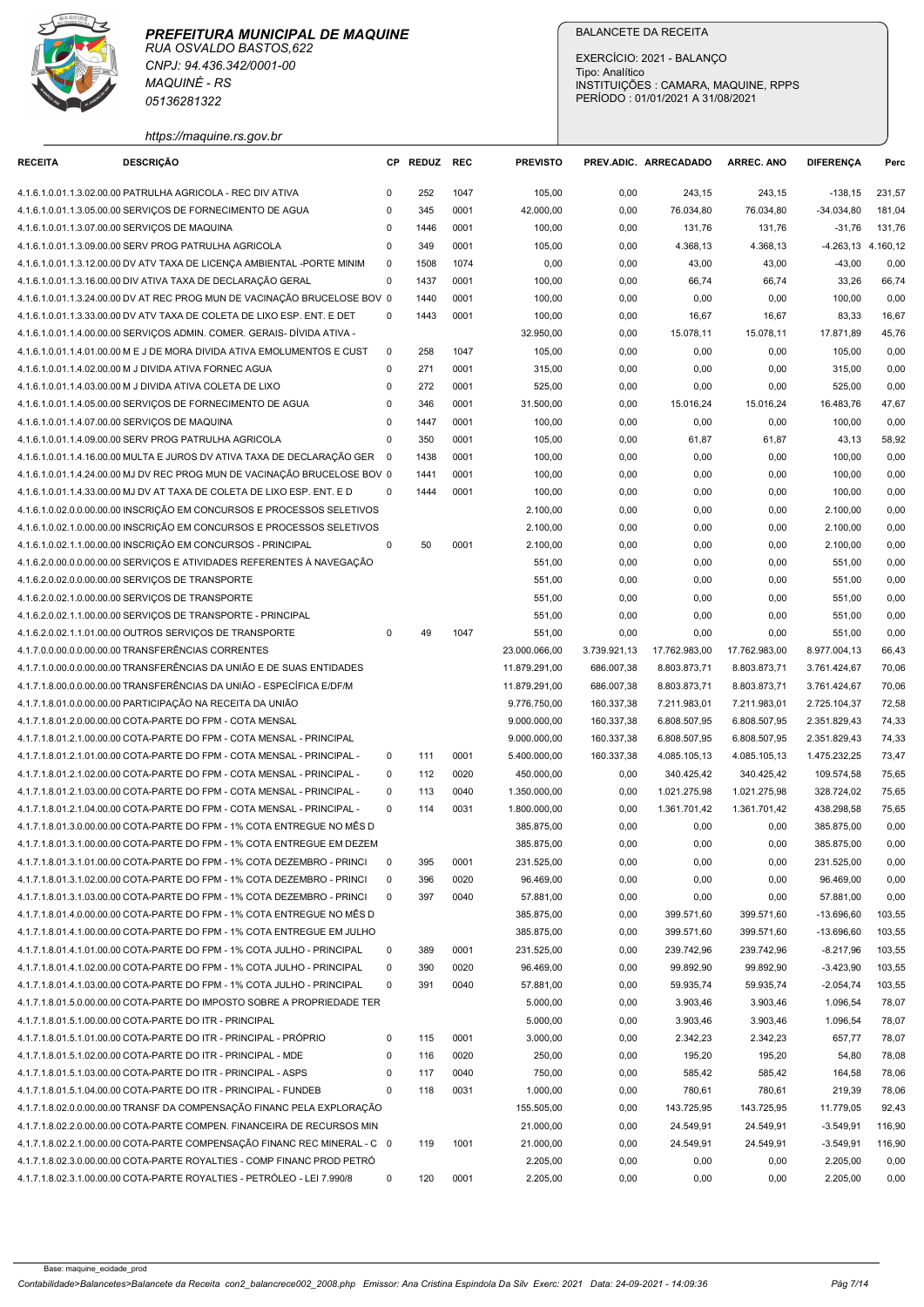| https://maquine.rs.gov.br<br><b>DESCRIÇÃO</b><br>CP REDUZ REC<br><b>PREVISTO</b><br><b>RECEITA</b><br>PREV.ADIC. ARRECADADO<br><b>ARREC. ANO</b><br><b>DIFERENCA</b><br>Perc<br>4.1.7.1.8.02.6.0.00.00.00 COTA-PARTE DO FUNDO ESPECIAL DO PETRÓLEO - FE<br>132.300,00<br>13.123,96<br>0,00<br>119.176,04<br>119.176,04<br>90,08<br>4.1.7.1.8.02.6.1.00.00.00 COTA-PARTE DO FEP - PRINCIPAL<br>$\mathbf 0$<br>121<br>0001<br>132.300,00<br>119.176,04<br>13.123,96<br>90,08<br>0,00<br>119.176,04<br>4.1.7.1.8.03.0.0.00.00.00 TRANSF RECURSO DO SUS - BLOCO CUSTEIO AÇÕES E<br>1.138.210,00<br>35.000,00<br>1.107.825,31<br>1.107.825,31<br>65.384,69<br>94,43<br>4.1.7.1.8.03.1.0.00.00.00 TRANSFERÊNCIA DE RECURSOS DO SUS - ATENÇÃO BÁ<br>825.400,00<br>35.000,00<br>804.384,09<br>804.384,09<br>56.015,91<br>93,49<br>825.400,00<br>804.384,09<br>4.1.7.1.8.03.1.1.00.00.00 TRANS. SUS FUNDO A FUNDO - PRINCIPAL<br>35.000,00<br>804.384,09<br>56.015,91<br>93,49<br>129<br>4500<br>200,00<br>0,00<br>0,00<br>4.1.7.1.8.03.1.1.04.00.00 REC SAUDE NA ESCOLA - ESF<br>0,00<br>0,00<br>200,00<br>$\Omega$<br>4.1.7.1.8.03.1.1.19.00.00 AGENTES COMUNITARIOS DE SAUDE<br>156<br>4500<br>84.000,00<br>56.600,00<br>56.600,00<br>27.400,00<br>67,38<br>$\Omega$<br>0,00<br>4.1.7.1.8.03.1.1.21.00.00 FATOR INCENTIVO ATENÇÃO BASICA -POVOS INDIGEN<br>160<br>4500<br>500,00<br>0,00<br>0,00<br>0,00<br>$\overline{\mathbf{0}}$<br>0,00<br>500,00<br>4.1.7.1.8.03.1.1.23.00.00 PMAQ - PROG MELHORIAS ACESSO E DA QUALIDADE<br>162<br>4500<br>42.200,00<br>77.400,00<br>77.400,00<br>$-200,00$<br>100,26<br>$\Omega$<br>35.000,00<br>6.658,05<br>4.1.7.1.8.03.1.1.29.00.00 RECEITA PERCAPTA TRANSIÇÃO<br>$\mathbf 0$<br>1454<br>4500<br>40.000,00<br>0,00<br>6.658,05<br>33.341,95<br>16,65<br>4.1.7.1.8.03.1.1.30.00.00 CAPTAÇÃO PONDERADA<br>1455<br>4500<br>543.100,00<br>338.050,04<br>205.049,96<br>62,24<br>$\mathbf 0$<br>0,00<br>338.050,04<br>4.1.7.1.8.03.1.1.31.00.00 AÇÕES ESTRATEGICAS<br>1456<br>4500<br>67.200,00<br>0,00<br>55.676,00<br>55.676,00<br>11.524,00<br>82,85<br>$\Omega$<br>4.1.7.1.8.03.1.1.32.00.00 INFORMATIZAÇÃO DE APS<br>4500<br>48.200,00<br>20.000,00<br>20.000,00<br>28.200,00<br>41,49<br>1458<br>0,00<br>$\Omega$<br>4.1.7.1.8.03.1.1.35.00.00 PAB INCREMENTO EMENDA<br>4500<br>250.000,00<br>250.000,00<br>0,00<br>$\Omega$<br>1540<br>0,00<br>0,00<br>$-250.000,00$<br>4.1.7.1.8.03.2.0.00.00.00 TRANSF DO SUS - ATENÇÃO DE MÉDIA E ALTA COMPL<br>186.669,35<br>186.669,35<br>93,29<br>200.100,00<br>0,00<br>13.430,65<br>4.1.7.1.8.03.2.1.00.00.00 TRANSF SUS - ATENÇÃO MÉDIA E ALTA COMPLEX AMB<br>200.100,00<br>13.430,65<br>0,00<br>186.669,35<br>186.669,35<br>93,29<br>4.1.7.1.8.03.2.1.01.00.00 TRANSF FNS - SIA/SUS<br>154<br>4501<br>200.000,00<br>13.386,65<br>93,31<br>0,00<br>186.613,35<br>186.613,35<br>$\Omega$<br>4.1.7.1.8.03.2.1.02.00.00 REC TETO MUN REDE CEGONHA<br>1383<br>4501<br>100,00<br>0,00<br>56,00<br>56,00<br>44,00<br>56,00<br>$\Omega$<br>4.1.7.1.8.03.3.0.00.00.00 TRANSFERÊNCIA DE RECURSOS DO SUS - VIGILÂNCIA<br>43.160,00<br>73.280,61<br>169,79<br>0,00<br>73.280,61<br>$-30.120,61$<br>4.1.7.1.8.03.3.1.00.00.00 TRANSF RECURSOS DO SUS - VIGILÂNCIA EM SAÚDE<br>43.160,00<br>73.280,61<br>73.280,61<br>$-30.120,61$<br>169,79<br>0,00<br>128<br>4.1.7.1.8.03.3.1.01.00.00 REC INCENT DAS QUALIF DE ACOES DE DENGUE<br>4502<br>0,00<br>$\mathbf 0$<br>100,00<br>0,00<br>0,00<br>0,00<br>100,00<br>4502<br>4.1.7.1.8.03.3.1.02.00.00 REC ASSIST FINANC COMP AG COMBATE ENDEMIAS<br>136<br>16.800,00<br>12.250,00<br>12.250,00<br>4.550,00<br>72,92<br>$\mathbf 0$<br>0,00<br>137<br>4502<br>9.945,18<br>75,00<br>4.1.7.1.8.03.3.1.03.00.00 REC INC FINANC AOS EST MUN - DESPESAS DIVERSA<br>$\Omega$<br>13.260,00<br>0,00<br>9.945,18<br>3.314,82<br>363<br>4502<br>12.000,00<br>6.000,00<br>6.000,00<br>50,00<br>4.1.7.1.8.03.3.1.04.00.00 REC INC FINANC AOS EST MUN ACOES VIG SANITARI<br>$\Omega$<br>0,00<br>6.000,00<br>4.1.7.1.8.03.3.1.06.00.00 RECEITA COVID19 FNS<br>$\mathbf 0$<br>1462<br>4511<br>1.000,00<br>45.085,43<br>45.085,43<br>-44.085,43 4.508,54<br>0,00<br>4.1.7.1.8.03.4.0.00.00.00 TRANSFERÊNCIA DE RECURSOS DO SUS - ASSISTÊNCI<br>69.550,00<br>26.058,74<br>0,00<br>43.491,26<br>43.491,26<br>62,53<br>4.1.7.1.8.03.4.1.00.00.00 TRANSFERÊCIAS DO SUS - ASSISTÊNCIA FARMACÊUTI<br>69.550,00<br>43.491,26<br>26.058,74<br>62,53<br>0,00<br>43.491,26<br>161<br>4503<br>45.550,00<br>4.1.7.1.8.03.4.1.01.00.00 COMPONENTE BASICO ASSIST FARMACEUTICA<br>$\mathbf 0$<br>0,00<br>30.352,96<br>30.352,96<br>15.197,04<br>66,64<br>$\mathbf 0$<br>410<br>4503<br>24.000,00<br>13.138,30<br>13.138,30<br>10.861,70<br>54,74<br>4.1.7.1.8.03.4.1.04.00.00 REC CUSTEIO ORG SERV ASSIST FARMACEUTICA<br>0,00<br>4.1.7.1.8.05.0.0.00.00.00 TRANSF RECURSOS FUNDO NACIONAL DESENV DA EDUC<br>403.043,00<br>1.920,00<br>252.855,33<br>252.855,33<br>152.107,67<br>62,44<br>4.1.7.1.8.05.1.0.00.00.00 TRANSFERÊNCIAS DO SALÁRIO-EDUCAÇÃO<br>203.963,00<br>0,00<br>147.178,81<br>147.178,81<br>56.784,19<br>72,16<br>4.1.7.1.8.05.1.1.00.00.00 TRANSFE. DO SALÁRIO-EDUCAÇÃO - PRINCIPAL<br>171<br>1006<br>203.963,00<br>147.178,81<br>56.784,19<br>72,16<br>$\Omega$<br>0,00<br>147.178,81<br>4.1.7.1.8.05.2.0.00.00.00 TRANSF DIRETAS FNDE PROGRAMA DINHEIRO DIRETO<br>7.195,00<br>7.020,00<br>97,57<br>0,00<br>7.020,00<br>175,00<br>7.195,00<br>4.1.7.1.8.05.2.1.00.00.00 PROGRAMA DINHEIRO DIRETO NA ESCOLA - PDDE - P<br>172<br>1007<br>0,00<br>7.020,00<br>7.020,00<br>175,00<br>97,57<br>$\Omega$<br>4.1.7.1.8.05.3.0.00.00.00 TRANSF DIRETA FNDE PROGR NACIONAL ALIMENTAÇÃO<br>68.485,00<br>1.920,00<br>59.491,20<br>59.491,20<br>10.913,80<br>84,50<br>4.1.7.1.8.05.3.1.00.00.00 PROGRAMA NACIONAL DE ALIMENTAÇÃO ESCOLAR - PN<br>68.485,00<br>1.920,00<br>59.491,20<br>59.491,20<br>10.913,80<br>84,50<br>174<br>4.1.7.1.8.05.3.1.01.00.00 PROG ALIMENTAÇÃO ESCOLAR AREA QUILOMBOLA<br>1011<br>30.260,00<br>$\mathbf 0$<br>0,00<br>26.025,60<br>26.025,60<br>4.234,40<br>86,01<br>4.1.7.1.8.05.3.1.02.00.00 PROG ALIMENTAÇÃO ESCOLAR PRE ESCOLA<br>175<br>1060<br>9.500,00<br>8.686,40<br>$\mathbf 0$<br>0,00<br>8.686,40<br>813,60<br>91,44<br>4.1.7.1.8.05.3.1.03.00.00 PROG ALIMENTAÇÃO ESCOLAR ENS FUNDAMENTAL<br>176<br>1008<br>6.800,00<br>5.356,80<br>5.356,80<br>0<br>0,00<br>1.443,20<br>78,78<br>4.1.7.1.8.05.3.1.04.00.00 PROG ALIMENTAÇÃO ESCOLAR PNAEC CRECHES<br>177<br>1010<br>17.462,40<br>17.462,40<br>3.937,60<br>81,60<br>$\mathbf 0$<br>21.400,00<br>0,00<br>4.1.7.1.8.05.3.1.05.00.00 PROG ALIMENTAÇÃO ESCOLAR AEE<br>178<br>1083<br>525,00<br>424,00<br>80,76<br>$\Omega$<br>0,00<br>424,00<br>101,00<br>4.1.7.1.8.05.3.1.06.00.00 PROGRAMA ALIMENTAÇÃO ESCOLAR INDIGENA<br>$\Omega$<br>1502<br>1090<br>0,00<br>1.920,00<br>1.536,00<br>1.536,00<br>384,00<br>80,00<br>4.1.7.1.8.05.4.0.00.00.00 TRANSF DIRETA FNDE PROGR NACION APOIO TRANSP<br>120.000,00<br>39.165,32<br>39.165,32<br>80.834,68<br>32,64<br>0,00<br>173<br>1009<br>120.000,00<br>4.1.7.1.8.05.4.1.00.00.00 PROGRAMA NACIONAL APOIO TRANSPORTE ESCOLAR - 0<br>0,00<br>39.165,32<br>39.165,32<br>80.834,68<br>32,64<br>3.400,00<br>0,00<br>0,00<br>3.400,00<br>0,00<br>4.1.7.1.8.05.9.0.00.00.00 OUTRAS TRANSF DO FUNDO NACIONAL DO DESENV DA<br>0,00<br>4.1.7.1.8.05.9.1.00.00.00 OUTRAS TRANSFE, DIRETAS FNDE - PRINCIPAL<br>3.400,00<br>0,00<br>0,00<br>0,00<br>0,00<br>3.400,00<br>180<br>1073<br>1.200,00<br>0,00<br>1.200,00<br>0,00<br>4.1.7.1.8.05.9.1.02.00.00 REC MANUT EDUC INFANTIL APOIO A CRECHES<br>$\Omega$<br>0,00<br>0,00<br>4.1.7.1.8.05.9.1.03.00.00 REC BRASIL CARINHOSO<br>181<br>1080<br>1.200,00<br>0,00<br>0,00<br>0,00<br>$\Omega$<br>0,00<br>1.200,00<br>1088<br>1.000,00<br>0,00<br>0,00<br>0,00<br>4.1.7.1.8.05.9.1.06.00.00 PAR ONIBUS ESCOLAR<br>$^{\circ}$<br>1470<br>0,00<br>1.000,00<br>4.1.7.1.8.06.0.0.00.00.00 TRANSFE. FINANCEIRA DO ICMS - DESONERAÇÃO - L<br>65.311,00<br>0,00<br>0,00<br>65.311,00<br>0,00<br>0,00<br>4.1.7.1.8.06.1.0.00.00.00 TRANSFE. FINANCEIRA DO ICMS - DESONERAÇÃO - L<br>65.311,00<br>0,00<br>0,00<br>0,00<br>0,00<br>65.311,00<br>4.1.7.1.8.06.1.1.00.00.00 TRANSF FINANCEIRA ICMS DESONERAÇÃO L.C. N 87/<br>65.311,00<br>0,00<br>0,00<br>65.311,00<br>0,00<br>0,00<br>4.1.7.1.8.06.1.1.01.00.00 TRANSFE. FINAN. DO ICMS - DESONERAÇÃO - PRINC<br>224<br>0001<br>39.182,00<br>$\Omega$<br>0,00<br>0,00<br>0,00<br>39.182,00<br>0,00<br>4.1.7.1.8.06.1.1.02.00.00 TRANSFE. FINAN. DO ICMS - DESONERAÇÃO - PRINC<br>225<br>0020<br>3.267,00<br>0,00<br>0,00<br>3.267,00<br>0,00<br>$\Omega$<br>0,00<br>4.1.7.1.8.06.1.1.03.00.00 TRANSFE. FINAN. DO ICMS - DESONERAÇÃO - PRINC<br>226<br>0040<br>9.800,00<br>0,00<br>9.800,00<br>0,00<br>$\Omega$<br>0,00<br>0,00<br>4.1.7.1.8.06.1.1.04.00.00 TRANSFE. FINAN. DO ICMS - DESONERAÇÃO - PRINC<br>13.062,00<br>13.062,00<br>227<br>0031<br>0,00<br>0,00<br>0,00<br>0,00<br>$\Omega$ | CNPJ: 94.436.342/0001-00<br><b>MAQUINÉ - RS</b><br>05136281322 |  |  | <b>BALANCETE DA RECEITA</b><br>EXERCÍCIO: 2021 - BALANÇO<br>Tipo: Analítico<br>PERÍODO: 01/01/2021 A 31/08/2021 | INSTITUIÇÕES : CAMARA, MAQUINE, RPPS |  |
|---------------------------------------------------------------------------------------------------------------------------------------------------------------------------------------------------------------------------------------------------------------------------------------------------------------------------------------------------------------------------------------------------------------------------------------------------------------------------------------------------------------------------------------------------------------------------------------------------------------------------------------------------------------------------------------------------------------------------------------------------------------------------------------------------------------------------------------------------------------------------------------------------------------------------------------------------------------------------------------------------------------------------------------------------------------------------------------------------------------------------------------------------------------------------------------------------------------------------------------------------------------------------------------------------------------------------------------------------------------------------------------------------------------------------------------------------------------------------------------------------------------------------------------------------------------------------------------------------------------------------------------------------------------------------------------------------------------------------------------------------------------------------------------------------------------------------------------------------------------------------------------------------------------------------------------------------------------------------------------------------------------------------------------------------------------------------------------------------------------------------------------------------------------------------------------------------------------------------------------------------------------------------------------------------------------------------------------------------------------------------------------------------------------------------------------------------------------------------------------------------------------------------------------------------------------------------------------------------------------------------------------------------------------------------------------------------------------------------------------------------------------------------------------------------------------------------------------------------------------------------------------------------------------------------------------------------------------------------------------------------------------------------------------------------------------------------------------------------------------------------------------------------------------------------------------------------------------------------------------------------------------------------------------------------------------------------------------------------------------------------------------------------------------------------------------------------------------------------------------------------------------------------------------------------------------------------------------------------------------------------------------------------------------------------------------------------------------------------------------------------------------------------------------------------------------------------------------------------------------------------------------------------------------------------------------------------------------------------------------------------------------------------------------------------------------------------------------------------------------------------------------------------------------------------------------------------------------------------------------------------------------------------------------------------------------------------------------------------------------------------------------------------------------------------------------------------------------------------------------------------------------------------------------------------------------------------------------------------------------------------------------------------------------------------------------------------------------------------------------------------------------------------------------------------------------------------------------------------------------------------------------------------------------------------------------------------------------------------------------------------------------------------------------------------------------------------------------------------------------------------------------------------------------------------------------------------------------------------------------------------------------------------------------------------------------------------------------------------------------------------------------------------------------------------------------------------------------------------------------------------------------------------------------------------------------------------------------------------------------------------------------------------------------------------------------------------------------------------------------------------------------------------------------------------------------------------------------------------------------------------------------------------------------------------------------------------------------------------------------------------------------------------------------------------------------------------------------------------------------------------------------------------------------------------------------------------------------------------------------------------------------------------------------------------------------------------------------------------------------------------------------------------------------------------------------------------------------------------------------------------------------------------------------------------------------------------------------------------------------------------------------------------------------------------------------------------------------------------------------------------------------------------------------------------------------------------------------------------------------------------------------------------------------------------------------------------------------------------------------------------------------------------------------------------------------------------------------------------------------------------------------------------------------------------------------------------------------------------------------------------------------------------------------------------------------------------------------------------------------------------------------------------------------------------------------------------------------------------------------------------------------------------------------------------------------------------------------------------------------------------------------------------------------------------------------------------------------------------------------------------------------------------------------------------------------------------------------------------------------------------------------------------------------------------------------------------------------------------------------------------------------------------------------------------------------------------------------------------------------------------------------------------------------------------------------------------------------------------------------------------------------------------------------------------------------------------------------------------------------------------------------------------------------------------------------------------------------------------------------------------------------------------------------------------------------------------------------------------------------------------------------------------------------------------------------------------------------------------------------------------------------------------------------------------------------------------------------------------------------------------------------------------------------------------------------------------------------------------------------------|----------------------------------------------------------------|--|--|-----------------------------------------------------------------------------------------------------------------|--------------------------------------|--|
|                                                                                                                                                                                                                                                                                                                                                                                                                                                                                                                                                                                                                                                                                                                                                                                                                                                                                                                                                                                                                                                                                                                                                                                                                                                                                                                                                                                                                                                                                                                                                                                                                                                                                                                                                                                                                                                                                                                                                                                                                                                                                                                                                                                                                                                                                                                                                                                                                                                                                                                                                                                                                                                                                                                                                                                                                                                                                                                                                                                                                                                                                                                                                                                                                                                                                                                                                                                                                                                                                                                                                                                                                                                                                                                                                                                                                                                                                                                                                                                                                                                                                                                                                                                                                                                                                                                                                                                                                                                                                                                                                                                                                                                                                                                                                                                                                                                                                                                                                                                                                                                                                                                                                                                                                                                                                                                                                                                                                                                                                                                                                                                                                                                                                                                                                                                                                                                                                                                                                                                                                                                                                                                                                                                                                                                                                                                                                                                                                                                                                                                                                                                                                                                                                                                                                                                                                                                                                                                                                                                                                                                                                                                                                                                                                                                                                                                                                                                                                                                                                                                                                                                                                                                                                                                                                                                                                                                                                                                                                                                                                                                                                                                                                                                                                                                                                                                                                                                                                                                                                                                                                                                                                                                                                                                                                                                                                                                                                                                                                                                             |                                                                |  |  |                                                                                                                 |                                      |  |
|                                                                                                                                                                                                                                                                                                                                                                                                                                                                                                                                                                                                                                                                                                                                                                                                                                                                                                                                                                                                                                                                                                                                                                                                                                                                                                                                                                                                                                                                                                                                                                                                                                                                                                                                                                                                                                                                                                                                                                                                                                                                                                                                                                                                                                                                                                                                                                                                                                                                                                                                                                                                                                                                                                                                                                                                                                                                                                                                                                                                                                                                                                                                                                                                                                                                                                                                                                                                                                                                                                                                                                                                                                                                                                                                                                                                                                                                                                                                                                                                                                                                                                                                                                                                                                                                                                                                                                                                                                                                                                                                                                                                                                                                                                                                                                                                                                                                                                                                                                                                                                                                                                                                                                                                                                                                                                                                                                                                                                                                                                                                                                                                                                                                                                                                                                                                                                                                                                                                                                                                                                                                                                                                                                                                                                                                                                                                                                                                                                                                                                                                                                                                                                                                                                                                                                                                                                                                                                                                                                                                                                                                                                                                                                                                                                                                                                                                                                                                                                                                                                                                                                                                                                                                                                                                                                                                                                                                                                                                                                                                                                                                                                                                                                                                                                                                                                                                                                                                                                                                                                                                                                                                                                                                                                                                                                                                                                                                                                                                                                                             |                                                                |  |  |                                                                                                                 |                                      |  |
|                                                                                                                                                                                                                                                                                                                                                                                                                                                                                                                                                                                                                                                                                                                                                                                                                                                                                                                                                                                                                                                                                                                                                                                                                                                                                                                                                                                                                                                                                                                                                                                                                                                                                                                                                                                                                                                                                                                                                                                                                                                                                                                                                                                                                                                                                                                                                                                                                                                                                                                                                                                                                                                                                                                                                                                                                                                                                                                                                                                                                                                                                                                                                                                                                                                                                                                                                                                                                                                                                                                                                                                                                                                                                                                                                                                                                                                                                                                                                                                                                                                                                                                                                                                                                                                                                                                                                                                                                                                                                                                                                                                                                                                                                                                                                                                                                                                                                                                                                                                                                                                                                                                                                                                                                                                                                                                                                                                                                                                                                                                                                                                                                                                                                                                                                                                                                                                                                                                                                                                                                                                                                                                                                                                                                                                                                                                                                                                                                                                                                                                                                                                                                                                                                                                                                                                                                                                                                                                                                                                                                                                                                                                                                                                                                                                                                                                                                                                                                                                                                                                                                                                                                                                                                                                                                                                                                                                                                                                                                                                                                                                                                                                                                                                                                                                                                                                                                                                                                                                                                                                                                                                                                                                                                                                                                                                                                                                                                                                                                                                             |                                                                |  |  |                                                                                                                 |                                      |  |
|                                                                                                                                                                                                                                                                                                                                                                                                                                                                                                                                                                                                                                                                                                                                                                                                                                                                                                                                                                                                                                                                                                                                                                                                                                                                                                                                                                                                                                                                                                                                                                                                                                                                                                                                                                                                                                                                                                                                                                                                                                                                                                                                                                                                                                                                                                                                                                                                                                                                                                                                                                                                                                                                                                                                                                                                                                                                                                                                                                                                                                                                                                                                                                                                                                                                                                                                                                                                                                                                                                                                                                                                                                                                                                                                                                                                                                                                                                                                                                                                                                                                                                                                                                                                                                                                                                                                                                                                                                                                                                                                                                                                                                                                                                                                                                                                                                                                                                                                                                                                                                                                                                                                                                                                                                                                                                                                                                                                                                                                                                                                                                                                                                                                                                                                                                                                                                                                                                                                                                                                                                                                                                                                                                                                                                                                                                                                                                                                                                                                                                                                                                                                                                                                                                                                                                                                                                                                                                                                                                                                                                                                                                                                                                                                                                                                                                                                                                                                                                                                                                                                                                                                                                                                                                                                                                                                                                                                                                                                                                                                                                                                                                                                                                                                                                                                                                                                                                                                                                                                                                                                                                                                                                                                                                                                                                                                                                                                                                                                                                                             |                                                                |  |  |                                                                                                                 |                                      |  |
|                                                                                                                                                                                                                                                                                                                                                                                                                                                                                                                                                                                                                                                                                                                                                                                                                                                                                                                                                                                                                                                                                                                                                                                                                                                                                                                                                                                                                                                                                                                                                                                                                                                                                                                                                                                                                                                                                                                                                                                                                                                                                                                                                                                                                                                                                                                                                                                                                                                                                                                                                                                                                                                                                                                                                                                                                                                                                                                                                                                                                                                                                                                                                                                                                                                                                                                                                                                                                                                                                                                                                                                                                                                                                                                                                                                                                                                                                                                                                                                                                                                                                                                                                                                                                                                                                                                                                                                                                                                                                                                                                                                                                                                                                                                                                                                                                                                                                                                                                                                                                                                                                                                                                                                                                                                                                                                                                                                                                                                                                                                                                                                                                                                                                                                                                                                                                                                                                                                                                                                                                                                                                                                                                                                                                                                                                                                                                                                                                                                                                                                                                                                                                                                                                                                                                                                                                                                                                                                                                                                                                                                                                                                                                                                                                                                                                                                                                                                                                                                                                                                                                                                                                                                                                                                                                                                                                                                                                                                                                                                                                                                                                                                                                                                                                                                                                                                                                                                                                                                                                                                                                                                                                                                                                                                                                                                                                                                                                                                                                                                             |                                                                |  |  |                                                                                                                 |                                      |  |
|                                                                                                                                                                                                                                                                                                                                                                                                                                                                                                                                                                                                                                                                                                                                                                                                                                                                                                                                                                                                                                                                                                                                                                                                                                                                                                                                                                                                                                                                                                                                                                                                                                                                                                                                                                                                                                                                                                                                                                                                                                                                                                                                                                                                                                                                                                                                                                                                                                                                                                                                                                                                                                                                                                                                                                                                                                                                                                                                                                                                                                                                                                                                                                                                                                                                                                                                                                                                                                                                                                                                                                                                                                                                                                                                                                                                                                                                                                                                                                                                                                                                                                                                                                                                                                                                                                                                                                                                                                                                                                                                                                                                                                                                                                                                                                                                                                                                                                                                                                                                                                                                                                                                                                                                                                                                                                                                                                                                                                                                                                                                                                                                                                                                                                                                                                                                                                                                                                                                                                                                                                                                                                                                                                                                                                                                                                                                                                                                                                                                                                                                                                                                                                                                                                                                                                                                                                                                                                                                                                                                                                                                                                                                                                                                                                                                                                                                                                                                                                                                                                                                                                                                                                                                                                                                                                                                                                                                                                                                                                                                                                                                                                                                                                                                                                                                                                                                                                                                                                                                                                                                                                                                                                                                                                                                                                                                                                                                                                                                                                                             |                                                                |  |  |                                                                                                                 |                                      |  |
|                                                                                                                                                                                                                                                                                                                                                                                                                                                                                                                                                                                                                                                                                                                                                                                                                                                                                                                                                                                                                                                                                                                                                                                                                                                                                                                                                                                                                                                                                                                                                                                                                                                                                                                                                                                                                                                                                                                                                                                                                                                                                                                                                                                                                                                                                                                                                                                                                                                                                                                                                                                                                                                                                                                                                                                                                                                                                                                                                                                                                                                                                                                                                                                                                                                                                                                                                                                                                                                                                                                                                                                                                                                                                                                                                                                                                                                                                                                                                                                                                                                                                                                                                                                                                                                                                                                                                                                                                                                                                                                                                                                                                                                                                                                                                                                                                                                                                                                                                                                                                                                                                                                                                                                                                                                                                                                                                                                                                                                                                                                                                                                                                                                                                                                                                                                                                                                                                                                                                                                                                                                                                                                                                                                                                                                                                                                                                                                                                                                                                                                                                                                                                                                                                                                                                                                                                                                                                                                                                                                                                                                                                                                                                                                                                                                                                                                                                                                                                                                                                                                                                                                                                                                                                                                                                                                                                                                                                                                                                                                                                                                                                                                                                                                                                                                                                                                                                                                                                                                                                                                                                                                                                                                                                                                                                                                                                                                                                                                                                                                             |                                                                |  |  |                                                                                                                 |                                      |  |
|                                                                                                                                                                                                                                                                                                                                                                                                                                                                                                                                                                                                                                                                                                                                                                                                                                                                                                                                                                                                                                                                                                                                                                                                                                                                                                                                                                                                                                                                                                                                                                                                                                                                                                                                                                                                                                                                                                                                                                                                                                                                                                                                                                                                                                                                                                                                                                                                                                                                                                                                                                                                                                                                                                                                                                                                                                                                                                                                                                                                                                                                                                                                                                                                                                                                                                                                                                                                                                                                                                                                                                                                                                                                                                                                                                                                                                                                                                                                                                                                                                                                                                                                                                                                                                                                                                                                                                                                                                                                                                                                                                                                                                                                                                                                                                                                                                                                                                                                                                                                                                                                                                                                                                                                                                                                                                                                                                                                                                                                                                                                                                                                                                                                                                                                                                                                                                                                                                                                                                                                                                                                                                                                                                                                                                                                                                                                                                                                                                                                                                                                                                                                                                                                                                                                                                                                                                                                                                                                                                                                                                                                                                                                                                                                                                                                                                                                                                                                                                                                                                                                                                                                                                                                                                                                                                                                                                                                                                                                                                                                                                                                                                                                                                                                                                                                                                                                                                                                                                                                                                                                                                                                                                                                                                                                                                                                                                                                                                                                                                                             |                                                                |  |  |                                                                                                                 |                                      |  |
|                                                                                                                                                                                                                                                                                                                                                                                                                                                                                                                                                                                                                                                                                                                                                                                                                                                                                                                                                                                                                                                                                                                                                                                                                                                                                                                                                                                                                                                                                                                                                                                                                                                                                                                                                                                                                                                                                                                                                                                                                                                                                                                                                                                                                                                                                                                                                                                                                                                                                                                                                                                                                                                                                                                                                                                                                                                                                                                                                                                                                                                                                                                                                                                                                                                                                                                                                                                                                                                                                                                                                                                                                                                                                                                                                                                                                                                                                                                                                                                                                                                                                                                                                                                                                                                                                                                                                                                                                                                                                                                                                                                                                                                                                                                                                                                                                                                                                                                                                                                                                                                                                                                                                                                                                                                                                                                                                                                                                                                                                                                                                                                                                                                                                                                                                                                                                                                                                                                                                                                                                                                                                                                                                                                                                                                                                                                                                                                                                                                                                                                                                                                                                                                                                                                                                                                                                                                                                                                                                                                                                                                                                                                                                                                                                                                                                                                                                                                                                                                                                                                                                                                                                                                                                                                                                                                                                                                                                                                                                                                                                                                                                                                                                                                                                                                                                                                                                                                                                                                                                                                                                                                                                                                                                                                                                                                                                                                                                                                                                                                             |                                                                |  |  |                                                                                                                 |                                      |  |
|                                                                                                                                                                                                                                                                                                                                                                                                                                                                                                                                                                                                                                                                                                                                                                                                                                                                                                                                                                                                                                                                                                                                                                                                                                                                                                                                                                                                                                                                                                                                                                                                                                                                                                                                                                                                                                                                                                                                                                                                                                                                                                                                                                                                                                                                                                                                                                                                                                                                                                                                                                                                                                                                                                                                                                                                                                                                                                                                                                                                                                                                                                                                                                                                                                                                                                                                                                                                                                                                                                                                                                                                                                                                                                                                                                                                                                                                                                                                                                                                                                                                                                                                                                                                                                                                                                                                                                                                                                                                                                                                                                                                                                                                                                                                                                                                                                                                                                                                                                                                                                                                                                                                                                                                                                                                                                                                                                                                                                                                                                                                                                                                                                                                                                                                                                                                                                                                                                                                                                                                                                                                                                                                                                                                                                                                                                                                                                                                                                                                                                                                                                                                                                                                                                                                                                                                                                                                                                                                                                                                                                                                                                                                                                                                                                                                                                                                                                                                                                                                                                                                                                                                                                                                                                                                                                                                                                                                                                                                                                                                                                                                                                                                                                                                                                                                                                                                                                                                                                                                                                                                                                                                                                                                                                                                                                                                                                                                                                                                                                                             |                                                                |  |  |                                                                                                                 |                                      |  |
|                                                                                                                                                                                                                                                                                                                                                                                                                                                                                                                                                                                                                                                                                                                                                                                                                                                                                                                                                                                                                                                                                                                                                                                                                                                                                                                                                                                                                                                                                                                                                                                                                                                                                                                                                                                                                                                                                                                                                                                                                                                                                                                                                                                                                                                                                                                                                                                                                                                                                                                                                                                                                                                                                                                                                                                                                                                                                                                                                                                                                                                                                                                                                                                                                                                                                                                                                                                                                                                                                                                                                                                                                                                                                                                                                                                                                                                                                                                                                                                                                                                                                                                                                                                                                                                                                                                                                                                                                                                                                                                                                                                                                                                                                                                                                                                                                                                                                                                                                                                                                                                                                                                                                                                                                                                                                                                                                                                                                                                                                                                                                                                                                                                                                                                                                                                                                                                                                                                                                                                                                                                                                                                                                                                                                                                                                                                                                                                                                                                                                                                                                                                                                                                                                                                                                                                                                                                                                                                                                                                                                                                                                                                                                                                                                                                                                                                                                                                                                                                                                                                                                                                                                                                                                                                                                                                                                                                                                                                                                                                                                                                                                                                                                                                                                                                                                                                                                                                                                                                                                                                                                                                                                                                                                                                                                                                                                                                                                                                                                                                             |                                                                |  |  |                                                                                                                 |                                      |  |
|                                                                                                                                                                                                                                                                                                                                                                                                                                                                                                                                                                                                                                                                                                                                                                                                                                                                                                                                                                                                                                                                                                                                                                                                                                                                                                                                                                                                                                                                                                                                                                                                                                                                                                                                                                                                                                                                                                                                                                                                                                                                                                                                                                                                                                                                                                                                                                                                                                                                                                                                                                                                                                                                                                                                                                                                                                                                                                                                                                                                                                                                                                                                                                                                                                                                                                                                                                                                                                                                                                                                                                                                                                                                                                                                                                                                                                                                                                                                                                                                                                                                                                                                                                                                                                                                                                                                                                                                                                                                                                                                                                                                                                                                                                                                                                                                                                                                                                                                                                                                                                                                                                                                                                                                                                                                                                                                                                                                                                                                                                                                                                                                                                                                                                                                                                                                                                                                                                                                                                                                                                                                                                                                                                                                                                                                                                                                                                                                                                                                                                                                                                                                                                                                                                                                                                                                                                                                                                                                                                                                                                                                                                                                                                                                                                                                                                                                                                                                                                                                                                                                                                                                                                                                                                                                                                                                                                                                                                                                                                                                                                                                                                                                                                                                                                                                                                                                                                                                                                                                                                                                                                                                                                                                                                                                                                                                                                                                                                                                                                                             |                                                                |  |  |                                                                                                                 |                                      |  |
|                                                                                                                                                                                                                                                                                                                                                                                                                                                                                                                                                                                                                                                                                                                                                                                                                                                                                                                                                                                                                                                                                                                                                                                                                                                                                                                                                                                                                                                                                                                                                                                                                                                                                                                                                                                                                                                                                                                                                                                                                                                                                                                                                                                                                                                                                                                                                                                                                                                                                                                                                                                                                                                                                                                                                                                                                                                                                                                                                                                                                                                                                                                                                                                                                                                                                                                                                                                                                                                                                                                                                                                                                                                                                                                                                                                                                                                                                                                                                                                                                                                                                                                                                                                                                                                                                                                                                                                                                                                                                                                                                                                                                                                                                                                                                                                                                                                                                                                                                                                                                                                                                                                                                                                                                                                                                                                                                                                                                                                                                                                                                                                                                                                                                                                                                                                                                                                                                                                                                                                                                                                                                                                                                                                                                                                                                                                                                                                                                                                                                                                                                                                                                                                                                                                                                                                                                                                                                                                                                                                                                                                                                                                                                                                                                                                                                                                                                                                                                                                                                                                                                                                                                                                                                                                                                                                                                                                                                                                                                                                                                                                                                                                                                                                                                                                                                                                                                                                                                                                                                                                                                                                                                                                                                                                                                                                                                                                                                                                                                                                             |                                                                |  |  |                                                                                                                 |                                      |  |
|                                                                                                                                                                                                                                                                                                                                                                                                                                                                                                                                                                                                                                                                                                                                                                                                                                                                                                                                                                                                                                                                                                                                                                                                                                                                                                                                                                                                                                                                                                                                                                                                                                                                                                                                                                                                                                                                                                                                                                                                                                                                                                                                                                                                                                                                                                                                                                                                                                                                                                                                                                                                                                                                                                                                                                                                                                                                                                                                                                                                                                                                                                                                                                                                                                                                                                                                                                                                                                                                                                                                                                                                                                                                                                                                                                                                                                                                                                                                                                                                                                                                                                                                                                                                                                                                                                                                                                                                                                                                                                                                                                                                                                                                                                                                                                                                                                                                                                                                                                                                                                                                                                                                                                                                                                                                                                                                                                                                                                                                                                                                                                                                                                                                                                                                                                                                                                                                                                                                                                                                                                                                                                                                                                                                                                                                                                                                                                                                                                                                                                                                                                                                                                                                                                                                                                                                                                                                                                                                                                                                                                                                                                                                                                                                                                                                                                                                                                                                                                                                                                                                                                                                                                                                                                                                                                                                                                                                                                                                                                                                                                                                                                                                                                                                                                                                                                                                                                                                                                                                                                                                                                                                                                                                                                                                                                                                                                                                                                                                                                                             |                                                                |  |  |                                                                                                                 |                                      |  |
|                                                                                                                                                                                                                                                                                                                                                                                                                                                                                                                                                                                                                                                                                                                                                                                                                                                                                                                                                                                                                                                                                                                                                                                                                                                                                                                                                                                                                                                                                                                                                                                                                                                                                                                                                                                                                                                                                                                                                                                                                                                                                                                                                                                                                                                                                                                                                                                                                                                                                                                                                                                                                                                                                                                                                                                                                                                                                                                                                                                                                                                                                                                                                                                                                                                                                                                                                                                                                                                                                                                                                                                                                                                                                                                                                                                                                                                                                                                                                                                                                                                                                                                                                                                                                                                                                                                                                                                                                                                                                                                                                                                                                                                                                                                                                                                                                                                                                                                                                                                                                                                                                                                                                                                                                                                                                                                                                                                                                                                                                                                                                                                                                                                                                                                                                                                                                                                                                                                                                                                                                                                                                                                                                                                                                                                                                                                                                                                                                                                                                                                                                                                                                                                                                                                                                                                                                                                                                                                                                                                                                                                                                                                                                                                                                                                                                                                                                                                                                                                                                                                                                                                                                                                                                                                                                                                                                                                                                                                                                                                                                                                                                                                                                                                                                                                                                                                                                                                                                                                                                                                                                                                                                                                                                                                                                                                                                                                                                                                                                                                             |                                                                |  |  |                                                                                                                 |                                      |  |
|                                                                                                                                                                                                                                                                                                                                                                                                                                                                                                                                                                                                                                                                                                                                                                                                                                                                                                                                                                                                                                                                                                                                                                                                                                                                                                                                                                                                                                                                                                                                                                                                                                                                                                                                                                                                                                                                                                                                                                                                                                                                                                                                                                                                                                                                                                                                                                                                                                                                                                                                                                                                                                                                                                                                                                                                                                                                                                                                                                                                                                                                                                                                                                                                                                                                                                                                                                                                                                                                                                                                                                                                                                                                                                                                                                                                                                                                                                                                                                                                                                                                                                                                                                                                                                                                                                                                                                                                                                                                                                                                                                                                                                                                                                                                                                                                                                                                                                                                                                                                                                                                                                                                                                                                                                                                                                                                                                                                                                                                                                                                                                                                                                                                                                                                                                                                                                                                                                                                                                                                                                                                                                                                                                                                                                                                                                                                                                                                                                                                                                                                                                                                                                                                                                                                                                                                                                                                                                                                                                                                                                                                                                                                                                                                                                                                                                                                                                                                                                                                                                                                                                                                                                                                                                                                                                                                                                                                                                                                                                                                                                                                                                                                                                                                                                                                                                                                                                                                                                                                                                                                                                                                                                                                                                                                                                                                                                                                                                                                                                                             |                                                                |  |  |                                                                                                                 |                                      |  |
|                                                                                                                                                                                                                                                                                                                                                                                                                                                                                                                                                                                                                                                                                                                                                                                                                                                                                                                                                                                                                                                                                                                                                                                                                                                                                                                                                                                                                                                                                                                                                                                                                                                                                                                                                                                                                                                                                                                                                                                                                                                                                                                                                                                                                                                                                                                                                                                                                                                                                                                                                                                                                                                                                                                                                                                                                                                                                                                                                                                                                                                                                                                                                                                                                                                                                                                                                                                                                                                                                                                                                                                                                                                                                                                                                                                                                                                                                                                                                                                                                                                                                                                                                                                                                                                                                                                                                                                                                                                                                                                                                                                                                                                                                                                                                                                                                                                                                                                                                                                                                                                                                                                                                                                                                                                                                                                                                                                                                                                                                                                                                                                                                                                                                                                                                                                                                                                                                                                                                                                                                                                                                                                                                                                                                                                                                                                                                                                                                                                                                                                                                                                                                                                                                                                                                                                                                                                                                                                                                                                                                                                                                                                                                                                                                                                                                                                                                                                                                                                                                                                                                                                                                                                                                                                                                                                                                                                                                                                                                                                                                                                                                                                                                                                                                                                                                                                                                                                                                                                                                                                                                                                                                                                                                                                                                                                                                                                                                                                                                                                             |                                                                |  |  |                                                                                                                 |                                      |  |
|                                                                                                                                                                                                                                                                                                                                                                                                                                                                                                                                                                                                                                                                                                                                                                                                                                                                                                                                                                                                                                                                                                                                                                                                                                                                                                                                                                                                                                                                                                                                                                                                                                                                                                                                                                                                                                                                                                                                                                                                                                                                                                                                                                                                                                                                                                                                                                                                                                                                                                                                                                                                                                                                                                                                                                                                                                                                                                                                                                                                                                                                                                                                                                                                                                                                                                                                                                                                                                                                                                                                                                                                                                                                                                                                                                                                                                                                                                                                                                                                                                                                                                                                                                                                                                                                                                                                                                                                                                                                                                                                                                                                                                                                                                                                                                                                                                                                                                                                                                                                                                                                                                                                                                                                                                                                                                                                                                                                                                                                                                                                                                                                                                                                                                                                                                                                                                                                                                                                                                                                                                                                                                                                                                                                                                                                                                                                                                                                                                                                                                                                                                                                                                                                                                                                                                                                                                                                                                                                                                                                                                                                                                                                                                                                                                                                                                                                                                                                                                                                                                                                                                                                                                                                                                                                                                                                                                                                                                                                                                                                                                                                                                                                                                                                                                                                                                                                                                                                                                                                                                                                                                                                                                                                                                                                                                                                                                                                                                                                                                                             |                                                                |  |  |                                                                                                                 |                                      |  |
|                                                                                                                                                                                                                                                                                                                                                                                                                                                                                                                                                                                                                                                                                                                                                                                                                                                                                                                                                                                                                                                                                                                                                                                                                                                                                                                                                                                                                                                                                                                                                                                                                                                                                                                                                                                                                                                                                                                                                                                                                                                                                                                                                                                                                                                                                                                                                                                                                                                                                                                                                                                                                                                                                                                                                                                                                                                                                                                                                                                                                                                                                                                                                                                                                                                                                                                                                                                                                                                                                                                                                                                                                                                                                                                                                                                                                                                                                                                                                                                                                                                                                                                                                                                                                                                                                                                                                                                                                                                                                                                                                                                                                                                                                                                                                                                                                                                                                                                                                                                                                                                                                                                                                                                                                                                                                                                                                                                                                                                                                                                                                                                                                                                                                                                                                                                                                                                                                                                                                                                                                                                                                                                                                                                                                                                                                                                                                                                                                                                                                                                                                                                                                                                                                                                                                                                                                                                                                                                                                                                                                                                                                                                                                                                                                                                                                                                                                                                                                                                                                                                                                                                                                                                                                                                                                                                                                                                                                                                                                                                                                                                                                                                                                                                                                                                                                                                                                                                                                                                                                                                                                                                                                                                                                                                                                                                                                                                                                                                                                                                             |                                                                |  |  |                                                                                                                 |                                      |  |
|                                                                                                                                                                                                                                                                                                                                                                                                                                                                                                                                                                                                                                                                                                                                                                                                                                                                                                                                                                                                                                                                                                                                                                                                                                                                                                                                                                                                                                                                                                                                                                                                                                                                                                                                                                                                                                                                                                                                                                                                                                                                                                                                                                                                                                                                                                                                                                                                                                                                                                                                                                                                                                                                                                                                                                                                                                                                                                                                                                                                                                                                                                                                                                                                                                                                                                                                                                                                                                                                                                                                                                                                                                                                                                                                                                                                                                                                                                                                                                                                                                                                                                                                                                                                                                                                                                                                                                                                                                                                                                                                                                                                                                                                                                                                                                                                                                                                                                                                                                                                                                                                                                                                                                                                                                                                                                                                                                                                                                                                                                                                                                                                                                                                                                                                                                                                                                                                                                                                                                                                                                                                                                                                                                                                                                                                                                                                                                                                                                                                                                                                                                                                                                                                                                                                                                                                                                                                                                                                                                                                                                                                                                                                                                                                                                                                                                                                                                                                                                                                                                                                                                                                                                                                                                                                                                                                                                                                                                                                                                                                                                                                                                                                                                                                                                                                                                                                                                                                                                                                                                                                                                                                                                                                                                                                                                                                                                                                                                                                                                                             |                                                                |  |  |                                                                                                                 |                                      |  |
|                                                                                                                                                                                                                                                                                                                                                                                                                                                                                                                                                                                                                                                                                                                                                                                                                                                                                                                                                                                                                                                                                                                                                                                                                                                                                                                                                                                                                                                                                                                                                                                                                                                                                                                                                                                                                                                                                                                                                                                                                                                                                                                                                                                                                                                                                                                                                                                                                                                                                                                                                                                                                                                                                                                                                                                                                                                                                                                                                                                                                                                                                                                                                                                                                                                                                                                                                                                                                                                                                                                                                                                                                                                                                                                                                                                                                                                                                                                                                                                                                                                                                                                                                                                                                                                                                                                                                                                                                                                                                                                                                                                                                                                                                                                                                                                                                                                                                                                                                                                                                                                                                                                                                                                                                                                                                                                                                                                                                                                                                                                                                                                                                                                                                                                                                                                                                                                                                                                                                                                                                                                                                                                                                                                                                                                                                                                                                                                                                                                                                                                                                                                                                                                                                                                                                                                                                                                                                                                                                                                                                                                                                                                                                                                                                                                                                                                                                                                                                                                                                                                                                                                                                                                                                                                                                                                                                                                                                                                                                                                                                                                                                                                                                                                                                                                                                                                                                                                                                                                                                                                                                                                                                                                                                                                                                                                                                                                                                                                                                                                             |                                                                |  |  |                                                                                                                 |                                      |  |
|                                                                                                                                                                                                                                                                                                                                                                                                                                                                                                                                                                                                                                                                                                                                                                                                                                                                                                                                                                                                                                                                                                                                                                                                                                                                                                                                                                                                                                                                                                                                                                                                                                                                                                                                                                                                                                                                                                                                                                                                                                                                                                                                                                                                                                                                                                                                                                                                                                                                                                                                                                                                                                                                                                                                                                                                                                                                                                                                                                                                                                                                                                                                                                                                                                                                                                                                                                                                                                                                                                                                                                                                                                                                                                                                                                                                                                                                                                                                                                                                                                                                                                                                                                                                                                                                                                                                                                                                                                                                                                                                                                                                                                                                                                                                                                                                                                                                                                                                                                                                                                                                                                                                                                                                                                                                                                                                                                                                                                                                                                                                                                                                                                                                                                                                                                                                                                                                                                                                                                                                                                                                                                                                                                                                                                                                                                                                                                                                                                                                                                                                                                                                                                                                                                                                                                                                                                                                                                                                                                                                                                                                                                                                                                                                                                                                                                                                                                                                                                                                                                                                                                                                                                                                                                                                                                                                                                                                                                                                                                                                                                                                                                                                                                                                                                                                                                                                                                                                                                                                                                                                                                                                                                                                                                                                                                                                                                                                                                                                                                                             |                                                                |  |  |                                                                                                                 |                                      |  |
|                                                                                                                                                                                                                                                                                                                                                                                                                                                                                                                                                                                                                                                                                                                                                                                                                                                                                                                                                                                                                                                                                                                                                                                                                                                                                                                                                                                                                                                                                                                                                                                                                                                                                                                                                                                                                                                                                                                                                                                                                                                                                                                                                                                                                                                                                                                                                                                                                                                                                                                                                                                                                                                                                                                                                                                                                                                                                                                                                                                                                                                                                                                                                                                                                                                                                                                                                                                                                                                                                                                                                                                                                                                                                                                                                                                                                                                                                                                                                                                                                                                                                                                                                                                                                                                                                                                                                                                                                                                                                                                                                                                                                                                                                                                                                                                                                                                                                                                                                                                                                                                                                                                                                                                                                                                                                                                                                                                                                                                                                                                                                                                                                                                                                                                                                                                                                                                                                                                                                                                                                                                                                                                                                                                                                                                                                                                                                                                                                                                                                                                                                                                                                                                                                                                                                                                                                                                                                                                                                                                                                                                                                                                                                                                                                                                                                                                                                                                                                                                                                                                                                                                                                                                                                                                                                                                                                                                                                                                                                                                                                                                                                                                                                                                                                                                                                                                                                                                                                                                                                                                                                                                                                                                                                                                                                                                                                                                                                                                                                                                             |                                                                |  |  |                                                                                                                 |                                      |  |
|                                                                                                                                                                                                                                                                                                                                                                                                                                                                                                                                                                                                                                                                                                                                                                                                                                                                                                                                                                                                                                                                                                                                                                                                                                                                                                                                                                                                                                                                                                                                                                                                                                                                                                                                                                                                                                                                                                                                                                                                                                                                                                                                                                                                                                                                                                                                                                                                                                                                                                                                                                                                                                                                                                                                                                                                                                                                                                                                                                                                                                                                                                                                                                                                                                                                                                                                                                                                                                                                                                                                                                                                                                                                                                                                                                                                                                                                                                                                                                                                                                                                                                                                                                                                                                                                                                                                                                                                                                                                                                                                                                                                                                                                                                                                                                                                                                                                                                                                                                                                                                                                                                                                                                                                                                                                                                                                                                                                                                                                                                                                                                                                                                                                                                                                                                                                                                                                                                                                                                                                                                                                                                                                                                                                                                                                                                                                                                                                                                                                                                                                                                                                                                                                                                                                                                                                                                                                                                                                                                                                                                                                                                                                                                                                                                                                                                                                                                                                                                                                                                                                                                                                                                                                                                                                                                                                                                                                                                                                                                                                                                                                                                                                                                                                                                                                                                                                                                                                                                                                                                                                                                                                                                                                                                                                                                                                                                                                                                                                                                                             |                                                                |  |  |                                                                                                                 |                                      |  |
|                                                                                                                                                                                                                                                                                                                                                                                                                                                                                                                                                                                                                                                                                                                                                                                                                                                                                                                                                                                                                                                                                                                                                                                                                                                                                                                                                                                                                                                                                                                                                                                                                                                                                                                                                                                                                                                                                                                                                                                                                                                                                                                                                                                                                                                                                                                                                                                                                                                                                                                                                                                                                                                                                                                                                                                                                                                                                                                                                                                                                                                                                                                                                                                                                                                                                                                                                                                                                                                                                                                                                                                                                                                                                                                                                                                                                                                                                                                                                                                                                                                                                                                                                                                                                                                                                                                                                                                                                                                                                                                                                                                                                                                                                                                                                                                                                                                                                                                                                                                                                                                                                                                                                                                                                                                                                                                                                                                                                                                                                                                                                                                                                                                                                                                                                                                                                                                                                                                                                                                                                                                                                                                                                                                                                                                                                                                                                                                                                                                                                                                                                                                                                                                                                                                                                                                                                                                                                                                                                                                                                                                                                                                                                                                                                                                                                                                                                                                                                                                                                                                                                                                                                                                                                                                                                                                                                                                                                                                                                                                                                                                                                                                                                                                                                                                                                                                                                                                                                                                                                                                                                                                                                                                                                                                                                                                                                                                                                                                                                                                             |                                                                |  |  |                                                                                                                 |                                      |  |
|                                                                                                                                                                                                                                                                                                                                                                                                                                                                                                                                                                                                                                                                                                                                                                                                                                                                                                                                                                                                                                                                                                                                                                                                                                                                                                                                                                                                                                                                                                                                                                                                                                                                                                                                                                                                                                                                                                                                                                                                                                                                                                                                                                                                                                                                                                                                                                                                                                                                                                                                                                                                                                                                                                                                                                                                                                                                                                                                                                                                                                                                                                                                                                                                                                                                                                                                                                                                                                                                                                                                                                                                                                                                                                                                                                                                                                                                                                                                                                                                                                                                                                                                                                                                                                                                                                                                                                                                                                                                                                                                                                                                                                                                                                                                                                                                                                                                                                                                                                                                                                                                                                                                                                                                                                                                                                                                                                                                                                                                                                                                                                                                                                                                                                                                                                                                                                                                                                                                                                                                                                                                                                                                                                                                                                                                                                                                                                                                                                                                                                                                                                                                                                                                                                                                                                                                                                                                                                                                                                                                                                                                                                                                                                                                                                                                                                                                                                                                                                                                                                                                                                                                                                                                                                                                                                                                                                                                                                                                                                                                                                                                                                                                                                                                                                                                                                                                                                                                                                                                                                                                                                                                                                                                                                                                                                                                                                                                                                                                                                                             |                                                                |  |  |                                                                                                                 |                                      |  |
|                                                                                                                                                                                                                                                                                                                                                                                                                                                                                                                                                                                                                                                                                                                                                                                                                                                                                                                                                                                                                                                                                                                                                                                                                                                                                                                                                                                                                                                                                                                                                                                                                                                                                                                                                                                                                                                                                                                                                                                                                                                                                                                                                                                                                                                                                                                                                                                                                                                                                                                                                                                                                                                                                                                                                                                                                                                                                                                                                                                                                                                                                                                                                                                                                                                                                                                                                                                                                                                                                                                                                                                                                                                                                                                                                                                                                                                                                                                                                                                                                                                                                                                                                                                                                                                                                                                                                                                                                                                                                                                                                                                                                                                                                                                                                                                                                                                                                                                                                                                                                                                                                                                                                                                                                                                                                                                                                                                                                                                                                                                                                                                                                                                                                                                                                                                                                                                                                                                                                                                                                                                                                                                                                                                                                                                                                                                                                                                                                                                                                                                                                                                                                                                                                                                                                                                                                                                                                                                                                                                                                                                                                                                                                                                                                                                                                                                                                                                                                                                                                                                                                                                                                                                                                                                                                                                                                                                                                                                                                                                                                                                                                                                                                                                                                                                                                                                                                                                                                                                                                                                                                                                                                                                                                                                                                                                                                                                                                                                                                                                             |                                                                |  |  |                                                                                                                 |                                      |  |
|                                                                                                                                                                                                                                                                                                                                                                                                                                                                                                                                                                                                                                                                                                                                                                                                                                                                                                                                                                                                                                                                                                                                                                                                                                                                                                                                                                                                                                                                                                                                                                                                                                                                                                                                                                                                                                                                                                                                                                                                                                                                                                                                                                                                                                                                                                                                                                                                                                                                                                                                                                                                                                                                                                                                                                                                                                                                                                                                                                                                                                                                                                                                                                                                                                                                                                                                                                                                                                                                                                                                                                                                                                                                                                                                                                                                                                                                                                                                                                                                                                                                                                                                                                                                                                                                                                                                                                                                                                                                                                                                                                                                                                                                                                                                                                                                                                                                                                                                                                                                                                                                                                                                                                                                                                                                                                                                                                                                                                                                                                                                                                                                                                                                                                                                                                                                                                                                                                                                                                                                                                                                                                                                                                                                                                                                                                                                                                                                                                                                                                                                                                                                                                                                                                                                                                                                                                                                                                                                                                                                                                                                                                                                                                                                                                                                                                                                                                                                                                                                                                                                                                                                                                                                                                                                                                                                                                                                                                                                                                                                                                                                                                                                                                                                                                                                                                                                                                                                                                                                                                                                                                                                                                                                                                                                                                                                                                                                                                                                                                                             |                                                                |  |  |                                                                                                                 |                                      |  |
|                                                                                                                                                                                                                                                                                                                                                                                                                                                                                                                                                                                                                                                                                                                                                                                                                                                                                                                                                                                                                                                                                                                                                                                                                                                                                                                                                                                                                                                                                                                                                                                                                                                                                                                                                                                                                                                                                                                                                                                                                                                                                                                                                                                                                                                                                                                                                                                                                                                                                                                                                                                                                                                                                                                                                                                                                                                                                                                                                                                                                                                                                                                                                                                                                                                                                                                                                                                                                                                                                                                                                                                                                                                                                                                                                                                                                                                                                                                                                                                                                                                                                                                                                                                                                                                                                                                                                                                                                                                                                                                                                                                                                                                                                                                                                                                                                                                                                                                                                                                                                                                                                                                                                                                                                                                                                                                                                                                                                                                                                                                                                                                                                                                                                                                                                                                                                                                                                                                                                                                                                                                                                                                                                                                                                                                                                                                                                                                                                                                                                                                                                                                                                                                                                                                                                                                                                                                                                                                                                                                                                                                                                                                                                                                                                                                                                                                                                                                                                                                                                                                                                                                                                                                                                                                                                                                                                                                                                                                                                                                                                                                                                                                                                                                                                                                                                                                                                                                                                                                                                                                                                                                                                                                                                                                                                                                                                                                                                                                                                                                             |                                                                |  |  |                                                                                                                 |                                      |  |
|                                                                                                                                                                                                                                                                                                                                                                                                                                                                                                                                                                                                                                                                                                                                                                                                                                                                                                                                                                                                                                                                                                                                                                                                                                                                                                                                                                                                                                                                                                                                                                                                                                                                                                                                                                                                                                                                                                                                                                                                                                                                                                                                                                                                                                                                                                                                                                                                                                                                                                                                                                                                                                                                                                                                                                                                                                                                                                                                                                                                                                                                                                                                                                                                                                                                                                                                                                                                                                                                                                                                                                                                                                                                                                                                                                                                                                                                                                                                                                                                                                                                                                                                                                                                                                                                                                                                                                                                                                                                                                                                                                                                                                                                                                                                                                                                                                                                                                                                                                                                                                                                                                                                                                                                                                                                                                                                                                                                                                                                                                                                                                                                                                                                                                                                                                                                                                                                                                                                                                                                                                                                                                                                                                                                                                                                                                                                                                                                                                                                                                                                                                                                                                                                                                                                                                                                                                                                                                                                                                                                                                                                                                                                                                                                                                                                                                                                                                                                                                                                                                                                                                                                                                                                                                                                                                                                                                                                                                                                                                                                                                                                                                                                                                                                                                                                                                                                                                                                                                                                                                                                                                                                                                                                                                                                                                                                                                                                                                                                                                                             |                                                                |  |  |                                                                                                                 |                                      |  |
|                                                                                                                                                                                                                                                                                                                                                                                                                                                                                                                                                                                                                                                                                                                                                                                                                                                                                                                                                                                                                                                                                                                                                                                                                                                                                                                                                                                                                                                                                                                                                                                                                                                                                                                                                                                                                                                                                                                                                                                                                                                                                                                                                                                                                                                                                                                                                                                                                                                                                                                                                                                                                                                                                                                                                                                                                                                                                                                                                                                                                                                                                                                                                                                                                                                                                                                                                                                                                                                                                                                                                                                                                                                                                                                                                                                                                                                                                                                                                                                                                                                                                                                                                                                                                                                                                                                                                                                                                                                                                                                                                                                                                                                                                                                                                                                                                                                                                                                                                                                                                                                                                                                                                                                                                                                                                                                                                                                                                                                                                                                                                                                                                                                                                                                                                                                                                                                                                                                                                                                                                                                                                                                                                                                                                                                                                                                                                                                                                                                                                                                                                                                                                                                                                                                                                                                                                                                                                                                                                                                                                                                                                                                                                                                                                                                                                                                                                                                                                                                                                                                                                                                                                                                                                                                                                                                                                                                                                                                                                                                                                                                                                                                                                                                                                                                                                                                                                                                                                                                                                                                                                                                                                                                                                                                                                                                                                                                                                                                                                                                             |                                                                |  |  |                                                                                                                 |                                      |  |
|                                                                                                                                                                                                                                                                                                                                                                                                                                                                                                                                                                                                                                                                                                                                                                                                                                                                                                                                                                                                                                                                                                                                                                                                                                                                                                                                                                                                                                                                                                                                                                                                                                                                                                                                                                                                                                                                                                                                                                                                                                                                                                                                                                                                                                                                                                                                                                                                                                                                                                                                                                                                                                                                                                                                                                                                                                                                                                                                                                                                                                                                                                                                                                                                                                                                                                                                                                                                                                                                                                                                                                                                                                                                                                                                                                                                                                                                                                                                                                                                                                                                                                                                                                                                                                                                                                                                                                                                                                                                                                                                                                                                                                                                                                                                                                                                                                                                                                                                                                                                                                                                                                                                                                                                                                                                                                                                                                                                                                                                                                                                                                                                                                                                                                                                                                                                                                                                                                                                                                                                                                                                                                                                                                                                                                                                                                                                                                                                                                                                                                                                                                                                                                                                                                                                                                                                                                                                                                                                                                                                                                                                                                                                                                                                                                                                                                                                                                                                                                                                                                                                                                                                                                                                                                                                                                                                                                                                                                                                                                                                                                                                                                                                                                                                                                                                                                                                                                                                                                                                                                                                                                                                                                                                                                                                                                                                                                                                                                                                                                                             |                                                                |  |  |                                                                                                                 |                                      |  |
|                                                                                                                                                                                                                                                                                                                                                                                                                                                                                                                                                                                                                                                                                                                                                                                                                                                                                                                                                                                                                                                                                                                                                                                                                                                                                                                                                                                                                                                                                                                                                                                                                                                                                                                                                                                                                                                                                                                                                                                                                                                                                                                                                                                                                                                                                                                                                                                                                                                                                                                                                                                                                                                                                                                                                                                                                                                                                                                                                                                                                                                                                                                                                                                                                                                                                                                                                                                                                                                                                                                                                                                                                                                                                                                                                                                                                                                                                                                                                                                                                                                                                                                                                                                                                                                                                                                                                                                                                                                                                                                                                                                                                                                                                                                                                                                                                                                                                                                                                                                                                                                                                                                                                                                                                                                                                                                                                                                                                                                                                                                                                                                                                                                                                                                                                                                                                                                                                                                                                                                                                                                                                                                                                                                                                                                                                                                                                                                                                                                                                                                                                                                                                                                                                                                                                                                                                                                                                                                                                                                                                                                                                                                                                                                                                                                                                                                                                                                                                                                                                                                                                                                                                                                                                                                                                                                                                                                                                                                                                                                                                                                                                                                                                                                                                                                                                                                                                                                                                                                                                                                                                                                                                                                                                                                                                                                                                                                                                                                                                                                             |                                                                |  |  |                                                                                                                 |                                      |  |
|                                                                                                                                                                                                                                                                                                                                                                                                                                                                                                                                                                                                                                                                                                                                                                                                                                                                                                                                                                                                                                                                                                                                                                                                                                                                                                                                                                                                                                                                                                                                                                                                                                                                                                                                                                                                                                                                                                                                                                                                                                                                                                                                                                                                                                                                                                                                                                                                                                                                                                                                                                                                                                                                                                                                                                                                                                                                                                                                                                                                                                                                                                                                                                                                                                                                                                                                                                                                                                                                                                                                                                                                                                                                                                                                                                                                                                                                                                                                                                                                                                                                                                                                                                                                                                                                                                                                                                                                                                                                                                                                                                                                                                                                                                                                                                                                                                                                                                                                                                                                                                                                                                                                                                                                                                                                                                                                                                                                                                                                                                                                                                                                                                                                                                                                                                                                                                                                                                                                                                                                                                                                                                                                                                                                                                                                                                                                                                                                                                                                                                                                                                                                                                                                                                                                                                                                                                                                                                                                                                                                                                                                                                                                                                                                                                                                                                                                                                                                                                                                                                                                                                                                                                                                                                                                                                                                                                                                                                                                                                                                                                                                                                                                                                                                                                                                                                                                                                                                                                                                                                                                                                                                                                                                                                                                                                                                                                                                                                                                                                                             |                                                                |  |  |                                                                                                                 |                                      |  |
|                                                                                                                                                                                                                                                                                                                                                                                                                                                                                                                                                                                                                                                                                                                                                                                                                                                                                                                                                                                                                                                                                                                                                                                                                                                                                                                                                                                                                                                                                                                                                                                                                                                                                                                                                                                                                                                                                                                                                                                                                                                                                                                                                                                                                                                                                                                                                                                                                                                                                                                                                                                                                                                                                                                                                                                                                                                                                                                                                                                                                                                                                                                                                                                                                                                                                                                                                                                                                                                                                                                                                                                                                                                                                                                                                                                                                                                                                                                                                                                                                                                                                                                                                                                                                                                                                                                                                                                                                                                                                                                                                                                                                                                                                                                                                                                                                                                                                                                                                                                                                                                                                                                                                                                                                                                                                                                                                                                                                                                                                                                                                                                                                                                                                                                                                                                                                                                                                                                                                                                                                                                                                                                                                                                                                                                                                                                                                                                                                                                                                                                                                                                                                                                                                                                                                                                                                                                                                                                                                                                                                                                                                                                                                                                                                                                                                                                                                                                                                                                                                                                                                                                                                                                                                                                                                                                                                                                                                                                                                                                                                                                                                                                                                                                                                                                                                                                                                                                                                                                                                                                                                                                                                                                                                                                                                                                                                                                                                                                                                                                             |                                                                |  |  |                                                                                                                 |                                      |  |
|                                                                                                                                                                                                                                                                                                                                                                                                                                                                                                                                                                                                                                                                                                                                                                                                                                                                                                                                                                                                                                                                                                                                                                                                                                                                                                                                                                                                                                                                                                                                                                                                                                                                                                                                                                                                                                                                                                                                                                                                                                                                                                                                                                                                                                                                                                                                                                                                                                                                                                                                                                                                                                                                                                                                                                                                                                                                                                                                                                                                                                                                                                                                                                                                                                                                                                                                                                                                                                                                                                                                                                                                                                                                                                                                                                                                                                                                                                                                                                                                                                                                                                                                                                                                                                                                                                                                                                                                                                                                                                                                                                                                                                                                                                                                                                                                                                                                                                                                                                                                                                                                                                                                                                                                                                                                                                                                                                                                                                                                                                                                                                                                                                                                                                                                                                                                                                                                                                                                                                                                                                                                                                                                                                                                                                                                                                                                                                                                                                                                                                                                                                                                                                                                                                                                                                                                                                                                                                                                                                                                                                                                                                                                                                                                                                                                                                                                                                                                                                                                                                                                                                                                                                                                                                                                                                                                                                                                                                                                                                                                                                                                                                                                                                                                                                                                                                                                                                                                                                                                                                                                                                                                                                                                                                                                                                                                                                                                                                                                                                                             |                                                                |  |  |                                                                                                                 |                                      |  |
|                                                                                                                                                                                                                                                                                                                                                                                                                                                                                                                                                                                                                                                                                                                                                                                                                                                                                                                                                                                                                                                                                                                                                                                                                                                                                                                                                                                                                                                                                                                                                                                                                                                                                                                                                                                                                                                                                                                                                                                                                                                                                                                                                                                                                                                                                                                                                                                                                                                                                                                                                                                                                                                                                                                                                                                                                                                                                                                                                                                                                                                                                                                                                                                                                                                                                                                                                                                                                                                                                                                                                                                                                                                                                                                                                                                                                                                                                                                                                                                                                                                                                                                                                                                                                                                                                                                                                                                                                                                                                                                                                                                                                                                                                                                                                                                                                                                                                                                                                                                                                                                                                                                                                                                                                                                                                                                                                                                                                                                                                                                                                                                                                                                                                                                                                                                                                                                                                                                                                                                                                                                                                                                                                                                                                                                                                                                                                                                                                                                                                                                                                                                                                                                                                                                                                                                                                                                                                                                                                                                                                                                                                                                                                                                                                                                                                                                                                                                                                                                                                                                                                                                                                                                                                                                                                                                                                                                                                                                                                                                                                                                                                                                                                                                                                                                                                                                                                                                                                                                                                                                                                                                                                                                                                                                                                                                                                                                                                                                                                                                             |                                                                |  |  |                                                                                                                 |                                      |  |
|                                                                                                                                                                                                                                                                                                                                                                                                                                                                                                                                                                                                                                                                                                                                                                                                                                                                                                                                                                                                                                                                                                                                                                                                                                                                                                                                                                                                                                                                                                                                                                                                                                                                                                                                                                                                                                                                                                                                                                                                                                                                                                                                                                                                                                                                                                                                                                                                                                                                                                                                                                                                                                                                                                                                                                                                                                                                                                                                                                                                                                                                                                                                                                                                                                                                                                                                                                                                                                                                                                                                                                                                                                                                                                                                                                                                                                                                                                                                                                                                                                                                                                                                                                                                                                                                                                                                                                                                                                                                                                                                                                                                                                                                                                                                                                                                                                                                                                                                                                                                                                                                                                                                                                                                                                                                                                                                                                                                                                                                                                                                                                                                                                                                                                                                                                                                                                                                                                                                                                                                                                                                                                                                                                                                                                                                                                                                                                                                                                                                                                                                                                                                                                                                                                                                                                                                                                                                                                                                                                                                                                                                                                                                                                                                                                                                                                                                                                                                                                                                                                                                                                                                                                                                                                                                                                                                                                                                                                                                                                                                                                                                                                                                                                                                                                                                                                                                                                                                                                                                                                                                                                                                                                                                                                                                                                                                                                                                                                                                                                                             |                                                                |  |  |                                                                                                                 |                                      |  |
|                                                                                                                                                                                                                                                                                                                                                                                                                                                                                                                                                                                                                                                                                                                                                                                                                                                                                                                                                                                                                                                                                                                                                                                                                                                                                                                                                                                                                                                                                                                                                                                                                                                                                                                                                                                                                                                                                                                                                                                                                                                                                                                                                                                                                                                                                                                                                                                                                                                                                                                                                                                                                                                                                                                                                                                                                                                                                                                                                                                                                                                                                                                                                                                                                                                                                                                                                                                                                                                                                                                                                                                                                                                                                                                                                                                                                                                                                                                                                                                                                                                                                                                                                                                                                                                                                                                                                                                                                                                                                                                                                                                                                                                                                                                                                                                                                                                                                                                                                                                                                                                                                                                                                                                                                                                                                                                                                                                                                                                                                                                                                                                                                                                                                                                                                                                                                                                                                                                                                                                                                                                                                                                                                                                                                                                                                                                                                                                                                                                                                                                                                                                                                                                                                                                                                                                                                                                                                                                                                                                                                                                                                                                                                                                                                                                                                                                                                                                                                                                                                                                                                                                                                                                                                                                                                                                                                                                                                                                                                                                                                                                                                                                                                                                                                                                                                                                                                                                                                                                                                                                                                                                                                                                                                                                                                                                                                                                                                                                                                                                             |                                                                |  |  |                                                                                                                 |                                      |  |
|                                                                                                                                                                                                                                                                                                                                                                                                                                                                                                                                                                                                                                                                                                                                                                                                                                                                                                                                                                                                                                                                                                                                                                                                                                                                                                                                                                                                                                                                                                                                                                                                                                                                                                                                                                                                                                                                                                                                                                                                                                                                                                                                                                                                                                                                                                                                                                                                                                                                                                                                                                                                                                                                                                                                                                                                                                                                                                                                                                                                                                                                                                                                                                                                                                                                                                                                                                                                                                                                                                                                                                                                                                                                                                                                                                                                                                                                                                                                                                                                                                                                                                                                                                                                                                                                                                                                                                                                                                                                                                                                                                                                                                                                                                                                                                                                                                                                                                                                                                                                                                                                                                                                                                                                                                                                                                                                                                                                                                                                                                                                                                                                                                                                                                                                                                                                                                                                                                                                                                                                                                                                                                                                                                                                                                                                                                                                                                                                                                                                                                                                                                                                                                                                                                                                                                                                                                                                                                                                                                                                                                                                                                                                                                                                                                                                                                                                                                                                                                                                                                                                                                                                                                                                                                                                                                                                                                                                                                                                                                                                                                                                                                                                                                                                                                                                                                                                                                                                                                                                                                                                                                                                                                                                                                                                                                                                                                                                                                                                                                                             |                                                                |  |  |                                                                                                                 |                                      |  |
|                                                                                                                                                                                                                                                                                                                                                                                                                                                                                                                                                                                                                                                                                                                                                                                                                                                                                                                                                                                                                                                                                                                                                                                                                                                                                                                                                                                                                                                                                                                                                                                                                                                                                                                                                                                                                                                                                                                                                                                                                                                                                                                                                                                                                                                                                                                                                                                                                                                                                                                                                                                                                                                                                                                                                                                                                                                                                                                                                                                                                                                                                                                                                                                                                                                                                                                                                                                                                                                                                                                                                                                                                                                                                                                                                                                                                                                                                                                                                                                                                                                                                                                                                                                                                                                                                                                                                                                                                                                                                                                                                                                                                                                                                                                                                                                                                                                                                                                                                                                                                                                                                                                                                                                                                                                                                                                                                                                                                                                                                                                                                                                                                                                                                                                                                                                                                                                                                                                                                                                                                                                                                                                                                                                                                                                                                                                                                                                                                                                                                                                                                                                                                                                                                                                                                                                                                                                                                                                                                                                                                                                                                                                                                                                                                                                                                                                                                                                                                                                                                                                                                                                                                                                                                                                                                                                                                                                                                                                                                                                                                                                                                                                                                                                                                                                                                                                                                                                                                                                                                                                                                                                                                                                                                                                                                                                                                                                                                                                                                                                             |                                                                |  |  |                                                                                                                 |                                      |  |
|                                                                                                                                                                                                                                                                                                                                                                                                                                                                                                                                                                                                                                                                                                                                                                                                                                                                                                                                                                                                                                                                                                                                                                                                                                                                                                                                                                                                                                                                                                                                                                                                                                                                                                                                                                                                                                                                                                                                                                                                                                                                                                                                                                                                                                                                                                                                                                                                                                                                                                                                                                                                                                                                                                                                                                                                                                                                                                                                                                                                                                                                                                                                                                                                                                                                                                                                                                                                                                                                                                                                                                                                                                                                                                                                                                                                                                                                                                                                                                                                                                                                                                                                                                                                                                                                                                                                                                                                                                                                                                                                                                                                                                                                                                                                                                                                                                                                                                                                                                                                                                                                                                                                                                                                                                                                                                                                                                                                                                                                                                                                                                                                                                                                                                                                                                                                                                                                                                                                                                                                                                                                                                                                                                                                                                                                                                                                                                                                                                                                                                                                                                                                                                                                                                                                                                                                                                                                                                                                                                                                                                                                                                                                                                                                                                                                                                                                                                                                                                                                                                                                                                                                                                                                                                                                                                                                                                                                                                                                                                                                                                                                                                                                                                                                                                                                                                                                                                                                                                                                                                                                                                                                                                                                                                                                                                                                                                                                                                                                                                                             |                                                                |  |  |                                                                                                                 |                                      |  |
|                                                                                                                                                                                                                                                                                                                                                                                                                                                                                                                                                                                                                                                                                                                                                                                                                                                                                                                                                                                                                                                                                                                                                                                                                                                                                                                                                                                                                                                                                                                                                                                                                                                                                                                                                                                                                                                                                                                                                                                                                                                                                                                                                                                                                                                                                                                                                                                                                                                                                                                                                                                                                                                                                                                                                                                                                                                                                                                                                                                                                                                                                                                                                                                                                                                                                                                                                                                                                                                                                                                                                                                                                                                                                                                                                                                                                                                                                                                                                                                                                                                                                                                                                                                                                                                                                                                                                                                                                                                                                                                                                                                                                                                                                                                                                                                                                                                                                                                                                                                                                                                                                                                                                                                                                                                                                                                                                                                                                                                                                                                                                                                                                                                                                                                                                                                                                                                                                                                                                                                                                                                                                                                                                                                                                                                                                                                                                                                                                                                                                                                                                                                                                                                                                                                                                                                                                                                                                                                                                                                                                                                                                                                                                                                                                                                                                                                                                                                                                                                                                                                                                                                                                                                                                                                                                                                                                                                                                                                                                                                                                                                                                                                                                                                                                                                                                                                                                                                                                                                                                                                                                                                                                                                                                                                                                                                                                                                                                                                                                                                             |                                                                |  |  |                                                                                                                 |                                      |  |
|                                                                                                                                                                                                                                                                                                                                                                                                                                                                                                                                                                                                                                                                                                                                                                                                                                                                                                                                                                                                                                                                                                                                                                                                                                                                                                                                                                                                                                                                                                                                                                                                                                                                                                                                                                                                                                                                                                                                                                                                                                                                                                                                                                                                                                                                                                                                                                                                                                                                                                                                                                                                                                                                                                                                                                                                                                                                                                                                                                                                                                                                                                                                                                                                                                                                                                                                                                                                                                                                                                                                                                                                                                                                                                                                                                                                                                                                                                                                                                                                                                                                                                                                                                                                                                                                                                                                                                                                                                                                                                                                                                                                                                                                                                                                                                                                                                                                                                                                                                                                                                                                                                                                                                                                                                                                                                                                                                                                                                                                                                                                                                                                                                                                                                                                                                                                                                                                                                                                                                                                                                                                                                                                                                                                                                                                                                                                                                                                                                                                                                                                                                                                                                                                                                                                                                                                                                                                                                                                                                                                                                                                                                                                                                                                                                                                                                                                                                                                                                                                                                                                                                                                                                                                                                                                                                                                                                                                                                                                                                                                                                                                                                                                                                                                                                                                                                                                                                                                                                                                                                                                                                                                                                                                                                                                                                                                                                                                                                                                                                                             |                                                                |  |  |                                                                                                                 |                                      |  |
|                                                                                                                                                                                                                                                                                                                                                                                                                                                                                                                                                                                                                                                                                                                                                                                                                                                                                                                                                                                                                                                                                                                                                                                                                                                                                                                                                                                                                                                                                                                                                                                                                                                                                                                                                                                                                                                                                                                                                                                                                                                                                                                                                                                                                                                                                                                                                                                                                                                                                                                                                                                                                                                                                                                                                                                                                                                                                                                                                                                                                                                                                                                                                                                                                                                                                                                                                                                                                                                                                                                                                                                                                                                                                                                                                                                                                                                                                                                                                                                                                                                                                                                                                                                                                                                                                                                                                                                                                                                                                                                                                                                                                                                                                                                                                                                                                                                                                                                                                                                                                                                                                                                                                                                                                                                                                                                                                                                                                                                                                                                                                                                                                                                                                                                                                                                                                                                                                                                                                                                                                                                                                                                                                                                                                                                                                                                                                                                                                                                                                                                                                                                                                                                                                                                                                                                                                                                                                                                                                                                                                                                                                                                                                                                                                                                                                                                                                                                                                                                                                                                                                                                                                                                                                                                                                                                                                                                                                                                                                                                                                                                                                                                                                                                                                                                                                                                                                                                                                                                                                                                                                                                                                                                                                                                                                                                                                                                                                                                                                                                             |                                                                |  |  |                                                                                                                 |                                      |  |
|                                                                                                                                                                                                                                                                                                                                                                                                                                                                                                                                                                                                                                                                                                                                                                                                                                                                                                                                                                                                                                                                                                                                                                                                                                                                                                                                                                                                                                                                                                                                                                                                                                                                                                                                                                                                                                                                                                                                                                                                                                                                                                                                                                                                                                                                                                                                                                                                                                                                                                                                                                                                                                                                                                                                                                                                                                                                                                                                                                                                                                                                                                                                                                                                                                                                                                                                                                                                                                                                                                                                                                                                                                                                                                                                                                                                                                                                                                                                                                                                                                                                                                                                                                                                                                                                                                                                                                                                                                                                                                                                                                                                                                                                                                                                                                                                                                                                                                                                                                                                                                                                                                                                                                                                                                                                                                                                                                                                                                                                                                                                                                                                                                                                                                                                                                                                                                                                                                                                                                                                                                                                                                                                                                                                                                                                                                                                                                                                                                                                                                                                                                                                                                                                                                                                                                                                                                                                                                                                                                                                                                                                                                                                                                                                                                                                                                                                                                                                                                                                                                                                                                                                                                                                                                                                                                                                                                                                                                                                                                                                                                                                                                                                                                                                                                                                                                                                                                                                                                                                                                                                                                                                                                                                                                                                                                                                                                                                                                                                                                                             |                                                                |  |  |                                                                                                                 |                                      |  |
|                                                                                                                                                                                                                                                                                                                                                                                                                                                                                                                                                                                                                                                                                                                                                                                                                                                                                                                                                                                                                                                                                                                                                                                                                                                                                                                                                                                                                                                                                                                                                                                                                                                                                                                                                                                                                                                                                                                                                                                                                                                                                                                                                                                                                                                                                                                                                                                                                                                                                                                                                                                                                                                                                                                                                                                                                                                                                                                                                                                                                                                                                                                                                                                                                                                                                                                                                                                                                                                                                                                                                                                                                                                                                                                                                                                                                                                                                                                                                                                                                                                                                                                                                                                                                                                                                                                                                                                                                                                                                                                                                                                                                                                                                                                                                                                                                                                                                                                                                                                                                                                                                                                                                                                                                                                                                                                                                                                                                                                                                                                                                                                                                                                                                                                                                                                                                                                                                                                                                                                                                                                                                                                                                                                                                                                                                                                                                                                                                                                                                                                                                                                                                                                                                                                                                                                                                                                                                                                                                                                                                                                                                                                                                                                                                                                                                                                                                                                                                                                                                                                                                                                                                                                                                                                                                                                                                                                                                                                                                                                                                                                                                                                                                                                                                                                                                                                                                                                                                                                                                                                                                                                                                                                                                                                                                                                                                                                                                                                                                                                             |                                                                |  |  |                                                                                                                 |                                      |  |
|                                                                                                                                                                                                                                                                                                                                                                                                                                                                                                                                                                                                                                                                                                                                                                                                                                                                                                                                                                                                                                                                                                                                                                                                                                                                                                                                                                                                                                                                                                                                                                                                                                                                                                                                                                                                                                                                                                                                                                                                                                                                                                                                                                                                                                                                                                                                                                                                                                                                                                                                                                                                                                                                                                                                                                                                                                                                                                                                                                                                                                                                                                                                                                                                                                                                                                                                                                                                                                                                                                                                                                                                                                                                                                                                                                                                                                                                                                                                                                                                                                                                                                                                                                                                                                                                                                                                                                                                                                                                                                                                                                                                                                                                                                                                                                                                                                                                                                                                                                                                                                                                                                                                                                                                                                                                                                                                                                                                                                                                                                                                                                                                                                                                                                                                                                                                                                                                                                                                                                                                                                                                                                                                                                                                                                                                                                                                                                                                                                                                                                                                                                                                                                                                                                                                                                                                                                                                                                                                                                                                                                                                                                                                                                                                                                                                                                                                                                                                                                                                                                                                                                                                                                                                                                                                                                                                                                                                                                                                                                                                                                                                                                                                                                                                                                                                                                                                                                                                                                                                                                                                                                                                                                                                                                                                                                                                                                                                                                                                                                                             |                                                                |  |  |                                                                                                                 |                                      |  |
| 4.1.7.1.8.08.0.0.00.00.00 TRANSFERÊNCIAS ADVINDAS DE EMENDAS PARLAMENTA<br>1.000,00<br>0,00<br>250.000,00<br>0,00<br>0,00<br>251.000,00                                                                                                                                                                                                                                                                                                                                                                                                                                                                                                                                                                                                                                                                                                                                                                                                                                                                                                                                                                                                                                                                                                                                                                                                                                                                                                                                                                                                                                                                                                                                                                                                                                                                                                                                                                                                                                                                                                                                                                                                                                                                                                                                                                                                                                                                                                                                                                                                                                                                                                                                                                                                                                                                                                                                                                                                                                                                                                                                                                                                                                                                                                                                                                                                                                                                                                                                                                                                                                                                                                                                                                                                                                                                                                                                                                                                                                                                                                                                                                                                                                                                                                                                                                                                                                                                                                                                                                                                                                                                                                                                                                                                                                                                                                                                                                                                                                                                                                                                                                                                                                                                                                                                                                                                                                                                                                                                                                                                                                                                                                                                                                                                                                                                                                                                                                                                                                                                                                                                                                                                                                                                                                                                                                                                                                                                                                                                                                                                                                                                                                                                                                                                                                                                                                                                                                                                                                                                                                                                                                                                                                                                                                                                                                                                                                                                                                                                                                                                                                                                                                                                                                                                                                                                                                                                                                                                                                                                                                                                                                                                                                                                                                                                                                                                                                                                                                                                                                                                                                                                                                                                                                                                                                                                                                                                                                                                                                                     |                                                                |  |  |                                                                                                                 |                                      |  |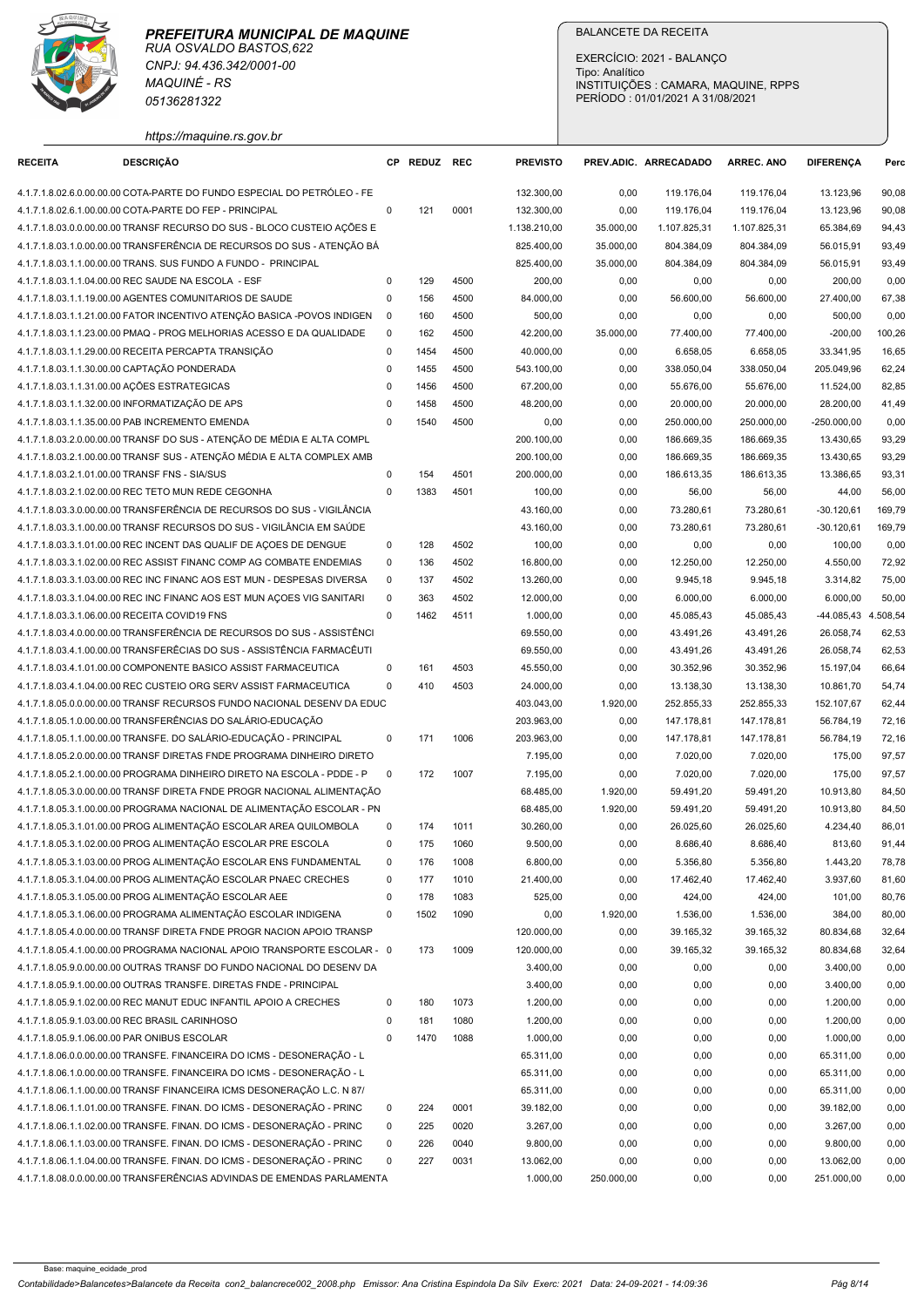

|                                              |                                                                                                                                                    |                            |              |              |                              | Tipo: Analítico              | EXERCÍCIO: 2021 - BALANCO        | INSTITUIÇÕES : CAMARA, MAQUINE, RPPS |                              |                  |
|----------------------------------------------|----------------------------------------------------------------------------------------------------------------------------------------------------|----------------------------|--------------|--------------|------------------------------|------------------------------|----------------------------------|--------------------------------------|------------------------------|------------------|
|                                              | 05136281322<br>https://maquine.rs.gov.br                                                                                                           |                            |              |              |                              |                              | PERÍODO: 01/01/2021 A 31/08/2021 |                                      |                              |                  |
| <b>RECEITA</b>                               | <b>DESCRIÇÃO</b>                                                                                                                                   |                            | CP REDUZ REC |              | <b>PREVISTO</b>              |                              | PREV.ADIC. ARRECADADO            | <b>ARREC. ANO</b>                    | <b>DIFERENCA</b>             | Perc             |
|                                              | 4.1.7.1.8.08.1.0.00.00.00 TRANSFERÊNCIAS ADVINDAS DE EMENDAS PARLAMENTA                                                                            |                            |              |              | 1.000,00                     | 250.000,00                   | 0,00                             | 0,00                                 | 251.000,00                   | 0,00             |
|                                              | 4.1.7.1.8.08.1.1.00.00.00 TRANSFE. PARLA. INDIVIDUAIS - PRINCIPAL                                                                                  |                            |              |              | 1.000,00                     | 250.000,00                   | 0,00                             | 0,00                                 | 251.000,00                   | 0,00             |
| 4.1.7.1.8.08.1.1.03.00.00 PAB INCREMENTO     | 4.1.7.1.8.10.0.0.00.00.00 TRANSFERÊNCIAS DE CONVÊNIOS DA UNIÃO E DE SUA                                                                            | $\Omega$                   | 1385         | 4500         | 1.000,00<br>2.258,00         | 250.000,00<br>238.750,00     | 0,00<br>0,00                     | 0,00<br>0,00                         | 251.000,00<br>241.008,00     | 0,00<br>0,00     |
|                                              | 4.1.7.1.8.10.9.0.00.00.00 OUTRAS TRANSFERÊNCIAS DE CONVÊNIOS DA UNIÃO                                                                              |                            |              |              | 2.258,00                     | 238.750,00                   | 0,00                             | 0,00                                 | 241.008,00                   | 0,00             |
|                                              | 4.1.7.1.8.10.9.1.00.00.00 OUTRAS TRANS. CONVÊ. UNIÃO - PRINCIPAL                                                                                   |                            |              |              | 2.258,00                     | 238.750,00                   | 0,00                             | 0,00                                 | 241.008,00                   | 0,00             |
|                                              | 4.1.7.1.8.10.9.1.01.00.00 REC FUNASA AGUA MORRO ALTO<br>4.1.7.1.8.10.9.1.03.00.00 REC FUNDO MUN DEFESA CIVIL                                       | $\Omega$<br>$\Omega$       | 213<br>215   | 1066<br>1076 | 53,00<br>2.205,00            | 0,00<br>0,00                 | 0,00<br>0,00                     | 0,00<br>0,00                         | 53,00<br>2.205,00            | 0,00<br>0,00     |
|                                              | 4.1.7.1.8.10.9.1.05.00.00 REC PAV TRAV DEWES VL GIRASSOL                                                                                           | $\Omega$                   | 1523         | 1092         | 0,00                         | 238.750,00                   | 0,00                             | 0,00                                 | 238.750,00                   | 0,00             |
|                                              | 4.1.7.1.8.12.0.0.00.00.00 TRANSF RECURSOS FUNDO NACIONAL DE ASSISTÊNCIA                                                                            |                            |              |              | 187.214,00                   | 0,00                         | 48.672,75                        | 48.672,75                            | 138.541,25                   | 26,00            |
|                                              | 4.1.7.1.8.12.1.0.00.00.00 TRANSF RECURSOS FUNDO NACIONAL DE ASSISTÊNCIA                                                                            |                            |              |              | 187.214,00                   | 0,00                         | 48.672,75                        | 48.672,75                            | 138.541,25                   | 26,00            |
|                                              | 4.1.7.1.8.12.1.1.00.00.00 TRANSFERÊNCIAS DE RECURSOS DO FNAS - PRINCIPA<br>4.1.7.1.8.12.1.1.01.00.00 PROGRAMA BOLSA FAMILIA                        | $\Omega$                   | 167          | 1040         | 187.214,00<br>18.060,00      | 0,00<br>0,00                 | 48.672,75<br>11.440,00           | 48.672,75<br>11.440,00               | 138.541,25<br>6.620,00       | 26,00<br>63,34   |
| 4.1.7.1.8.12.1.1.02.00.00 PROGRAMA CRAS PAIF |                                                                                                                                                    |                            | 168          | 1005         | 72.000,00                    | 0,00                         | 17.128,78                        | 17.128,78                            | 54.871,22                    | 23,79            |
| 4.1.7.1.8.12.1.1.03.00.00 PROGRAMA IGD SUAS  |                                                                                                                                                    | $\Omega$                   | 169          | 1070         | 1.654,00                     | 0,00                         | 0,00                             | 0,00                                 | 1.654,00                     | 0,00             |
| 4.1.7.1.8.12.1.1.04.00.00 PROGRAMA FMAS SCFV | 4.1.7.1.8.12.1.1.05.00.00 REF DE APOIO FINANCEIRO AO BLOCO DA PROTEÇÃO                                                                             | 0                          | 170          | 1005         | 60.000,00                    | 0,00                         | 20.103,97                        | 20.103,97                            | 39.896,03                    | 33,51            |
|                                              | 4.1.7.1.8.12.1.1.06.00.00 COVID 19 - REPASSE EMERGENCIAL AO SUAS                                                                                   | - 0<br>$\mathbf 0$         | 388<br>1464  | 1005<br>1103 | 10.500,00<br>5.000,00        | 0,00<br>0,00                 | 0,00<br>0,00                     | 0,00<br>0,00                         | 10.500,00<br>5.000,00        | 0,00<br>0,00     |
|                                              | 4.1.7.1.8.12.1.1.07.00.00 INCR TEMPORARIO PSB COVID                                                                                                | 0                          | 1467         | 1005         | 20.000,00                    | 0,00                         | 0,00                             | 0,00                                 | 20.000,00                    | 0,00             |
|                                              | 4.1.7.1.8.99.0.0.00.00.00 OUTRAS TRANSFERÊNCIAS DA UNIÃO                                                                                           |                            |              |              | 150.000,00                   | 0,00                         | 38.811,36                        | 38.811,36                            | 111.188,64                   | 25,87            |
|                                              | 4.1.7.1.8.99.1.0.00.00.00 OUTRAS TRANSFERÊNCIAS DA UNIÃO<br>4.1.7.1.8.99.1.5.00.00.00 APOIO FINANC AOS MUNICIPIOS - AFM                            | $\Omega$                   | 1459         | 0001         | 150.000,00                   | 0,00                         | 38.811,36<br>0,00                | 38.811,36                            | 111.188,64                   | 25,87<br>0,00    |
|                                              | 4.1.7.1.8.99.1.6.00.00.00 AUXILIO FINANCEIRO COVID SUS SUAS I                                                                                      | $\Omega$                   | 1468         | 1102         | 50.000,00<br>50.000,00       | 0,00<br>0,00                 | 0,00                             | 0,00<br>0,00                         | 50.000,00<br>50.000,00       | 0,00             |
|                                              | 4.1.7.1.8.99.1.7.00.00.00 AUXILIO FINANCEIRO COVID II                                                                                              | $\Omega$                   | 1469         | 0001         | 50.000,00                    | 0,00                         | 0,00                             | 0,00                                 | 50.000,00                    | 0,00             |
|                                              | 4.1.7.1.8.99.1.9.00.00.00 LEI COMPL. 176/2020 - LEI KANDIR                                                                                         | $\Omega$                   | 1485         | 0001         | 0,00                         | 0,00                         | 38.811,36                        | 38.811,36                            | $-38.811,36$                 | 0,00             |
|                                              | 4.1.7.2.0.00.0.0.00.00.00 TRANSF DOS ESTADOS E DO DISTRITO FEDERAL E DE<br>4.1.7.2.8.00.0.0.00.00.00 TRANSF DOS ESTADOS - ESPECÍFICAS DE ESTADOS,  |                            |              |              | 8.500.775,00<br>8.500.775,00 | 1.989.932,75<br>1.989.932,75 | 6.342.203,88<br>6.342.203,88     | 6.342.203,88<br>6.342.203,88         | 4.148.503,87<br>4.148.503,87 | 60,46<br>60,46   |
|                                              | 4.1.7.2.8.01.0.0.00.00.00 PARTICIPAÇÃO NA RECEITA DOS ESTADOS                                                                                      |                            |              |              | 6.807.075,00                 | 1.989.932,75                 | 5.790.029,17                     | 5.790.029,17                         | 3.006.978,58                 | 65,82            |
| 4.1.7.2.8.01.1.0.00.00.00 COTA-PARTE DO ICMS |                                                                                                                                                    |                            |              |              | 6.000.000,00                 | 1.989.932,75                 | 4.978.156,55                     | 4.978.156,55                         | 3.011.776,20                 | 62,31            |
|                                              | 4.1.7.2.8.01.1.1.00.00.00 COTA-PARTE DO ICMS - PRINCIPAL                                                                                           |                            |              |              | 6.000.000,00                 | 1.989.932,75                 | 4.978.156,55                     | 4.978.156,55                         | 3.011.776,20                 | 62,31            |
|                                              | 4.1.7.2.8.01.1.1.01.00.00 COTA-PARTE DO ICMS - PRINCIPAL - PRÓPRIO<br>4.1.7.2.8.01.1.1.02.00.00 COTA-PARTE DO ICMS - PRINCIPAL - MDE               | 0<br>0                     | 228<br>229   | 0001<br>0020 | 3.600.000,00<br>300.000,00   | 703.117,75<br>161.215,00     | 2.986.801,74<br>248.900,25       | 2.986.801,74<br>248.900,25           | 1.316.316,01<br>212.314,75   | 69,41<br>53,97   |
|                                              | 4.1.7.2.8.01.1.1.03.00.00 COTA-PARTE DO ICMS - PRINCIPAL- ASPS                                                                                     | $\mathbf 0$                | 230          | 0040         | 900.000,00                   | 1.125.600,00                 | 746.700,45                       | 746.700,45                           | 1.278.899,55                 | 36,86            |
|                                              | 4.1.7.2.8.01.1.1.04.00.00 COTA-PARTE DO ICMS - PRINCIPAL - FUNDEB                                                                                  | $\Omega$                   | 231          | 0031         | 1.200.000,00                 | 0,00                         | 995.754,11                       | 995.754,11                           | 204.245,89                   | 82,98            |
| 4.1.7.2.8.01.2.0.00.00.00 COTA-PARTE DO IPVA |                                                                                                                                                    |                            |              |              | 711.000,00                   | 0,00                         | 754.511,74                       | 754.511,74                           | -43.511,74                   | 106,12           |
|                                              | 4.1.7.2.8.01.2.1.00.00.00 COTA-PARTE DO IPVA - PRINCIPAL<br>4.1.7.2.8.01.2.1.01.00.00 COTA-PARTE DO IPVA - PRINCIPAL - PROPRIO                     | 0                          | 232          | 0001         | 711.000,00<br>351.000,00     | 0,00<br>0,00                 | 754.511,74<br>452.792,71         | 754.511,74<br>452.792,71             | $-43.511,74$<br>-101.792,71  | 106,12<br>129,00 |
|                                              | 4.1.7.2.8.01.2.1.02.00.00 COTA-PARTE DO IPVA - PRINCIPAL - MDE                                                                                     | $\Omega$                   | 233          | 0020         | 45.000,00                    | 0,00                         | 38.258,15                        | 38.258,15                            | 6.741,85                     | 85,02            |
|                                              | 4.1.7.2.8.01.2.1.03.00.00 COTA-PARTE DO IPVA - PRINCIPAL - ASPS                                                                                    | $\mathbf 0$                | 234          | 0040         | 135.000,00                   | 0,00                         | 112.902,36                       | 112.902,36                           | 22.097,64                    | 83,63            |
|                                              | 4.1.7.2.8.01.2.1.04.00.00 COTA-PARTE DO IPVA - PRINCIPAL - FUNDEB<br>4.1.7.2.8.01.3.0.00.00.00 COTA-PARTE DO IPI - MUNICÍPIOS                      | $\Omega$                   | 235          | 0031         | 180.000,00<br>85.575,00      | 0,00<br>0,00                 | 150.558,52<br>54.182,23          | 150.558,52<br>54.182,23              | 29.441,48<br>31.392,77       | 83,64<br>63,32   |
|                                              | 4.1.7.2.8.01.3.1.00.00.00 COTA-PARTE DO IPI - MUNICÍPIOS - PRINCIPAL                                                                               |                            |              |              | 85.575,00                    | 0,00                         | 54.182,23                        | 54.182,23                            | 31.392,77                    | 63,32            |
|                                              | 4.1.7.2.8.01.3.1.01.00.00 COTA-PARTE DO IPI - MUNICÍPIOS - PRINCIPAL -                                                                             | 0                          | 236          | 0001         | 51.345,00                    | 0,00                         | 32.509,20                        | 32.509,20                            | 18.835,80                    | 63,32            |
|                                              | 4.1.7.2.8.01.3.1.02.00.00 COTA-PARTE DO IPI - MUNICÍPIOS - PRINCIPAL -                                                                             | $\mathbf 0$                | 237          | 0020         | 4.279,00                     | 0,00                         | 2.709,16                         | 2.709,16                             | 1.569,84                     | 63,31            |
|                                              | 4.1.7.2.8.01.3.1.03.00.00 COTA-PARTE DO IPI - MUNICÍPIOS - PRINCIPAL -<br>4.1.7.2.8.01.3.1.04.00.00 COTA-PARTE DO IPI - MUNICÍPIOS - PRINCIPAL -   | $\mathbf 0$<br>$\mathbf 0$ | 238<br>239   | 0040<br>0031 | 12.836,00<br>17.115,00       | 0,00<br>0,00                 | 8.127,37<br>10.836,50            | 8.127,37<br>10.836,50                | 4.708,63<br>6.278,50         | 63,32<br>63,32   |
|                                              | 4.1.7.2.8.01.4.0.00.00.00 COTA-PARTE CONTRIBUIÇÃO DE INTERVENÇÃO NO DOM                                                                            |                            |              |              | 10.500,00                    | 0,00                         | 3.178,65                         | 3.178,65                             | 7.321,35                     | 30,27            |
|                                              | 4.1.7.2.8.01.4.1.00.00.00 COTA-PARTE DA CIDE - PRINCIPAL                                                                                           | $\mathbf 0$                | 240          | 1039         | 10.500,00                    | 0,00                         | 3.178,65                         | 3.178,65                             | 7.321,35                     | 30,27            |
|                                              | 4.1.7.2.8.03.0.0.00.00.00 TRANSF REC DO ESTADO P/ PROGR SAÚDE - REPASSE                                                                            |                            |              |              | 391.600,00                   | 0,00                         | 296.554,32                       | 296.554,32                           | 95.045,68                    | 75,73            |
|                                              | 4.1.7.2.8.03.1.0.00.00.00 TRANSF REC DO ESTADO P/ PROGR SAÚDE - REPASSE<br>4.1.7.2.8.03.1.1.00.00.00 TRANSF REC ESTADO PROG SAÚDE - REP FUNDO A FU |                            |              |              | 391.600,00<br>391.600,00     | 0,00                         | 296.554,32<br>296.554,32         | 296.554,32                           | 95.045,68                    | 75,73<br>75,73   |
|                                              | 4.1.7.2.8.03.1.1.01.00.00 REC FARMACIA BASICA ESTADUAL                                                                                             | 0                          | 197          | 4050         | 12.600,00                    | 0,00<br>0,00                 | 13.544,01                        | 296.554,32<br>13.544,01              | 95.045,68<br>$-944,01$       | 107,49           |
| 4.1.7.2.8.03.1.1.03.00.00 REC PSF ESTADUAL   |                                                                                                                                                    | $\Omega$                   | 199          | 4090         | 144.000,00                   | 0,00                         | 108.000,00                       | 108.000,00                           | 36.000,00                    | 75,00            |
|                                              | 4.1.7.2.8.03.1.1.04.00.00 REC OFICINAS TERAPEUTICAS PPV CRACK                                                                                      | $\Omega$                   | 200          | 4011         | 36.000,00                    | 0,00                         | 27.000,00                        | 27.000,00                            | 9.000,00                     | 75,00            |
|                                              | 4.1.7.2.8.03.1.1.05.00.00 REC PSF INDIGENA ESTADUAL                                                                                                | $\Omega$                   | 201          | 4090         | 24.000,00                    | 0,00                         | 18.000,00                        | 18.000,00                            | 6.000,00                     | 75,00            |
|                                              | 4.1.7.2.8.03.1.1.06.00.00 REC PACS ESF ESTADUAL                                                                                                    |                            | 202          | 4090         | 1.000,00                     | 0,00                         | 0,00                             | 0,00                                 | 1.000,00                     | 0,00             |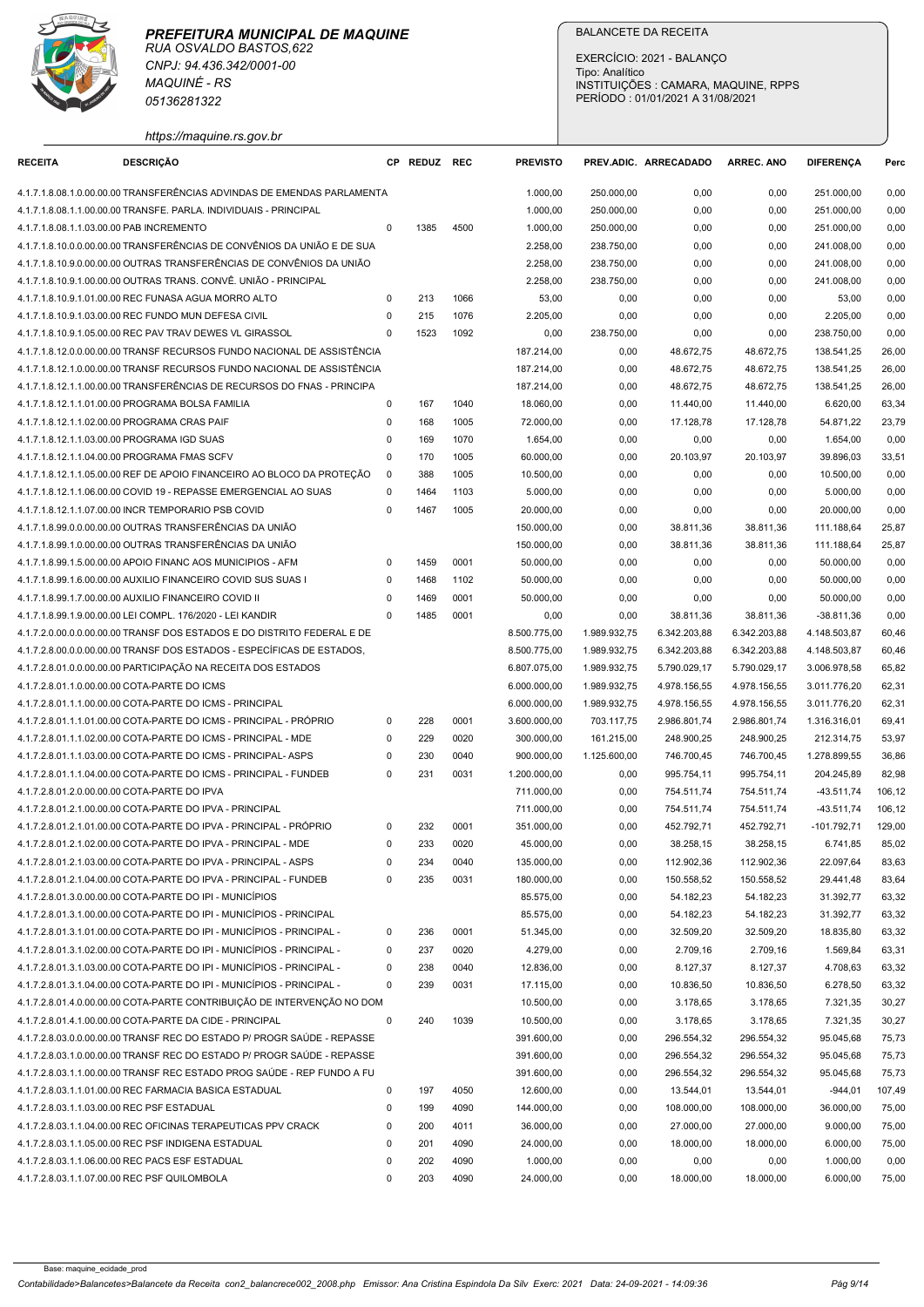| https://maquine.rs.gov.br<br><b>DESCRIÇÃO</b><br>REDUZ REC<br><b>PREVISTO</b><br>ARREC. ANO<br><b>DIFERENCA</b><br><b>RECEITA</b><br><b>CP</b><br>PREV.ADIC. ARRECADADO<br>Perc<br>4.1.7.2.8.03.1.1.08.00.00 REC INC ATENÇÃO BASICA PIES<br>204<br>112.010,31<br>37.989,69<br>74,67<br>4011<br>150.000,00<br>0,00<br>112.010,31<br>4.1.7.2.8.10.0.0.00.00.00 TRANSF DE CONVÊNIOS DOS ESTADOS E DO DF E DE<br>255.620,39<br>1.046.479,61<br>19,63<br>1.302.100,00<br>0,00<br>255.620,39<br>4.1.7.2.8.10.2.0.00.00.00 TRANSFE. DE CONVÊNIO DOS ESTADOS A PROGRAMAS<br>1.300.000,00<br>0,00<br>246.875,35<br>246.875,35<br>1.053.124,65<br>18,99<br>4.1.7.2.8.10.2.1.00.00.00 TRANSF CONVÊNIO ESTADOS P/ PROGRAMAS DE EDUCA<br>1.300.000,00<br>246.875,35<br>246.875,35<br>1.053.124,65<br>18,99<br>0,00<br>4.1.7.2.8.10.2.1.01.00.00 TRANSFE. CONVÊNIOS PARA O TRANSPORTE ESCOLAR 0<br>195<br>1023<br>1.300.000,00<br>0,00<br>246.875,35<br>246.875,35<br>1.053.124,65<br>18,99<br>4.1.7.2.8.10.9.0.00.00.00 OUTRAS TRANSFERÊNCIAS DE CONVÊNIO DOS ESTADOS<br>2.100,00<br>8.745,04<br>416,43<br>0,00<br>8.745,04<br>$-6.645.04$<br>4.1.7.2.8.10.9.1.00.00.00 OUTRAS TRANS. CONVÊ. ESTADOS - PRINCIPAL<br>2.100,00<br>8.745,04<br>8.745,04<br>$-6.645,04$<br>416,43<br>0,00<br>4.1.7.2.8.10.9.1.07.00.00 PROGRAMA OASF - ORIENTA. E APOIO SÓCIO-FAMILI<br>2.100,00<br>8.745,04<br>0,00<br>8.745,04<br>$-6.645.04$<br>416,43<br>4.1.7.2.8.10.9.1.07.01.00 REC OASF ESTADUAL<br>205<br>1026<br>1.050,00<br>8.745,04<br>8.745,04<br>832,86<br>0,00<br>-7.695,04<br>4.1.7.2.8.10.9.1.07.02.00 REC OASF QUILOMBOLA ESTADUAL<br>206<br>1068<br>1.050,00<br>0,00<br>0,00<br>0,00<br>1.050,00<br>0,00<br>0<br>4.1.7.5.0.00.0.0.00.00.00 TRANSFERÊNCIAS DE OUTRAS INSTITUIÇÕES PÚBLICA<br>1.063.981,00<br>2.616.905,41<br>2.616.905,41<br>1.067.075,59<br>71,03<br>2.620.000,00<br>4.1.7.5.8.00.0.0.00.00.00 TRANSF DE OUTRAS INSTIT PÚBLICAS - ESPEC ESTA<br>2.620.000,00<br>1.063.981,00<br>2.616.905,41<br>2.616.905,41<br>1.067.075,59<br>71,03<br>4.1.7.5.8.01.0.0.00.00.00 TRANSFERÊNCIAS DE RECURSOS DO FUNDEB<br>1.063.981,00<br>2.616.905,41<br>2.616.905,41<br>1.067.075,59<br>71,03<br>2.620.000,00<br>4.1.7.5.8.01.1.0.00.00.00 TRANSFERÊNCIAS DE RECURSOS DO FUNDEB<br>1.063.981,00<br>71,03<br>2.620.000,00<br>2.616.905,41<br>2.616.905,41<br>1.067.075,59<br>4.1.7.5.8.01.1.1.00.00.00 TRANSFE. RECURSOS DO FUNDEB - PRINCIPAL<br>0031<br>1.063.981,00<br>194<br>2.620.000,00<br>2.616.905,41<br>2.616.905,41<br>1.067.075,59<br>71,03<br>0<br>4.1.9.0.0.00.0.0.00.00.00 OUTRAS RECEITAS CORRENTES<br>270.449,00<br>0,00<br>51.120,94<br>51.120,94<br>219.328,06<br>18,90<br>420,00<br>358,20<br>4.1.9.1.0.00.0.0.00.00.00 MULTAS ADMINISTRATIVAS, CONTRATUAIS E JUDICIA<br>0,00<br>1.504,45<br>1.504,45<br>$-1.084,45$<br>4.1.9.1.0.01.0.0.00.00.00 MULTAS PREVISTAS EM LEGISLAÇÃO ESPECÍFICA<br>105,00<br>0,00<br>0,00<br>0,00<br>0,00<br>105,00<br>4.1.9.1.0.01.1.0.00.00.00 MULTAS PREVISTAS EM LEGISLAÇÃO ESPECÍFICA<br>105,00<br>0,00<br>0,00<br>0,00<br>105,00<br>0,00<br>4.1.9.1.0.01.1.1.00.00.00 MULTAS PREVIS. LEGIS. ESPECÍ. - PRINCIPAL<br>105,00<br>0,00<br>0,00<br>0,00<br>0,00<br>105,00<br>4.1.9.1.0.01.1.1.01.00.00 AUTO INFRACAO DE OBRAS<br>1379<br>0001<br>105,00<br>0,00<br>0,00<br>$\mathbf 0$<br>0,00<br>0,00<br>105,00<br>4.1.9.1.0.06.0.0.00.00.00 MULTAS POR DANOS AMBIENTAIS<br>315,00<br>477,60<br>0,00<br>1.504,45<br>1.504,45<br>-1.189,45<br>315,00<br>477,60<br>4.1.9.1.0.06.1.0.00.00.00 MULTAS ADMINISTRATIVAS POR DANOS AMBIENTAIS<br>0,00<br>1.504,45<br>1.504,45<br>$-1.189,45$<br>217<br>1074<br>4.1.9.1.0.06.1.1.00.00.00 MULTAS ADMINISTRATIVAS POR DANOS AMBIENTAIS -<br>315,00<br>0,00<br>0,00<br>0,00<br>0,00<br>$\overline{\phantom{0}}$<br>315,00<br>1533<br>1074<br>1.482,22<br>4.1.9.1.0.06.1.3.00.00.00 MULTAS ADMINISTRATIVAS POR DANOS AMBIENTAIS -<br>$\overline{\phantom{0}}$<br>0,00<br>0,00<br>1.482,22<br>-1.482,22<br>0,00<br>4.1.9.1.0.06.1.4.00.00.00 MULTAS ADMINISTRATIVAS POR DANOS AMBIENTAIS - 0<br>22,23<br>22,23<br>1534<br>1074<br>0,00<br>0,00<br>$-22,23$<br>0,00<br>4.1.9.2.0.00.0.0.00.00.00 INDENIZAÇÕES, RESTITUIÇÕES E RESSARCIMENTOS<br>111.908,00<br>49.616,49<br>62.291,51<br>44,34<br>0,00<br>49.616,49<br>4.1.9.2.8.00.0.0.00.00.00 INDENIZAÇÕES, RESTITUIÇÕES E RESSARCIMENTOS -<br>111.908,00<br>0,00<br>49.616,49<br>49.616,49<br>62.291,51<br>44,34<br>4.1.9.2.8.01.0.0.00.00.00 INDENIZAÇÕES- ESPECÍFICAS PARA ESTADOS/DF/MUN<br>10.500,00<br>0,00<br>0,00<br>0,00<br>10.500,00<br>0,00<br>4.1.9.2.8.01.1.0.00.00.00 INDENIZAÇÕES - ESPECÍFICAS PARA ESTADOS/DF/MU<br>10.500,00<br>0,00<br>10.500,00<br>0,00<br>0,00<br>0,00<br>0001<br>4.1.9.2.8.01.1.1.00.00.00 INDENIZAÇÕES - PRINCIPAL<br>218<br>10.500,00<br>0,00<br>0,00<br>10.500,00<br>0,00<br>0<br>0,00<br>4.1.9.2.8.02.0.0.00.00.00 RESTITUIÇÕES - ESPECÍFICAS PARA ESTADOS/DF/MU<br>101.408,00<br>47.191,70<br>47.191,70<br>54.216,30<br>46,54<br>0,00<br>4.1.9.2.8.02.9.0.00.00.00 OUTRAS RESTITUIÇÕES - ESPECÍFICAS PARA ESTADO<br>101.408,00<br>47.191,70<br>46,54<br>0,00<br>47.191,70<br>54.216,30<br>4.1.9.2.8.02.9.1.00.00.00 OUTRAS RESTITUIÇÕES - PRINCIPAL<br>101.108,00<br>46.398,25<br>46.398,25<br>54.709,75<br>45,89<br>0,00<br>219<br>1047<br>10.500,00<br>4.1.9.2.8.02.9.1.02.00.00 PROGRAMA TROCA TROCA<br>0,00<br>10.911,00<br>10.911,00<br>$-411,00$<br>103,91<br>$\Omega$<br>4.1.9.2.8.02.9.1.03.00.00 RESTITUIÇÃO PATRULHA AGRICOLA<br>223<br>1047<br>525,00<br>0,00<br>$\mathbf 0$<br>0,00<br>0,00<br>525,00<br>0,00<br>4.1.9.2.8.02.9.1.04.00.00 RESTITUIÇÃO DIVERSAS PRINCIPAL<br>0001<br>222<br>20.618,00<br>0,00<br>5.046,25<br>5.046,25<br>15.571,75<br>24,47<br>0<br>4.1.9.2.8.02.9.1.05.00.00 RESTITUIÇÃO DO PROGRAMA CESTO BASICO AOS SERV 0<br>368<br>0001<br>221,00<br>517,88<br>517,88<br>0,00<br>$-296,88$<br>234,33<br>4.1.9.2.8.02.9.1.06.00.00 RESTITUIÇÃO DO PLANO DE ASSIST MEDICA DOS SER<br>$\overline{\mathbf{0}}$<br>359<br>0001<br>54.500,00<br>0,00<br>0,00<br>0,00<br>54.500,00<br>0,00<br>376<br>4.1.9.2.8.02.9.1.08.00.00 RESTITUIÇÃO DE DEPOSITOS JUDICIAIS<br>$\mathbf 0$<br>0001<br>221,00<br>7.143,12<br>7.143,12<br>-6.922,12 3.232,18<br>0,00<br>4.1.9.2.8.02.9.1.10.00.00 RESTITUIÇÃO DE ADINTAMENTO DE DESPESAS ASPS<br>382<br>0001<br>221,00<br>0,00<br>0,00<br>0,00<br>$\overline{\mathbf{0}}$<br>0,00<br>221,00<br>383<br>0001<br>221,00<br>4.1.9.2.8.02.9.1.11.00.00 REST DE ADIANTAMENTO DE DESPESA MDE<br>$\mathbf 0$<br>0,00<br>0,00<br>0,00<br>221,00<br>0,00<br>4.1.9.2.8.02.9.1.12.00.00 RESTITUIÇÃO PAGAMENTO INDEVIDO RPPS<br>$\mathbf 0$<br>267<br>0050<br>2.100,00<br>0,00<br>0,00<br>2.100,00<br>0,00<br>0,00<br>4.1.9.2.8.02.9.1.13.00.00 REST DE ADIANTAMENTO DE DESPESA RPPS<br>0050<br>5.250,00<br>$\mathbf 0$<br>268<br>0,00<br>0,00<br>0,00<br>5.250,00<br>0,00<br>4.1.9.2.8.02.9.1.14.00.00 OUTRAS RESTITUIÇÕES<br>361<br>0050<br>2.000,00<br>0,00<br>0,00<br>2.000,00<br>0,00<br>$\mathbf 0$<br>0,00<br>4.1.9.2.8.02.9.1.15.00.00 OUTRAS RESTITUIÇÕES ASPS<br>0001<br>100,00<br>120,00<br>$\mathbf 0$<br>1378<br>0,00<br>120,00<br>120,00<br>$-20,00$<br>4.1.9.2.8.02.9.1.16.00.00 RESTITUIÇÃO PAGAMENTO INDEVIDO MDE<br>220<br>0001<br>2.205,00<br>0,00<br>0,00<br>0,00<br>2.205,00<br>0,00<br>0<br>4.1.9.2.8.02.9.1.17.00.00 RESTIRUIÇÃO PAGAMENTO INDEVIDO - ASPS<br>221<br>0001<br>2.205,00<br>0,00<br>$\mathbf 0$<br>0,00<br>0,00<br>0,00<br>2.205,00<br>4.1.9.2.8.02.9.1.18.00.00 REST DE ADIANTAMENTO DE DESPESA<br>0001<br>221,00<br>0,00<br>0<br>381<br>0,00<br>0,00<br>0,00<br>221,00<br>4.1.9.2.8.02.9.1.19.00.00 INDENIZAÇÕES RESTITUIÇÕES ASPS<br>$\mathbf 0$<br>1503<br>0001<br>0,00<br>22.660,00<br>22.660,00<br>-22.660,00<br>0,00<br>0,00<br>4.1.9.2.8.02.9.2.00.00.00 OUTRAS RESTITUIÇÕES - MULTAS E JUROS DE MORA<br>74,38<br>74,38<br>74,38<br>100,00<br>0,00<br>25,62<br>4.1.9.2.8.02.9.2.02.00.00 M J PROGRAMA TROCA TROCA<br>$\mathbf 0$<br>1521<br>1047<br>0,00<br>33,27<br>33,27<br>$-33,27$<br>0,00<br>0,00<br>4.1.9.2.8.02.9.2.04.00.00 RESTITUIÇÃO DIVERSAS MULTAS E JUROS<br>$\mathbf 0$<br>1380<br>0001<br>100,00<br>0,00<br>41,11<br>41,11<br>58,89<br>41,11<br>4.1.9.2.8.02.9.3.00.00.00 OUTRAS RESTITUIÇÕES - DÍVIDA ATIVA<br>100,00<br>719,07<br>719,07<br>0,00<br>719,07<br>$-619,07$<br>4.1.9.2.8.02.9.3.02.00.00 DV ATV PROGRAMA TROCA TROCA<br>1047<br>306,00<br>306,00<br>$-306,00$<br>0,00<br>$\Omega$<br>1511<br>0,00<br>0,00<br>4.1.9.2.8.02.9.3.04.00.00 RESTITUIÇÃO DIVERSAS DIVIDA ATIVA<br>100,00<br>413,07<br>1381<br>0001<br>0,00<br>413,07<br>413,07<br>$-313,07$<br>0 | RUA OSVALDO BASTOS, 622<br>CNPJ: 94.436.342/0001-00<br><b>MAQUINÉ - RS</b><br>05136281322 | PREFEITURA MUNICIPAL DE MAQUINE |  | Tipo: Analítico | <b>BALANCETE DA RECEITA</b><br>EXERCÍCIO: 2021 - BALANCO<br>PERÍODO: 01/01/2021 A 31/08/2021 | INSTITUIÇÕES : CAMARA, MAQUINE, RPPS |  |
|-----------------------------------------------------------------------------------------------------------------------------------------------------------------------------------------------------------------------------------------------------------------------------------------------------------------------------------------------------------------------------------------------------------------------------------------------------------------------------------------------------------------------------------------------------------------------------------------------------------------------------------------------------------------------------------------------------------------------------------------------------------------------------------------------------------------------------------------------------------------------------------------------------------------------------------------------------------------------------------------------------------------------------------------------------------------------------------------------------------------------------------------------------------------------------------------------------------------------------------------------------------------------------------------------------------------------------------------------------------------------------------------------------------------------------------------------------------------------------------------------------------------------------------------------------------------------------------------------------------------------------------------------------------------------------------------------------------------------------------------------------------------------------------------------------------------------------------------------------------------------------------------------------------------------------------------------------------------------------------------------------------------------------------------------------------------------------------------------------------------------------------------------------------------------------------------------------------------------------------------------------------------------------------------------------------------------------------------------------------------------------------------------------------------------------------------------------------------------------------------------------------------------------------------------------------------------------------------------------------------------------------------------------------------------------------------------------------------------------------------------------------------------------------------------------------------------------------------------------------------------------------------------------------------------------------------------------------------------------------------------------------------------------------------------------------------------------------------------------------------------------------------------------------------------------------------------------------------------------------------------------------------------------------------------------------------------------------------------------------------------------------------------------------------------------------------------------------------------------------------------------------------------------------------------------------------------------------------------------------------------------------------------------------------------------------------------------------------------------------------------------------------------------------------------------------------------------------------------------------------------------------------------------------------------------------------------------------------------------------------------------------------------------------------------------------------------------------------------------------------------------------------------------------------------------------------------------------------------------------------------------------------------------------------------------------------------------------------------------------------------------------------------------------------------------------------------------------------------------------------------------------------------------------------------------------------------------------------------------------------------------------------------------------------------------------------------------------------------------------------------------------------------------------------------------------------------------------------------------------------------------------------------------------------------------------------------------------------------------------------------------------------------------------------------------------------------------------------------------------------------------------------------------------------------------------------------------------------------------------------------------------------------------------------------------------------------------------------------------------------------------------------------------------------------------------------------------------------------------------------------------------------------------------------------------------------------------------------------------------------------------------------------------------------------------------------------------------------------------------------------------------------------------------------------------------------------------------------------------------------------------------------------------------------------------------------------------------------------------------------------------------------------------------------------------------------------------------------------------------------------------------------------------------------------------------------------------------------------------------------------------------------------------------------------------------------------------------------------------------------------------------------------------------------------------------------------------------------------------------------------------------------------------------------------------------------------------------------------------------------------------------------------------------------------------------------------------------------------------------------------------------------------------------------------------------------------------------------------------------------------------------------------------------------------------------------------------------------------------------------------------------------------------------------------------------------------------------------------------------------------------------------------------------------------------------------------------------------------------------------------------------------------------------------------------------------------------------------------------------------------------------------------------------------------------------------------------------------------------------------------------------------------------------------------------------------------------------------------------------------------------------------------------------------------------------------------------------------------------------------------------------------------------------------------------------------------------------------------------------------------------------------------------------------------------------------------------------------------------------------------------------------------------------------------------------------------------------------------------------------------------------------------------------------------------------------------------------------------------------------------------------------------------------------------------------------------------------------------------------------------------------------------------------------------------------------------------------------------------------------------------------------------------------------------------------------------------------------------------------------------------------------------------------|-------------------------------------------------------------------------------------------|---------------------------------|--|-----------------|----------------------------------------------------------------------------------------------|--------------------------------------|--|
|                                                                                                                                                                                                                                                                                                                                                                                                                                                                                                                                                                                                                                                                                                                                                                                                                                                                                                                                                                                                                                                                                                                                                                                                                                                                                                                                                                                                                                                                                                                                                                                                                                                                                                                                                                                                                                                                                                                                                                                                                                                                                                                                                                                                                                                                                                                                                                                                                                                                                                                                                                                                                                                                                                                                                                                                                                                                                                                                                                                                                                                                                                                                                                                                                                                                                                                                                                                                                                                                                                                                                                                                                                                                                                                                                                                                                                                                                                                                                                                                                                                                                                                                                                                                                                                                                                                                                                                                                                                                                                                                                                                                                                                                                                                                                                                                                                                                                                                                                                                                                                                                                                                                                                                                                                                                                                                                                                                                                                                                                                                                                                                                                                                                                                                                                                                                                                                                                                                                                                                                                                                                                                                                                                                                                                                                                                                                                                                                                                                                                                                                                                                                                                                                                                                                                                                                                                                                                                                                                                                                                                                                                                                                                                                                                                                                                                                                                                                                                                                                                                                                                                                                                                                                                                                                                                                                                                                                                                                                                                                                                                                                                                                                                                                                                                                                                                                                                                                                                                                                                                                                                                                                                                                           |                                                                                           |                                 |  |                 |                                                                                              |                                      |  |
|                                                                                                                                                                                                                                                                                                                                                                                                                                                                                                                                                                                                                                                                                                                                                                                                                                                                                                                                                                                                                                                                                                                                                                                                                                                                                                                                                                                                                                                                                                                                                                                                                                                                                                                                                                                                                                                                                                                                                                                                                                                                                                                                                                                                                                                                                                                                                                                                                                                                                                                                                                                                                                                                                                                                                                                                                                                                                                                                                                                                                                                                                                                                                                                                                                                                                                                                                                                                                                                                                                                                                                                                                                                                                                                                                                                                                                                                                                                                                                                                                                                                                                                                                                                                                                                                                                                                                                                                                                                                                                                                                                                                                                                                                                                                                                                                                                                                                                                                                                                                                                                                                                                                                                                                                                                                                                                                                                                                                                                                                                                                                                                                                                                                                                                                                                                                                                                                                                                                                                                                                                                                                                                                                                                                                                                                                                                                                                                                                                                                                                                                                                                                                                                                                                                                                                                                                                                                                                                                                                                                                                                                                                                                                                                                                                                                                                                                                                                                                                                                                                                                                                                                                                                                                                                                                                                                                                                                                                                                                                                                                                                                                                                                                                                                                                                                                                                                                                                                                                                                                                                                                                                                                                                           |                                                                                           |                                 |  |                 |                                                                                              |                                      |  |
|                                                                                                                                                                                                                                                                                                                                                                                                                                                                                                                                                                                                                                                                                                                                                                                                                                                                                                                                                                                                                                                                                                                                                                                                                                                                                                                                                                                                                                                                                                                                                                                                                                                                                                                                                                                                                                                                                                                                                                                                                                                                                                                                                                                                                                                                                                                                                                                                                                                                                                                                                                                                                                                                                                                                                                                                                                                                                                                                                                                                                                                                                                                                                                                                                                                                                                                                                                                                                                                                                                                                                                                                                                                                                                                                                                                                                                                                                                                                                                                                                                                                                                                                                                                                                                                                                                                                                                                                                                                                                                                                                                                                                                                                                                                                                                                                                                                                                                                                                                                                                                                                                                                                                                                                                                                                                                                                                                                                                                                                                                                                                                                                                                                                                                                                                                                                                                                                                                                                                                                                                                                                                                                                                                                                                                                                                                                                                                                                                                                                                                                                                                                                                                                                                                                                                                                                                                                                                                                                                                                                                                                                                                                                                                                                                                                                                                                                                                                                                                                                                                                                                                                                                                                                                                                                                                                                                                                                                                                                                                                                                                                                                                                                                                                                                                                                                                                                                                                                                                                                                                                                                                                                                                                           |                                                                                           |                                 |  |                 |                                                                                              |                                      |  |
|                                                                                                                                                                                                                                                                                                                                                                                                                                                                                                                                                                                                                                                                                                                                                                                                                                                                                                                                                                                                                                                                                                                                                                                                                                                                                                                                                                                                                                                                                                                                                                                                                                                                                                                                                                                                                                                                                                                                                                                                                                                                                                                                                                                                                                                                                                                                                                                                                                                                                                                                                                                                                                                                                                                                                                                                                                                                                                                                                                                                                                                                                                                                                                                                                                                                                                                                                                                                                                                                                                                                                                                                                                                                                                                                                                                                                                                                                                                                                                                                                                                                                                                                                                                                                                                                                                                                                                                                                                                                                                                                                                                                                                                                                                                                                                                                                                                                                                                                                                                                                                                                                                                                                                                                                                                                                                                                                                                                                                                                                                                                                                                                                                                                                                                                                                                                                                                                                                                                                                                                                                                                                                                                                                                                                                                                                                                                                                                                                                                                                                                                                                                                                                                                                                                                                                                                                                                                                                                                                                                                                                                                                                                                                                                                                                                                                                                                                                                                                                                                                                                                                                                                                                                                                                                                                                                                                                                                                                                                                                                                                                                                                                                                                                                                                                                                                                                                                                                                                                                                                                                                                                                                                                                           |                                                                                           |                                 |  |                 |                                                                                              |                                      |  |
|                                                                                                                                                                                                                                                                                                                                                                                                                                                                                                                                                                                                                                                                                                                                                                                                                                                                                                                                                                                                                                                                                                                                                                                                                                                                                                                                                                                                                                                                                                                                                                                                                                                                                                                                                                                                                                                                                                                                                                                                                                                                                                                                                                                                                                                                                                                                                                                                                                                                                                                                                                                                                                                                                                                                                                                                                                                                                                                                                                                                                                                                                                                                                                                                                                                                                                                                                                                                                                                                                                                                                                                                                                                                                                                                                                                                                                                                                                                                                                                                                                                                                                                                                                                                                                                                                                                                                                                                                                                                                                                                                                                                                                                                                                                                                                                                                                                                                                                                                                                                                                                                                                                                                                                                                                                                                                                                                                                                                                                                                                                                                                                                                                                                                                                                                                                                                                                                                                                                                                                                                                                                                                                                                                                                                                                                                                                                                                                                                                                                                                                                                                                                                                                                                                                                                                                                                                                                                                                                                                                                                                                                                                                                                                                                                                                                                                                                                                                                                                                                                                                                                                                                                                                                                                                                                                                                                                                                                                                                                                                                                                                                                                                                                                                                                                                                                                                                                                                                                                                                                                                                                                                                                                                           |                                                                                           |                                 |  |                 |                                                                                              |                                      |  |
|                                                                                                                                                                                                                                                                                                                                                                                                                                                                                                                                                                                                                                                                                                                                                                                                                                                                                                                                                                                                                                                                                                                                                                                                                                                                                                                                                                                                                                                                                                                                                                                                                                                                                                                                                                                                                                                                                                                                                                                                                                                                                                                                                                                                                                                                                                                                                                                                                                                                                                                                                                                                                                                                                                                                                                                                                                                                                                                                                                                                                                                                                                                                                                                                                                                                                                                                                                                                                                                                                                                                                                                                                                                                                                                                                                                                                                                                                                                                                                                                                                                                                                                                                                                                                                                                                                                                                                                                                                                                                                                                                                                                                                                                                                                                                                                                                                                                                                                                                                                                                                                                                                                                                                                                                                                                                                                                                                                                                                                                                                                                                                                                                                                                                                                                                                                                                                                                                                                                                                                                                                                                                                                                                                                                                                                                                                                                                                                                                                                                                                                                                                                                                                                                                                                                                                                                                                                                                                                                                                                                                                                                                                                                                                                                                                                                                                                                                                                                                                                                                                                                                                                                                                                                                                                                                                                                                                                                                                                                                                                                                                                                                                                                                                                                                                                                                                                                                                                                                                                                                                                                                                                                                                                           |                                                                                           |                                 |  |                 |                                                                                              |                                      |  |
|                                                                                                                                                                                                                                                                                                                                                                                                                                                                                                                                                                                                                                                                                                                                                                                                                                                                                                                                                                                                                                                                                                                                                                                                                                                                                                                                                                                                                                                                                                                                                                                                                                                                                                                                                                                                                                                                                                                                                                                                                                                                                                                                                                                                                                                                                                                                                                                                                                                                                                                                                                                                                                                                                                                                                                                                                                                                                                                                                                                                                                                                                                                                                                                                                                                                                                                                                                                                                                                                                                                                                                                                                                                                                                                                                                                                                                                                                                                                                                                                                                                                                                                                                                                                                                                                                                                                                                                                                                                                                                                                                                                                                                                                                                                                                                                                                                                                                                                                                                                                                                                                                                                                                                                                                                                                                                                                                                                                                                                                                                                                                                                                                                                                                                                                                                                                                                                                                                                                                                                                                                                                                                                                                                                                                                                                                                                                                                                                                                                                                                                                                                                                                                                                                                                                                                                                                                                                                                                                                                                                                                                                                                                                                                                                                                                                                                                                                                                                                                                                                                                                                                                                                                                                                                                                                                                                                                                                                                                                                                                                                                                                                                                                                                                                                                                                                                                                                                                                                                                                                                                                                                                                                                                           |                                                                                           |                                 |  |                 |                                                                                              |                                      |  |
|                                                                                                                                                                                                                                                                                                                                                                                                                                                                                                                                                                                                                                                                                                                                                                                                                                                                                                                                                                                                                                                                                                                                                                                                                                                                                                                                                                                                                                                                                                                                                                                                                                                                                                                                                                                                                                                                                                                                                                                                                                                                                                                                                                                                                                                                                                                                                                                                                                                                                                                                                                                                                                                                                                                                                                                                                                                                                                                                                                                                                                                                                                                                                                                                                                                                                                                                                                                                                                                                                                                                                                                                                                                                                                                                                                                                                                                                                                                                                                                                                                                                                                                                                                                                                                                                                                                                                                                                                                                                                                                                                                                                                                                                                                                                                                                                                                                                                                                                                                                                                                                                                                                                                                                                                                                                                                                                                                                                                                                                                                                                                                                                                                                                                                                                                                                                                                                                                                                                                                                                                                                                                                                                                                                                                                                                                                                                                                                                                                                                                                                                                                                                                                                                                                                                                                                                                                                                                                                                                                                                                                                                                                                                                                                                                                                                                                                                                                                                                                                                                                                                                                                                                                                                                                                                                                                                                                                                                                                                                                                                                                                                                                                                                                                                                                                                                                                                                                                                                                                                                                                                                                                                                                                           |                                                                                           |                                 |  |                 |                                                                                              |                                      |  |
|                                                                                                                                                                                                                                                                                                                                                                                                                                                                                                                                                                                                                                                                                                                                                                                                                                                                                                                                                                                                                                                                                                                                                                                                                                                                                                                                                                                                                                                                                                                                                                                                                                                                                                                                                                                                                                                                                                                                                                                                                                                                                                                                                                                                                                                                                                                                                                                                                                                                                                                                                                                                                                                                                                                                                                                                                                                                                                                                                                                                                                                                                                                                                                                                                                                                                                                                                                                                                                                                                                                                                                                                                                                                                                                                                                                                                                                                                                                                                                                                                                                                                                                                                                                                                                                                                                                                                                                                                                                                                                                                                                                                                                                                                                                                                                                                                                                                                                                                                                                                                                                                                                                                                                                                                                                                                                                                                                                                                                                                                                                                                                                                                                                                                                                                                                                                                                                                                                                                                                                                                                                                                                                                                                                                                                                                                                                                                                                                                                                                                                                                                                                                                                                                                                                                                                                                                                                                                                                                                                                                                                                                                                                                                                                                                                                                                                                                                                                                                                                                                                                                                                                                                                                                                                                                                                                                                                                                                                                                                                                                                                                                                                                                                                                                                                                                                                                                                                                                                                                                                                                                                                                                                                                           |                                                                                           |                                 |  |                 |                                                                                              |                                      |  |
|                                                                                                                                                                                                                                                                                                                                                                                                                                                                                                                                                                                                                                                                                                                                                                                                                                                                                                                                                                                                                                                                                                                                                                                                                                                                                                                                                                                                                                                                                                                                                                                                                                                                                                                                                                                                                                                                                                                                                                                                                                                                                                                                                                                                                                                                                                                                                                                                                                                                                                                                                                                                                                                                                                                                                                                                                                                                                                                                                                                                                                                                                                                                                                                                                                                                                                                                                                                                                                                                                                                                                                                                                                                                                                                                                                                                                                                                                                                                                                                                                                                                                                                                                                                                                                                                                                                                                                                                                                                                                                                                                                                                                                                                                                                                                                                                                                                                                                                                                                                                                                                                                                                                                                                                                                                                                                                                                                                                                                                                                                                                                                                                                                                                                                                                                                                                                                                                                                                                                                                                                                                                                                                                                                                                                                                                                                                                                                                                                                                                                                                                                                                                                                                                                                                                                                                                                                                                                                                                                                                                                                                                                                                                                                                                                                                                                                                                                                                                                                                                                                                                                                                                                                                                                                                                                                                                                                                                                                                                                                                                                                                                                                                                                                                                                                                                                                                                                                                                                                                                                                                                                                                                                                                           |                                                                                           |                                 |  |                 |                                                                                              |                                      |  |
|                                                                                                                                                                                                                                                                                                                                                                                                                                                                                                                                                                                                                                                                                                                                                                                                                                                                                                                                                                                                                                                                                                                                                                                                                                                                                                                                                                                                                                                                                                                                                                                                                                                                                                                                                                                                                                                                                                                                                                                                                                                                                                                                                                                                                                                                                                                                                                                                                                                                                                                                                                                                                                                                                                                                                                                                                                                                                                                                                                                                                                                                                                                                                                                                                                                                                                                                                                                                                                                                                                                                                                                                                                                                                                                                                                                                                                                                                                                                                                                                                                                                                                                                                                                                                                                                                                                                                                                                                                                                                                                                                                                                                                                                                                                                                                                                                                                                                                                                                                                                                                                                                                                                                                                                                                                                                                                                                                                                                                                                                                                                                                                                                                                                                                                                                                                                                                                                                                                                                                                                                                                                                                                                                                                                                                                                                                                                                                                                                                                                                                                                                                                                                                                                                                                                                                                                                                                                                                                                                                                                                                                                                                                                                                                                                                                                                                                                                                                                                                                                                                                                                                                                                                                                                                                                                                                                                                                                                                                                                                                                                                                                                                                                                                                                                                                                                                                                                                                                                                                                                                                                                                                                                                                           |                                                                                           |                                 |  |                 |                                                                                              |                                      |  |
|                                                                                                                                                                                                                                                                                                                                                                                                                                                                                                                                                                                                                                                                                                                                                                                                                                                                                                                                                                                                                                                                                                                                                                                                                                                                                                                                                                                                                                                                                                                                                                                                                                                                                                                                                                                                                                                                                                                                                                                                                                                                                                                                                                                                                                                                                                                                                                                                                                                                                                                                                                                                                                                                                                                                                                                                                                                                                                                                                                                                                                                                                                                                                                                                                                                                                                                                                                                                                                                                                                                                                                                                                                                                                                                                                                                                                                                                                                                                                                                                                                                                                                                                                                                                                                                                                                                                                                                                                                                                                                                                                                                                                                                                                                                                                                                                                                                                                                                                                                                                                                                                                                                                                                                                                                                                                                                                                                                                                                                                                                                                                                                                                                                                                                                                                                                                                                                                                                                                                                                                                                                                                                                                                                                                                                                                                                                                                                                                                                                                                                                                                                                                                                                                                                                                                                                                                                                                                                                                                                                                                                                                                                                                                                                                                                                                                                                                                                                                                                                                                                                                                                                                                                                                                                                                                                                                                                                                                                                                                                                                                                                                                                                                                                                                                                                                                                                                                                                                                                                                                                                                                                                                                                                           |                                                                                           |                                 |  |                 |                                                                                              |                                      |  |
|                                                                                                                                                                                                                                                                                                                                                                                                                                                                                                                                                                                                                                                                                                                                                                                                                                                                                                                                                                                                                                                                                                                                                                                                                                                                                                                                                                                                                                                                                                                                                                                                                                                                                                                                                                                                                                                                                                                                                                                                                                                                                                                                                                                                                                                                                                                                                                                                                                                                                                                                                                                                                                                                                                                                                                                                                                                                                                                                                                                                                                                                                                                                                                                                                                                                                                                                                                                                                                                                                                                                                                                                                                                                                                                                                                                                                                                                                                                                                                                                                                                                                                                                                                                                                                                                                                                                                                                                                                                                                                                                                                                                                                                                                                                                                                                                                                                                                                                                                                                                                                                                                                                                                                                                                                                                                                                                                                                                                                                                                                                                                                                                                                                                                                                                                                                                                                                                                                                                                                                                                                                                                                                                                                                                                                                                                                                                                                                                                                                                                                                                                                                                                                                                                                                                                                                                                                                                                                                                                                                                                                                                                                                                                                                                                                                                                                                                                                                                                                                                                                                                                                                                                                                                                                                                                                                                                                                                                                                                                                                                                                                                                                                                                                                                                                                                                                                                                                                                                                                                                                                                                                                                                                                           |                                                                                           |                                 |  |                 |                                                                                              |                                      |  |
|                                                                                                                                                                                                                                                                                                                                                                                                                                                                                                                                                                                                                                                                                                                                                                                                                                                                                                                                                                                                                                                                                                                                                                                                                                                                                                                                                                                                                                                                                                                                                                                                                                                                                                                                                                                                                                                                                                                                                                                                                                                                                                                                                                                                                                                                                                                                                                                                                                                                                                                                                                                                                                                                                                                                                                                                                                                                                                                                                                                                                                                                                                                                                                                                                                                                                                                                                                                                                                                                                                                                                                                                                                                                                                                                                                                                                                                                                                                                                                                                                                                                                                                                                                                                                                                                                                                                                                                                                                                                                                                                                                                                                                                                                                                                                                                                                                                                                                                                                                                                                                                                                                                                                                                                                                                                                                                                                                                                                                                                                                                                                                                                                                                                                                                                                                                                                                                                                                                                                                                                                                                                                                                                                                                                                                                                                                                                                                                                                                                                                                                                                                                                                                                                                                                                                                                                                                                                                                                                                                                                                                                                                                                                                                                                                                                                                                                                                                                                                                                                                                                                                                                                                                                                                                                                                                                                                                                                                                                                                                                                                                                                                                                                                                                                                                                                                                                                                                                                                                                                                                                                                                                                                                                           |                                                                                           |                                 |  |                 |                                                                                              |                                      |  |
|                                                                                                                                                                                                                                                                                                                                                                                                                                                                                                                                                                                                                                                                                                                                                                                                                                                                                                                                                                                                                                                                                                                                                                                                                                                                                                                                                                                                                                                                                                                                                                                                                                                                                                                                                                                                                                                                                                                                                                                                                                                                                                                                                                                                                                                                                                                                                                                                                                                                                                                                                                                                                                                                                                                                                                                                                                                                                                                                                                                                                                                                                                                                                                                                                                                                                                                                                                                                                                                                                                                                                                                                                                                                                                                                                                                                                                                                                                                                                                                                                                                                                                                                                                                                                                                                                                                                                                                                                                                                                                                                                                                                                                                                                                                                                                                                                                                                                                                                                                                                                                                                                                                                                                                                                                                                                                                                                                                                                                                                                                                                                                                                                                                                                                                                                                                                                                                                                                                                                                                                                                                                                                                                                                                                                                                                                                                                                                                                                                                                                                                                                                                                                                                                                                                                                                                                                                                                                                                                                                                                                                                                                                                                                                                                                                                                                                                                                                                                                                                                                                                                                                                                                                                                                                                                                                                                                                                                                                                                                                                                                                                                                                                                                                                                                                                                                                                                                                                                                                                                                                                                                                                                                                                           |                                                                                           |                                 |  |                 |                                                                                              |                                      |  |
|                                                                                                                                                                                                                                                                                                                                                                                                                                                                                                                                                                                                                                                                                                                                                                                                                                                                                                                                                                                                                                                                                                                                                                                                                                                                                                                                                                                                                                                                                                                                                                                                                                                                                                                                                                                                                                                                                                                                                                                                                                                                                                                                                                                                                                                                                                                                                                                                                                                                                                                                                                                                                                                                                                                                                                                                                                                                                                                                                                                                                                                                                                                                                                                                                                                                                                                                                                                                                                                                                                                                                                                                                                                                                                                                                                                                                                                                                                                                                                                                                                                                                                                                                                                                                                                                                                                                                                                                                                                                                                                                                                                                                                                                                                                                                                                                                                                                                                                                                                                                                                                                                                                                                                                                                                                                                                                                                                                                                                                                                                                                                                                                                                                                                                                                                                                                                                                                                                                                                                                                                                                                                                                                                                                                                                                                                                                                                                                                                                                                                                                                                                                                                                                                                                                                                                                                                                                                                                                                                                                                                                                                                                                                                                                                                                                                                                                                                                                                                                                                                                                                                                                                                                                                                                                                                                                                                                                                                                                                                                                                                                                                                                                                                                                                                                                                                                                                                                                                                                                                                                                                                                                                                                                           |                                                                                           |                                 |  |                 |                                                                                              |                                      |  |
|                                                                                                                                                                                                                                                                                                                                                                                                                                                                                                                                                                                                                                                                                                                                                                                                                                                                                                                                                                                                                                                                                                                                                                                                                                                                                                                                                                                                                                                                                                                                                                                                                                                                                                                                                                                                                                                                                                                                                                                                                                                                                                                                                                                                                                                                                                                                                                                                                                                                                                                                                                                                                                                                                                                                                                                                                                                                                                                                                                                                                                                                                                                                                                                                                                                                                                                                                                                                                                                                                                                                                                                                                                                                                                                                                                                                                                                                                                                                                                                                                                                                                                                                                                                                                                                                                                                                                                                                                                                                                                                                                                                                                                                                                                                                                                                                                                                                                                                                                                                                                                                                                                                                                                                                                                                                                                                                                                                                                                                                                                                                                                                                                                                                                                                                                                                                                                                                                                                                                                                                                                                                                                                                                                                                                                                                                                                                                                                                                                                                                                                                                                                                                                                                                                                                                                                                                                                                                                                                                                                                                                                                                                                                                                                                                                                                                                                                                                                                                                                                                                                                                                                                                                                                                                                                                                                                                                                                                                                                                                                                                                                                                                                                                                                                                                                                                                                                                                                                                                                                                                                                                                                                                                                           |                                                                                           |                                 |  |                 |                                                                                              |                                      |  |
|                                                                                                                                                                                                                                                                                                                                                                                                                                                                                                                                                                                                                                                                                                                                                                                                                                                                                                                                                                                                                                                                                                                                                                                                                                                                                                                                                                                                                                                                                                                                                                                                                                                                                                                                                                                                                                                                                                                                                                                                                                                                                                                                                                                                                                                                                                                                                                                                                                                                                                                                                                                                                                                                                                                                                                                                                                                                                                                                                                                                                                                                                                                                                                                                                                                                                                                                                                                                                                                                                                                                                                                                                                                                                                                                                                                                                                                                                                                                                                                                                                                                                                                                                                                                                                                                                                                                                                                                                                                                                                                                                                                                                                                                                                                                                                                                                                                                                                                                                                                                                                                                                                                                                                                                                                                                                                                                                                                                                                                                                                                                                                                                                                                                                                                                                                                                                                                                                                                                                                                                                                                                                                                                                                                                                                                                                                                                                                                                                                                                                                                                                                                                                                                                                                                                                                                                                                                                                                                                                                                                                                                                                                                                                                                                                                                                                                                                                                                                                                                                                                                                                                                                                                                                                                                                                                                                                                                                                                                                                                                                                                                                                                                                                                                                                                                                                                                                                                                                                                                                                                                                                                                                                                                           |                                                                                           |                                 |  |                 |                                                                                              |                                      |  |
|                                                                                                                                                                                                                                                                                                                                                                                                                                                                                                                                                                                                                                                                                                                                                                                                                                                                                                                                                                                                                                                                                                                                                                                                                                                                                                                                                                                                                                                                                                                                                                                                                                                                                                                                                                                                                                                                                                                                                                                                                                                                                                                                                                                                                                                                                                                                                                                                                                                                                                                                                                                                                                                                                                                                                                                                                                                                                                                                                                                                                                                                                                                                                                                                                                                                                                                                                                                                                                                                                                                                                                                                                                                                                                                                                                                                                                                                                                                                                                                                                                                                                                                                                                                                                                                                                                                                                                                                                                                                                                                                                                                                                                                                                                                                                                                                                                                                                                                                                                                                                                                                                                                                                                                                                                                                                                                                                                                                                                                                                                                                                                                                                                                                                                                                                                                                                                                                                                                                                                                                                                                                                                                                                                                                                                                                                                                                                                                                                                                                                                                                                                                                                                                                                                                                                                                                                                                                                                                                                                                                                                                                                                                                                                                                                                                                                                                                                                                                                                                                                                                                                                                                                                                                                                                                                                                                                                                                                                                                                                                                                                                                                                                                                                                                                                                                                                                                                                                                                                                                                                                                                                                                                                                           |                                                                                           |                                 |  |                 |                                                                                              |                                      |  |
|                                                                                                                                                                                                                                                                                                                                                                                                                                                                                                                                                                                                                                                                                                                                                                                                                                                                                                                                                                                                                                                                                                                                                                                                                                                                                                                                                                                                                                                                                                                                                                                                                                                                                                                                                                                                                                                                                                                                                                                                                                                                                                                                                                                                                                                                                                                                                                                                                                                                                                                                                                                                                                                                                                                                                                                                                                                                                                                                                                                                                                                                                                                                                                                                                                                                                                                                                                                                                                                                                                                                                                                                                                                                                                                                                                                                                                                                                                                                                                                                                                                                                                                                                                                                                                                                                                                                                                                                                                                                                                                                                                                                                                                                                                                                                                                                                                                                                                                                                                                                                                                                                                                                                                                                                                                                                                                                                                                                                                                                                                                                                                                                                                                                                                                                                                                                                                                                                                                                                                                                                                                                                                                                                                                                                                                                                                                                                                                                                                                                                                                                                                                                                                                                                                                                                                                                                                                                                                                                                                                                                                                                                                                                                                                                                                                                                                                                                                                                                                                                                                                                                                                                                                                                                                                                                                                                                                                                                                                                                                                                                                                                                                                                                                                                                                                                                                                                                                                                                                                                                                                                                                                                                                                           |                                                                                           |                                 |  |                 |                                                                                              |                                      |  |
|                                                                                                                                                                                                                                                                                                                                                                                                                                                                                                                                                                                                                                                                                                                                                                                                                                                                                                                                                                                                                                                                                                                                                                                                                                                                                                                                                                                                                                                                                                                                                                                                                                                                                                                                                                                                                                                                                                                                                                                                                                                                                                                                                                                                                                                                                                                                                                                                                                                                                                                                                                                                                                                                                                                                                                                                                                                                                                                                                                                                                                                                                                                                                                                                                                                                                                                                                                                                                                                                                                                                                                                                                                                                                                                                                                                                                                                                                                                                                                                                                                                                                                                                                                                                                                                                                                                                                                                                                                                                                                                                                                                                                                                                                                                                                                                                                                                                                                                                                                                                                                                                                                                                                                                                                                                                                                                                                                                                                                                                                                                                                                                                                                                                                                                                                                                                                                                                                                                                                                                                                                                                                                                                                                                                                                                                                                                                                                                                                                                                                                                                                                                                                                                                                                                                                                                                                                                                                                                                                                                                                                                                                                                                                                                                                                                                                                                                                                                                                                                                                                                                                                                                                                                                                                                                                                                                                                                                                                                                                                                                                                                                                                                                                                                                                                                                                                                                                                                                                                                                                                                                                                                                                                                           |                                                                                           |                                 |  |                 |                                                                                              |                                      |  |
|                                                                                                                                                                                                                                                                                                                                                                                                                                                                                                                                                                                                                                                                                                                                                                                                                                                                                                                                                                                                                                                                                                                                                                                                                                                                                                                                                                                                                                                                                                                                                                                                                                                                                                                                                                                                                                                                                                                                                                                                                                                                                                                                                                                                                                                                                                                                                                                                                                                                                                                                                                                                                                                                                                                                                                                                                                                                                                                                                                                                                                                                                                                                                                                                                                                                                                                                                                                                                                                                                                                                                                                                                                                                                                                                                                                                                                                                                                                                                                                                                                                                                                                                                                                                                                                                                                                                                                                                                                                                                                                                                                                                                                                                                                                                                                                                                                                                                                                                                                                                                                                                                                                                                                                                                                                                                                                                                                                                                                                                                                                                                                                                                                                                                                                                                                                                                                                                                                                                                                                                                                                                                                                                                                                                                                                                                                                                                                                                                                                                                                                                                                                                                                                                                                                                                                                                                                                                                                                                                                                                                                                                                                                                                                                                                                                                                                                                                                                                                                                                                                                                                                                                                                                                                                                                                                                                                                                                                                                                                                                                                                                                                                                                                                                                                                                                                                                                                                                                                                                                                                                                                                                                                                                           |                                                                                           |                                 |  |                 |                                                                                              |                                      |  |
|                                                                                                                                                                                                                                                                                                                                                                                                                                                                                                                                                                                                                                                                                                                                                                                                                                                                                                                                                                                                                                                                                                                                                                                                                                                                                                                                                                                                                                                                                                                                                                                                                                                                                                                                                                                                                                                                                                                                                                                                                                                                                                                                                                                                                                                                                                                                                                                                                                                                                                                                                                                                                                                                                                                                                                                                                                                                                                                                                                                                                                                                                                                                                                                                                                                                                                                                                                                                                                                                                                                                                                                                                                                                                                                                                                                                                                                                                                                                                                                                                                                                                                                                                                                                                                                                                                                                                                                                                                                                                                                                                                                                                                                                                                                                                                                                                                                                                                                                                                                                                                                                                                                                                                                                                                                                                                                                                                                                                                                                                                                                                                                                                                                                                                                                                                                                                                                                                                                                                                                                                                                                                                                                                                                                                                                                                                                                                                                                                                                                                                                                                                                                                                                                                                                                                                                                                                                                                                                                                                                                                                                                                                                                                                                                                                                                                                                                                                                                                                                                                                                                                                                                                                                                                                                                                                                                                                                                                                                                                                                                                                                                                                                                                                                                                                                                                                                                                                                                                                                                                                                                                                                                                                                           |                                                                                           |                                 |  |                 |                                                                                              |                                      |  |
|                                                                                                                                                                                                                                                                                                                                                                                                                                                                                                                                                                                                                                                                                                                                                                                                                                                                                                                                                                                                                                                                                                                                                                                                                                                                                                                                                                                                                                                                                                                                                                                                                                                                                                                                                                                                                                                                                                                                                                                                                                                                                                                                                                                                                                                                                                                                                                                                                                                                                                                                                                                                                                                                                                                                                                                                                                                                                                                                                                                                                                                                                                                                                                                                                                                                                                                                                                                                                                                                                                                                                                                                                                                                                                                                                                                                                                                                                                                                                                                                                                                                                                                                                                                                                                                                                                                                                                                                                                                                                                                                                                                                                                                                                                                                                                                                                                                                                                                                                                                                                                                                                                                                                                                                                                                                                                                                                                                                                                                                                                                                                                                                                                                                                                                                                                                                                                                                                                                                                                                                                                                                                                                                                                                                                                                                                                                                                                                                                                                                                                                                                                                                                                                                                                                                                                                                                                                                                                                                                                                                                                                                                                                                                                                                                                                                                                                                                                                                                                                                                                                                                                                                                                                                                                                                                                                                                                                                                                                                                                                                                                                                                                                                                                                                                                                                                                                                                                                                                                                                                                                                                                                                                                                           |                                                                                           |                                 |  |                 |                                                                                              |                                      |  |
|                                                                                                                                                                                                                                                                                                                                                                                                                                                                                                                                                                                                                                                                                                                                                                                                                                                                                                                                                                                                                                                                                                                                                                                                                                                                                                                                                                                                                                                                                                                                                                                                                                                                                                                                                                                                                                                                                                                                                                                                                                                                                                                                                                                                                                                                                                                                                                                                                                                                                                                                                                                                                                                                                                                                                                                                                                                                                                                                                                                                                                                                                                                                                                                                                                                                                                                                                                                                                                                                                                                                                                                                                                                                                                                                                                                                                                                                                                                                                                                                                                                                                                                                                                                                                                                                                                                                                                                                                                                                                                                                                                                                                                                                                                                                                                                                                                                                                                                                                                                                                                                                                                                                                                                                                                                                                                                                                                                                                                                                                                                                                                                                                                                                                                                                                                                                                                                                                                                                                                                                                                                                                                                                                                                                                                                                                                                                                                                                                                                                                                                                                                                                                                                                                                                                                                                                                                                                                                                                                                                                                                                                                                                                                                                                                                                                                                                                                                                                                                                                                                                                                                                                                                                                                                                                                                                                                                                                                                                                                                                                                                                                                                                                                                                                                                                                                                                                                                                                                                                                                                                                                                                                                                                           |                                                                                           |                                 |  |                 |                                                                                              |                                      |  |
|                                                                                                                                                                                                                                                                                                                                                                                                                                                                                                                                                                                                                                                                                                                                                                                                                                                                                                                                                                                                                                                                                                                                                                                                                                                                                                                                                                                                                                                                                                                                                                                                                                                                                                                                                                                                                                                                                                                                                                                                                                                                                                                                                                                                                                                                                                                                                                                                                                                                                                                                                                                                                                                                                                                                                                                                                                                                                                                                                                                                                                                                                                                                                                                                                                                                                                                                                                                                                                                                                                                                                                                                                                                                                                                                                                                                                                                                                                                                                                                                                                                                                                                                                                                                                                                                                                                                                                                                                                                                                                                                                                                                                                                                                                                                                                                                                                                                                                                                                                                                                                                                                                                                                                                                                                                                                                                                                                                                                                                                                                                                                                                                                                                                                                                                                                                                                                                                                                                                                                                                                                                                                                                                                                                                                                                                                                                                                                                                                                                                                                                                                                                                                                                                                                                                                                                                                                                                                                                                                                                                                                                                                                                                                                                                                                                                                                                                                                                                                                                                                                                                                                                                                                                                                                                                                                                                                                                                                                                                                                                                                                                                                                                                                                                                                                                                                                                                                                                                                                                                                                                                                                                                                                                           |                                                                                           |                                 |  |                 |                                                                                              |                                      |  |
|                                                                                                                                                                                                                                                                                                                                                                                                                                                                                                                                                                                                                                                                                                                                                                                                                                                                                                                                                                                                                                                                                                                                                                                                                                                                                                                                                                                                                                                                                                                                                                                                                                                                                                                                                                                                                                                                                                                                                                                                                                                                                                                                                                                                                                                                                                                                                                                                                                                                                                                                                                                                                                                                                                                                                                                                                                                                                                                                                                                                                                                                                                                                                                                                                                                                                                                                                                                                                                                                                                                                                                                                                                                                                                                                                                                                                                                                                                                                                                                                                                                                                                                                                                                                                                                                                                                                                                                                                                                                                                                                                                                                                                                                                                                                                                                                                                                                                                                                                                                                                                                                                                                                                                                                                                                                                                                                                                                                                                                                                                                                                                                                                                                                                                                                                                                                                                                                                                                                                                                                                                                                                                                                                                                                                                                                                                                                                                                                                                                                                                                                                                                                                                                                                                                                                                                                                                                                                                                                                                                                                                                                                                                                                                                                                                                                                                                                                                                                                                                                                                                                                                                                                                                                                                                                                                                                                                                                                                                                                                                                                                                                                                                                                                                                                                                                                                                                                                                                                                                                                                                                                                                                                                                           |                                                                                           |                                 |  |                 |                                                                                              |                                      |  |
|                                                                                                                                                                                                                                                                                                                                                                                                                                                                                                                                                                                                                                                                                                                                                                                                                                                                                                                                                                                                                                                                                                                                                                                                                                                                                                                                                                                                                                                                                                                                                                                                                                                                                                                                                                                                                                                                                                                                                                                                                                                                                                                                                                                                                                                                                                                                                                                                                                                                                                                                                                                                                                                                                                                                                                                                                                                                                                                                                                                                                                                                                                                                                                                                                                                                                                                                                                                                                                                                                                                                                                                                                                                                                                                                                                                                                                                                                                                                                                                                                                                                                                                                                                                                                                                                                                                                                                                                                                                                                                                                                                                                                                                                                                                                                                                                                                                                                                                                                                                                                                                                                                                                                                                                                                                                                                                                                                                                                                                                                                                                                                                                                                                                                                                                                                                                                                                                                                                                                                                                                                                                                                                                                                                                                                                                                                                                                                                                                                                                                                                                                                                                                                                                                                                                                                                                                                                                                                                                                                                                                                                                                                                                                                                                                                                                                                                                                                                                                                                                                                                                                                                                                                                                                                                                                                                                                                                                                                                                                                                                                                                                                                                                                                                                                                                                                                                                                                                                                                                                                                                                                                                                                                                           |                                                                                           |                                 |  |                 |                                                                                              |                                      |  |
|                                                                                                                                                                                                                                                                                                                                                                                                                                                                                                                                                                                                                                                                                                                                                                                                                                                                                                                                                                                                                                                                                                                                                                                                                                                                                                                                                                                                                                                                                                                                                                                                                                                                                                                                                                                                                                                                                                                                                                                                                                                                                                                                                                                                                                                                                                                                                                                                                                                                                                                                                                                                                                                                                                                                                                                                                                                                                                                                                                                                                                                                                                                                                                                                                                                                                                                                                                                                                                                                                                                                                                                                                                                                                                                                                                                                                                                                                                                                                                                                                                                                                                                                                                                                                                                                                                                                                                                                                                                                                                                                                                                                                                                                                                                                                                                                                                                                                                                                                                                                                                                                                                                                                                                                                                                                                                                                                                                                                                                                                                                                                                                                                                                                                                                                                                                                                                                                                                                                                                                                                                                                                                                                                                                                                                                                                                                                                                                                                                                                                                                                                                                                                                                                                                                                                                                                                                                                                                                                                                                                                                                                                                                                                                                                                                                                                                                                                                                                                                                                                                                                                                                                                                                                                                                                                                                                                                                                                                                                                                                                                                                                                                                                                                                                                                                                                                                                                                                                                                                                                                                                                                                                                                                           |                                                                                           |                                 |  |                 |                                                                                              |                                      |  |
|                                                                                                                                                                                                                                                                                                                                                                                                                                                                                                                                                                                                                                                                                                                                                                                                                                                                                                                                                                                                                                                                                                                                                                                                                                                                                                                                                                                                                                                                                                                                                                                                                                                                                                                                                                                                                                                                                                                                                                                                                                                                                                                                                                                                                                                                                                                                                                                                                                                                                                                                                                                                                                                                                                                                                                                                                                                                                                                                                                                                                                                                                                                                                                                                                                                                                                                                                                                                                                                                                                                                                                                                                                                                                                                                                                                                                                                                                                                                                                                                                                                                                                                                                                                                                                                                                                                                                                                                                                                                                                                                                                                                                                                                                                                                                                                                                                                                                                                                                                                                                                                                                                                                                                                                                                                                                                                                                                                                                                                                                                                                                                                                                                                                                                                                                                                                                                                                                                                                                                                                                                                                                                                                                                                                                                                                                                                                                                                                                                                                                                                                                                                                                                                                                                                                                                                                                                                                                                                                                                                                                                                                                                                                                                                                                                                                                                                                                                                                                                                                                                                                                                                                                                                                                                                                                                                                                                                                                                                                                                                                                                                                                                                                                                                                                                                                                                                                                                                                                                                                                                                                                                                                                                                           |                                                                                           |                                 |  |                 |                                                                                              |                                      |  |
|                                                                                                                                                                                                                                                                                                                                                                                                                                                                                                                                                                                                                                                                                                                                                                                                                                                                                                                                                                                                                                                                                                                                                                                                                                                                                                                                                                                                                                                                                                                                                                                                                                                                                                                                                                                                                                                                                                                                                                                                                                                                                                                                                                                                                                                                                                                                                                                                                                                                                                                                                                                                                                                                                                                                                                                                                                                                                                                                                                                                                                                                                                                                                                                                                                                                                                                                                                                                                                                                                                                                                                                                                                                                                                                                                                                                                                                                                                                                                                                                                                                                                                                                                                                                                                                                                                                                                                                                                                                                                                                                                                                                                                                                                                                                                                                                                                                                                                                                                                                                                                                                                                                                                                                                                                                                                                                                                                                                                                                                                                                                                                                                                                                                                                                                                                                                                                                                                                                                                                                                                                                                                                                                                                                                                                                                                                                                                                                                                                                                                                                                                                                                                                                                                                                                                                                                                                                                                                                                                                                                                                                                                                                                                                                                                                                                                                                                                                                                                                                                                                                                                                                                                                                                                                                                                                                                                                                                                                                                                                                                                                                                                                                                                                                                                                                                                                                                                                                                                                                                                                                                                                                                                                                           |                                                                                           |                                 |  |                 |                                                                                              |                                      |  |
|                                                                                                                                                                                                                                                                                                                                                                                                                                                                                                                                                                                                                                                                                                                                                                                                                                                                                                                                                                                                                                                                                                                                                                                                                                                                                                                                                                                                                                                                                                                                                                                                                                                                                                                                                                                                                                                                                                                                                                                                                                                                                                                                                                                                                                                                                                                                                                                                                                                                                                                                                                                                                                                                                                                                                                                                                                                                                                                                                                                                                                                                                                                                                                                                                                                                                                                                                                                                                                                                                                                                                                                                                                                                                                                                                                                                                                                                                                                                                                                                                                                                                                                                                                                                                                                                                                                                                                                                                                                                                                                                                                                                                                                                                                                                                                                                                                                                                                                                                                                                                                                                                                                                                                                                                                                                                                                                                                                                                                                                                                                                                                                                                                                                                                                                                                                                                                                                                                                                                                                                                                                                                                                                                                                                                                                                                                                                                                                                                                                                                                                                                                                                                                                                                                                                                                                                                                                                                                                                                                                                                                                                                                                                                                                                                                                                                                                                                                                                                                                                                                                                                                                                                                                                                                                                                                                                                                                                                                                                                                                                                                                                                                                                                                                                                                                                                                                                                                                                                                                                                                                                                                                                                                                           |                                                                                           |                                 |  |                 |                                                                                              |                                      |  |
|                                                                                                                                                                                                                                                                                                                                                                                                                                                                                                                                                                                                                                                                                                                                                                                                                                                                                                                                                                                                                                                                                                                                                                                                                                                                                                                                                                                                                                                                                                                                                                                                                                                                                                                                                                                                                                                                                                                                                                                                                                                                                                                                                                                                                                                                                                                                                                                                                                                                                                                                                                                                                                                                                                                                                                                                                                                                                                                                                                                                                                                                                                                                                                                                                                                                                                                                                                                                                                                                                                                                                                                                                                                                                                                                                                                                                                                                                                                                                                                                                                                                                                                                                                                                                                                                                                                                                                                                                                                                                                                                                                                                                                                                                                                                                                                                                                                                                                                                                                                                                                                                                                                                                                                                                                                                                                                                                                                                                                                                                                                                                                                                                                                                                                                                                                                                                                                                                                                                                                                                                                                                                                                                                                                                                                                                                                                                                                                                                                                                                                                                                                                                                                                                                                                                                                                                                                                                                                                                                                                                                                                                                                                                                                                                                                                                                                                                                                                                                                                                                                                                                                                                                                                                                                                                                                                                                                                                                                                                                                                                                                                                                                                                                                                                                                                                                                                                                                                                                                                                                                                                                                                                                                                           |                                                                                           |                                 |  |                 |                                                                                              |                                      |  |
|                                                                                                                                                                                                                                                                                                                                                                                                                                                                                                                                                                                                                                                                                                                                                                                                                                                                                                                                                                                                                                                                                                                                                                                                                                                                                                                                                                                                                                                                                                                                                                                                                                                                                                                                                                                                                                                                                                                                                                                                                                                                                                                                                                                                                                                                                                                                                                                                                                                                                                                                                                                                                                                                                                                                                                                                                                                                                                                                                                                                                                                                                                                                                                                                                                                                                                                                                                                                                                                                                                                                                                                                                                                                                                                                                                                                                                                                                                                                                                                                                                                                                                                                                                                                                                                                                                                                                                                                                                                                                                                                                                                                                                                                                                                                                                                                                                                                                                                                                                                                                                                                                                                                                                                                                                                                                                                                                                                                                                                                                                                                                                                                                                                                                                                                                                                                                                                                                                                                                                                                                                                                                                                                                                                                                                                                                                                                                                                                                                                                                                                                                                                                                                                                                                                                                                                                                                                                                                                                                                                                                                                                                                                                                                                                                                                                                                                                                                                                                                                                                                                                                                                                                                                                                                                                                                                                                                                                                                                                                                                                                                                                                                                                                                                                                                                                                                                                                                                                                                                                                                                                                                                                                                                           |                                                                                           |                                 |  |                 |                                                                                              |                                      |  |
|                                                                                                                                                                                                                                                                                                                                                                                                                                                                                                                                                                                                                                                                                                                                                                                                                                                                                                                                                                                                                                                                                                                                                                                                                                                                                                                                                                                                                                                                                                                                                                                                                                                                                                                                                                                                                                                                                                                                                                                                                                                                                                                                                                                                                                                                                                                                                                                                                                                                                                                                                                                                                                                                                                                                                                                                                                                                                                                                                                                                                                                                                                                                                                                                                                                                                                                                                                                                                                                                                                                                                                                                                                                                                                                                                                                                                                                                                                                                                                                                                                                                                                                                                                                                                                                                                                                                                                                                                                                                                                                                                                                                                                                                                                                                                                                                                                                                                                                                                                                                                                                                                                                                                                                                                                                                                                                                                                                                                                                                                                                                                                                                                                                                                                                                                                                                                                                                                                                                                                                                                                                                                                                                                                                                                                                                                                                                                                                                                                                                                                                                                                                                                                                                                                                                                                                                                                                                                                                                                                                                                                                                                                                                                                                                                                                                                                                                                                                                                                                                                                                                                                                                                                                                                                                                                                                                                                                                                                                                                                                                                                                                                                                                                                                                                                                                                                                                                                                                                                                                                                                                                                                                                                                           |                                                                                           |                                 |  |                 |                                                                                              |                                      |  |
|                                                                                                                                                                                                                                                                                                                                                                                                                                                                                                                                                                                                                                                                                                                                                                                                                                                                                                                                                                                                                                                                                                                                                                                                                                                                                                                                                                                                                                                                                                                                                                                                                                                                                                                                                                                                                                                                                                                                                                                                                                                                                                                                                                                                                                                                                                                                                                                                                                                                                                                                                                                                                                                                                                                                                                                                                                                                                                                                                                                                                                                                                                                                                                                                                                                                                                                                                                                                                                                                                                                                                                                                                                                                                                                                                                                                                                                                                                                                                                                                                                                                                                                                                                                                                                                                                                                                                                                                                                                                                                                                                                                                                                                                                                                                                                                                                                                                                                                                                                                                                                                                                                                                                                                                                                                                                                                                                                                                                                                                                                                                                                                                                                                                                                                                                                                                                                                                                                                                                                                                                                                                                                                                                                                                                                                                                                                                                                                                                                                                                                                                                                                                                                                                                                                                                                                                                                                                                                                                                                                                                                                                                                                                                                                                                                                                                                                                                                                                                                                                                                                                                                                                                                                                                                                                                                                                                                                                                                                                                                                                                                                                                                                                                                                                                                                                                                                                                                                                                                                                                                                                                                                                                                                           |                                                                                           |                                 |  |                 |                                                                                              |                                      |  |
|                                                                                                                                                                                                                                                                                                                                                                                                                                                                                                                                                                                                                                                                                                                                                                                                                                                                                                                                                                                                                                                                                                                                                                                                                                                                                                                                                                                                                                                                                                                                                                                                                                                                                                                                                                                                                                                                                                                                                                                                                                                                                                                                                                                                                                                                                                                                                                                                                                                                                                                                                                                                                                                                                                                                                                                                                                                                                                                                                                                                                                                                                                                                                                                                                                                                                                                                                                                                                                                                                                                                                                                                                                                                                                                                                                                                                                                                                                                                                                                                                                                                                                                                                                                                                                                                                                                                                                                                                                                                                                                                                                                                                                                                                                                                                                                                                                                                                                                                                                                                                                                                                                                                                                                                                                                                                                                                                                                                                                                                                                                                                                                                                                                                                                                                                                                                                                                                                                                                                                                                                                                                                                                                                                                                                                                                                                                                                                                                                                                                                                                                                                                                                                                                                                                                                                                                                                                                                                                                                                                                                                                                                                                                                                                                                                                                                                                                                                                                                                                                                                                                                                                                                                                                                                                                                                                                                                                                                                                                                                                                                                                                                                                                                                                                                                                                                                                                                                                                                                                                                                                                                                                                                                                           |                                                                                           |                                 |  |                 |                                                                                              |                                      |  |
|                                                                                                                                                                                                                                                                                                                                                                                                                                                                                                                                                                                                                                                                                                                                                                                                                                                                                                                                                                                                                                                                                                                                                                                                                                                                                                                                                                                                                                                                                                                                                                                                                                                                                                                                                                                                                                                                                                                                                                                                                                                                                                                                                                                                                                                                                                                                                                                                                                                                                                                                                                                                                                                                                                                                                                                                                                                                                                                                                                                                                                                                                                                                                                                                                                                                                                                                                                                                                                                                                                                                                                                                                                                                                                                                                                                                                                                                                                                                                                                                                                                                                                                                                                                                                                                                                                                                                                                                                                                                                                                                                                                                                                                                                                                                                                                                                                                                                                                                                                                                                                                                                                                                                                                                                                                                                                                                                                                                                                                                                                                                                                                                                                                                                                                                                                                                                                                                                                                                                                                                                                                                                                                                                                                                                                                                                                                                                                                                                                                                                                                                                                                                                                                                                                                                                                                                                                                                                                                                                                                                                                                                                                                                                                                                                                                                                                                                                                                                                                                                                                                                                                                                                                                                                                                                                                                                                                                                                                                                                                                                                                                                                                                                                                                                                                                                                                                                                                                                                                                                                                                                                                                                                                                           |                                                                                           |                                 |  |                 |                                                                                              |                                      |  |
|                                                                                                                                                                                                                                                                                                                                                                                                                                                                                                                                                                                                                                                                                                                                                                                                                                                                                                                                                                                                                                                                                                                                                                                                                                                                                                                                                                                                                                                                                                                                                                                                                                                                                                                                                                                                                                                                                                                                                                                                                                                                                                                                                                                                                                                                                                                                                                                                                                                                                                                                                                                                                                                                                                                                                                                                                                                                                                                                                                                                                                                                                                                                                                                                                                                                                                                                                                                                                                                                                                                                                                                                                                                                                                                                                                                                                                                                                                                                                                                                                                                                                                                                                                                                                                                                                                                                                                                                                                                                                                                                                                                                                                                                                                                                                                                                                                                                                                                                                                                                                                                                                                                                                                                                                                                                                                                                                                                                                                                                                                                                                                                                                                                                                                                                                                                                                                                                                                                                                                                                                                                                                                                                                                                                                                                                                                                                                                                                                                                                                                                                                                                                                                                                                                                                                                                                                                                                                                                                                                                                                                                                                                                                                                                                                                                                                                                                                                                                                                                                                                                                                                                                                                                                                                                                                                                                                                                                                                                                                                                                                                                                                                                                                                                                                                                                                                                                                                                                                                                                                                                                                                                                                                                           |                                                                                           |                                 |  |                 |                                                                                              |                                      |  |
|                                                                                                                                                                                                                                                                                                                                                                                                                                                                                                                                                                                                                                                                                                                                                                                                                                                                                                                                                                                                                                                                                                                                                                                                                                                                                                                                                                                                                                                                                                                                                                                                                                                                                                                                                                                                                                                                                                                                                                                                                                                                                                                                                                                                                                                                                                                                                                                                                                                                                                                                                                                                                                                                                                                                                                                                                                                                                                                                                                                                                                                                                                                                                                                                                                                                                                                                                                                                                                                                                                                                                                                                                                                                                                                                                                                                                                                                                                                                                                                                                                                                                                                                                                                                                                                                                                                                                                                                                                                                                                                                                                                                                                                                                                                                                                                                                                                                                                                                                                                                                                                                                                                                                                                                                                                                                                                                                                                                                                                                                                                                                                                                                                                                                                                                                                                                                                                                                                                                                                                                                                                                                                                                                                                                                                                                                                                                                                                                                                                                                                                                                                                                                                                                                                                                                                                                                                                                                                                                                                                                                                                                                                                                                                                                                                                                                                                                                                                                                                                                                                                                                                                                                                                                                                                                                                                                                                                                                                                                                                                                                                                                                                                                                                                                                                                                                                                                                                                                                                                                                                                                                                                                                                                           |                                                                                           |                                 |  |                 |                                                                                              |                                      |  |
|                                                                                                                                                                                                                                                                                                                                                                                                                                                                                                                                                                                                                                                                                                                                                                                                                                                                                                                                                                                                                                                                                                                                                                                                                                                                                                                                                                                                                                                                                                                                                                                                                                                                                                                                                                                                                                                                                                                                                                                                                                                                                                                                                                                                                                                                                                                                                                                                                                                                                                                                                                                                                                                                                                                                                                                                                                                                                                                                                                                                                                                                                                                                                                                                                                                                                                                                                                                                                                                                                                                                                                                                                                                                                                                                                                                                                                                                                                                                                                                                                                                                                                                                                                                                                                                                                                                                                                                                                                                                                                                                                                                                                                                                                                                                                                                                                                                                                                                                                                                                                                                                                                                                                                                                                                                                                                                                                                                                                                                                                                                                                                                                                                                                                                                                                                                                                                                                                                                                                                                                                                                                                                                                                                                                                                                                                                                                                                                                                                                                                                                                                                                                                                                                                                                                                                                                                                                                                                                                                                                                                                                                                                                                                                                                                                                                                                                                                                                                                                                                                                                                                                                                                                                                                                                                                                                                                                                                                                                                                                                                                                                                                                                                                                                                                                                                                                                                                                                                                                                                                                                                                                                                                                                           |                                                                                           |                                 |  |                 |                                                                                              |                                      |  |
|                                                                                                                                                                                                                                                                                                                                                                                                                                                                                                                                                                                                                                                                                                                                                                                                                                                                                                                                                                                                                                                                                                                                                                                                                                                                                                                                                                                                                                                                                                                                                                                                                                                                                                                                                                                                                                                                                                                                                                                                                                                                                                                                                                                                                                                                                                                                                                                                                                                                                                                                                                                                                                                                                                                                                                                                                                                                                                                                                                                                                                                                                                                                                                                                                                                                                                                                                                                                                                                                                                                                                                                                                                                                                                                                                                                                                                                                                                                                                                                                                                                                                                                                                                                                                                                                                                                                                                                                                                                                                                                                                                                                                                                                                                                                                                                                                                                                                                                                                                                                                                                                                                                                                                                                                                                                                                                                                                                                                                                                                                                                                                                                                                                                                                                                                                                                                                                                                                                                                                                                                                                                                                                                                                                                                                                                                                                                                                                                                                                                                                                                                                                                                                                                                                                                                                                                                                                                                                                                                                                                                                                                                                                                                                                                                                                                                                                                                                                                                                                                                                                                                                                                                                                                                                                                                                                                                                                                                                                                                                                                                                                                                                                                                                                                                                                                                                                                                                                                                                                                                                                                                                                                                                                           |                                                                                           |                                 |  |                 |                                                                                              |                                      |  |
|                                                                                                                                                                                                                                                                                                                                                                                                                                                                                                                                                                                                                                                                                                                                                                                                                                                                                                                                                                                                                                                                                                                                                                                                                                                                                                                                                                                                                                                                                                                                                                                                                                                                                                                                                                                                                                                                                                                                                                                                                                                                                                                                                                                                                                                                                                                                                                                                                                                                                                                                                                                                                                                                                                                                                                                                                                                                                                                                                                                                                                                                                                                                                                                                                                                                                                                                                                                                                                                                                                                                                                                                                                                                                                                                                                                                                                                                                                                                                                                                                                                                                                                                                                                                                                                                                                                                                                                                                                                                                                                                                                                                                                                                                                                                                                                                                                                                                                                                                                                                                                                                                                                                                                                                                                                                                                                                                                                                                                                                                                                                                                                                                                                                                                                                                                                                                                                                                                                                                                                                                                                                                                                                                                                                                                                                                                                                                                                                                                                                                                                                                                                                                                                                                                                                                                                                                                                                                                                                                                                                                                                                                                                                                                                                                                                                                                                                                                                                                                                                                                                                                                                                                                                                                                                                                                                                                                                                                                                                                                                                                                                                                                                                                                                                                                                                                                                                                                                                                                                                                                                                                                                                                                                           |                                                                                           |                                 |  |                 |                                                                                              |                                      |  |
|                                                                                                                                                                                                                                                                                                                                                                                                                                                                                                                                                                                                                                                                                                                                                                                                                                                                                                                                                                                                                                                                                                                                                                                                                                                                                                                                                                                                                                                                                                                                                                                                                                                                                                                                                                                                                                                                                                                                                                                                                                                                                                                                                                                                                                                                                                                                                                                                                                                                                                                                                                                                                                                                                                                                                                                                                                                                                                                                                                                                                                                                                                                                                                                                                                                                                                                                                                                                                                                                                                                                                                                                                                                                                                                                                                                                                                                                                                                                                                                                                                                                                                                                                                                                                                                                                                                                                                                                                                                                                                                                                                                                                                                                                                                                                                                                                                                                                                                                                                                                                                                                                                                                                                                                                                                                                                                                                                                                                                                                                                                                                                                                                                                                                                                                                                                                                                                                                                                                                                                                                                                                                                                                                                                                                                                                                                                                                                                                                                                                                                                                                                                                                                                                                                                                                                                                                                                                                                                                                                                                                                                                                                                                                                                                                                                                                                                                                                                                                                                                                                                                                                                                                                                                                                                                                                                                                                                                                                                                                                                                                                                                                                                                                                                                                                                                                                                                                                                                                                                                                                                                                                                                                                                           |                                                                                           |                                 |  |                 |                                                                                              |                                      |  |
|                                                                                                                                                                                                                                                                                                                                                                                                                                                                                                                                                                                                                                                                                                                                                                                                                                                                                                                                                                                                                                                                                                                                                                                                                                                                                                                                                                                                                                                                                                                                                                                                                                                                                                                                                                                                                                                                                                                                                                                                                                                                                                                                                                                                                                                                                                                                                                                                                                                                                                                                                                                                                                                                                                                                                                                                                                                                                                                                                                                                                                                                                                                                                                                                                                                                                                                                                                                                                                                                                                                                                                                                                                                                                                                                                                                                                                                                                                                                                                                                                                                                                                                                                                                                                                                                                                                                                                                                                                                                                                                                                                                                                                                                                                                                                                                                                                                                                                                                                                                                                                                                                                                                                                                                                                                                                                                                                                                                                                                                                                                                                                                                                                                                                                                                                                                                                                                                                                                                                                                                                                                                                                                                                                                                                                                                                                                                                                                                                                                                                                                                                                                                                                                                                                                                                                                                                                                                                                                                                                                                                                                                                                                                                                                                                                                                                                                                                                                                                                                                                                                                                                                                                                                                                                                                                                                                                                                                                                                                                                                                                                                                                                                                                                                                                                                                                                                                                                                                                                                                                                                                                                                                                                                           |                                                                                           |                                 |  |                 |                                                                                              |                                      |  |
|                                                                                                                                                                                                                                                                                                                                                                                                                                                                                                                                                                                                                                                                                                                                                                                                                                                                                                                                                                                                                                                                                                                                                                                                                                                                                                                                                                                                                                                                                                                                                                                                                                                                                                                                                                                                                                                                                                                                                                                                                                                                                                                                                                                                                                                                                                                                                                                                                                                                                                                                                                                                                                                                                                                                                                                                                                                                                                                                                                                                                                                                                                                                                                                                                                                                                                                                                                                                                                                                                                                                                                                                                                                                                                                                                                                                                                                                                                                                                                                                                                                                                                                                                                                                                                                                                                                                                                                                                                                                                                                                                                                                                                                                                                                                                                                                                                                                                                                                                                                                                                                                                                                                                                                                                                                                                                                                                                                                                                                                                                                                                                                                                                                                                                                                                                                                                                                                                                                                                                                                                                                                                                                                                                                                                                                                                                                                                                                                                                                                                                                                                                                                                                                                                                                                                                                                                                                                                                                                                                                                                                                                                                                                                                                                                                                                                                                                                                                                                                                                                                                                                                                                                                                                                                                                                                                                                                                                                                                                                                                                                                                                                                                                                                                                                                                                                                                                                                                                                                                                                                                                                                                                                                                           |                                                                                           |                                 |  |                 |                                                                                              |                                      |  |
|                                                                                                                                                                                                                                                                                                                                                                                                                                                                                                                                                                                                                                                                                                                                                                                                                                                                                                                                                                                                                                                                                                                                                                                                                                                                                                                                                                                                                                                                                                                                                                                                                                                                                                                                                                                                                                                                                                                                                                                                                                                                                                                                                                                                                                                                                                                                                                                                                                                                                                                                                                                                                                                                                                                                                                                                                                                                                                                                                                                                                                                                                                                                                                                                                                                                                                                                                                                                                                                                                                                                                                                                                                                                                                                                                                                                                                                                                                                                                                                                                                                                                                                                                                                                                                                                                                                                                                                                                                                                                                                                                                                                                                                                                                                                                                                                                                                                                                                                                                                                                                                                                                                                                                                                                                                                                                                                                                                                                                                                                                                                                                                                                                                                                                                                                                                                                                                                                                                                                                                                                                                                                                                                                                                                                                                                                                                                                                                                                                                                                                                                                                                                                                                                                                                                                                                                                                                                                                                                                                                                                                                                                                                                                                                                                                                                                                                                                                                                                                                                                                                                                                                                                                                                                                                                                                                                                                                                                                                                                                                                                                                                                                                                                                                                                                                                                                                                                                                                                                                                                                                                                                                                                                                           |                                                                                           |                                 |  |                 |                                                                                              |                                      |  |
|                                                                                                                                                                                                                                                                                                                                                                                                                                                                                                                                                                                                                                                                                                                                                                                                                                                                                                                                                                                                                                                                                                                                                                                                                                                                                                                                                                                                                                                                                                                                                                                                                                                                                                                                                                                                                                                                                                                                                                                                                                                                                                                                                                                                                                                                                                                                                                                                                                                                                                                                                                                                                                                                                                                                                                                                                                                                                                                                                                                                                                                                                                                                                                                                                                                                                                                                                                                                                                                                                                                                                                                                                                                                                                                                                                                                                                                                                                                                                                                                                                                                                                                                                                                                                                                                                                                                                                                                                                                                                                                                                                                                                                                                                                                                                                                                                                                                                                                                                                                                                                                                                                                                                                                                                                                                                                                                                                                                                                                                                                                                                                                                                                                                                                                                                                                                                                                                                                                                                                                                                                                                                                                                                                                                                                                                                                                                                                                                                                                                                                                                                                                                                                                                                                                                                                                                                                                                                                                                                                                                                                                                                                                                                                                                                                                                                                                                                                                                                                                                                                                                                                                                                                                                                                                                                                                                                                                                                                                                                                                                                                                                                                                                                                                                                                                                                                                                                                                                                                                                                                                                                                                                                                                           |                                                                                           |                                 |  |                 |                                                                                              |                                      |  |
| 4.1.9.2.8.02.9.4.00.00.00 OUTRAS RESTITUIÇÕES - MULTAS E JUROS DE MORA<br>100,00<br>0,00<br>0,00<br>0,00<br>100,00<br>0,00                                                                                                                                                                                                                                                                                                                                                                                                                                                                                                                                                                                                                                                                                                                                                                                                                                                                                                                                                                                                                                                                                                                                                                                                                                                                                                                                                                                                                                                                                                                                                                                                                                                                                                                                                                                                                                                                                                                                                                                                                                                                                                                                                                                                                                                                                                                                                                                                                                                                                                                                                                                                                                                                                                                                                                                                                                                                                                                                                                                                                                                                                                                                                                                                                                                                                                                                                                                                                                                                                                                                                                                                                                                                                                                                                                                                                                                                                                                                                                                                                                                                                                                                                                                                                                                                                                                                                                                                                                                                                                                                                                                                                                                                                                                                                                                                                                                                                                                                                                                                                                                                                                                                                                                                                                                                                                                                                                                                                                                                                                                                                                                                                                                                                                                                                                                                                                                                                                                                                                                                                                                                                                                                                                                                                                                                                                                                                                                                                                                                                                                                                                                                                                                                                                                                                                                                                                                                                                                                                                                                                                                                                                                                                                                                                                                                                                                                                                                                                                                                                                                                                                                                                                                                                                                                                                                                                                                                                                                                                                                                                                                                                                                                                                                                                                                                                                                                                                                                                                                                                                                                |                                                                                           |                                 |  |                 |                                                                                              |                                      |  |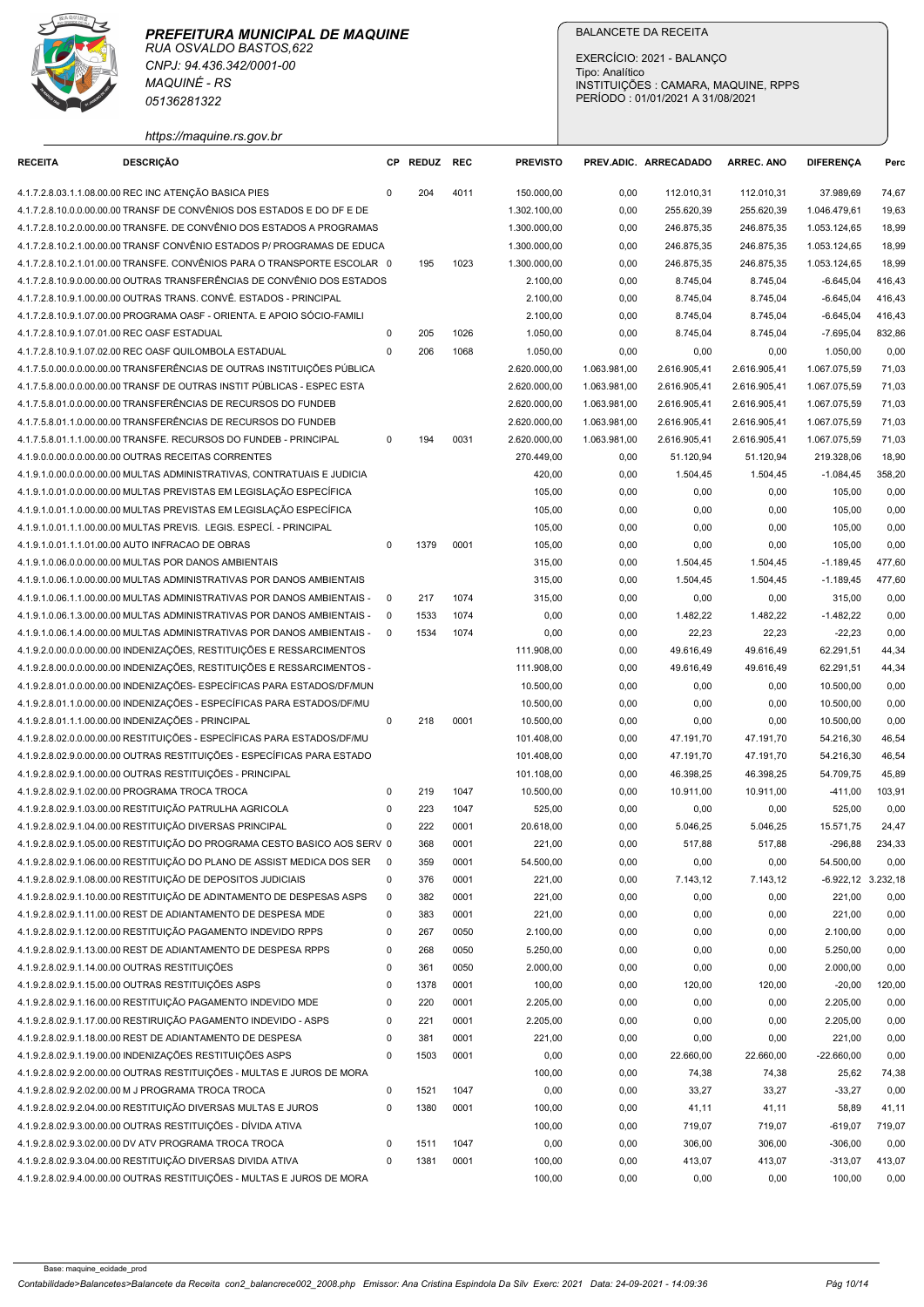

|                                               | <b>MAQUINÉ - RS</b><br>05136281322                                                                                                                |                          |              |              |                              | Tipo: Analítico           | <b>BALANCETE DA RECEITA</b><br>EXERCÍCIO: 2021 - BALANÇO<br>PERÍODO: 01/01/2021 A 31/08/2021 | INSTITUIÇÕES : CAMARA, MAQUINE, RPPS |                                |                  |
|-----------------------------------------------|---------------------------------------------------------------------------------------------------------------------------------------------------|--------------------------|--------------|--------------|------------------------------|---------------------------|----------------------------------------------------------------------------------------------|--------------------------------------|--------------------------------|------------------|
| <b>RECEITA</b>                                | https://maquine.rs.gov.br<br><b>DESCRIÇÃO</b>                                                                                                     |                          | CP REDUZ REC |              | <b>PREVISTO</b>              |                           | PREV.ADIC. ARRECADADO                                                                        | <b>ARREC. ANO</b>                    | <b>DIFERENCA</b>               | Perc             |
|                                               | 4.1.9.2.8.02.9.4.04.00.00 RESTITUIÇÃO DIVERSAS DIVIDA ATIVA MULTAS E JU                                                                           | $^{\circ}$               |              | 0001         |                              |                           |                                                                                              |                                      |                                |                  |
|                                               | 4.1.9.2.8.03.0.0.00.00.00 RESSARCIMENTOS - ESPECÍFICAS PARA ESTADOS/DF/                                                                           |                          | 1382         |              | 100,00<br>0,00               | 0,00<br>0,00              | 0,00<br>2.424,79                                                                             | 0,00<br>2.424,79                     | 100,00<br>$-2.424,79$          | 0,00<br>0,00     |
|                                               | 4.1.9.2.8.03.1.0.00.00.00 RESSARCIMENTO - ESPECÍFICAS PARA ESTADOS/DF/M                                                                           |                          |              |              | 0,00                         | 0,00                      | 2.424,79                                                                                     | 2.424,79                             | $-2.424,79$                    | 0,00             |
|                                               | 4.1.9.2.8.03.1.0.10.00.00 INFRAÇÃO DE TRANSITO - FOLHA                                                                                            | 0                        | 1530         | 0001         | 0,00                         | 0,00                      | 264,58                                                                                       | 264,58                               | $-264,58$                      | 0,00             |
|                                               | 4.1.9.2.8.03.1.9.00.00.00 VALE TRANSPORTE - FOLHA                                                                                                 | $\Omega$                 | 1531         | 0001         | 0,00                         | 0,00                      | 2.160,21                                                                                     | 2.160,21                             | $-2.160,21$                    | 0,00             |
|                                               | 4.1.9.9.0.00.0.0.00.00.00 DEMAIS RECEITAS CORRENTES                                                                                               |                          |              |              | 158.121,00<br>158.121,00     | 0,00<br>0,00              | 0,00<br>0,00                                                                                 | 0,00<br>0,00                         | 158.121,00<br>158.121,00       | 0,00             |
| 4.1.9.9.0.99.0.0.00.00.00 OUTRAS RECEITAS     | 4.1.9.9.0.99.1.0.00.00.00 OUTRAS RECEITAS - PRIMÁRIAS                                                                                             |                          |              |              | 157.900,00                   | 0,00                      | 0,00                                                                                         | 0,00                                 | 157.900,00                     | 0,00<br>0,00     |
|                                               | 4.1.9.9.0.99.1.1.00.00.00 OUTRAS RECEITAS - PRIMÁRIAS - PRINCIPAL                                                                                 |                          |              |              | 157.900,00                   | 0,00                      | 0,00                                                                                         | 0,00                                 | 157.900,00                     | 0,00             |
|                                               | 4.1.9.9.0.99.1.1.01.00.00 OUTRAS RECEITAS DIRETAMENTE ARRECADADAS RPPS 0                                                                          |                          | 269          | 0050         | 30.000,00                    | 0,00                      | 0,00                                                                                         | 0,00                                 | 30.000,00                      | 0,00             |
|                                               | 4.1.9.9.0.99.1.1.05.00.00 PARCELAMENTO DIVIDA RPPS EXECUTIVO                                                                                      | 0                        | 351          | 0050         | 123.400,00                   | 0,00                      | 0,00                                                                                         | 0,00                                 | 123.400,00                     | 0,00             |
|                                               | 4.1.9.9.0.99.1.1.99.00.00 OUTRAS RECEITAS DIVERSAS<br>4.1.9.9.0.99.2.0.00.00.00 OUTRAS RECEITAS - FINANCEIRAS                                     | 0                        | 284          | 0001         | 4.500,00<br>221,00           | 0,00                      | 0,00                                                                                         | 0,00                                 | 4.500,00                       | 0,00<br>0,00     |
|                                               | 4.1.9.9.0.99.2.1.00.00.00 OUTRAS RECEITAS - FINANCEIRAS - PRINCIPAL                                                                               |                          |              |              | 221,00                       | 0,00<br>0,00              | 0,00<br>0,00                                                                                 | 0,00<br>0,00                         | 221,00<br>221,00               | 0,00             |
|                                               | 4.1.9.9.0.99.2.1.01.00.00 REC CAUÇAO CT COMODATO 102/17                                                                                           | $\Omega$                 | 358          | 0001         | 221,00                       | 0,00                      | 0,00                                                                                         | 0,00                                 | 221,00                         | 0,00             |
| 4.2.0.0.0.00.0.0.00.00.00 RECEITAS DE CAPITAL |                                                                                                                                                   |                          |              |              | 44.017,00                    | 4.935.487,71              | 1.679.218,36                                                                                 | 1.679.218,36                         | 3.300.286,35                   | 33,72            |
| 4.2.2.0.0.00.0.0.00.00.00 ALIENAÇÃO DE BENS   |                                                                                                                                                   |                          |              |              | 33.075,00                    | 0,00                      | 0,00                                                                                         | 0,00                                 | 33.075,00                      | 0,00             |
|                                               | 4.2.2.1.0.00.0.0.00.00.00 ALIENAÇÃO DE BENS MÓVEIS                                                                                                |                          |              |              | 33.075,00                    | 0,00                      | 0,00                                                                                         | 0,00                                 | 33.075,00                      | 0,00             |
|                                               | 4.2.2.1.3.00.0.0.00.00.00 ALIENAÇÃO DE BENS MÓVEIS E SEMOVENTES<br>4.2.2.1.3.00.1.0.00.00.00 ALIENAÇÃO DE BENS MÓVEIS E SEMOVENTES                |                          |              |              | 33.075,00<br>33.075,00       | 0,00<br>0,00              | 0,00<br>0,00                                                                                 | 0,00<br>0,00                         | 33.075,00<br>33.075,00         | 0,00<br>0,00     |
|                                               | 4.2.2.1.3.00.1.1.00.00.00 ALIENA. BENS MÓVEIS E SEMOVE.- PRINCIPAL                                                                                |                          |              |              | 33.075,00                    | 0,00                      | 0,00                                                                                         | 0,00                                 | 33.075,00                      | 0,00             |
|                                               | 4.2.2.1.3.00.1.1.02.00.00 ALIENAÇÃO BENS MÓVEIS E SEMOVENTES - PRINCIPA                                                                           | $^{\circ}$               | 254          | 0001         | 33.075,00                    | 0,00                      | 0,00                                                                                         | 0,00                                 | 33.075,00                      | 0,00             |
|                                               | 4.2.4.0.0.00.0.0.00.00.00 TRANSFERÊNCIAS DE CAPITAL                                                                                               |                          |              |              | 442,00                       | 4.935.487,71              | 1.679.218,36                                                                                 | 1.679.218,36                         | 3.256.711,35                   | 34,02            |
|                                               | 4.2.4.1.0.00.0.0.00.00.00 TRANSFERÊNCIAS DA UNIÃO E DE SUAS ENTIDADES                                                                             |                          |              |              | 221,00                       | 300.000,00                | 689.828,00                                                                                   | 689.828,00                           | $-389.607,00$                  | 229,77           |
|                                               | 4.2.4.1.8.00.0.0.00.00.00 TRANSFERÊNCIAS DA UNIÃO - ESTADOS, DF E MUNI                                                                            |                          |              |              | 221,00                       | 300.000,00                | 689.828,00                                                                                   | 689.828,00                           | $-389.607,00$                  | 229,77           |
|                                               | 4.2.4.1.8.04.0.0.00.00.00 TRANSF RECURSO DO SUS - BLOCO INVEST REDE DE<br>4.2.4.1.8.04.1.0.00.00.00 TRANSFERÊNCIA DE RECURSOS DO SUS - ATENÇÃO BÁ |                          |              |              | 221,00<br>221,00             | 300.000,00<br>300.000,00  | 499.928,00<br>499.928,00                                                                     | 499.928,00<br>499.928,00             | $-199.707,00$<br>$-199.707,00$ | 166,52<br>166,52 |
|                                               | 4.2.4.1.8.04.1.1.00.00.00 TRANSFERÊNCIA DE RECURSO DO SUS - ATENÇÃO BÁS                                                                           |                          |              |              | 221,00                       | 300.000,00                | 499.928,00                                                                                   | 499.928,00                           | $-199.707,00$                  | 166,52           |
|                                               | 4.2.4.1.8.04.1.1.01.00.00 REC REEQUALIF DE UBS - CONSTRUÇÃO                                                                                       | 0                        | 133          | 4505         | 221,00                       | 0,00                      | 0,00                                                                                         | 0,00                                 | 221,00                         | 0,00             |
|                                               | 4.2.4.1.8.04.1.1.02.00.00 REC AQUISIÇÃO VEICULO EMENDA 36660008                                                                                   | $^{\circ}$               | 1486         | 4505         | 0,00                         | 0,00                      | 50.000,00                                                                                    | 50.000,00                            | $-50.000,00$                   | 0,00             |
|                                               | 4.2.4.1.8.04.1.1.04.00.00 REC AQUISIÇÃO EQUIP UBS                                                                                                 | $\Omega$                 | 1536         | 4505         | 0,00                         | 0,00                      | 149.928,00                                                                                   | 149.928,00                           | $-149.928,00$                  | 0,00             |
|                                               | 4.2.4.1.8.04.1.1.05.00.00 REC AQUISIÇAO VEICULO SANITARIO<br>4.2.4.1.8.05.0.0.00.00.00 TRANSFE. DE RECURSOS DESTINADOS A PROGRAMAS D              | $\Omega$                 | 1537         | 4505         | 0,00<br>0,00                 | 300.000,00<br>0,00        | 300.000,00<br>189.900,00                                                                     | 300.000,00<br>189.900,00             | 0,00<br>$-189.900,00$          | 100,00<br>0,00   |
|                                               | 4.2.4.1.8.05.3.0.00.00.00 TRANSFERÊNCIAS DE RECURSOS DESTINADOS A PROGR                                                                           |                          |              |              | 0,00                         | 0,00                      | 189.900,00                                                                                   | 189.900,00                           | $-189.900,00$                  | 0,00             |
| 4.2.4.1.8.05.3.1.00.00.00 FNDE PAR ESCOLAR    |                                                                                                                                                   | $^{\circ}$               | 1524         | 1088         | 0,00                         | 0,00                      | 189.900,00                                                                                   | 189.900,00                           | $-189.900,00$                  | 0,00             |
|                                               | 4.2.4.2.0.00.0.0.00.00.00 TRANSF DOS ESTADOS E DO DISTRITO FEDERAL E DE                                                                           |                          |              |              | 221,00                       | 4.635.487,71              | 980.090,36                                                                                   | 980.090,36                           | 3.655.618,35                   | 21,14            |
|                                               | 4.2.4.2.0.00.1.0.00.00.00 TRANSFERÊNCIAS DOS ESTADOS E DF E DE SUAS ENT                                                                           |                          |              |              | 221,00                       | 0,00                      | 0,00                                                                                         | 0,00                                 | 221,00                         | 0,00             |
|                                               | 4.2.4.2.0.00.1.1.00.00.00 TRANS. ESTADOS/DF E SUAS ENTI.-PRINCIPAL                                                                                | $^{\circ}$<br>$^{\circ}$ | 353<br>1500  | 1084<br>1104 | 221,00                       | 0,00                      | 0,00                                                                                         | 0,00                                 | 221,00                         | 0,00             |
|                                               | 4.2.4.2.0.00.2.0.00.00.00 REC PAV ASFALTICA ERS 484<br>4.2.4.2.0.00.3.0.00.00.00 REC PERFURAÇÃO POÇOS                                             | $\Omega$                 | 1504         | 1089         | 0,00<br>0,00                 | 4.500.000,00<br>70.000,00 | 844.602,65<br>70.000,00                                                                      | 844.602,65<br>70.000,00              | 3.655.397,35<br>0,00           | 18,77<br>100,00  |
|                                               | 4.2.4.2.0.00.4.0.00.00.00 REC APOIO DES EC QUILOMBOLAS                                                                                            | $^{\circ}$               | 1507         | 1091         | 0,00                         | 65.487,71                 | 65.487,71                                                                                    | 65.487,71                            | 0,00                           | 100,00           |
|                                               | 4.2.4.5.0.00.0.00.00.00.00 TRANSFERÊNCIAS DE OUTRAS INSTITUIÇÕES PÚBLICA                                                                          |                          |              |              | 0,00                         | 0,00                      | 9.300,00                                                                                     | 9.300,00                             | $-9.300,00$                    | 0,00             |
|                                               | 4.2.4.5.8.00.0.0.00.00.00 TRANSFE. OUTRAS INSTI. PÚBLICAS - ESTADOS, DF                                                                           |                          |              |              | 0,00                         | 0,00                      | 9.300,00                                                                                     | 9.300,00                             | $-9.300,00$                    | 0,00             |
|                                               | 4.2.4.5.8.01.0.0.00.00.00 TRANSFERÊNCIAS DE OUTRAS INSTITUIÇÕES PÚBLICA                                                                           |                          |              |              | 0,00                         | 0,00                      | 9.300,00                                                                                     | 9.300,00                             | $-9.300,00$                    | 0,00             |
|                                               | 4.2.4.5.8.01.1.0.00.00.00 TRANSFERÊNCIAS DE OUTRAS INSTITUIÇÕES PÚBLICA                                                                           |                          |              |              | 0,00                         | 0,00                      | 9.300,00                                                                                     | 9.300,00                             | $-9.300,00$                    | 0,00             |
|                                               | 4.2.4.5.8.01.1.5.00.00.00 TRANSFERENCIA DE OUTRAS INST PUBLICAS PATROCI 0<br>4.2.9.0.0.00.0.0.00.00.00 OUTRAS RECEITAS DE CAPITAL                 |                          | 1501         | 0001         | 0,00<br>10.500,00            | 0,00<br>0,00              | 9.300,00<br>0,00                                                                             | 9.300,00<br>0,00                     | $-9.300,00$<br>10.500,00       | 0,00<br>0,00     |
|                                               | 4.2.9.9.0.00.0.0.00.00.00 DEMAIS RECEITAS DE CAPITAL                                                                                              |                          |              |              | 10.500,00                    | 0,00                      | 0,00                                                                                         | 0,00                                 | 10.500,00                      | 0,00             |
|                                               | 4.2.9.9.0.00.1.0.00.00.00 DEMAIS RECEITAS DE CAPITAL                                                                                              |                          |              |              | 10.500,00                    | 0,00                      | 0,00                                                                                         | 0,00                                 | 10.500,00                      | 0,00             |
|                                               | 4.2.9.9.0.00.1.1.00.00.00 DEMAIS RECEITAS DE CAPITAL - PRINCIPAL                                                                                  |                          |              |              | 10.500,00                    | 0,00                      | 0,00                                                                                         | 0,00                                 | 10.500,00                      | 0,00             |
|                                               | 4.2.9.9.0.00.1.1.01.00.00 OUTRAS RECEITAS DIRETAMENTE ARRECADA. PELO RP 0                                                                         |                          | 270          | 0050         | 10.500,00                    | 0,00                      | 0,00                                                                                         | 0,00                                 | 10.500,00                      | 0,00             |
| 4.7.2.0.0.00.0.0.00.00.00 CONTRIBUIÇÕES       | 4.7.0.0.0.00.0.0.00.00.00 RECEITAS CORRENTES INTRAORÇAMENTÁRIAS                                                                                   |                          |              |              | 1.750.000,00<br>1.750.000,00 | 0,00<br>0,00              | 1.454.970,25<br>1.328.748,27                                                                 | 1.454.970,25<br>1.328.748,27         | 295.029,75<br>421.251,73       | 83,14<br>75,93   |
|                                               | 4.7.2.1.0.00.0.0.00.00.00 CONTRIBUIÇÕES SOCIAIS                                                                                                   |                          |              |              | 1.750.000,00                 | 0,00                      | 1.328.748,27                                                                                 | 1.328.748,27                         | 421.251,73                     | 75,93            |
|                                               | 4.7.2.1.8.00.0.0.00.00.00 CONTRIBUIÇÕES SOCIAIS ESPECÍFICAS DE ESTADOS,                                                                           |                          |              |              | 1.750.000,00                 | 0,00                      | 1.328.748,27                                                                                 | 1.328.748,27                         | 421.251,73                     | 75,93            |
|                                               | 4.7.2.1.8.01.0.0.00.00.00 CONTRIB SERVIDOR CIVIL P/ PLANO DE SEGURIDADE                                                                           |                          |              |              | 400.000,00                   | 0,00                      | 0,00                                                                                         | 0,00                                 | 400.000,00                     | 0,00             |
|                                               | 4.7.2.1.8.01.1.0.00.00.00 CONTRI. PREVIDENCIÁRIA PARA AMORTIZAÇÃO DO DÉ                                                                           |                          |              |              | 400.000,00                   | 0,00                      | 0,00                                                                                         | 0,00                                 | 400.000,00                     | 0,00             |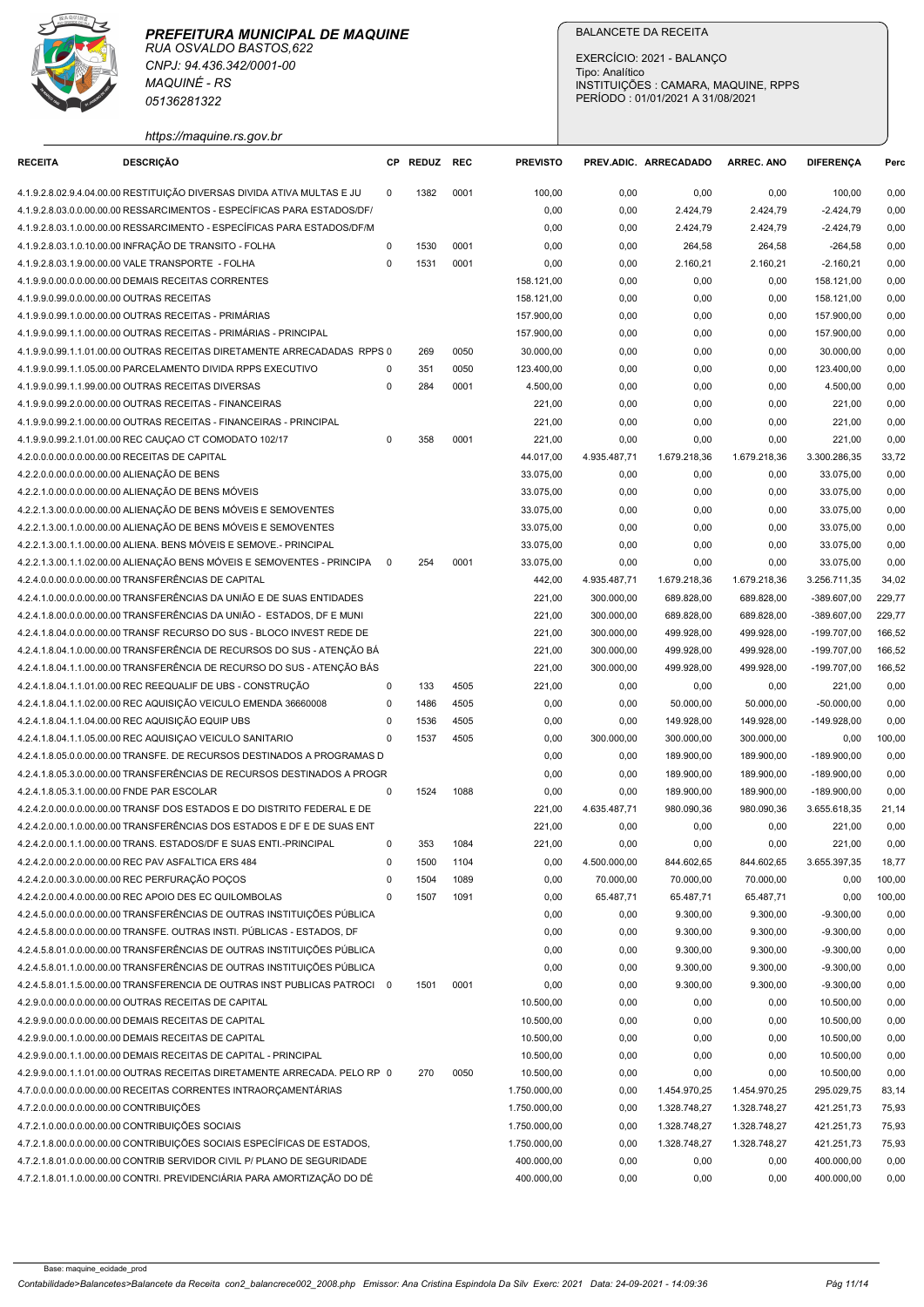| https://maguine.rs.gov.br |  |
|---------------------------|--|

| <b>RECEITA</b>                                    | CNPJ: 94.436.342/0001-00<br><b>MAQUINÉ - RS</b>                                                                                                    |             |              |              |                               | <b>BALANCETE DA RECEITA</b><br>EXERCÍCIO: 2021 - BALANÇO                                    |                               |                               |                                |                  |  |  |  |
|---------------------------------------------------|----------------------------------------------------------------------------------------------------------------------------------------------------|-------------|--------------|--------------|-------------------------------|---------------------------------------------------------------------------------------------|-------------------------------|-------------------------------|--------------------------------|------------------|--|--|--|
|                                                   | 05136281322                                                                                                                                        |             |              |              |                               | Tipo: Analítico<br>INSTITUIÇÕES : CAMARA, MAQUINE, RPPS<br>PERÍODO: 01/01/2021 A 31/08/2021 |                               |                               |                                |                  |  |  |  |
|                                                   | https://maquine.rs.gov.br                                                                                                                          |             |              |              |                               |                                                                                             |                               |                               |                                |                  |  |  |  |
|                                                   | <b>DESCRIÇÃO</b>                                                                                                                                   |             | CP REDUZ REC |              | <b>PREVISTO</b>               |                                                                                             | PREV.ADIC. ARRECADADO         | <b>ARREC. ANO</b>             | <b>DIFERENCA</b>               | Perc             |  |  |  |
|                                                   | 4.7.2.1.8.01.1.1.00.00.00 AMORTI. DÉFICIT ATUARIAL - PRINCIPAL<br>4.7.2.1.8.03.0.0.00.00.00 CPSSS PATRONAL - SERVIDOR CIVIL - ESPECÍFICO           | 0           | 281          | 0050         | 400.000,00<br>1.350.000,00    | 0,00<br>0,00                                                                                | 0,00<br>1.328.748,27          | 0,00<br>1.328.748,27          | 400.000,00<br>21.251,73        | 0,00<br>98,43    |  |  |  |
|                                                   | 4.7.2.1.8.03.1.0.00.00.00 CPSSS PATRONAL - SERVIDOR CIVIL ATIVO                                                                                    |             |              |              | 1.350.000,00                  | 0,00                                                                                        | 1.328.748,27                  | 1.328.748,27                  | 21.251,73                      | 98,43            |  |  |  |
|                                                   | 4.7.2.1.8.03.1.1.00.00.00 CPSSS PATRONAL - SERVIDOR CIVIL ATIVO - PRINC                                                                            | $\mathbf 0$ | 283          | 0050         | 1.100.000,00                  | 0,00                                                                                        | 626.159,32                    | 626.159,32                    | 473.840,68                     | 56,92            |  |  |  |
|                                                   | 4.7.2.1.8.03.1.2.00.00.00 CPSSS PATRONAL - SERVIDOR CIVIL ATIVO - MULTA<br>4.7.2.1.8.03.1.2.01.00.00 RECEITA PATRONAL ALÍQUOTA P/ SUPLEM. DO DEFIC | $\Omega$    | 409          | 0050         | 250.000,00<br>250.000,00      | 0,00<br>0,00                                                                                | 702.588,95<br>702.588,95      | 702.588,95<br>702.588,95      | -452.588,95<br>-452.588,95     | 281,04<br>281,04 |  |  |  |
|                                                   | 4.7.9.0.0.00.0.0.00.00.00 OUTRAS RECEITAS CORRENTES                                                                                                |             |              |              | 0,00                          | 0,00                                                                                        | 126.221,98                    | 126.221,98                    | $-126.221,98$                  | 0,00             |  |  |  |
|                                                   | 4.7.9.9.0.00.0.0.00.00.00 DEMAIS RECEITAS CORRENTES                                                                                                |             |              |              | 0,00                          | 0,00                                                                                        | 126.221,98                    | 126.221,98                    | $-126.221,98$                  | 0,00             |  |  |  |
| 4.7.9.9.0.99.0.0.00.00.00 OUTRAS RECEITAS         |                                                                                                                                                    |             |              |              | 0,00                          | 0,00                                                                                        | 126.221,98                    | 126.221,98                    | $-126.221,98$                  | 0,00             |  |  |  |
|                                                   | 4.7.9.9.0.99.1.0.00.00.00 OUTRAS RECEITAS - PRIMARIAS<br>4.7.9.9.0.99.1.1.00.00.00 OUTRAS RECEITAS - PRIMÁRIAS - PRINCIPAL                         |             |              |              | 0,00<br>0,00                  | 0,00<br>0,00                                                                                | 126.221,98<br>126.221,98      | 126.221,98<br>126.221,98      | $-126.221,98$<br>$-126.221,98$ | 0,00<br>0,00     |  |  |  |
|                                                   | 4.7.9.9.0.99.1.1.05.00.00 PARCELAMENTO DIVIDA RPPS EXECUTIVO                                                                                       |             | 1480         | 0050         | 0,00                          | 0,00                                                                                        | 126.221,98                    | 126.221,98                    | $-126.221,98$                  | 0,00             |  |  |  |
| 9.0.0.0.0.00.0.0.00.00.00 DEDUÇOES DA RECEITA     |                                                                                                                                                    |             |              |              | $-3.367.754,00$               | 0,00                                                                                        | $-2.675.228,54$               | $-2.675.228,54$               | $-692.525,46$                  | 79,44            |  |  |  |
|                                                   | 9.1.0.0.0.00.0.0.00.00.00 (-) DEDUCAO DA RECEITA CORRENTE                                                                                          |             |              |              | $-3.367.754,00$               | 0,00                                                                                        | $-2.675.228,54$               | $-2.675.228,54$               | $-692.525,46$                  | 79,44            |  |  |  |
|                                                   | 9.1.1.0.0.00.0.0.00.00.00 (-) DEDUÇÃO DE IMPOSTOS, TAXAS E CONTRIBUI<br>9.1.1.1.0.00.0.0.00.00.00 (-) DEDUÇÃO DA RECEITA DE IMPOSTOS               |             |              |              | $-152.016,00$<br>$-80.683,00$ | 0,00<br>0,00                                                                                | $-149.190,21$<br>$-91.514,57$ | $-149.190,21$<br>$-91.514,57$ | $-2.825,79$<br>10.831,57       | 98,14<br>113,42  |  |  |  |
|                                                   | 9.1.1.1.3.00.0.0.00.00.00 (-) DEDUCAO IMPOSTOS SOBRE A RENDA E PROVENTO                                                                            |             |              |              | $-1.000,00$                   | 0,00                                                                                        | 0,00                          | 0,00                          | $-1.000,00$                    | 0,00             |  |  |  |
|                                                   | 9.1.1.1.3.03.0.0.00.00.00 (-) DED.IMPOSTO SOBRE A RENDA-RETIDO NA FON                                                                              |             |              |              | $-1.000,00$                   | 0,00                                                                                        | 0,00                          | 0,00                          | $-1.000,00$                    | 0,00             |  |  |  |
|                                                   | 9.1.1.1.3.03.1.0.00.00.00 (-) DED.IMPOSTO SOBRE A RENDA-RET<br>9.1.1.1.3.03.1.1.00.00.00 (-) DED.IMPOSTO SOBRE A RENDA-RET                         |             |              |              | $-1.000,00$<br>$-1.000,00$    | 0,00<br>0,00                                                                                | 0,00                          | 0,00<br>0,00                  | $-1.000,00$                    | 0,00<br>0,00     |  |  |  |
|                                                   | 9.1.1.1.3.03.1.1.01.00.00 (-) DED.IRRF SOBRE REND.TRABA                                                                                            |             |              |              | $-1.000,00$                   | 0,00                                                                                        | 0,00<br>0,00                  | 0,00                          | $-1.000,00$<br>$-1.000,00$     | 0,00             |  |  |  |
|                                                   | 9.1.1.1.3.03.1.1.01.01.00 (-) DEDUCAO - IRRF - PROPRIO                                                                                             | 108         | 1351         | 0001         | $-600,00$                     | 0,00                                                                                        | 0,00                          | 0,00                          | $-600,00$                      | 0,00             |  |  |  |
|                                                   | 9.1.1.1.3.03.1.1.01.02.00 (-) DEDUCAO - IRRF - MDE                                                                                                 | 105         | 1005         | 0020         | $-250,00$                     | 0,00                                                                                        | 0,00                          | 0,00                          | $-250,00$                      | 0,00             |  |  |  |
|                                                   | 9.1.1.1.3.03.1.1.01.03.00 (-) DEDUCAO - IRRF - ASPS<br>9.1.1.1.8.00.0.0.00.00.00 (-) IMPOSTOS ESPECÍFICOS DE ESTADOS, DF E MUN                     | 105         | 1006         | 0040         | $-150,00$<br>$-79.683,00$     | 0,00<br>0,00                                                                                | 0,00<br>$-91.514,57$          | 0,00<br>$-91.514,57$          | $-150,00$<br>11.831,57         | 0,00<br>114,85   |  |  |  |
|                                                   | 9.1.1.1.8.01.0.0.00.00.00 (-) IMPOSTOS SOBRE O PATRIMÔNIO PARA ESTADOS,                                                                            |             |              |              | $-77.811,00$                  | 0,00                                                                                        | $-91.514,57$                  | $-91.514,57$                  | 13.703,57                      | 117,61           |  |  |  |
|                                                   | 9.1.1.1.8.01.1.0.00.00.00 (-) IMPOSTO SOBRE A PROPRIEDADE PREDIAL E TER                                                                            |             |              |              | $-77.686,00$                  | 0,00                                                                                        | $-91.514,57$                  | $-91.514,57$                  | 13.828,57                      | 117,80           |  |  |  |
|                                                   | 9.1.1.1.8.01.1.1.00.00.00 (-) MPOSTO SOBRE A PROPRI. PREDIAL E TERRITO.                                                                            |             |              |              | $-72.900,00$                  | 0,00                                                                                        | $-88.468, 15$                 | -88.468,15                    | 15.568,15                      | 121,36           |  |  |  |
|                                                   | 9.1.1.1.8.01.1.1.01.00.00 (-) DEDUCAO - IPTU - PRINCIPAL - PRÓPRIO<br>9.1.1.1.8.01.1.1.02.00.00 (-) DEDUCAO - IPTU - MDE                           | 103<br>103  | 1001<br>1002 | 0001<br>0020 | -43.740,00<br>$-18.225,00$    | 0,00<br>0,00                                                                                | $-88.468, 15$<br>0,00         | $-88.468, 15$<br>0,00         | 44.728,15<br>$-18.225,00$      | 202,26<br>0,00   |  |  |  |
|                                                   | 9.1.1.1.8.01.1.1.03.00.00 (-) DEDUCAO - IPTU - ASPS                                                                                                | 103         | 1003         | 0040         | $-10.935,00$                  | 0,00                                                                                        | 0,00                          | 0,00                          | $-10.935,00$                   | 0,00             |  |  |  |
|                                                   | 9.1.1.1.8.01.1.2.00.00.00 (-) DEDUCAO IMPOSTO PROPRI. PREDIAL E TERRITO                                                                            |             |              |              | $-25,00$                      | 0,00                                                                                        | 0,00                          | 0,00                          | $-25,00$                       | 0,00             |  |  |  |
|                                                   | 9.1.1.1.8.01.1.2.01.00.00 (-) DEDUCAO - IPTU - MULTAS E JUROS - PRÓPRIO                                                                            | 103         | 1182         | 0001         | $-15,00$                      | 0,00                                                                                        | 0,00                          | 0,00                          | $-15,00$                       | 0,00             |  |  |  |
|                                                   | 9.1.1.1.8.01.1.2.02.00.00 (-) DEDUCAO - IPTU - MDE<br>9.1.1.1.8.01.1.2.03.00.00 (-) DEDUCAO - IPTU - ASPS                                          | 103<br>103  | 1183<br>1184 | 0020<br>0040 | $-6,00$<br>$-4,00$            | 0,00<br>0,00                                                                                | 0,00<br>0,00                  | 0,00<br>0,00                  | $-6,00$<br>$-4,00$             | 0,00<br>0,00     |  |  |  |
|                                                   | 9.1.1.1.8.01.1.3.00.00.00 (-) DEDUCAO IMPOSTO PROPRI. PREDIAL E TERRITO                                                                            |             |              |              | $-75,00$                      | 0,00                                                                                        | 0,00                          | 0,00                          | $-75,00$                       | 0,00             |  |  |  |
|                                                   | 9.1.1.1.8.01.1.3.01.00.00 (-) DEDUCAO - IPTU - DÍVIDA ATIVA - PRÓPRIO                                                                              | 103         | 1241         | 0001         | $-45,00$                      | 0,00                                                                                        | 0,00                          | 0,00                          | -45,00                         | 0,00             |  |  |  |
|                                                   | 9.1.1.1.8.01.1.3.02.00.00 (-) DEDUCAO - IPTU - DÍVIDA ATIVA - MDE                                                                                  | 103         | 1242         | 0020         | $-19,00$                      | 0,00                                                                                        | 0,00                          | 0,00                          | $-19,00$                       | 0,00             |  |  |  |
|                                                   | 9.1.1.1.8.01.1.3.03.00.00 (-) DEDUCAO - IPTU - ASPS<br>9.1.1.1.8.01.1.4.00.00.00 (-) DEDUCAO IMPOS. PREDI. TERRI. URBA.- DÍVID                     | 103         | 1243         | 0040         | $-11,00$<br>$-4.686,00$       | 0,00<br>0,00                                                                                | 0,00<br>$-3.046, 42$          | 0,00<br>$-3.046,42$           | $-11,00$<br>$-1.639,58$        | 0,00<br>65,01    |  |  |  |
|                                                   | 9.1.1.1.8.01.1.4.01.00.00 (-) DEDUCAO - IPTU - DÍVIDA ATIVA - MULTAS E                                                                             | 103         | 1207         | 0001         | $-3.923,00$                   | 0,00                                                                                        | $-3.046, 42$                  | $-3.046,42$                   | $-876,58$                      | 77,66            |  |  |  |
|                                                   | 9.1.1.1.8.01.1.4.02.00.00 (-) DEDUCAO - IPTU - DÍVIDA ATIVA - MULTAS E                                                                             | 103         | 1208         | 0020         | $-330,00$                     | 0,00                                                                                        | 0,00                          | 0,00                          | $-330,00$                      | 0,00             |  |  |  |
|                                                   | 9.1.1.1.8.01.1.4.03.00.00 (-) DEDUCAO - IPTU - ASPS                                                                                                | 103         | 1209         | 0040         | $-433,00$                     | 0,00                                                                                        | 0,00                          | 0,00                          | $-433,00$                      | 0,00             |  |  |  |
|                                                   | 9.1.1.1.8.01.4.0.00.00.00 (-) DEDUCAO - IMP S/ TRANSM "INTER VIVOS" BEN<br>9.1.1.1.8.01.4.1.00.00.00 (-) DEDUCAO - ITBI - DIREITOS REAIS SOBRE IMÓ |             |              |              | $-125,00$<br>$-125,00$        | 0,00<br>0,00                                                                                | 0,00<br>0,00                  | 0,00<br>0,00                  | $-125,00$<br>$-125,00$         | 0,00<br>0,00     |  |  |  |
|                                                   | 9.1.1.1.8.01.4.1.01.00.00 (-) DEDUCAO - ITBI - PRINCIPAL - PRÓPRIO                                                                                 | 102         | 1367         | 0001         | $-75,00$                      | 0,00                                                                                        | 0,00                          | 0,00                          | $-75,00$                       | 0,00             |  |  |  |
|                                                   | 9.1.1.1.8.01.4.1.02.00.00 (-) DEDUCAO - ITBI - MDE                                                                                                 | 102         | 1368         | 0020         | $-31,00$                      | 0,00                                                                                        | 0,00                          | 0,00                          | $-31,00$                       | 0,00             |  |  |  |
|                                                   | 9.1.1.1.8.01.4.1.03.00.00 (-) DEDUCAO - ITBI - ASPS                                                                                                | 102         | 1369         | 0040         | $-19,00$                      | 0,00                                                                                        | 0,00                          | 0,00                          | $-19,00$                       | 0,00             |  |  |  |
|                                                   | 9.1.1.1.8.02.0.0.00.00.00 (-) DEDUCAO - IMPOSTOS PRODUÇÃO, CIRCULAÇÃO D<br>9.1.1.1.8.02.3.0.00.00.00 (-) DEDUCAO - IMPOSTO SOBRE SERVIÇOS DE QUALQ |             |              |              | $-1.872,00$<br>$-1.872,00$    | 0,00<br>0,00                                                                                | 0,00<br>0,00                  | 0,00<br>0,00                  | $-1.872,00$<br>$-1.872,00$     | 0,00<br>0,00     |  |  |  |
|                                                   | 9.1.1.1.8.02.3.1.00.00.00 (-) DEDUCAO - IMPOSTO SOBRE SERVIÇOS DE QUALQ                                                                            |             |              |              | $-972,00$                     | 0,00                                                                                        | 0,00                          | 0,00                          | $-972,00$                      | 0,00             |  |  |  |
|                                                   | 9.1.1.1.8.02.3.1.01.00.00 (-) DEDUCAO - ISS - PRINCIPAL - PRÓPRIO                                                                                  | 103         | 1017         | 0001         | $-583,00$                     | 0,00                                                                                        | 0,00                          | 0,00                          | $-583,00$                      | 0,00             |  |  |  |
| 9.1.1.1.8.02.3.1.02.00.00 (-) DEDUCAO - ISS - MDE |                                                                                                                                                    | 103         | 1018         | 0020         | $-243,00$                     | 0,00                                                                                        | 0,00                          | 0,00                          | $-243,00$                      | 0,00             |  |  |  |
|                                                   | 9.1.1.1.8.02.3.1.03.00.00 (-) DEDUCAO - ISS - ASPS<br>9.1.1.1.8.02.3.2.00.00.00 (-) DEDUCAO - IMPOSTO SOBRE SERVICOS DE QUALQ                      | 103         | 1019         | 0040         | $-146,00$<br>$-300,00$        | 0,00<br>0,00                                                                                | 0,00<br>0,00                  | 0,00<br>0,00                  | $-146,00$<br>$-300,00$         | 0,00<br>0,00     |  |  |  |
|                                                   |                                                                                                                                                    | 103         | 1188         | 0001         | $-180,00$                     |                                                                                             | 0,00                          | 0,00                          | $-180,00$                      | 0,00             |  |  |  |
|                                                   | 9.1.1.1.8.02.3.2.01.00.00 (-) DEDUCAO - ISS - MULTAS E JUROS - PRÓPRIO                                                                             |             |              |              |                               | 0,00                                                                                        |                               |                               |                                |                  |  |  |  |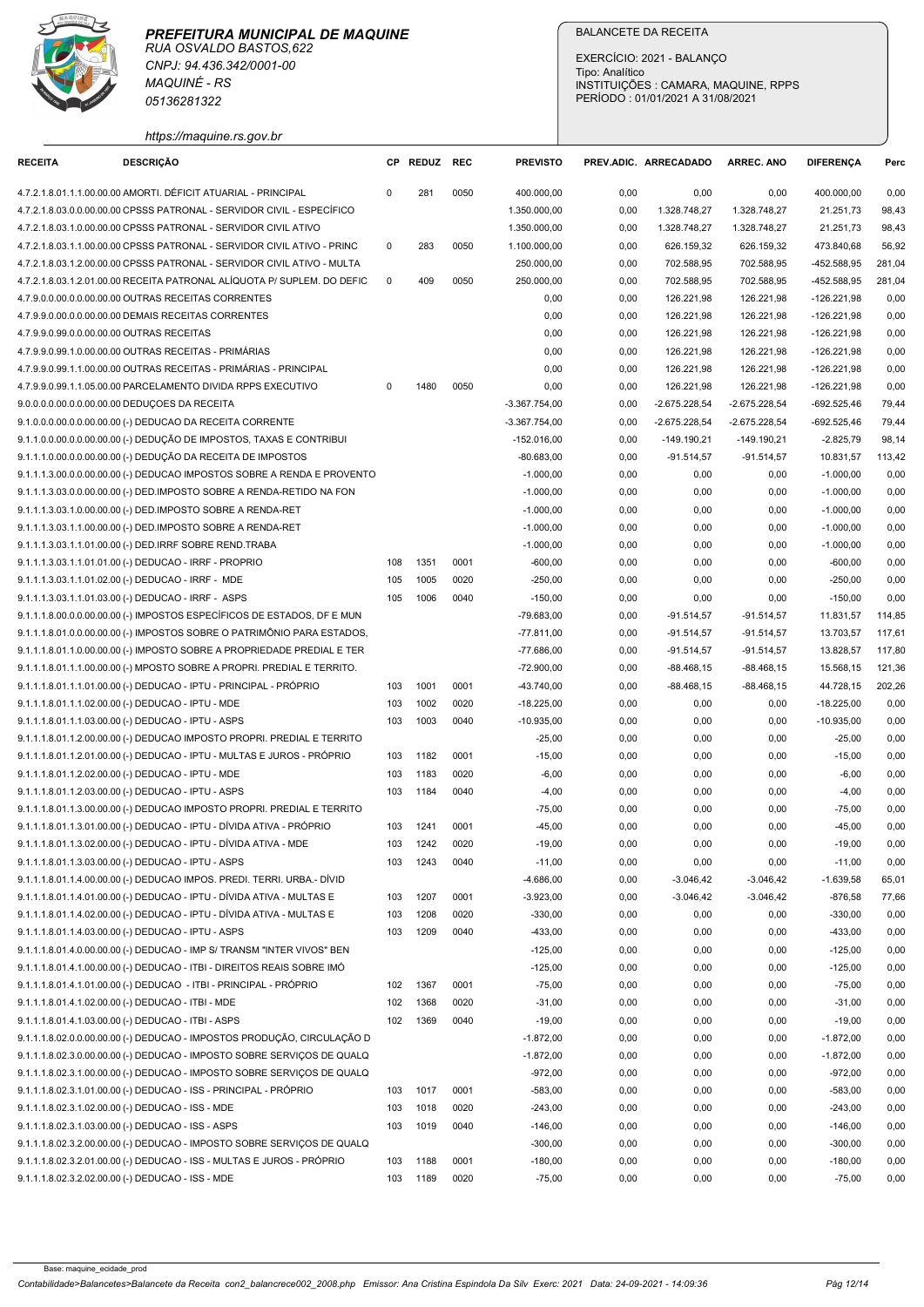

| https://maquine.rs.gov.br |  |
|---------------------------|--|
|                           |  |

|                                                    | <b>MAQUINÉ - RS</b><br>05136281322                                                                                                                 |            | <b>BALANCETE DA RECEITA</b><br>EXERCÍCIO: 2021 - BALANCO<br>Tipo: Analítico<br>INSTITUIÇÕES : CAMARA, MAQUINE, RPPS<br>PERÍODO: 01/01/2021 A 31/08/2021 |              |                              |                       |                              |                              |                              |                  |
|----------------------------------------------------|----------------------------------------------------------------------------------------------------------------------------------------------------|------------|---------------------------------------------------------------------------------------------------------------------------------------------------------|--------------|------------------------------|-----------------------|------------------------------|------------------------------|------------------------------|------------------|
|                                                    | https://maquine.rs.gov.br                                                                                                                          |            |                                                                                                                                                         |              |                              |                       |                              |                              | <b>DIFERENCA</b>             |                  |
| <b>RECEITA</b>                                     | <b>DESCRIÇÃO</b>                                                                                                                                   |            | CP REDUZ REC                                                                                                                                            |              | <b>PREVISTO</b>              | PREV.ADIC. ARRECADADO |                              | <b>ARREC. ANO</b>            |                              | Perc             |
| 9.1.1.1.8.02.3.2.03.00.00 (-) DEDUCAO - ISS - ASPS | 9.1.1.1.8.02.3.3.00.00.00 (-) DEDUCAO - IMPOSTO SOBRE SERVIÇOS DE QUALQ                                                                            | 103        | 1190                                                                                                                                                    | 0040         | $-45,00$<br>$-300,00$        | 0,00<br>0,00          | 0,00<br>0,00                 | 0,00<br>0,00                 | $-45,00$<br>$-300,00$        | 0,00<br>0,00     |
|                                                    | 9.1.1.1.8.02.3.3.01.00.00 (-) DEDUCAO - ISS - DÍVIDA ATIVA - PRÓPRIO                                                                               | 103        | 1244                                                                                                                                                    | 0001         | $-180,00$                    | 0,00                  | 0,00                         | 0,00                         | $-180,00$                    | 0,00             |
|                                                    | 9.1.1.1.8.02.3.3.02.00.00 (-) DEDUCAO - ISS - DÍVIDA ATIVA - MDE                                                                                   | 105        | 1245                                                                                                                                                    | 0020         | $-75,00$                     | 0,00                  | 0,00                         | 0,00                         | -75,00                       | 0,00             |
| 9.1.1.1.8.02.3.3.03.00.00 (-) DEDUCAO - ISS - ASPS |                                                                                                                                                    | 105        | 1246                                                                                                                                                    | 0040         | $-45,00$                     | 0,00                  | 0,00                         | 0,00                         | $-45,00$                     | 0,00             |
|                                                    | 9.1.1.1.8.02.3.4.00.00.00 (-) DEDUCAO - IMPOSTO SERVI. QUAL. NATU. - DÍ<br>9.1.1.1.8.02.3.4.01.00.00 (-) DEDUCAO - ISS - DÍVIDA ATIVA -MULTAS E JU | 103        | 1210                                                                                                                                                    | 0001         | $-300,00$<br>$-180,00$       | 0,00<br>0,00          | 0,00<br>0,00                 | 0,00<br>0,00                 | $-300,00$<br>$-180,00$       | 0,00<br>0,00     |
|                                                    | 9.1.1.1.8.02.3.4.02.00.00 (-) DEDUCAO - ISS - DÍVIDA ATIVA -MULTAS E JU                                                                            | 103        | 1211                                                                                                                                                    | 0020         | $-75,00$                     | 0,00                  | 0,00                         | 0,00                         | $-75,00$                     | 0,00             |
| 9.1.1.1.8.02.3.4.03.00.00 (-) DEDUCAO - ISS - ASPS |                                                                                                                                                    | 103        | 1212                                                                                                                                                    | 0040         | $-45,00$                     | 0,00                  | 0,00                         | 0,00                         | $-45,00$                     | 0,00             |
| 9.1.1.2.0.00.0.0.00.00.00 (-) DEDUCAO - TAXAS      |                                                                                                                                                    |            |                                                                                                                                                         |              | -71.333,00                   | 0,00                  | -57.675,64                   | -57.675,64                   | $-13.657,36$                 | 80,85            |
|                                                    | 9.1.1.2.2.00.0.0.00.00.00 (-) DEDUCAO - TAXAS PELA PRESTAÇÃO DE SERVIÇO<br>9.1.1.2.2.01.0.0.00.00.00 (-) DEDUCAO - TAXAS PELA PRESTAÇÃO DE SERVIÇO |            |                                                                                                                                                         |              | $-41.060,00$<br>$-41.060,00$ | 0,00<br>0,00          | 0,00<br>0,00                 | 0,00<br>0,00                 | $-41.060,00$<br>$-41.060,00$ | 0,00<br>0,00     |
|                                                    | 9.1.1.2.2.01.1.0.00.00.00 (-) DEDUCAO - TAXAS PELA PRESTAÇÃO DE SERVIÇO                                                                            |            |                                                                                                                                                         |              | $-41.060,00$                 | 0,00                  | 0,00                         | 0,00                         | $-41.060,00$                 | 0,00             |
|                                                    | 9.1.1.2.2.01.1.1.00.00.00 (-) DEDUCAO - TAXAS PELA PRESTAÇÃO DE SERVIÇO                                                                            |            |                                                                                                                                                         |              | $-40.000,00$                 | 0,00                  | 0,00                         | 0,00                         | $-40.000,00$                 | 0,00             |
|                                                    | 9.1.1.2.2.01.1.1.01.00.00 (-) DEDUCAO - TAXA DE LIMPEZA PUBLICA                                                                                    | 103        | 1033 0001                                                                                                                                               |              | $-40.000,00$                 | 0,00                  | 0,00                         | 0,00                         | $-40.000,00$                 | 0,00             |
|                                                    | 9.1.1.2.2.01.1.2.00.00.00 (-) DEDUCAO - TAXAS PELA PRESTAÇÃO DE SERVIÇO<br>9.1.1.2.2.01.1.2.01.00.00 (-) DEDUCAO - TAXA DE LIMPEZA PUBLICA         | 105        | 1296                                                                                                                                                    | 0001         | -60,00<br>$-30,00$           | 0,00<br>0,00          | 0,00<br>0,00                 | 0,00<br>0,00                 | $-60,00$<br>$-30,00$         | 0,00<br>0,00     |
|                                                    | 9.1.1.2.2.01.1.2.03.00.00 (-) DEDUCAO - TAXA DE EXPEDIENTE                                                                                         | 105        | 1292                                                                                                                                                    | 0001         | $-30,00$                     | 0,00                  | 0,00                         | 0,00                         | $-30,00$                     | 0,00             |
|                                                    | 9.1.1.2.2.01.1.4.00.00.00 (-) DEDUCAO - TAXAS PELA PRESTA. SERVIÇOS - D                                                                            |            |                                                                                                                                                         |              | $-1.000,00$                  | 0,00                  | 0,00                         | 0,00                         | $-1.000,00$                  | 0,00             |
|                                                    | 9.1.1.2.2.01.1.4.01.00.00 (-) DEDUCAO - TAXA DE LIMPEZA PUBLICA                                                                                    | 105        | 1352                                                                                                                                                    | 0001         | $-800,00$                    | 0,00                  | 0,00                         | 0,00                         | $-800,00$                    | 0,00             |
|                                                    | 9.1.1.2.2.01.1.4.03.00.00 (-) DEDUCAO - TAXA DE EXPEDIENTE                                                                                         | 103        | 1294                                                                                                                                                    | 0001         | $-200,00$                    | 0,00                  | 0,00                         | 0,00                         | $-200,00$                    | 0,00             |
|                                                    | 9.1.1.2.8.00.0.0.00.00.00 (-) DEDUCAO - TAXAS ESPECÍFICAS DE ESTADOS, D<br>9.1.1.2.8.01.0.0.00.00.00 (-) DEDUCAO - TAXAS DE INSPEÇÃO, CONTROLE E F |            |                                                                                                                                                         |              | $-30.273,00$<br>$-273,00$    | 0,00<br>0,00          | $-57.675,64$<br>$-0,44$      | $-57.675,64$<br>$-0,44$      | 27.402,64<br>$-272,56$       | 190,52<br>0,16   |
|                                                    | 9.1.1.2.8.01.1.0.00.00.00 (-) DEDUCAO - TAXA DE FISCALIZAÇÃO DE VIGILÂN                                                                            |            |                                                                                                                                                         |              | $-60,00$                     | 0,00                  | 0,00                         | 0,00                         | $-60,00$                     | 0,00             |
|                                                    | 9.1.1.2.8.01.1.2.00.00.00 (-) DEDUCAO - TAXA DE FISCALIZAÇÃO DE VIGILÂN                                                                            |            |                                                                                                                                                         |              | $-30,00$                     | 0,00                  | 0,00                         | 0,00                         | $-30,00$                     | 0,00             |
|                                                    | 9.1.1.2.8.01.1.2.01.00.00 (-) DEDUCAO - TAXAS DE FISCALIZAÇÃO E VIGILAN                                                                            |            | 105 1295                                                                                                                                                | 4001         | $-30,00$                     | 0,00                  | 0,00                         | 0,00                         | $-30,00$                     | 0,00             |
|                                                    | 9.1.1.2.8.01.1.4.00.00.00 (-) DEDUCAO - TAXA DE FISCALIZAÇÃO DE VIGILÂN                                                                            |            |                                                                                                                                                         |              | $-30,00$                     | 0,00                  | 0,00                         | 0,00                         | $-30,00$                     | 0,00             |
|                                                    | 9.1.1.2.8.01.1.4.01.00.00 (-) DEDUCAO - TAXAS DE FISCALIZAÇÃO E VIGILAN<br>9.1.1.2.8.01.9.0.00.00.00 (-) DEDUCAO - TAXAS DE INSPEÇÃO, CONTROLE E F | 105        | 1318                                                                                                                                                    | 4001         | $-30,00$<br>$-213,00$        | 0,00<br>0,00          | 0,00<br>$-0,44$              | 0,00<br>$-0,44$              | $-30,00$<br>$-212,56$        | 0,00<br>0,21     |
|                                                    | 9.1.1.2.8.01.9.1.00.00.00 (-) DEDUCAO - TAXA INSPEÇÃO, CONTROLE E FISCA                                                                            |            |                                                                                                                                                         |              | $-50,00$                     | 0,00                  | 0,00                         | 0,00                         | $-50,00$                     | 0,00             |
|                                                    | 9.1.1.2.8.01.9.1.01.00.00 (-) DEDUCAO - TAXA DE EST. COMERCIAL, INSDUS                                                                             | 102        | 1374                                                                                                                                                    | 0001         | $-50,00$                     | 0,00                  | 0,00                         | 0,00                         | $-50,00$                     | 0,00             |
|                                                    | 9.1.1.2.8.01.9.2.00.00.00 (-) DEDUCAO - TAXA INSPEÇÃO, CONTROLE E FISCA                                                                            |            |                                                                                                                                                         |              | $-60,00$                     | 0,00                  | 0,00                         | 0,00                         | $-60,00$                     | 0,00             |
|                                                    | 9.1.1.2.8.01.9.2.01.00.00 (-) DEDUCAO - TAXA DE EST. COMERCIAL, INSDUST                                                                            |            |                                                                                                                                                         |              | $-60,00$                     | 0,00                  | 0,00                         | 0,00                         | $-60,00$                     | 0,00             |
|                                                    | 9.1.1.2.8.01.9.2.01.01.00 (-) DEDUCAO - TAXA DE LICENÇA FUNC. DE ESTAB<br>9.1.1.2.8.01.9.2.01.01.00 (-) DEDUCAO - TAXA DE LICENÇA FUNC. DE ESTAB   | 103<br>105 | 1484<br>1335                                                                                                                                            | 0001<br>0001 | $-30,00$<br>$-30,00$         | 0,00<br>0,00          | 0,00<br>0,00                 | 0,00<br>0,00                 | $-30,00$<br>$-30,00$         | 0,00<br>0,00     |
|                                                    | 9.1.1.2.8.01.9.4.00.00.00 (-) DEDUCAO - TAXA INSPEÇÃO, CONTROLE E FISCA                                                                            |            |                                                                                                                                                         |              | $-103,00$                    | 0,00                  | $-0,44$                      | $-0,44$                      | $-102,56$                    | 0,43             |
|                                                    | 9.1.1.2.8.01.9.4.01.00.00 (-) DEDUCAO - TAXA DE EST. COMERCIAL, INSDUST                                                                            |            |                                                                                                                                                         |              | $-103,00$                    | 0,00                  | $-0,44$                      | $-0,44$                      | $-102,56$                    | 0,43             |
|                                                    | 9.1.1.2.8.01.9.4.01.01.00 (-) DEDUCAO - TAXA DE LICENÇA P FUNC DE ESTAB                                                                            | 103        | 1319                                                                                                                                                    | 0001         | $-78,00$                     | 0,00                  | $-0,44$                      | $-0,44$                      | $-77,56$                     | 0,56             |
|                                                    | 9.1.1.2.8.01.9.4.01.01.00 (-) DEDUCAO - TAXA DE LICENÇA P FUNC DE ESTAB                                                                            | 105        | 1357                                                                                                                                                    | 0001         | $-25,00$                     | 0,00                  | 0,00                         | 0,00                         | $-25,00$                     | 0,00             |
| 9.1.1.2.8.02.9.0.00.00.00 (-) DEDUÇÃO DE TAXA      | 9.1.1.2.8.02.0.0.00.00.00 (-) DEDUÇÃO TAXA DE LIMPEZA PUBLICA                                                                                      |            |                                                                                                                                                         |              | $-30.000,00$<br>$-30.000,00$ | 0,00<br>0,00          | $-57.675,20$<br>$-57.675,20$ | $-57.675,20$<br>$-57.675,20$ | 27.675,20<br>27.675,20       | 192,25<br>192,25 |
|                                                    | 9.1.1.2.8.02.9.1.00.00.00 (-) DEDUÇÃO TAXA DE LIMPEZA PUBLICA                                                                                      |            |                                                                                                                                                         |              | $-30.000,00$                 | 0,00                  | $-53.705,60$                 | $-53.705,60$                 | 23.705,60                    | 179,02           |
|                                                    | 9.1.1.2.8.02.9.1.03.00.00 (-) DEDUÇÃO TAXA DE LIMPEZA PUBLICA                                                                                      | 103        | 1460                                                                                                                                                    | 0001         | $-30.000,00$                 | 0,00                  | $-53.705,60$                 | $-53.705,60$                 | 23.705,60                    | 179,02           |
|                                                    | 9.1.1.2.8.02.9.4.00.00.00 DEDUÇÃO TAXA DE LIMPEZA PÚBLICA                                                                                          |            |                                                                                                                                                         |              | 0,00                         | 0,00                  | $-3.969,60$                  | $-3.969,60$                  | 3.969,60                     | 0,00             |
| 9.1.1.2.8.02.9.4.02.00.00 DED TAXA DE EXPEDIENTE   |                                                                                                                                                    | 103        | 1535                                                                                                                                                    | 0001         | 0,00                         | 0,00                  | $-0,03$                      | $-0,03$                      | 0,03                         | 0,00             |
|                                                    | 9.1.1.2.8.02.9.4.03.00.00 (-) DEDUÇÃO TAXA DE LIMPEZA PUBLICA M.J.DV AT<br>9.1.2.0.0.00.0.0.00.00.00 DED CONTRIB P/ CUSTEIO SERVICO                | 103        | 1528                                                                                                                                                    | 0001         | 0,00                         | 0,00                  | $-3.969,57$                  | $-3.969,57$                  | 3.969,57                     | 0,00             |
|                                                    | 9.1.2.4.0.00.0.0.00.00.00 DED CONTRIB P/ CUSTEIO SERVIÇO                                                                                           |            |                                                                                                                                                         |              | $-20,00$<br>$-20,00$         | 0,00<br>0,00          | 0,00<br>0,00                 | 0,00<br>0,00                 | $-20,00$<br>$-20,00$         | 0,00<br>0,00     |
|                                                    | 9.1.2.4.0.00.1.0.00.00.00 DED CONTRIB P/ CUSTEIO SERVICO                                                                                           |            |                                                                                                                                                         |              | $-20,00$                     | 0,00                  | 0,00                         | 0,00                         | $-20,00$                     | 0,00             |
|                                                    | 9.1.2.4.0.00.1.1.00.00.00 (-) DEDUCAO - CONTRIB P/ CUSTEIO SERVIÇO                                                                                 | 109        | 1362                                                                                                                                                    | 0001         | $-20,00$                     | 0,00                  | 0,00                         | 0,00                         | $-20,00$                     | 0,00             |
|                                                    | 9.1.3.0.0.00.0.0.00.00.00 DED REMU. DEPÓSITOS BANCÁ                                                                                                |            |                                                                                                                                                         |              | $-50,00$                     | 0,00                  | 0,00                         | 0,00                         | $-50,00$                     | 0,00             |
|                                                    | 9.1.3.2.0.00.0.0.00.00.00 DED REMU. DEPÓSITOS BANCÁ                                                                                                |            |                                                                                                                                                         |              | $-50,00$                     | 0,00                  | 0,00                         | 0,00                         | $-50,00$                     | 0,00             |
|                                                    | 9.1.3.2.1.00.0.0.00.00.00 DED REMU. DEPÓSITOS BANCÁ<br>9.1.3.2.1.00.1.0.00.00.00 DED REMU. DEPÓSITOS BANCÁ                                         |            |                                                                                                                                                         |              | $-50,00$<br>$-50,00$         | 0,00<br>0,00          | 0,00<br>0,00                 | 0,00<br>0,00                 | $-50,00$<br>$-50,00$         | 0,00<br>0,00     |
|                                                    | 9.1.3.2.1.00.1.1.00.00.00 DED REMU. DEPÓSITOS BANCÁ                                                                                                |            |                                                                                                                                                         |              | $-50,00$                     | 0,00                  | 0,00                         | 0,00                         | $-50,00$                     | 0,00             |
|                                                    | 9.1.3.2.1.00.1.1.01.00.00 DED REMU. DEPÓSITOS BANCÁ                                                                                                |            |                                                                                                                                                         |              | $-50,00$                     | 0,00                  | 0,00                         | 0,00                         | $-50,00$                     | 0,00             |
|                                                    |                                                                                                                                                    |            |                                                                                                                                                         |              |                              |                       |                              |                              |                              |                  |